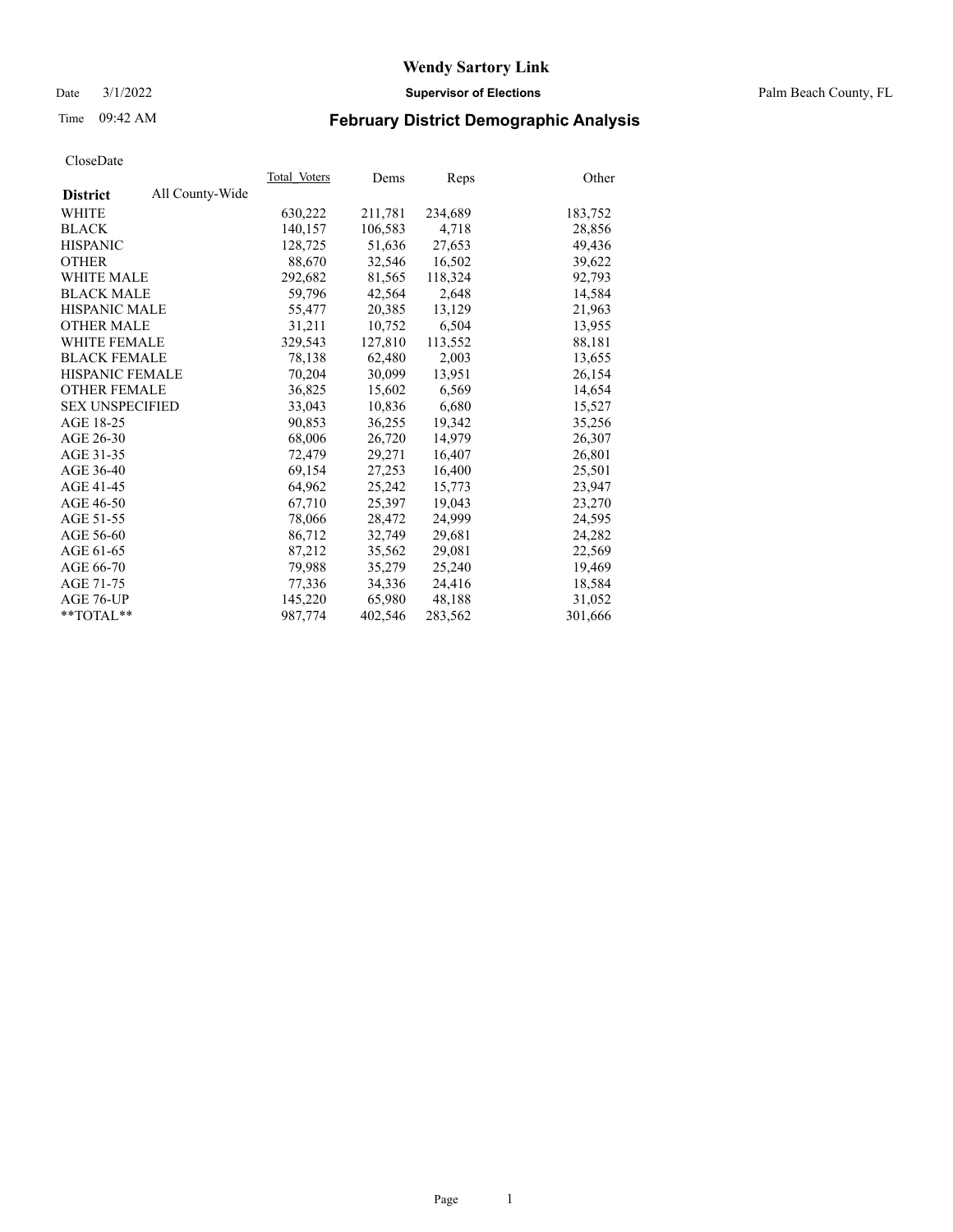Date 3/1/2022 **Supervisor of Elections** Palm Beach County, FL

## Time 09:42 AM **February District Demographic Analysis**

|                        |                          | Total Voters | Dems   | <b>Reps</b> | Other  |
|------------------------|--------------------------|--------------|--------|-------------|--------|
| <b>District</b>        | County Commission Dist 1 |              |        |             |        |
| <b>WHITE</b>           |                          | 134,265      | 35,635 | 60,393      | 38,237 |
| <b>BLACK</b>           |                          | 5,524        | 3,926  | 300         | 1,298  |
| <b>HISPANIC</b>        |                          | 9,487        | 3,397  | 2,517       | 3,573  |
| <b>OTHER</b>           |                          | 11,635       | 3,582  | 3,037       | 5,016  |
| <b>WHITE MALE</b>      |                          | 63,113       | 13,506 | 30,250      | 19,357 |
| <b>BLACK MALE</b>      |                          | 2,495        | 1,666  | 158         | 671    |
| <b>HISPANIC MALE</b>   |                          | 3,995        | 1,302  | 1,122       | 1,571  |
| <b>OTHER MALE</b>      |                          | 3,962        | 1,114  | 1,096       | 1,752  |
| <b>WHITE FEMALE</b>    |                          | 69,677       | 21,760 | 29,519      | 18,398 |
| <b>BLACK FEMALE</b>    |                          | 2,961        | 2,211  | 137         | 613    |
| <b>HISPANIC FEMALE</b> |                          | 5,283        | 2,016  | 1,344       | 1,923  |
| <b>OTHER FEMALE</b>    |                          | 4,838        | 1,741  | 1,228       | 1,869  |
| <b>SEX UNSPECIFIED</b> |                          | 4,415        | 1,135  | 1,335       | 1,945  |
| AGE 18-25              |                          | 12,185       | 3,581  | 4,137       | 4,467  |
| AGE 26-30              |                          | 9,649        | 2,874  | 3,216       | 3,559  |
| AGE 31-35              |                          | 10,255       | 3,052  | 3,452       | 3,751  |
| AGE 36-40              |                          | 10,704       | 3,029  | 3,645       | 4,030  |
| AGE 41-45              |                          | 10,067       | 2,768  | 3,489       | 3,810  |
| AGE 46-50              |                          | 10,647       | 2,784  | 4,128       | 3,735  |
| AGE 51-55              |                          | 13,117       | 3,268  | 5,848       | 4,001  |
| AGE 56-60              |                          | 15,349       | 3,940  | 7,182       | 4,227  |
| AGE 61-65              |                          | 15,929       | 4,616  | 7,293       | 4,020  |
| AGE 66-70              |                          | 14,522       | 4,707  | 6,164       | 3,651  |
| AGE 71-75              |                          | 13,571       | 4,345  | 5,841       | 3,385  |
| AGE 76-UP              |                          | 24.902       | 7,572  | 11,848      | 5,482  |
| $*$ $TOTAL**$          |                          | 160,911      | 46,540 | 66,247      | 48,124 |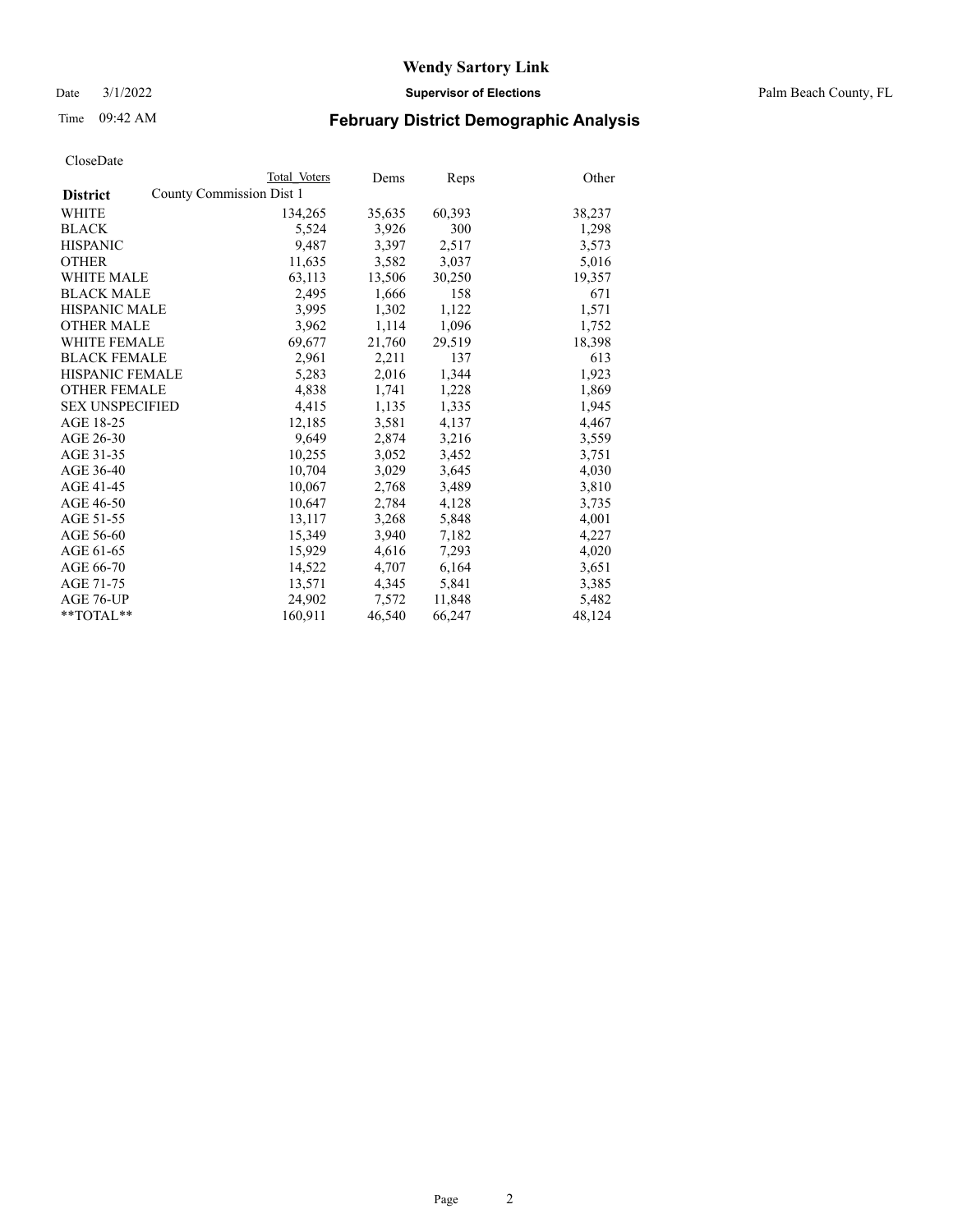Date 3/1/2022 **Supervisor of Elections** Palm Beach County, FL

## Time 09:42 AM **February District Demographic Analysis**

|                        | Total Voters             | Dems   | <b>Reps</b> | Other  |
|------------------------|--------------------------|--------|-------------|--------|
| <b>District</b>        | County Commission Dist 2 |        |             |        |
| WHITE                  | 52,476                   | 19,373 | 18,039      | 15,064 |
| <b>BLACK</b>           | 20,936                   | 15,484 | 718         | 4,734  |
| <b>HISPANIC</b>        | 31,609                   | 13,385 | 6,317       | 11,907 |
| <b>OTHER</b>           | 11,606                   | 4,521  | 1,707       | 5,378  |
| <b>WHITE MALE</b>      | 23,546                   | 7,452  | 8,646       | 7,448  |
| <b>BLACK MALE</b>      | 8,598                    | 5,866  | 410         | 2,322  |
| <b>HISPANIC MALE</b>   | 13,683                   | 5,318  | 3,038       | 5,327  |
| <b>OTHER MALE</b>      | 3.949                    | 1,509  | 646         | 1,794  |
| <b>WHITE FEMALE</b>    | 28,253                   | 11,720 | 9,180       | 7,353  |
| <b>BLACK FEMALE</b>    | 11,997                   | 9,382  | 299         | 2,316  |
| <b>HISPANIC FEMALE</b> | 17,087                   | 7,720  | 3,121       | 6,246  |
| <b>OTHER FEMALE</b>    | 4,740                    | 2,116  | 693         | 1,931  |
| <b>SEX UNSPECIFIED</b> | 4.703                    | 1,643  | 735         | 2,325  |
| AGE 18-25              | 12,291                   | 5,511  | 1,665       | 5,115  |
| AGE 26-30              | 8,743                    | 3,619  | 1,334       | 3,790  |
| AGE 31-35              | 9,073                    | 3,981  | 1,535       | 3,557  |
| AGE 36-40              | 8,584                    | 3,812  | 1,515       | 3,257  |
| AGE 41-45              | 7,978                    | 3,551  | 1,449       | 2,978  |
| AGE 46-50              | 8,102                    | 3,644  | 1,774       | 2,684  |
| AGE 51-55              | 8,838                    | 3,846  | 2,209       | 2,783  |
| AGE 56-60              | 9,951                    | 4,345  | 2,728       | 2,878  |
| AGE 61-65              | 10,178                   | 4,726  | 2,749       | 2,703  |
| AGE 66-70              | 9,162                    | 4,391  | 2,507       | 2,264  |
| AGE 71-75              | 8,447                    | 4,035  | 2,462       | 1,950  |
| AGE 76-UP              | 15,267                   | 7,296  | 4,854       | 3,117  |
| **TOTAL**              | 116,627                  | 52,763 | 26,781      | 37,083 |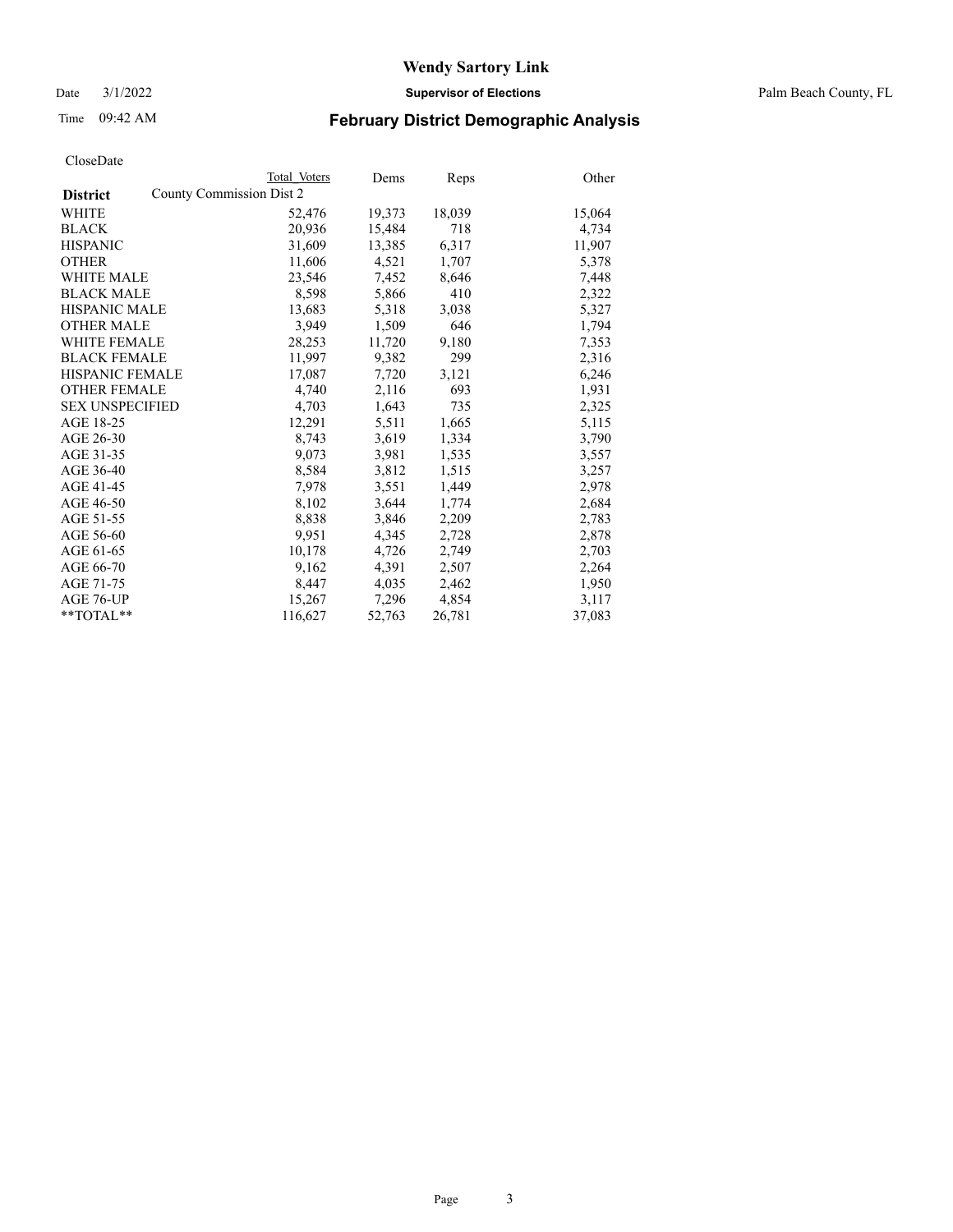Date 3/1/2022 **Supervisor of Elections** Palm Beach County, FL

## Time 09:42 AM **February District Demographic Analysis**

|                        | Total Voters             | Dems   | Reps   | Other  |
|------------------------|--------------------------|--------|--------|--------|
| <b>District</b>        | County Commission Dist 3 |        |        |        |
| WHITE                  | 76,130                   | 28,464 | 25,113 | 22,553 |
| <b>BLACK</b>           | 16,987                   | 12,189 | 587    | 4,211  |
| <b>HISPANIC</b>        | 22,830                   | 9,510  | 4,507  | 8,813  |
| <b>OTHER</b>           | 12,094                   | 4,549  | 1,965  | 5,580  |
| <b>WHITE MALE</b>      | 35,591                   | 11,276 | 12,903 | 11,412 |
| <b>BLACK MALE</b>      | 7,362                    | 4,913  | 336    | 2,113  |
| <b>HISPANIC MALE</b>   | 10,081                   | 3,873  | 2,234  | 3,974  |
| <b>OTHER MALE</b>      | 4,279                    | 1,577  | 793    | 1,909  |
| <b>WHITE FEMALE</b>    | 39,537                   | 16,845 | 11,920 | 10,772 |
| <b>BLACK FEMALE</b>    | 9,342                    | 7,079  | 240    | 2,023  |
| <b>HISPANIC FEMALE</b> | 12,202                   | 5,439  | 2,169  | 4,594  |
| <b>OTHER FEMALE</b>    | 4,997                    | 2,136  | 776    | 2,085  |
| <b>SEX UNSPECIFIED</b> | 4,534                    | 1,503  | 780    | 2,251  |
| AGE 18-25              | 12,975                   | 5,236  | 2,172  | 5,567  |
| AGE 26-30              | 9.677                    | 3.901  | 1,809  | 3,967  |
| AGE 31-35              | 10,563                   | 4,366  | 2,068  | 4,129  |
| AGE 36-40              | 9,740                    | 4,105  | 1,991  | 3,644  |
| AGE 41-45              | 9,211                    | 3,836  | 1,916  | 3,459  |
| AGE 46-50              | 9,632                    | 3,893  | 2,350  | 3,389  |
| AGE 51-55              | 10,777                   | 4,242  | 3,050  | 3,485  |
| AGE 56-60              | 11,262                   | 4,532  | 3,532  | 3,198  |
| AGE 61-65              | 10,509                   | 4,597  | 3,209  | 2,703  |
| AGE 66-70              | 8,989                    | 4,194  | 2,581  | 2,214  |
| AGE 71-75              | 8,594                    | 3,977  | 2,563  | 2,054  |
| AGE 76-UP              | 16,108                   | 7,830  | 4,930  | 3,348  |
| **TOTAL**              | 128,041                  | 54,712 | 32,172 | 41,157 |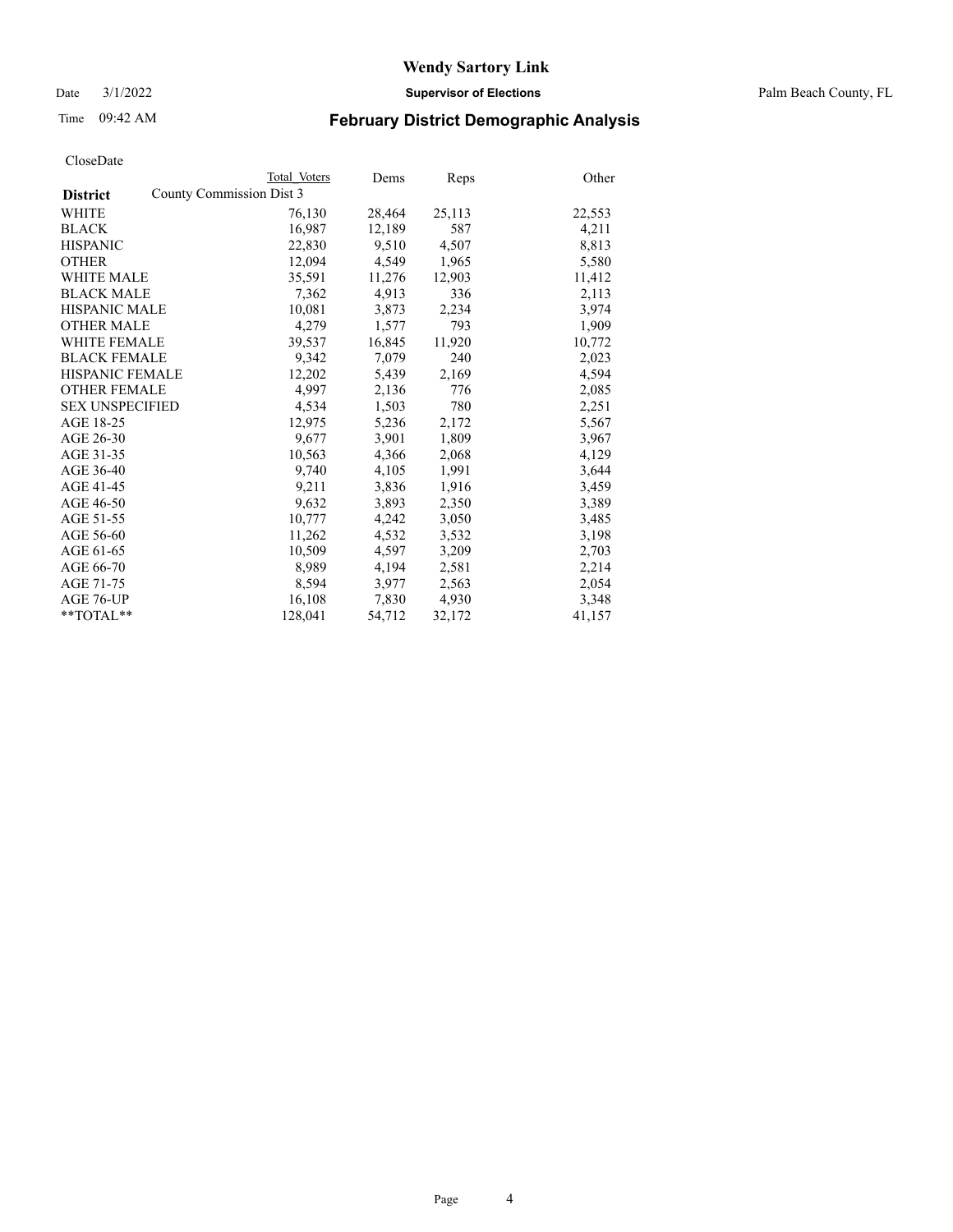Date 3/1/2022 **Supervisor of Elections** Palm Beach County, FL

## Time 09:42 AM **February District Demographic Analysis**

|                                             | Total Voters | Dems   | <b>Reps</b> | Other  |
|---------------------------------------------|--------------|--------|-------------|--------|
| County Commission Dist 4<br><b>District</b> |              |        |             |        |
| WHITE                                       | 121,988      | 39,015 | 46,279      | 36,694 |
| <b>BLACK</b>                                | 7,060        | 5,015  | 341         | 1,704  |
| <b>HISPANIC</b>                             | 12,937       | 4,787  | 3,064       | 5,086  |
| <b>OTHER</b>                                | 13,051       | 4,288  | 2,880       | 5,883  |
| <b>WHITE MALE</b>                           | 57,008       | 14,961 | 23,304      | 18,743 |
| <b>BLACK MALE</b>                           | 3,068        | 2,006  | 191         | 871    |
| <b>HISPANIC MALE</b>                        | 5,211        | 1,730  | 1,288       | 2,193  |
| <b>OTHER MALE</b>                           | 4,552        | 1,336  | 1,104       | 2,112  |
| <b>WHITE FEMALE</b>                         | 63,371       | 23,574 | 22,380      | 17,417 |
| <b>BLACK FEMALE</b>                         | 3,859        | 2,919  | 145         | 795    |
| <b>HISPANIC FEMALE</b>                      | 7,426        | 2,955  | 1,711       | 2,760  |
| <b>OTHER FEMALE</b>                         | 5,389        | 2,074  | 1,157       | 2,158  |
| <b>SEX UNSPECIFIED</b>                      | 4,991        | 1,471  | 1,245       | 2,275  |
| AGE 18-25                                   | 13,635       | 4,683  | 3,892       | 5,060  |
| AGE 26-30                                   | 9,761        | 3,229  | 2,785       | 3,747  |
| AGE 31-35                                   | 10,030       | 3,412  | 2,715       | 3,903  |
| AGE 36-40                                   | 9,265        | 3,061  | 2,623       | 3,581  |
| AGE 41-45                                   | 8,837        | 2,845  | 2,505       | 3,487  |
| AGE 46-50                                   | 9,791        | 2,901  | 3,225       | 3,665  |
| AGE 51-55                                   | 12,280       | 3,472  | 4,461       | 4,347  |
| AGE 56-60                                   | 14,069       | 4,397  | 5,373       | 4,299  |
| AGE 61-65                                   | 14,424       | 4,865  | 5,430       | 4,129  |
| AGE 66-70                                   | 13,655       | 5,132  | 4,812       | 3,711  |
| AGE 71-75                                   | 13,009       | 5,044  | 4,564       | 3,401  |
| AGE 76-UP                                   | 26,264       | 10,057 | 10,177      | 6,030  |
| $*$ $TOTAL**$                               | 155,036      | 53,105 | 52,564      | 49,367 |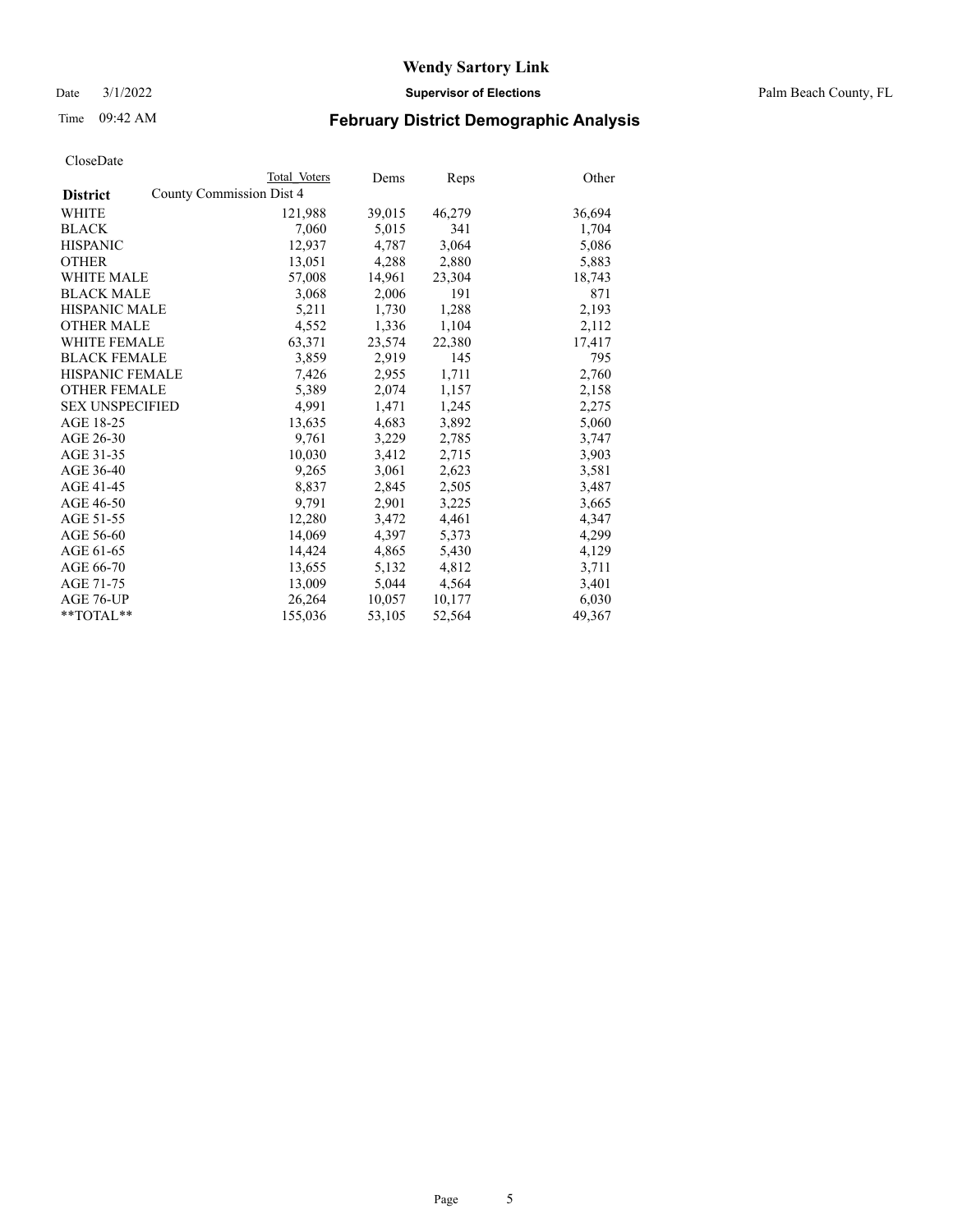Date 3/1/2022 **Supervisor of Elections** Palm Beach County, FL

## Time 09:42 AM **February District Demographic Analysis**

|                        | Total Voters             | Dems   | <b>Reps</b> | Other  |
|------------------------|--------------------------|--------|-------------|--------|
| <b>District</b>        | County Commission Dist 5 |        |             |        |
| WHITE                  | 122,520                  | 52,461 | 36,162      | 33,897 |
| <b>BLACK</b>           | 8,605                    | 6,137  | 396         | 2,072  |
| <b>HISPANIC</b>        | 16,687                   | 6,769  | 3,445       | 6,473  |
| <b>OTHER</b>           | 14,840                   | 5,523  | 2,857       | 6,460  |
| <b>WHITE MALE</b>      | 54,343                   | 19,358 | 18,119      | 16,866 |
| <b>BLACK MALE</b>      | 3,721                    | 2,430  | 220         | 1,071  |
| <b>HISPANIC MALE</b>   | 6,838                    | 2,554  | 1,574       | 2,710  |
| <b>OTHER MALE</b>      | 5,226                    | 1,748  | 1,170       | 2,308  |
| <b>WHITE FEMALE</b>    | 66,501                   | 32,483 | 17,548      | 16,470 |
| <b>BLACK FEMALE</b>    | 4,731                    | 3,620  | 166         | 945    |
| <b>HISPANIC FEMALE</b> | 9,485                    | 4,090  | 1,813       | 3,582  |
| <b>OTHER FEMALE</b>    | 6,375                    | 2,725  | 1,119       | 2,531  |
| <b>SEX UNSPECIFIED</b> | 5,271                    | 1,792  | 1,102       | 2,377  |
| AGE 18-25              | 10,474                   | 3,938  | 2,323       | 4,213  |
| AGE 26-30              | 7.017                    | 2,631  | 1,588       | 2,798  |
| AGE 31-35              | 7,948                    | 3,056  | 1,895       | 2,997  |
| AGE 36-40              | 8,376                    | 3,120  | 2,019       | 3,237  |
| AGE 41-45              | 8,742                    | 3,169  | 2,224       | 3,349  |
| AGE 46-50              | 9,050                    | 3,029  | 2,598       | 3,423  |
| AGE 51-55              | 10,422                   | 3,639  | 3,136       | 3,647  |
| AGE 56-60              | 11,906                   | 4,324  | 3,782       | 3,800  |
| AGE 61-65              | 13,952                   | 5,784  | 4,201       | 3,967  |
| AGE 66-70              | 15,825                   | 7,435  | 4,392       | 3,998  |
| AGE 71-75              | 18,584                   | 9,035  | 4,867       | 4,682  |
| AGE 76-UP              | 40,342                   | 21,724 | 9,833       | 8,785  |
| $*$ $TOTAL**$          | 162,652                  | 70,890 | 42,860      | 48,902 |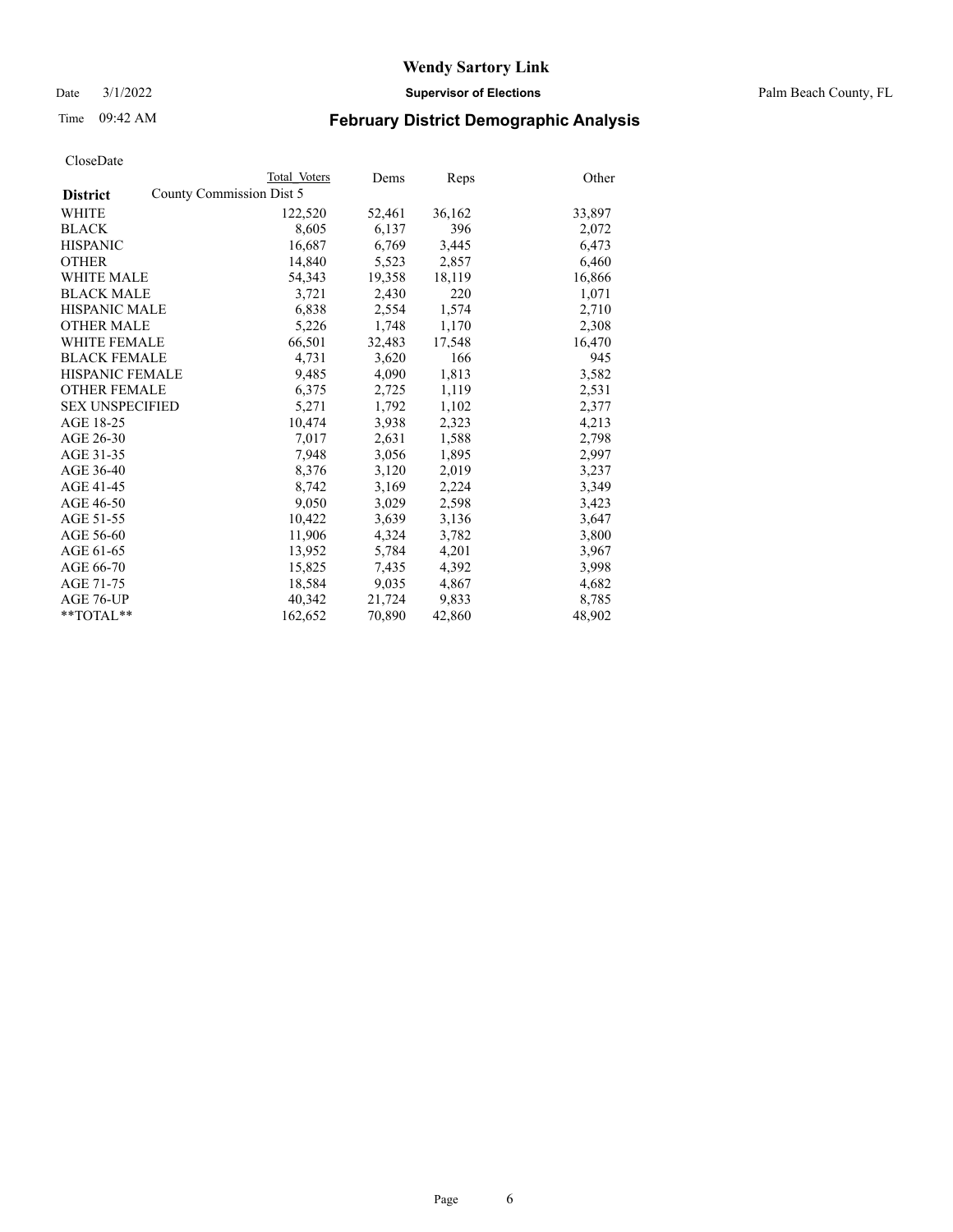Date 3/1/2022 **Supervisor of Elections** Palm Beach County, FL

## Time 09:42 AM **February District Demographic Analysis**

|                        | Total Voters             | Dems   | <b>Reps</b> | Other  |
|------------------------|--------------------------|--------|-------------|--------|
| <b>District</b>        | County Commission Dist 6 |        |             |        |
| <b>WHITE</b>           | 79,171                   | 21,682 | 34,161      | 23,328 |
| <b>BLACK</b>           | 25,141                   | 19,335 | 894         | 4,912  |
| <b>HISPANIC</b>        | 22,658                   | 8,202  | 5,803       | 8,653  |
| <b>OTHER</b>           | 14,110                   | 5,196  | 2,777       | 6,137  |
| <b>WHITE MALE</b>      | 37,808                   | 8,785  | 17,453      | 11,570 |
| <b>BLACK MALE</b>      | 10,875                   | 7,859  | 510         | 2,506  |
| <b>HISPANIC MALE</b>   | 10,169                   | 3,321  | 2,877       | 3,971  |
| <b>OTHER MALE</b>      | 5,311                    | 1,828  | 1,165       | 2,318  |
| <b>WHITE FEMALE</b>    | 40,388                   | 12,666 | 16,307      | 11,415 |
| <b>BLACK FEMALE</b>    | 13,900                   | 11,223 | 376         | 2,301  |
| <b>HISPANIC FEMALE</b> | 11,980                   | 4,706  | 2,821       | 4,453  |
| <b>OTHER FEMALE</b>    | 5.947                    | 2,519  | 1,099       | 2,329  |
| <b>SEX UNSPECIFIED</b> | 4,590                    | 1,452  | 996         | 2,142  |
| AGE 18-25              | 15,975                   | 6,088  | 3,831       | 6,056  |
| AGE 26-30              | 10,593                   | 4,011  | 2,588       | 3,994  |
| AGE 31-35              | 11,426                   | 4,249  | 3,104       | 4,073  |
| AGE 36-40              | 11,572                   | 4,075  | 3,297       | 4,200  |
| AGE 41-45              | 11,079                   | 3,936  | 3,090       | 4,053  |
| AGE 46-50              | 11,876                   | 4,176  | 3,736       | 3,964  |
| AGE 51-55              | 13,220                   | 4,603  | 4,685       | 3,932  |
| AGE 56-60              | 13,872                   | 5,130  | 5,200       | 3,542  |
| AGE 61-65              | 12,161                   | 4,896  | 4,290       | 2,975  |
| AGE 66-70              | 9,699                    | 4,344  | 3,239       | 2,116  |
| AGE 71-75              | 8,218                    | 3,717  | 2,738       | 1,763  |
| AGE 76-UP              | 11,379                   | 5,189  | 3,833       | 2,357  |
| $*$ $TOTAL**$          | 141,080                  | 54,415 | 43,635      | 43,030 |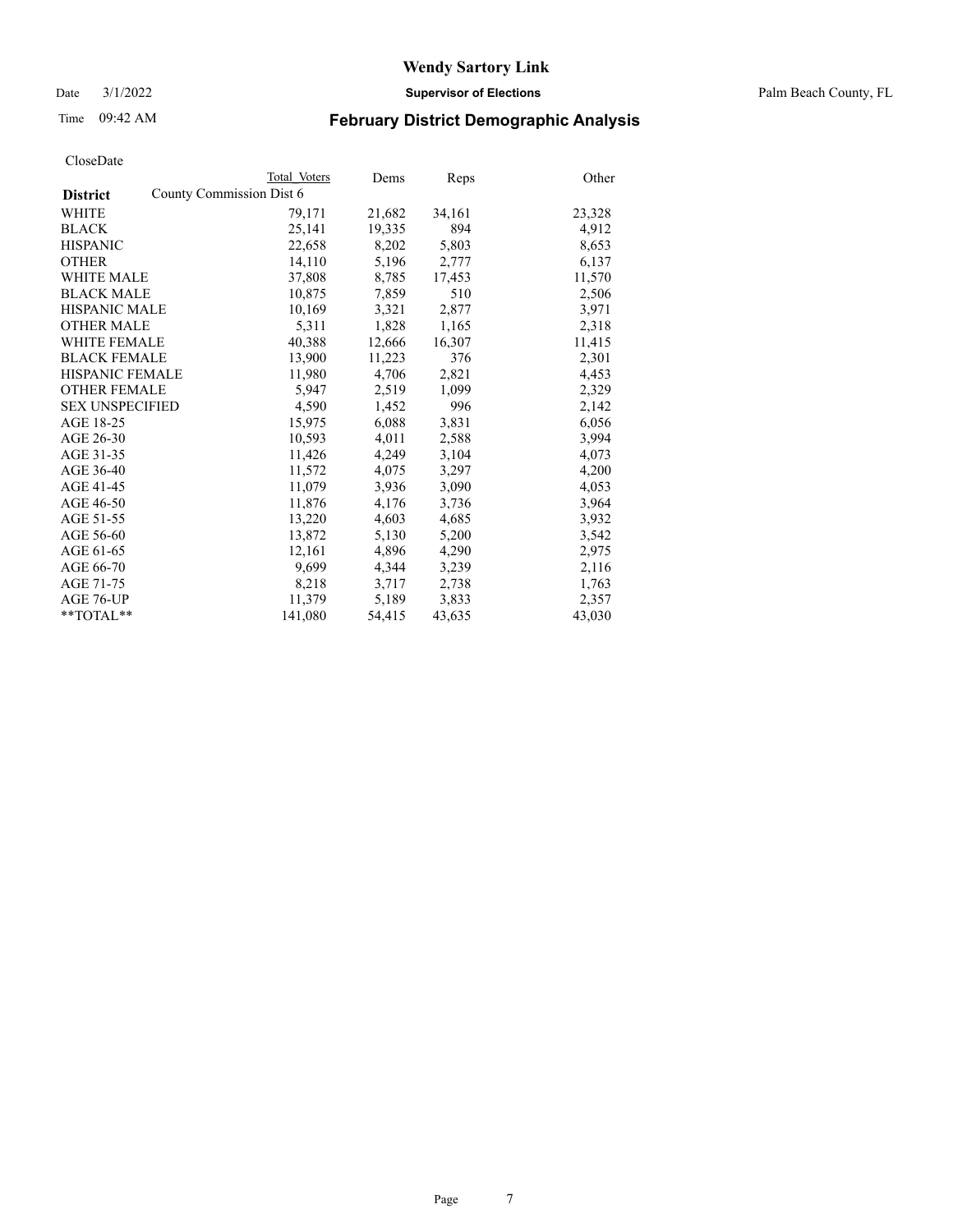Date 3/1/2022 **Supervisor of Elections** Palm Beach County, FL

## Time 09:42 AM **February District Demographic Analysis**

|                                             | Total Voters | Dems   | <b>Reps</b> | Other  |
|---------------------------------------------|--------------|--------|-------------|--------|
| County Commission Dist 7<br><b>District</b> |              |        |             |        |
| WHITE                                       | 43,672       | 15,151 | 14,542      | 13,979 |
| <b>BLACK</b>                                | 55,904       | 44,497 | 1,482       | 9,925  |
| <b>HISPANIC</b>                             | 12,517       | 5,586  | 2,000       | 4,931  |
| <b>OTHER</b>                                | 11,334       | 4,887  | 1,279       | 5,168  |
| <b>WHITE MALE</b>                           | 21,273       | 6,227  | 7,649       | 7,397  |
| <b>BLACK MALE</b>                           | 23,677       | 17,824 | 823         | 5,030  |
| <b>HISPANIC MALE</b>                        | 5,500        | 2,287  | 996         | 2,217  |
| <b>OTHER MALE</b>                           | 3,932        | 1,640  | 530         | 1,762  |
| <b>WHITE FEMALE</b>                         | 21,816       | 8,762  | 6,698       | 6,356  |
| <b>BLACK FEMALE</b>                         | 31,348       | 26,046 | 640         | 4,662  |
| <b>HISPANIC FEMALE</b>                      | 6,741        | 3,173  | 972         | 2,596  |
| <b>OTHER FEMALE</b>                         | 4,539        | 2,291  | 497         | 1,751  |
| <b>SEX UNSPECIFIED</b>                      | 4,539        | 1,840  | 487         | 2,212  |
| AGE 18-25                                   | 13,318       | 7,218  | 1,322       | 4,778  |
| AGE 26-30                                   | 12,566       | 6,455  | 1,659       | 4,452  |
| AGE 31-35                                   | 13,184       | 7,155  | 1,638       | 4,391  |
| AGE 36-40                                   | 10,913       | 6,051  | 1,310       | 3,552  |
| AGE 41-45                                   | 9,048        | 5,137  | 1,100       | 2,811  |
| AGE 46-50                                   | 8,612        | 4,970  | 1,232       | 2,410  |
| AGE 51-55                                   | 9,412        | 5,402  | 1,610       | 2,400  |
| AGE 56-60                                   | 10,303       | 6,081  | 1,884       | 2,338  |
| AGE 61-65                                   | 10,059       | 6,078  | 1,909       | 2,072  |
| AGE 66-70                                   | 8,136        | 5,076  | 1,545       | 1,515  |
| AGE 71-75                                   | 6,913        | 4,183  | 1,381       | 1,349  |
| AGE 76-UP                                   | 10,958       | 6,312  | 2,713       | 1,933  |
| **TOTAL**                                   | 123,427      | 70,121 | 19,303      | 34,003 |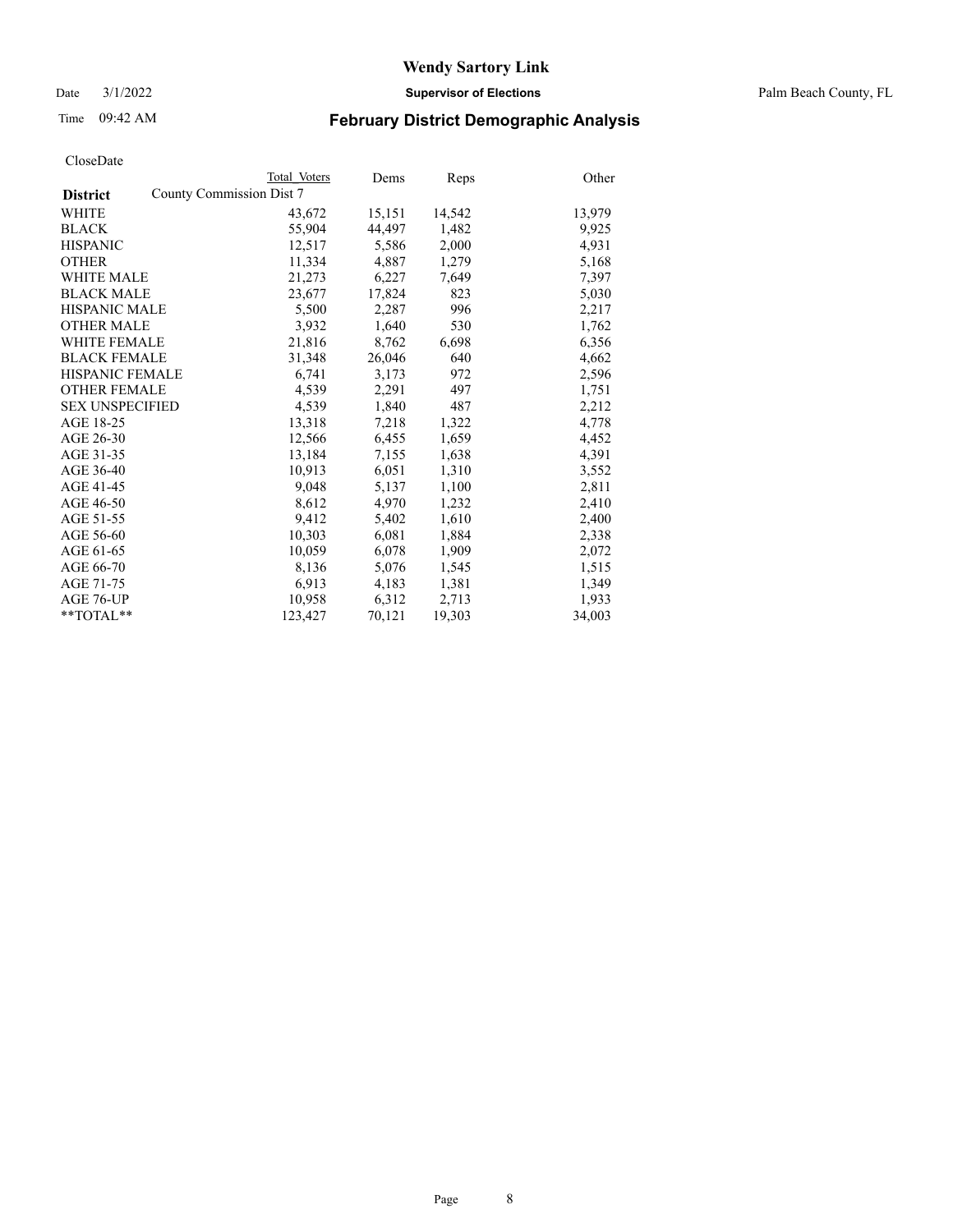Date 3/1/2022 **Supervisor of Elections** Palm Beach County, FL

## Time 09:42 AM **February District Demographic Analysis**

|                                          | Total Voters | Dems   | <b>Reps</b> | Other  |
|------------------------------------------|--------------|--------|-------------|--------|
| Congressional Dist 18<br><b>District</b> |              |        |             |        |
| WHITE                                    | 170,383      | 46,897 | 74,670      | 48,816 |
| <b>BLACK</b>                             | 17,957       | 13,112 | 761         | 4,084  |
| <b>HISPANIC</b>                          | 20.959       | 7.675  | 5,391       | 7,893  |
| <b>OTHER</b>                             | 18,406       | 6,219  | 4,238       | 7,949  |
| <b>WHITE MALE</b>                        | 80,159       | 17,999 | 37,587      | 24,573 |
| <b>BLACK MALE</b>                        | 7,717        | 5,256  | 417         | 2,044  |
| <b>HISPANIC MALE</b>                     | 9,003        | 2,992  | 2,523       | 3,488  |
| <b>OTHER MALE</b>                        | 6,477        | 2,043  | 1,612       | 2,822  |
| <b>WHITE FEMALE</b>                      | 88,258       | 28,409 | 36,272      | 23,577 |
| <b>BLACK FEMALE</b>                      | 9.999        | 7,692  | 335         | 1,972  |
| <b>HISPANIC FEMALE</b>                   | 11,496       | 4,506  | 2,773       | 4,217  |
| <b>OTHER FEMALE</b>                      | 7,761        | 3,047  | 1,707       | 3,007  |
| <b>SEX UNSPECIFIED</b>                   | 6,626        | 1,850  | 1,770       | 3,006  |
| AGE 18-25                                | 18,844       | 6,036  | 5,719       | 7,089  |
| AGE 26-30                                | 15,047       | 4,825  | 4,486       | 5,736  |
| AGE 31-35                                | 16,071       | 5,142  | 5,030       | 5,899  |
| AGE 36-40                                | 16,195       | 4,884  | 5,208       | 6,103  |
| AGE 41-45                                | 14,872       | 4,551  | 4,741       | 5,580  |
| AGE 46-50                                | 15,611       | 4,595  | 5,651       | 5,365  |
| AGE 51-55                                | 18,803       | 5,330  | 7,778       | 5,695  |
| AGE 56-60                                | 21,868       | 6,538  | 9,409       | 5,921  |
| AGE 61-65                                | 21,764       | 7,231  | 9,083       | 5,450  |
| AGE 66-70                                | 19,231       | 6,971  | 7,508       | 4,752  |
| AGE 71-75                                | 17,773       | 6,490  | 6,987       | 4,296  |
| AGE 76-UP                                | 31,605       | 11,305 | 13,455      | 6,845  |
| $*$ $TOTAL**$                            | 227,705      | 73,903 | 85,060      | 68,742 |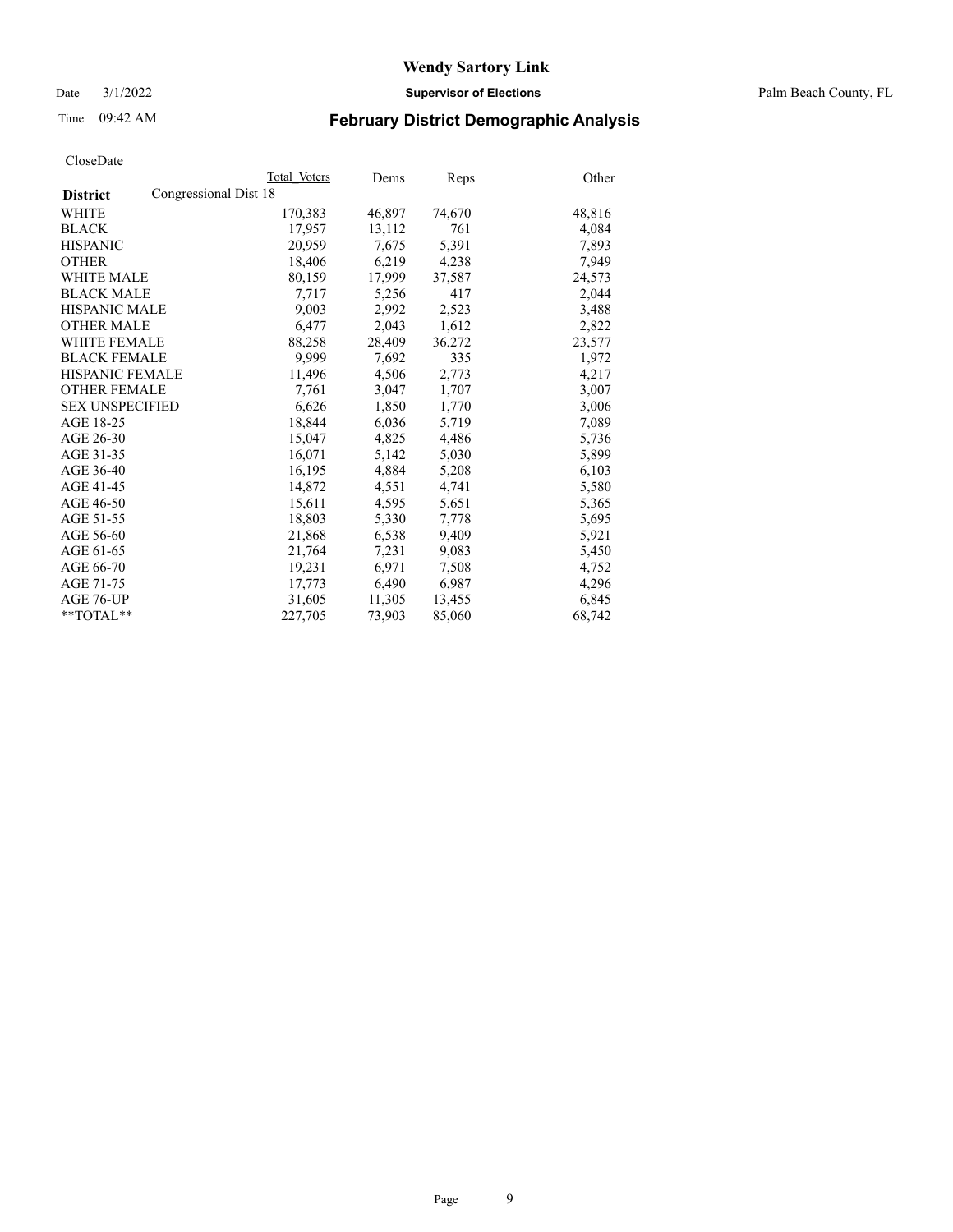Date 3/1/2022 **Supervisor of Elections** Palm Beach County, FL

## Time 09:42 AM **February District Demographic Analysis**

|                                          | Total Voters | Dems   | Reps   | Other  |
|------------------------------------------|--------------|--------|--------|--------|
| Congressional Dist 20<br><b>District</b> |              |        |        |        |
| WHITE                                    | 42,329       | 13,344 | 16,173 | 12,812 |
| <b>BLACK</b>                             | 56,324       | 44,837 | 1,570  | 9,917  |
| <b>HISPANIC</b>                          | 24,813       | 10,309 | 4,899  | 9,605  |
| <b>OTHER</b>                             | 13,330       | 5,470  | 1,697  | 6,163  |
| <b>WHITE MALE</b>                        | 20,231       | 5,344  | 8,287  | 6,600  |
| <b>BLACK MALE</b>                        | 23,238       | 17,449 | 854    | 4,935  |
| <b>HISPANIC MALE</b>                     | 11,037       | 4,199  | 2,479  | 4,359  |
| <b>OTHER MALE</b>                        | 4,689        | 1,866  | 675    | 2,148  |
| <b>WHITE FEMALE</b>                      | 21,588       | 7,868  | 7,712  | 6,008  |
| <b>BLACK FEMALE</b>                      | 32,203       | 26,744 | 700    | 4,759  |
| <b>HISPANIC FEMALE</b>                   | 13,118       | 5,842  | 2,317  | 4,959  |
| <b>OTHER FEMALE</b>                      | 5,356        | 2,559  | 673    | 2,124  |
| <b>SEX UNSPECIFIED</b>                   | 5,267        | 2,055  | 623    | 2,589  |
| AGE 18-25                                | 16,235       | 8,357  | 1,855  | 6,023  |
| AGE 26-30                                | 13,003       | 6,597  | 1,693  | 4,713  |
| AGE 31-35                                | 13,563       | 7,336  | 1,800  | 4,427  |
| AGE 36-40                                | 11,973       | 6,344  | 1,681  | 3,948  |
| AGE 41-45                                | 10,700       | 5,656  | 1,573  | 3,471  |
| AGE 46-50                                | 10,594       | 5,657  | 1,881  | 3,056  |
| AGE 51-55                                | 11,201       | 6,032  | 2,300  | 2,869  |
| AGE 56-60                                | 11,908       | 6,405  | 2,656  | 2,847  |
| AGE 61-65                                | 11,011       | 6,205  | 2,467  | 2,339  |
| AGE 66-70                                | 8,965        | 5,304  | 1,961  | 1,700  |
| AGE 71-75                                | 7,116        | 4,096  | 1,671  | 1,349  |
| AGE 76-UP                                | 10,516       | 5,966  | 2,800  | 1,750  |
| $*$ $TOTAL**$                            | 136,796      | 73,960 | 24,339 | 38,497 |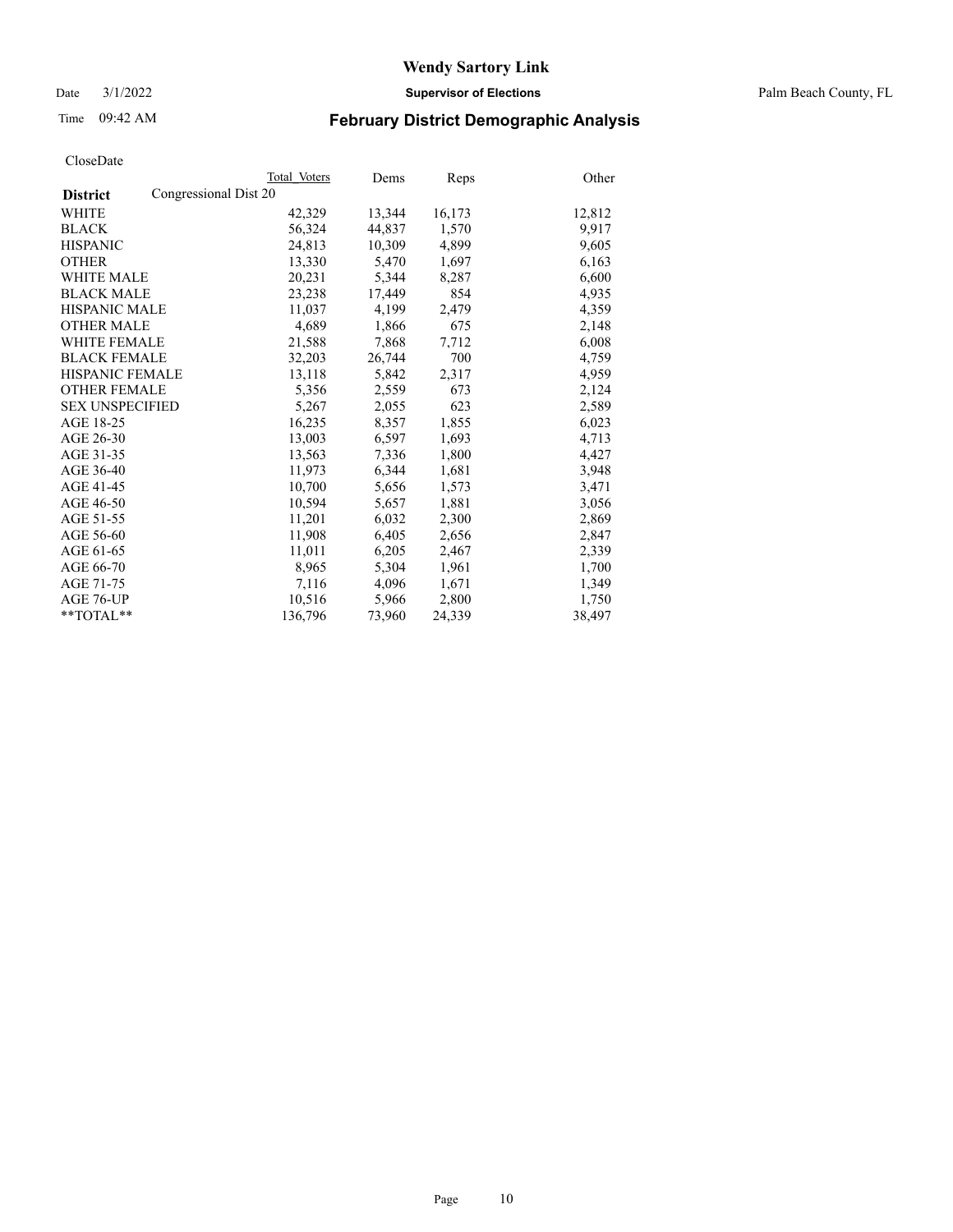Date 3/1/2022 **Supervisor of Elections** Palm Beach County, FL

## Time 09:42 AM **February District Demographic Analysis**

| Cioscizato             |                       |              |         |         |         |
|------------------------|-----------------------|--------------|---------|---------|---------|
|                        |                       | Total Voters | Dems    | Reps    | Other   |
| <b>District</b>        | Congressional Dist 21 |              |         |         |         |
| WHITE                  |                       | 337,894      | 125,708 | 114,026 | 98,160  |
| <b>BLACK</b>           |                       | 62,846       | 46,615  | 2,207   | 14,024  |
| <b>HISPANIC</b>        |                       | 73.961       | 30,506  | 15,163  | 28,292  |
| <b>OTHER</b>           |                       | 47,910       | 17,986  | 8,596   | 21,328  |
| <b>WHITE MALE</b>      |                       | 155,069      | 48,355  | 57,315  | 49,399  |
| <b>BLACK MALE</b>      |                       | 27,489       | 19,032  | 1,269   | 7,188   |
| <b>HISPANIC MALE</b>   |                       | 31,814       | 12,069  | 7,202   | 12,543  |
| <b>OTHER MALE</b>      |                       | 16,874       | 5,957   | 3,443   | 7,474   |
| <b>WHITE FEMALE</b>    |                       | 178,387      | 75,873  | 55,301  | 47,213  |
| <b>BLACK FEMALE</b>    |                       | 34.315       | 26,887  | 898     | 6,530   |
| <b>HISPANIC FEMALE</b> |                       | 40,438       | 17,798  | 7,639   | 15,001  |
| <b>OTHER FEMALE</b>    |                       | 20,026       | 8,608   | 3,419   | 7,999   |
| <b>SEX UNSPECIFIED</b> |                       | 17,736       | 5,981   | 3,414   | 8,341   |
| AGE 18-25              |                       | 45,649       | 18,482  | 8,764   | 18,403  |
| AGE 26-30              |                       | 33,575       | 13,222  | 6,913   | 13,440  |
| AGE 31-35              |                       | 36,589       | 14,744  | 7,793   | 14,052  |
| AGE 36-40              |                       | 34.994       | 14,117  | 7,776   | 13,101  |
| AGE 41-45              |                       | 33,355       | 13,187  | 7,697   | 12,471  |
| AGE 46-50              |                       | 34,919       | 13,300  | 9,317   | 12,302  |
| AGE 51-55              |                       | 39,821       | 14,862  | 11,888  | 13,071  |
| AGE 56-60              |                       | 44,067       | 17,087  | 14,249  | 12,731  |
| AGE 61-65              |                       | 45,834       | 19,257  | 14,299  | 12,278  |
| AGE 66-70              |                       | 43,850       | 20,055  | 12,978  | 10,817  |
| AGE 71-75              |                       | 44,460       | 20,697  | 12,963  | 10,800  |
| AGE 76-UP              |                       | 85,463       | 41,789  | 25,350  | 18,324  |
| $*$ $TOTAL**$          |                       | 522,611      | 220,815 | 139,992 | 161,804 |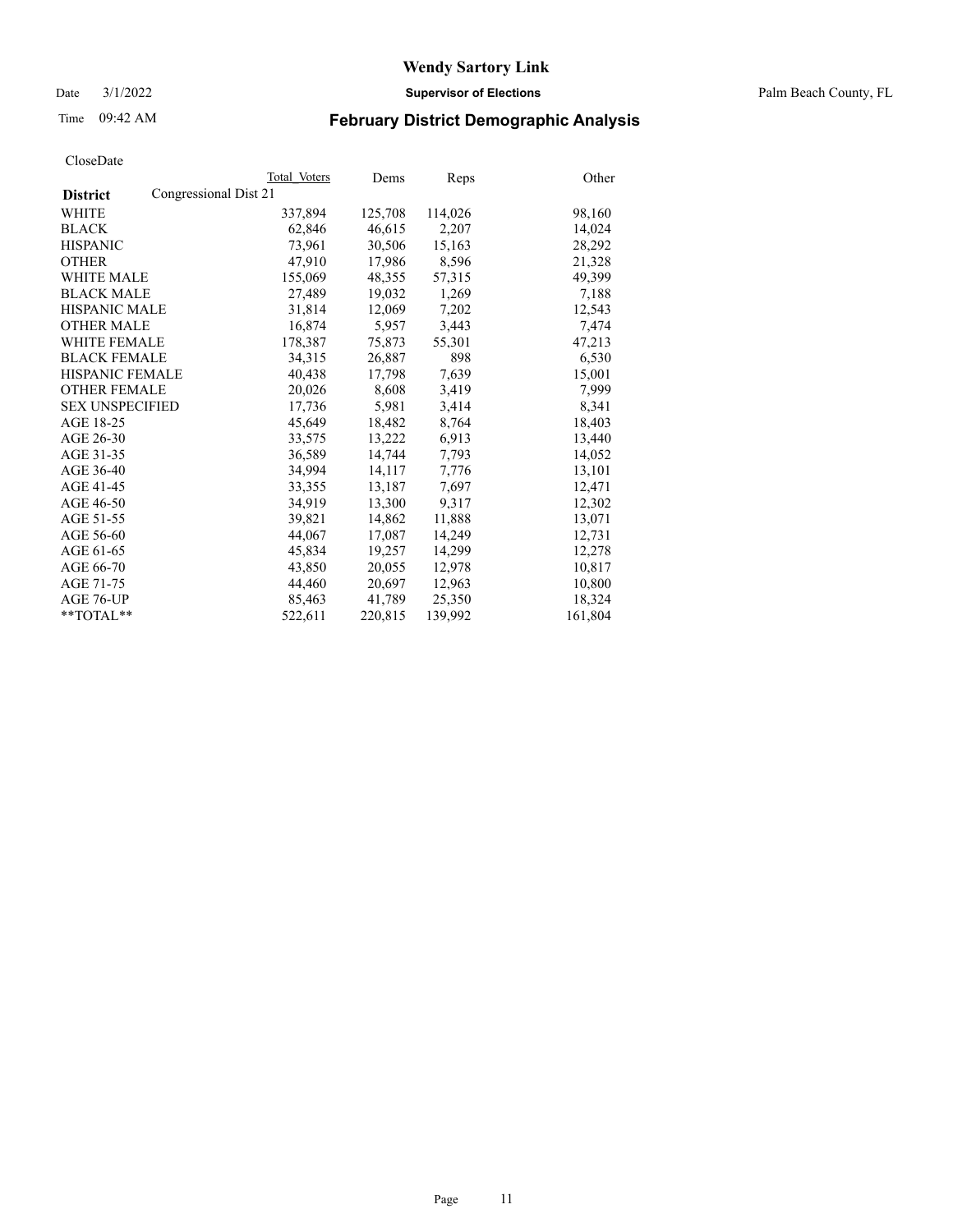Date 3/1/2022 **Supervisor of Elections** Palm Beach County, FL

## Time 09:42 AM **February District Demographic Analysis**

|                                          | Total Voters | Dems   | <b>Reps</b> | Other  |
|------------------------------------------|--------------|--------|-------------|--------|
| Congressional Dist 22<br><b>District</b> |              |        |             |        |
| <b>WHITE</b>                             | 79,616       | 25,832 | 29,820      | 23,964 |
| <b>BLACK</b>                             | 3,030        | 2,019  | 180         | 831    |
| <b>HISPANIC</b>                          | 8,992        | 3,146  | 2,200       | 3,646  |
| <b>OTHER</b>                             | 9,024        | 2,871  | 1,971       | 4,182  |
| <b>WHITE MALE</b>                        | 37,223       | 9,867  | 15,135      | 12,221 |
| <b>BLACK MALE</b>                        | 1,352        | 827    | 108         | 417    |
| <b>HISPANIC MALE</b>                     | 3,623        | 1,125  | 925         | 1,573  |
| <b>OTHER MALE</b>                        | 3,171        | 886    | 774         | 1,511  |
| <b>WHITE FEMALE</b>                      | 41,310       | 15,660 | 14,267      | 11,383 |
| <b>BLACK FEMALE</b>                      | 1,621        | 1,157  | 70          | 394    |
| <b>HISPANIC FEMALE</b>                   | 5,152        | 1,953  | 1,222       | 1,977  |
| <b>OTHER FEMALE</b>                      | 3,682        | 1,388  | 770         | 1,524  |
| <b>SEX UNSPECIFIED</b>                   | 3,414        | 950    | 873         | 1,591  |
| AGE 18-25                                | 10,125       | 3,380  | 3,004       | 3,741  |
| AGE 26-30                                | 6,381        | 2,076  | 1,887       | 2,418  |
| AGE 31-35                                | 6,256        | 2,049  | 1,784       | 2,423  |
| AGE 36-40                                | 5,992        | 1,908  | 1,735       | 2,349  |
| AGE 41-45                                | 6,035        | 1,848  | 1,762       | 2,425  |
| AGE 46-50                                | 6,586        | 1,845  | 2,194       | 2,547  |
| AGE 51-55                                | 8,241        | 2,248  | 3,033       | 2,960  |
| AGE 56-60                                | 8,869        | 2,719  | 3,367       | 2,783  |
| AGE 61-65                                | 8,603        | 2,869  | 3,232       | 2,502  |
| AGE 66-70                                | 7,942        | 2,949  | 2,793       | 2,200  |
| AGE 71-75                                | 7,987        | 3,053  | 2,795       | 2,139  |
| AGE 76-UP                                | 17,636       | 6,920  | 6,583       | 4,133  |
| $*$ $TOTAL**$                            | 100,662      | 33,868 | 34,171      | 32,623 |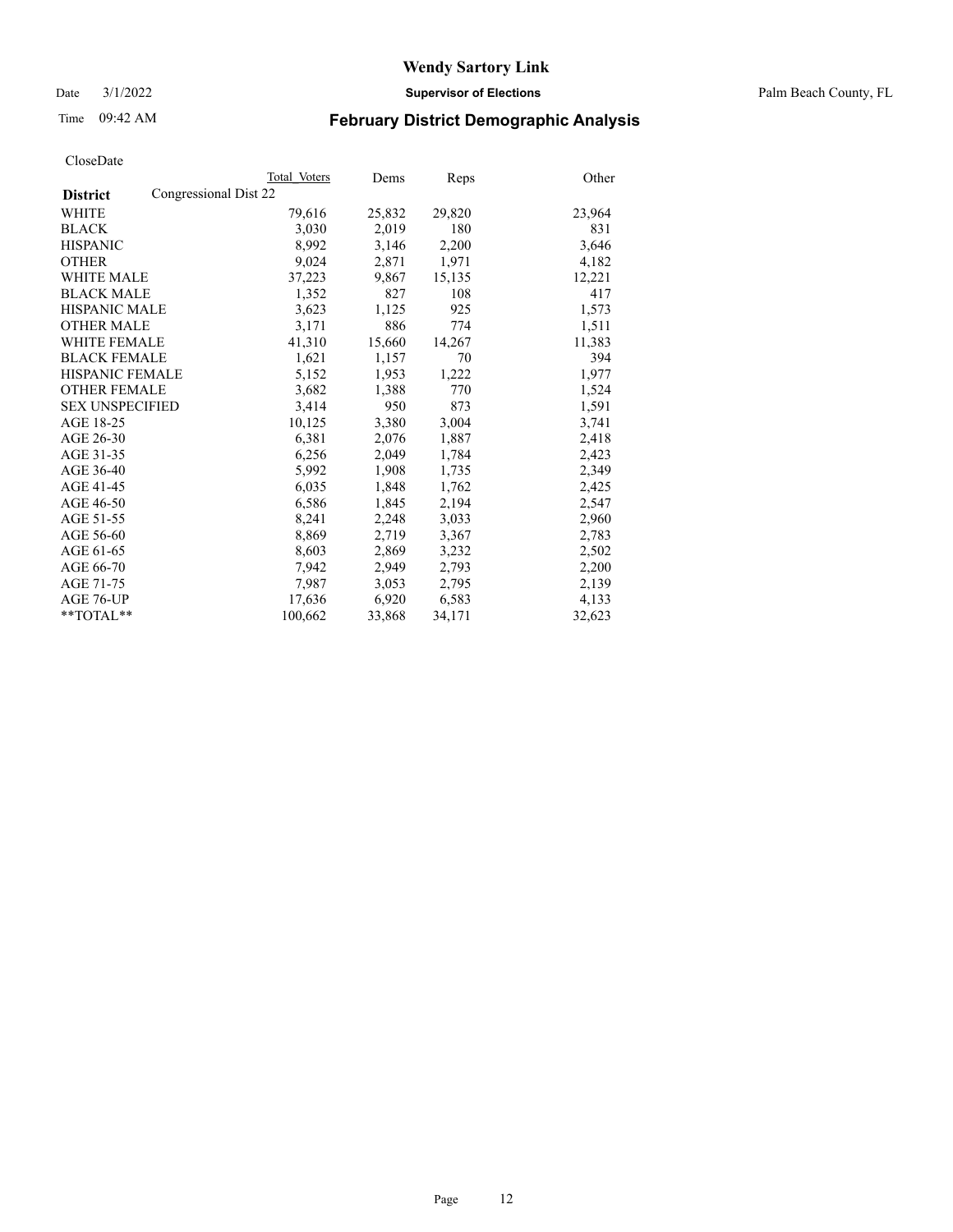Date 3/1/2022 **Supervisor of Elections** Palm Beach County, FL

## Time 09:42 AM **February District Demographic Analysis**

| Cioscizate             |                |              |         |         |         |
|------------------------|----------------|--------------|---------|---------|---------|
|                        |                | Total Voters | Dems    | Reps    | Other   |
| <b>District</b>        | Unincorporated |              |         |         |         |
| WHITE                  |                | 285,606      | 105,614 | 99,119  | 80,873  |
| <b>BLACK</b>           |                | 46,031       | 33,728  | 1,731   | 10,572  |
| <b>HISPANIC</b>        |                | 63,532       | 25,565  | 13,570  | 24,397  |
| <b>OTHER</b>           |                | 39.900       | 14,669  | 7,539   | 17,692  |
| <b>WHITE MALE</b>      |                | 130,598      | 39,974  | 50,021  | 40,603  |
| <b>BLACK MALE</b>      |                | 19,772       | 13,418  | 985     | 5,369   |
| <b>HISPANIC MALE</b>   |                | 27,334       | 10,051  | 6,481   | 10,802  |
| <b>OTHER MALE</b>      |                | 13,977       | 4,833   | 3,015   | 6,129   |
| <b>WHITE FEMALE</b>    |                | 151,280      | 64,456  | 47,845  | 38,979  |
| <b>BLACK FEMALE</b>    |                | 25.469       | 19,798  | 717     | 4.954   |
| <b>HISPANIC FEMALE</b> |                | 34,688       | 14,943  | 6,822   | 12,923  |
| <b>OTHER FEMALE</b>    |                | 16,699       | 7,085   | 2,946   | 6,668   |
| <b>SEX UNSPECIFIED</b> |                | 14,847       | 4,800   | 3,035   | 7,012   |
| AGE 18-25              |                | 38,356       | 14,620  | 8,258   | 15,478  |
| AGE 26-30              |                | 26,106       | 9,739   | 5,749   | 10,618  |
| AGE 31-35              |                | 28,264       | 10,913  | 6,718   | 10,633  |
| AGE 36-40              |                | 28.107       | 10,512  | 6.961   | 10,634  |
| AGE 41-45              |                | 27,685       | 10,335  | 6,950   | 10,400  |
| AGE 46-50              |                | 28,807       | 10,315  | 8,278   | 10,214  |
| AGE 51-55              |                | 32,852       | 11,723  | 10,492  | 10,637  |
| AGE 56-60              |                | 36,804       | 13,656  | 12,496  | 10,652  |
| AGE 61-65              |                | 37,817       | 15,467  | 12,351  | 9,999   |
| AGE 66-70              |                | 36,470       | 16,402  | 11,101  | 8,967   |
| AGE 71-75              |                | 37,824       | 17,659  | 11,071  | 9,094   |
| AGE 76-UP              |                | 75.937       | 38,219  | 21,528  | 16,190  |
| $*$ TOTAL $*$          |                | 435,069      | 179,576 | 121,959 | 133,534 |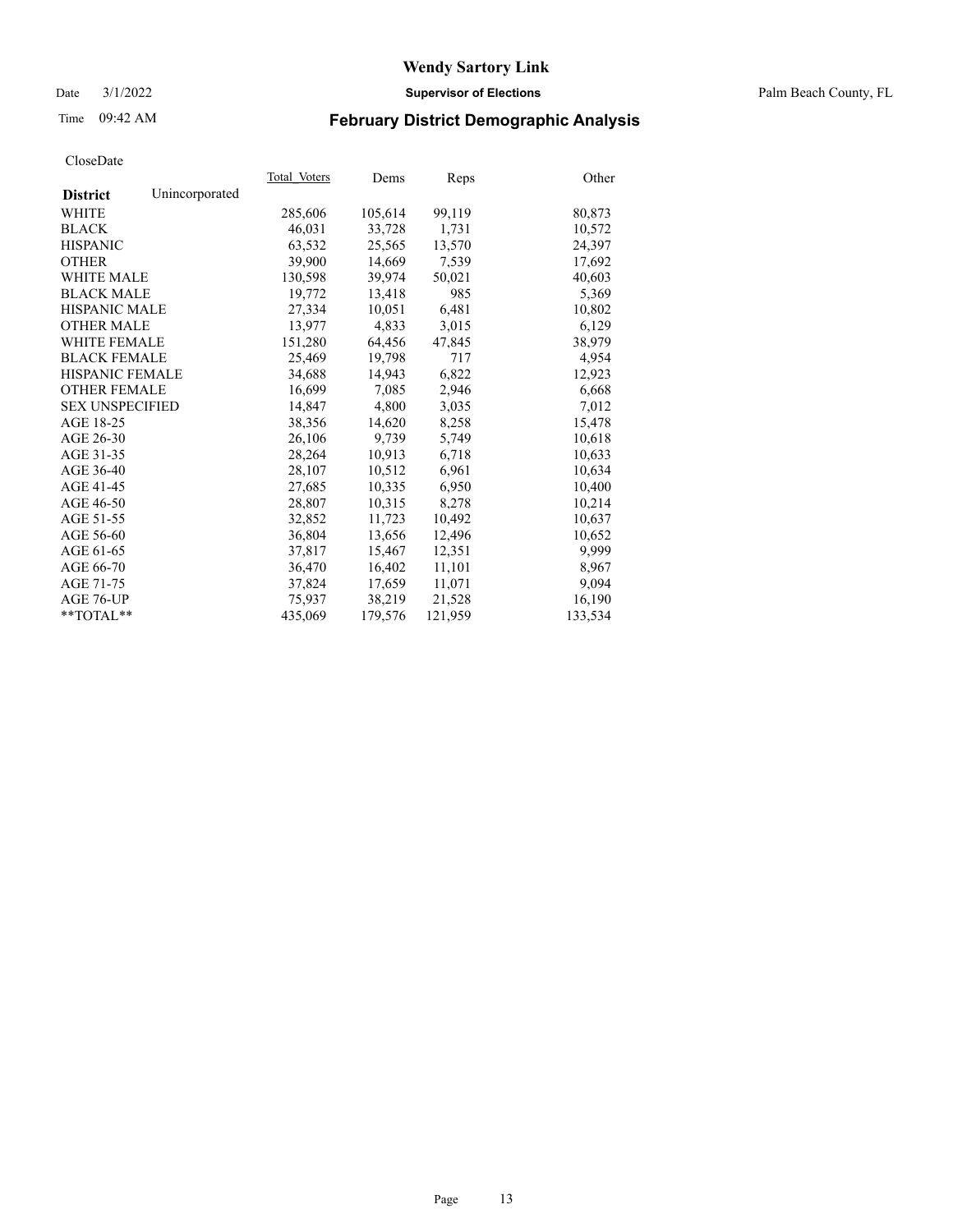#### Date 3/1/2022 **Supervisor of Elections** Palm Beach County, FL

## Time 09:42 AM **February District Demographic Analysis**

|                        |          | Total Voters | Dems | Reps     | Other |
|------------------------|----------|--------------|------|----------|-------|
| <b>District</b>        | Atlantis |              |      |          |       |
| WHITE                  |          | 1,617        | 407  | 802      | 408   |
| <b>BLACK</b>           |          | 39           | 28   | 1        | 10    |
| <b>HISPANIC</b>        |          | 92           | 23   | 46       | 23    |
| <b>OTHER</b>           |          | 125          | 35   | 36       | 54    |
| <b>WHITE MALE</b>      |          | 763          | 180  | 376      | 207   |
| <b>BLACK MALE</b>      |          | 19           | 15   | 1        | 3     |
| <b>HISPANIC MALE</b>   |          | 32           | 6    | 17       | 9     |
| <b>OTHER MALE</b>      |          | 44           | 10   | 14       | 20    |
| <b>WHITE FEMALE</b>    |          | 840          | 223  | 418      | 199   |
| <b>BLACK FEMALE</b>    |          | 20           | 13   | $\theta$ | 7     |
| <b>HISPANIC FEMALE</b> |          | 58           | 17   | 28       | 13    |
| <b>OTHER FEMALE</b>    |          | 51           | 18   | 14       | 19    |
| <b>SEX UNSPECIFIED</b> |          | 45           | 10   | 17       | 18    |
| AGE 18-25              |          | 100          | 22   | 44       | 34    |
| AGE 26-30              |          | 75           | 19   | 24       | 32    |
| AGE 31-35              |          | 72           | 20   | 31       | 21    |
| AGE 36-40              |          | 70           | 17   | 30       | 23    |
| AGE 41-45              |          | 93           | 20   | 46       | 27    |
| AGE 46-50              |          | 109          | 23   | 51       | 35    |
| AGE 51-55              |          | 133          | 27   | 64       | 42    |
| AGE 56-60              |          | 156          | 38   | 78       | 40    |
| AGE 61-65              |          | 166          | 54   | 77       | 35    |
| AGE 66-70              |          | 212          | 68   | 89       | 55    |
| AGE 71-75              |          | 215          | 57   | 101      | 57    |
| AGE 76-UP              |          | 472          | 128  | 250      | 94    |
| $*$ $TOTAL**$          |          | 1,873        | 493  | 885      | 495   |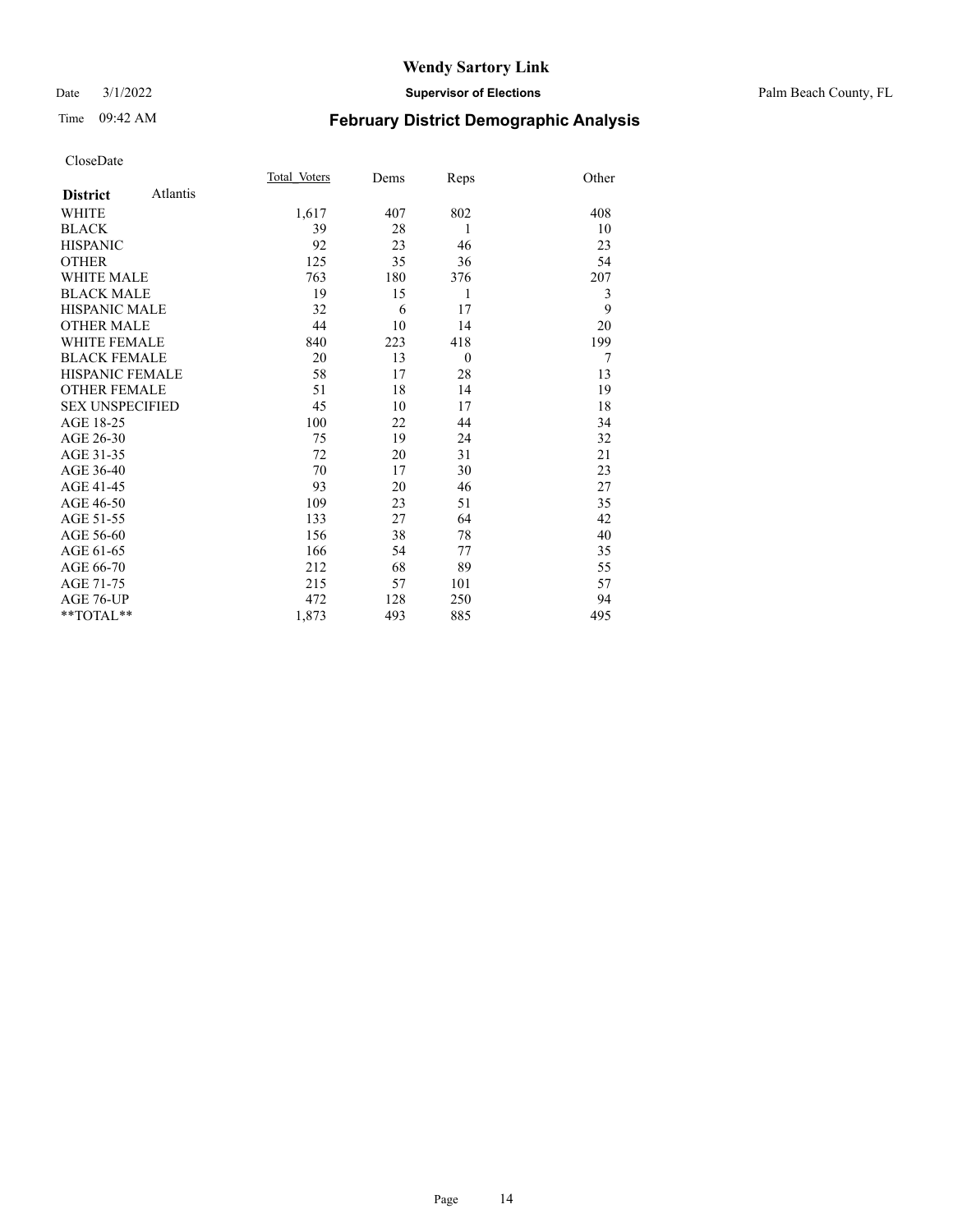Date 3/1/2022 **Supervisor of Elections** Palm Beach County, FL

## Time 09:42 AM **February District Demographic Analysis**

|                        | Total Voters | Dems   | Reps   | Other  |
|------------------------|--------------|--------|--------|--------|
| <b>Boynton Beach</b>   |              |        |        |        |
|                        | 29,271       | 10,199 | 9,958  | 9,114  |
|                        | 12,703       | 9,774  | 357    | 2,572  |
|                        | 5,373        | 2,332  | 906    | 2,135  |
|                        | 4,614        | 1,840  | 701    | 2,073  |
| <b>WHITE MALE</b>      | 13,549       | 3,967  | 5,045  | 4,537  |
| <b>BLACK MALE</b>      | 5,484        | 3,983  | 197    | 1,304  |
| <b>HISPANIC MALE</b>   | 2,337        | 909    | 439    | 989    |
| <b>OTHER MALE</b>      | 1,603        | 608    | 280    | 715    |
| <b>WHITE FEMALE</b>    | 15,332       | 6,104  | 4,799  | 4,429  |
| <b>BLACK FEMALE</b>    | 7.022        | 5,651  | 154    | 1,217  |
| <b>HISPANIC FEMALE</b> | 2,939        | 1,384  | 454    | 1,101  |
| <b>OTHER FEMALE</b>    | 1,893        | 873    | 269    | 751    |
| <b>SEX UNSPECIFIED</b> | 1,759        | 648    | 274    | 837    |
|                        | 4,602        | 2,202  | 650    | 1,750  |
|                        | 4,598        | 2,015  | 854    | 1,729  |
|                        | 4,976        | 2,236  | 883    | 1,857  |
|                        | 4,315        | 2,005  | 760    | 1,550  |
|                        | 3,442        | 1,658  | 622    | 1,162  |
|                        | 3,501        | 1,658  | 745    | 1,098  |
|                        | 3.982        | 1,765  | 964    | 1,253  |
|                        | 4,365        | 1,946  | 1,233  | 1,186  |
|                        | 4,509        | 2,150  | 1,270  | 1,089  |
|                        | 3,852        | 1,894  | 1,019  | 939    |
|                        | 3,383        | 1,605  | 941    | 837    |
|                        | 6,435        | 3,010  | 1,981  | 1,444  |
| **TOTAL**              | 51,961       | 24,145 | 11,922 | 15,894 |
|                        |              |        |        |        |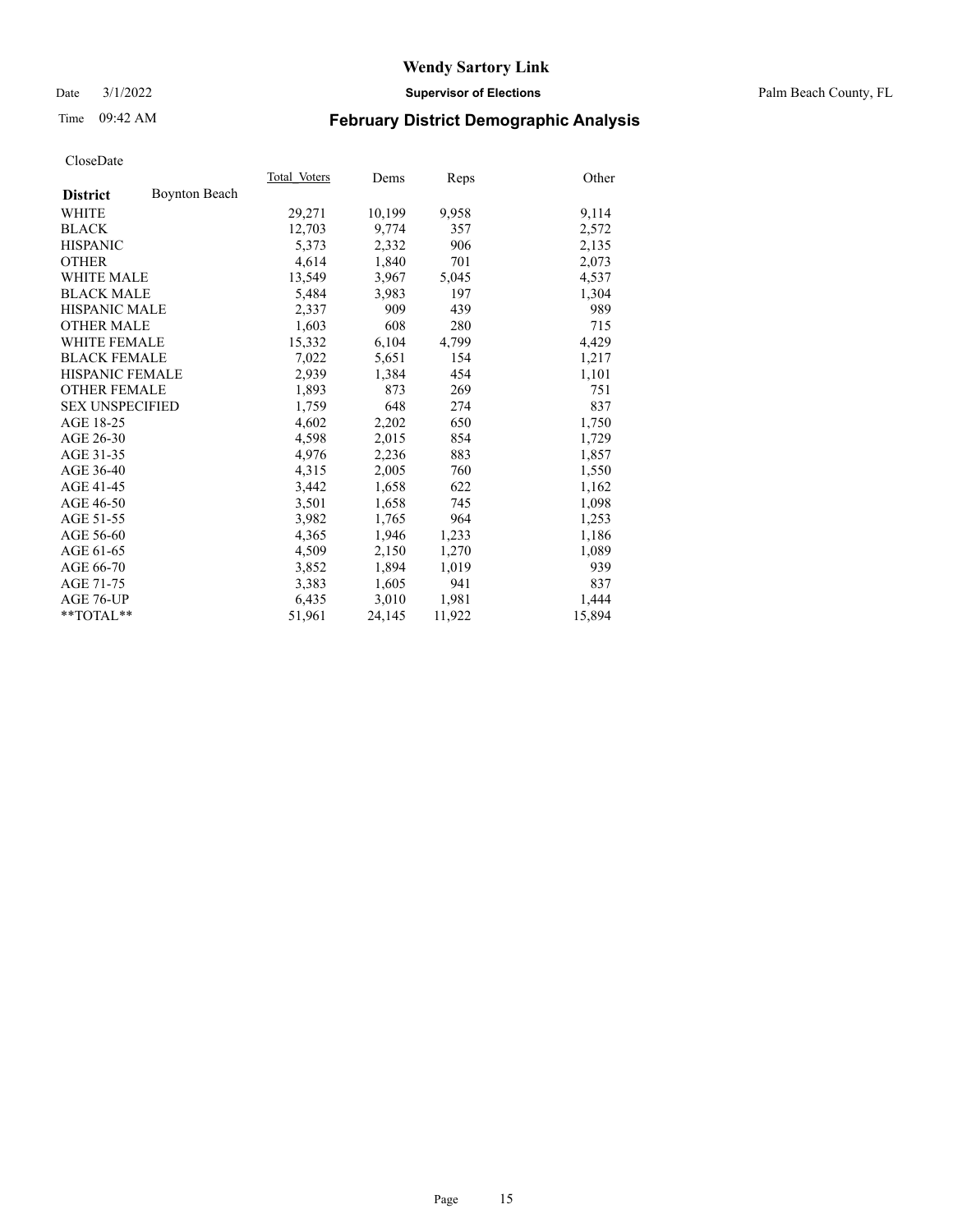#### Date 3/1/2022 **Supervisor of Elections** Palm Beach County, FL

## Time 09:42 AM **February District Demographic Analysis**

|                        |                    | Total Voters | Dems  | Reps  | Other |
|------------------------|--------------------|--------------|-------|-------|-------|
| <b>District</b>        | <b>Belle Glade</b> |              |       |       |       |
| <b>WHITE</b>           |                    | 959          | 242   | 557   | 160   |
| <b>BLACK</b>           |                    | 4,143        | 3,565 | 101   | 477   |
| <b>HISPANIC</b>        |                    | 1,768        | 805   | 371   | 592   |
| <b>OTHER</b>           |                    | 462          | 236   | 42    | 184   |
| WHITE MALE             |                    | 450          | 113   | 263   | 74    |
| <b>BLACK MALE</b>      |                    | 1,675        | 1,395 | 61    | 219   |
| <b>HISPANIC MALE</b>   |                    | 830          | 348   | 198   | 284   |
| <b>OTHER MALE</b>      |                    | 173          | 87    | 16    | 70    |
| WHITE FEMALE           |                    | 497          | 126   | 290   | 81    |
| <b>BLACK FEMALE</b>    |                    | 2,403        | 2,120 | 40    | 243   |
| <b>HISPANIC FEMALE</b> |                    | 896          | 443   | 168   | 285   |
| <b>OTHER FEMALE</b>    |                    | 153          | 95    | 16    | 42    |
| <b>SEX UNSPECIFIED</b> |                    | 255          | 121   | 19    | 115   |
| AGE 18-25              |                    | 933          | 565   | 80    | 288   |
| AGE 26-30              |                    | 742          | 459   | 78    | 205   |
| AGE 31-35              |                    | 745          | 517   | 67    | 161   |
| AGE 36-40              |                    | 573          | 367   | 54    | 152   |
| AGE 41-45              |                    | 461          | 303   | 65    | 93    |
| AGE 46-50              |                    | 472          | 296   | 85    | 91    |
| AGE 51-55              |                    | 558          | 359   | 91    | 108   |
| AGE 56-60              |                    | 601          | 427   | 99    | 75    |
| AGE 61-65              |                    | 570          | 376   | 111   | 83    |
| AGE 66-70              |                    | 556          | 398   | 102   | 56    |
| AGE 71-75              |                    | 434          | 293   | 95    | 46    |
| AGE 76-UP              |                    | 687          | 488   | 144   | 55    |
| $*$ $TOTAL**$          |                    | 7,332        | 4,848 | 1,071 | 1,413 |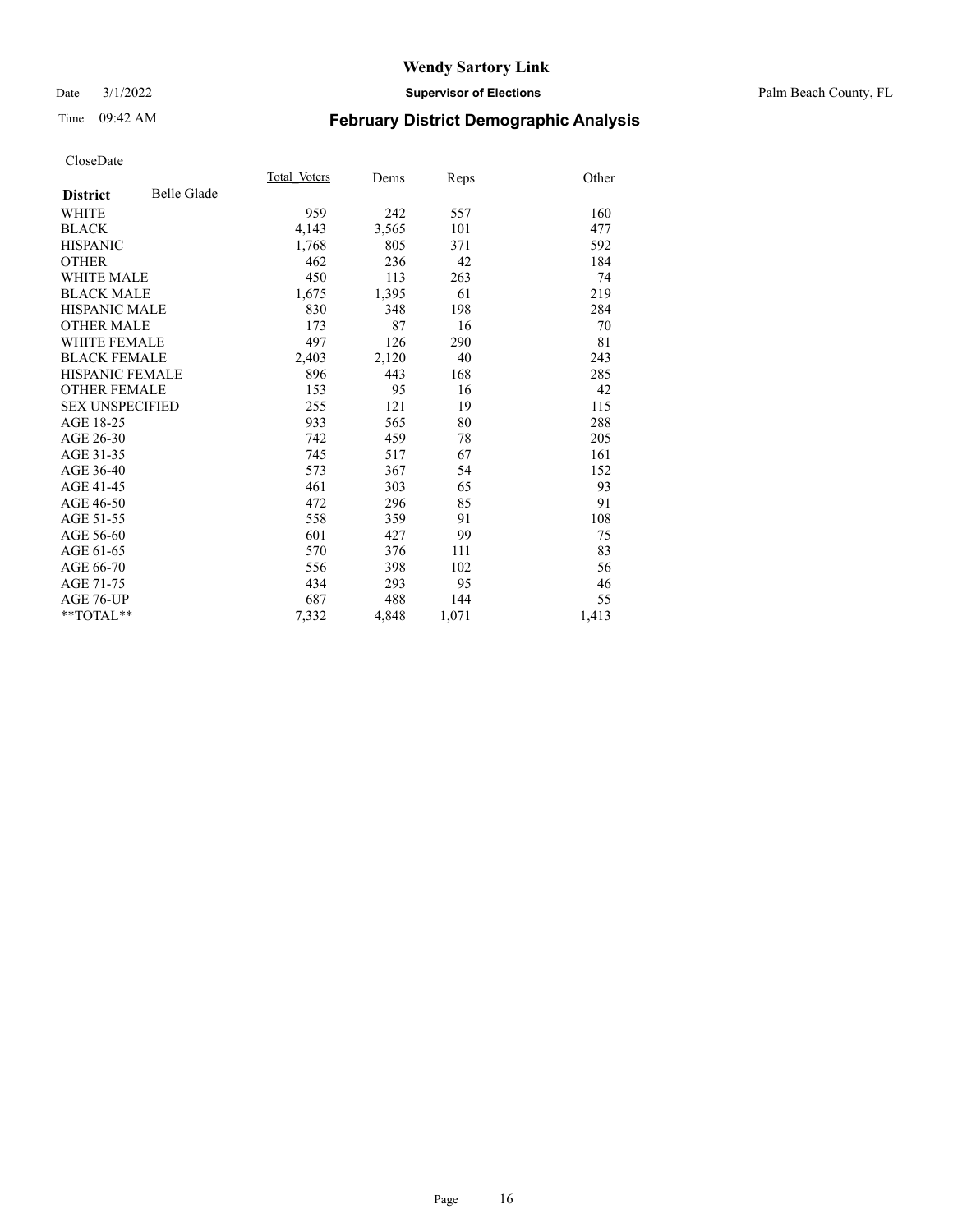Date 3/1/2022 **Supervisor of Elections** Palm Beach County, FL

## Time 09:42 AM **February District Demographic Analysis**

|                        |            | Total Voters | Dems   | Reps   | Other  |
|------------------------|------------|--------------|--------|--------|--------|
| <b>District</b>        | Boca Raton |              |        |        |        |
| WHITE                  |            | 54,264       | 16,513 | 21,159 | 16,592 |
| <b>BLACK</b>           |            | 2,349        | 1,572  | 136    | 641    |
| <b>HISPANIC</b>        |            | 6,213        | 2,147  | 1,561  | 2,505  |
| <b>OTHER</b>           |            | 6,288        | 1,977  | 1,363  | 2,948  |
| <b>WHITE MALE</b>      |            | 26,057       | 6,527  | 10,892 | 8,638  |
| <b>BLACK MALE</b>      |            | 1,045        | 641    | 80     | 324    |
| <b>HISPANIC MALE</b>   |            | 2,506        | 784    | 648    | 1,074  |
| <b>OTHER MALE</b>      |            | 2,220        | 606    | 541    | 1,073  |
| <b>WHITE FEMALE</b>    |            | 27,458       | 9,776  | 9,964  | 7,718  |
| <b>BLACK FEMALE</b>    |            | 1,257        | 904    | 54     | 299    |
| <b>HISPANIC FEMALE</b> |            | 3,561        | 1,318  | 871    | 1,372  |
| <b>OTHER FEMALE</b>    |            | 2,559        | 962    | 534    | 1,063  |
| <b>SEX UNSPECIFIED</b> |            | 2,371        | 654    | 617    | 1,100  |
| AGE 18-25              |            | 7,705        | 2,592  | 2,295  | 2,818  |
| AGE 26-30              |            | 4,795        | 1,552  | 1,423  | 1,820  |
| AGE 31-35              |            | 4,638        | 1,500  | 1,333  | 1,805  |
| AGE 36-40              |            | 4,500        | 1,414  | 1,311  | 1,775  |
| AGE 41-45              |            | 4,470        | 1,363  | 1,303  | 1,804  |
| AGE 46-50              |            | 4,857        | 1,370  | 1,647  | 1,840  |
| AGE 51-55              |            | 6,100        | 1,639  | 2,306  | 2,155  |
| AGE 56-60              |            | 6,486        | 1,903  | 2,573  | 2,010  |
| AGE 61-65              |            | 6,072        | 1,999  | 2,323  | 1,750  |
| AGE 66-70              |            | 5,451        | 1,959  | 1,973  | 1,519  |
| AGE 71-75              |            | 4,923        | 1,805  | 1,805  | 1,313  |
| AGE 76-UP              |            | 9,109        | 3,109  | 3,925  | 2,075  |
| $*$ $TOTAL**$          |            | 69,114       | 22,209 | 24,219 | 22,686 |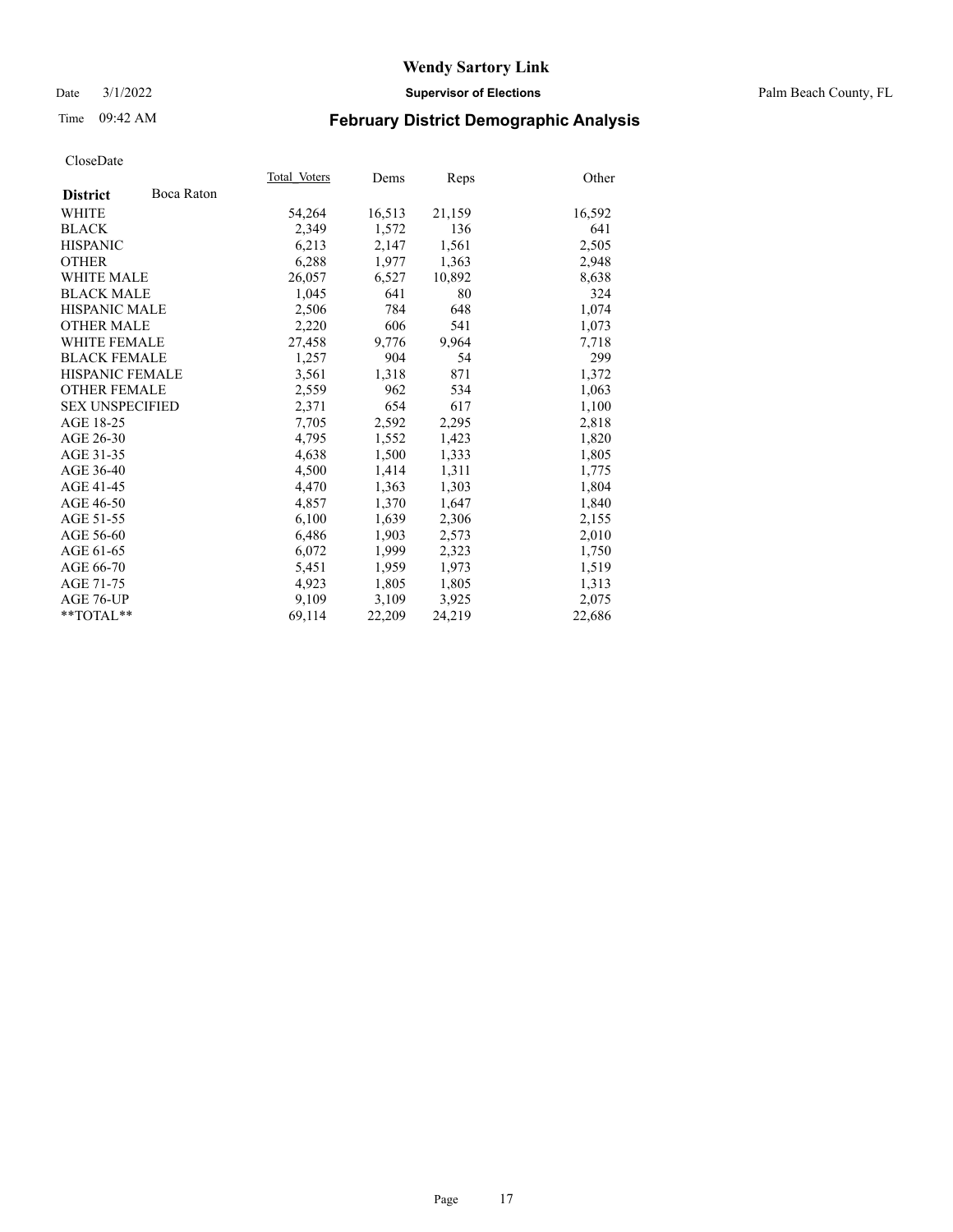#### Date 3/1/2022 **Supervisor of Elections** Palm Beach County, FL

## Time 09:42 AM **February District Demographic Analysis**

|                        |                      | Total Voters | Dems                    | Reps           | Other          |
|------------------------|----------------------|--------------|-------------------------|----------------|----------------|
| <b>District</b>        | <b>Briny Breezes</b> |              |                         |                |                |
| <b>WHITE</b>           |                      | 299          | 79                      | 136            | 84             |
| <b>BLACK</b>           |                      | $\theta$     | $\overline{0}$          | $\theta$       | $\theta$       |
| <b>HISPANIC</b>        |                      | 10           | 3                       | 1              | 6              |
| <b>OTHER</b>           |                      | 16           | 5                       | 5              | 6              |
| <b>WHITE MALE</b>      |                      | 125          | 26                      | 56             | 43             |
| <b>BLACK MALE</b>      |                      | 0            | $\mathbf{0}$            | $\theta$       | 0              |
| <b>HISPANIC MALE</b>   |                      | 3            | $\overline{c}$          | $\overline{0}$ |                |
| <b>OTHER MALE</b>      |                      | 5            | $\overline{2}$          | $\overline{2}$ |                |
| <b>WHITE FEMALE</b>    |                      | 172          | 53                      | 78             | 41             |
| <b>BLACK FEMALE</b>    |                      | $\theta$     | $\theta$                | $\theta$       | 0              |
| <b>HISPANIC FEMALE</b> |                      | 6            |                         | 1              | 4              |
| <b>OTHER FEMALE</b>    |                      | 4            | $\overline{2}$          | $\theta$       | 2              |
| <b>SEX UNSPECIFIED</b> |                      | 10           |                         | 5              | 4              |
| AGE 18-25              |                      | 7            | $\overline{2}$          | 2              | 3              |
| AGE 26-30              |                      | 4            |                         | $\overline{c}$ |                |
| AGE 31-35              |                      | 5            |                         | $\overline{c}$ | $\overline{c}$ |
| AGE 36-40              |                      | 5            | 3                       | 1              |                |
| AGE 41-45              |                      | 7            |                         | 3              | 3              |
| AGE 46-50              |                      | 6            | $\overline{c}$          |                | 3              |
| AGE 51-55              |                      | 19           | $\overline{\mathbf{3}}$ | 9              | 7              |
| AGE 56-60              |                      | 18           | 5                       | 8              | 5              |
| AGE 61-65              |                      | 33           | 13                      | 11             | 9              |
| AGE 66-70              |                      | 25           | 8                       | 6              | 11             |
| AGE 71-75              |                      | 45           | 12                      | 21             | 12             |
| AGE 76-UP              |                      | 151          | 36                      | 76             | 39             |
| **TOTAL**              |                      | 325          | 87                      | 142            | 96             |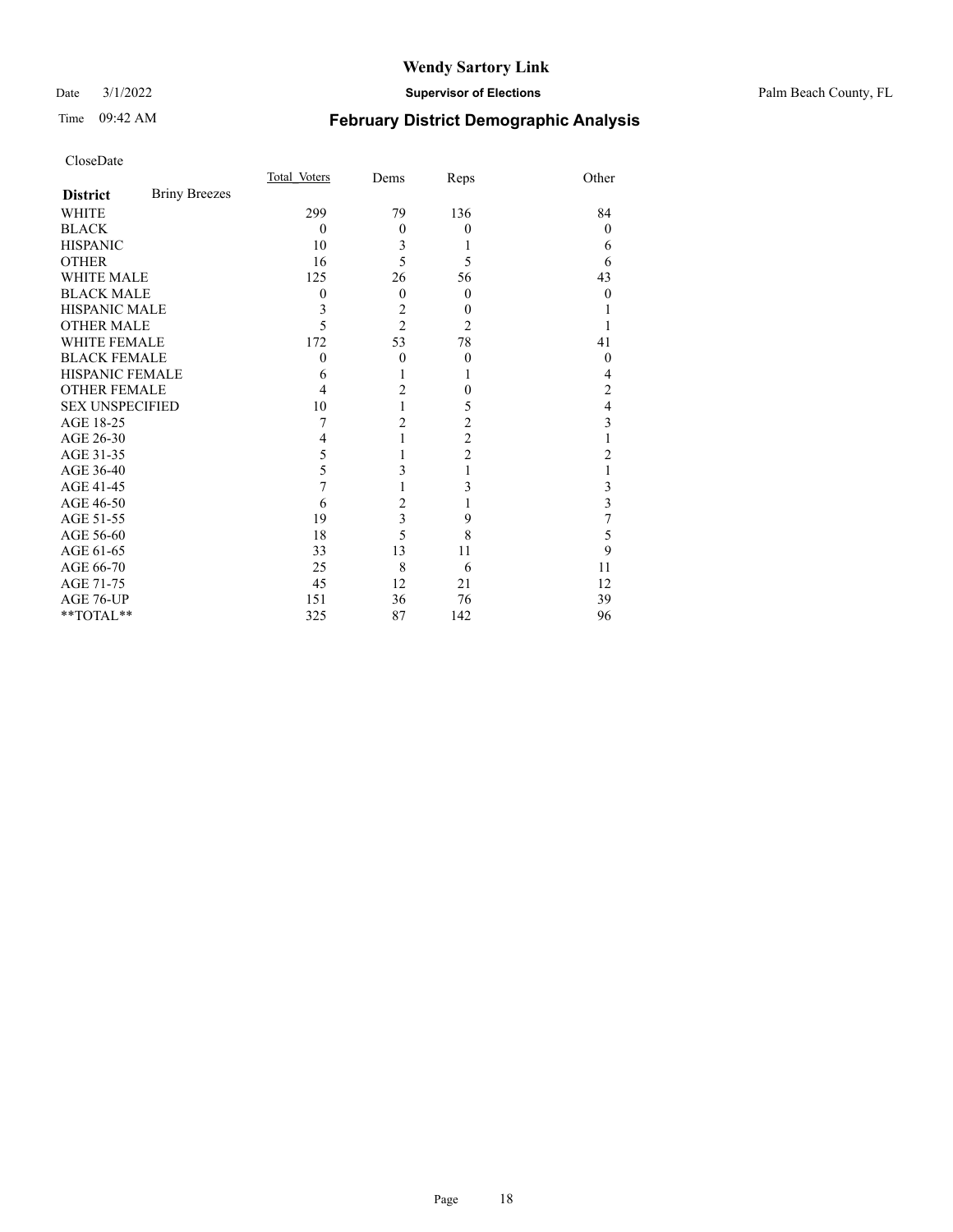#### Date 3/1/2022 **Supervisor of Elections** Palm Beach County, FL

## Time 09:42 AM **February District Demographic Analysis**

|                        |            | Total Voters   | Dems                    | Reps           | Other          |
|------------------------|------------|----------------|-------------------------|----------------|----------------|
| <b>District</b>        | Cloud Lake |                |                         |                |                |
| <b>WHITE</b>           |            | 56             | 18                      | 21             | 17             |
| <b>BLACK</b>           |            | $\overline{2}$ | 1                       | $\Omega$       | 1              |
| <b>HISPANIC</b>        |            | 22             | 6                       | 6              | 10             |
| <b>OTHER</b>           |            | 5              | 1                       | $\theta$       | 4              |
| <b>WHITE MALE</b>      |            | 27             | 8                       | 11             | 8              |
| <b>BLACK MALE</b>      |            | $\overline{2}$ |                         | $\Omega$       | 1              |
| <b>HISPANIC MALE</b>   |            | 8              | 1                       | 5              | $\overline{2}$ |
| <b>OTHER MALE</b>      |            | $\Omega$       | $\theta$                | $\Omega$       | $\mathbf{0}$   |
| <b>WHITE FEMALE</b>    |            | 28             | 10                      | 10             | 8              |
| <b>BLACK FEMALE</b>    |            | $\theta$       | $\theta$                | $\theta$       | $\mathbf{0}$   |
| <b>HISPANIC FEMALE</b> |            | 14             | 5                       | 1              | 8              |
| <b>OTHER FEMALE</b>    |            | 3              | 0                       | $\Omega$       | 3              |
| <b>SEX UNSPECIFIED</b> |            | 3              | 1                       | 0              | $\overline{c}$ |
| AGE 18-25              |            | 9              | 3                       | 4              | $\overline{2}$ |
| AGE 26-30              |            | 3              | $\overline{2}$          | $\theta$       | 1              |
| AGE 31-35              |            | 10             | $\overline{\mathbf{4}}$ | 2              | 4              |
| AGE 36-40              |            | 8              | $\overline{2}$          | $\theta$       | 6              |
| AGE 41-45              |            | 3              | 1                       | $\theta$       | $\overline{c}$ |
| AGE 46-50              |            | 7              | 0                       | 5              | $\overline{c}$ |
| AGE 51-55              |            | 5              |                         | 3              | 1              |
| AGE 56-60              |            | 8              | $\overline{2}$          | 3              | 3              |
| AGE 61-65              |            | 8              | 3                       | $\theta$       | 5              |
| AGE 66-70              |            | 7              | 3                       | 2              | $\overline{2}$ |
| AGE 71-75              |            | 5              | $\overline{c}$          | $\overline{2}$ | 1              |
| AGE 76-UP              |            | 12             | $\overline{\mathbf{3}}$ | 6              | 3              |
| **TOTAL**              |            | 85             | 26                      | 27             | 32             |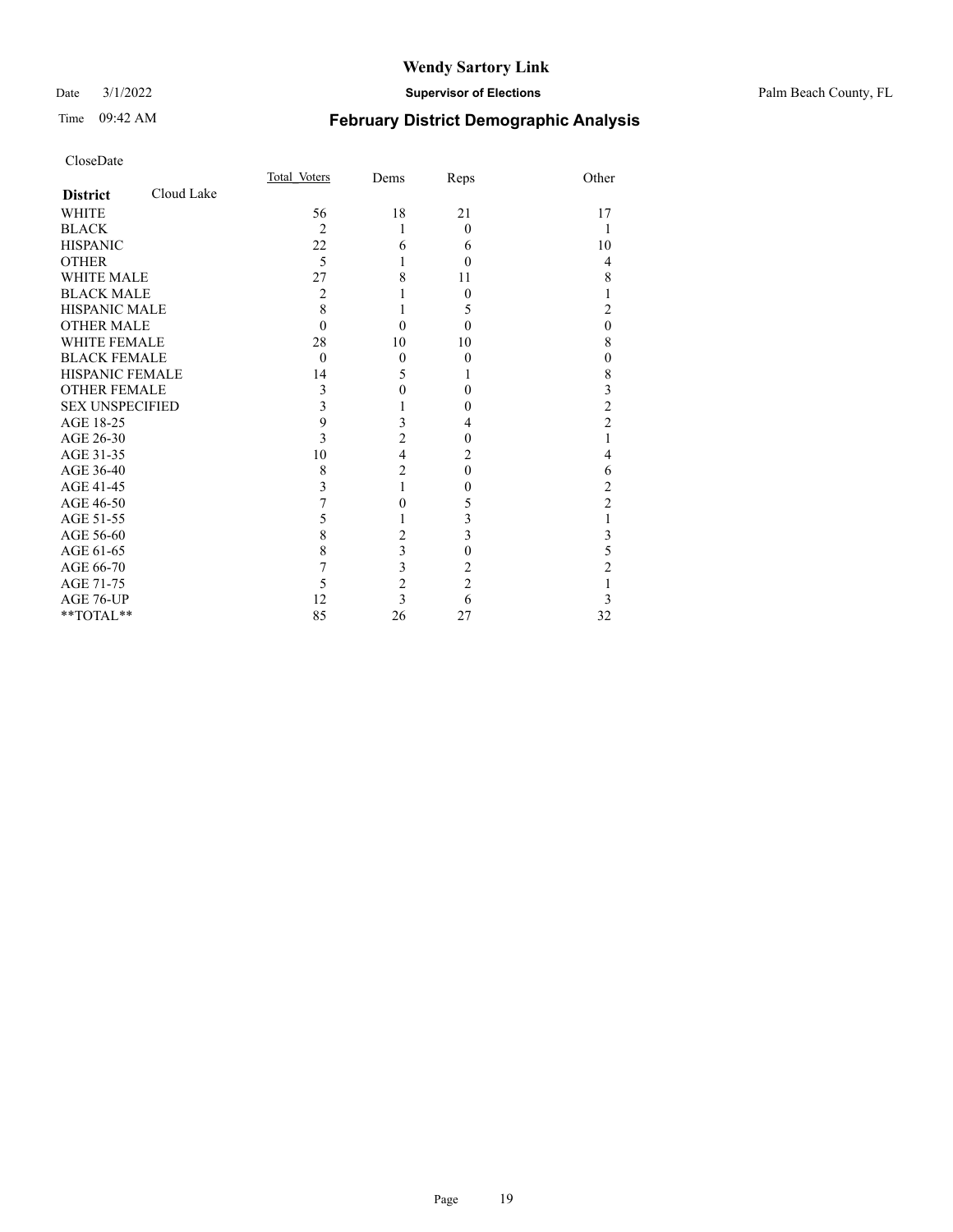Date 3/1/2022 **Supervisor of Elections** Palm Beach County, FL

## Time 09:42 AM **February District Demographic Analysis**

|                        |              | Total Voters | Dems   | Reps   | Other  |
|------------------------|--------------|--------------|--------|--------|--------|
| <b>District</b>        | Delray Beach |              |        |        |        |
| WHITE                  |              | 30,897       | 10,501 | 10,743 | 9,653  |
| <b>BLACK</b>           |              | 9,415        | 7,503  | 269    | 1,643  |
| <b>HISPANIC</b>        |              | 3,285        | 1,461  | 631    | 1,193  |
| <b>OTHER</b>           |              | 3,688        | 1,473  | 662    | 1,553  |
| <b>WHITE MALE</b>      |              | 14,474       | 4,004  | 5,454  | 5,016  |
| <b>BLACK MALE</b>      |              | 4,252        | 3,230  | 150    | 872    |
| <b>HISPANIC MALE</b>   |              | 1,369        | 572    | 273    | 524    |
| <b>OTHER MALE</b>      |              | 1,283        | 480    | 264    | 539    |
| WHITE FEMALE           |              | 15,992       | 6,352  | 5,159  | 4,481  |
| <b>BLACK FEMALE</b>    |              | 5,015        | 4,158  | 116    | 741    |
| HISPANIC FEMALE        |              | 1,848        | 862    | 346    | 640    |
| <b>OTHER FEMALE</b>    |              | 1,501        | 685    | 253    | 563    |
| <b>SEX UNSPECIFIED</b> |              | 1,516        | 576    | 282    | 658    |
| AGE 18-25              |              | 3,795        | 1,720  | 713    | 1,362  |
| AGE 26-30              |              | 3,747        | 1,567  | 787    | 1,393  |
| AGE 31-35              |              | 3,988        | 1,732  | 788    | 1,468  |
| AGE 36-40              |              | 3,295        | 1,416  | 719    | 1,160  |
| AGE 41-45              |              | 2,704        | 1,146  | 578    | 980    |
| AGE 46-50              |              | 2,859        | 1,178  | 716    | 965    |
| AGE 51-55              |              | 3,484        | 1,381  | 1,007  | 1,096  |
| AGE 56-60              |              | 4,314        | 1,820  | 1,313  | 1,181  |
| AGE 61-65              |              | 4,524        | 1,987  | 1,364  | 1,173  |
| AGE 66-70              |              | 4,299        | 2,058  | 1,206  | 1,035  |
| AGE 71-75              |              | 3,779        | 1,859  | 1,021  | 899    |
| AGE 76-UP              |              | 6,493        | 3,073  | 2,093  | 1,327  |
| $*$ $TOTAL**$          |              | 47,285       | 20,938 | 12,305 | 14,042 |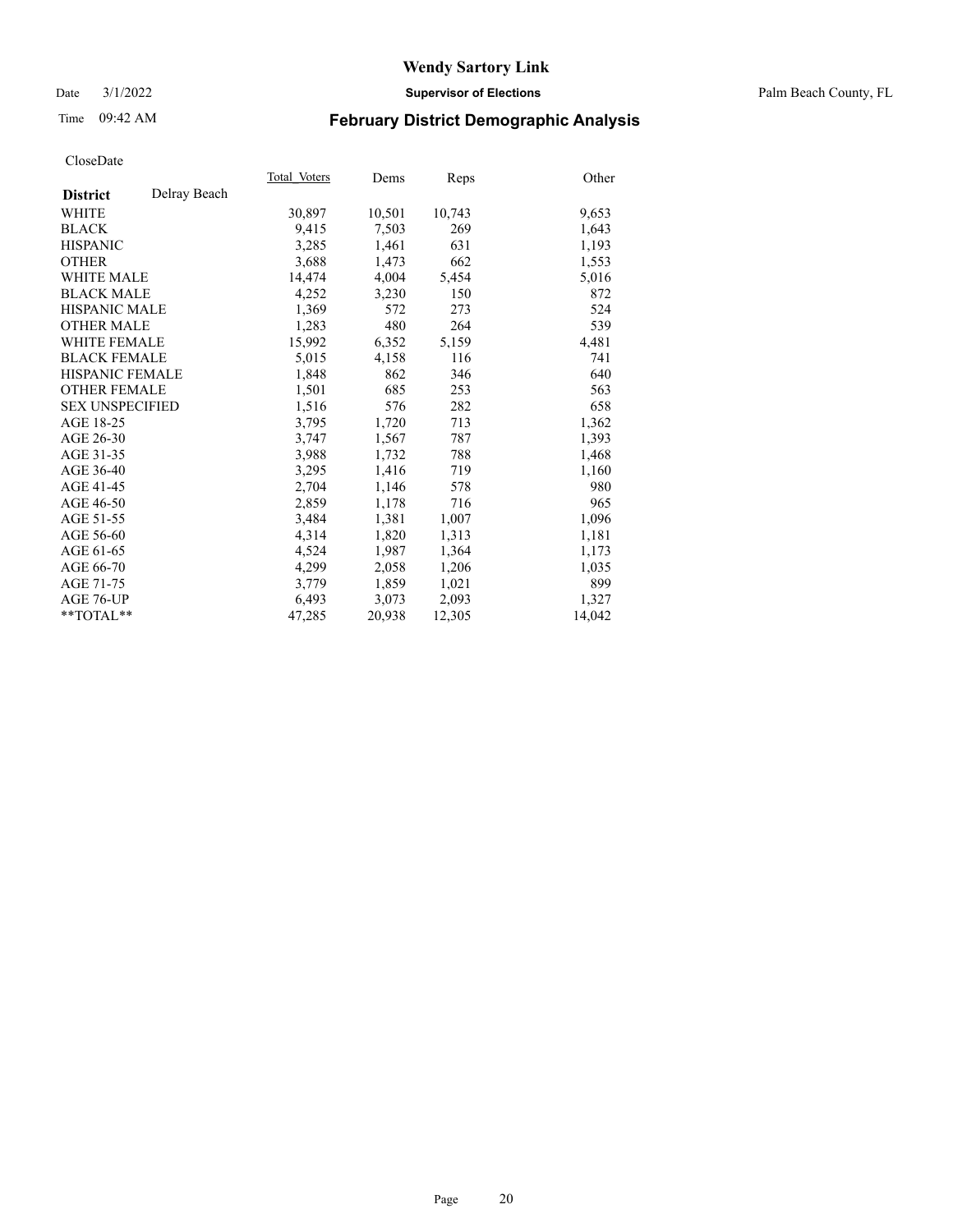Date 3/1/2022 **Supervisor of Elections** Palm Beach County, FL

## Time 09:42 AM **February District Demographic Analysis**

|                        |            | Total Voters | Dems   | Reps  | Other |
|------------------------|------------|--------------|--------|-------|-------|
| <b>District</b>        | Greenacres |              |        |       |       |
| WHITE                  |            | 8,799        | 3,209  | 2,882 | 2,708 |
| <b>BLACK</b>           |            | 4,874        | 3,551  | 160   | 1,163 |
| <b>HISPANIC</b>        |            | 6.940        | 3,076  | 1,170 | 2,694 |
| <b>OTHER</b>           |            | 2,721        | 1,111  | 357   | 1,253 |
| <b>WHITE MALE</b>      |            | 3,864        | 1,208  | 1,360 | 1,296 |
| <b>BLACK MALE</b>      |            | 1,976        | 1,334  | 95    | 547   |
| <b>HISPANIC MALE</b>   |            | 2,966        | 1,203  | 553   | 1,210 |
| <b>OTHER MALE</b>      |            | 959          | 396    | 137   | 426   |
| <b>WHITE FEMALE</b>    |            | 4,803        | 1,959  | 1,489 | 1,355 |
| <b>BLACK FEMALE</b>    |            | 2,816        | 2,154  | 64    | 598   |
| <b>HISPANIC FEMALE</b> |            | 3,792        | 1,795  | 587   | 1,410 |
| <b>OTHER FEMALE</b>    |            | 1,106        | 517    | 138   | 451   |
| <b>SEX UNSPECIFIED</b> |            | 1,033        | 370    | 144   | 519   |
| AGE 18-25              |            | 2,814        | 1,264  | 299   | 1,251 |
| AGE 26-30              |            | 1,838        | 813    | 220   | 805   |
| AGE 31-35              |            | 1,974        | 910    | 280   | 784   |
| AGE 36-40              |            | 1,869        | 867    | 272   | 730   |
| AGE 41-45              |            | 1,801        | 853    | 295   | 653   |
| AGE 46-50              |            | 1,836        | 885    | 345   | 606   |
| AGE 51-55              |            | 1,925        | 929    | 376   | 620   |
| AGE 56-60              |            | 1,963        | 943    | 465   | 555   |
| AGE 61-65              |            | 1,905        | 899    | 468   | 538   |
| AGE 66-70              |            | 1,568        | 778    | 397   | 393   |
| AGE 71-75              |            | 1,379        | 657    | 363   | 359   |
| AGE 76-UP              |            | 2,458        | 1,147  | 789   | 522   |
| $*$ $TOTAL**$          |            | 23,334       | 10,947 | 4,569 | 7,818 |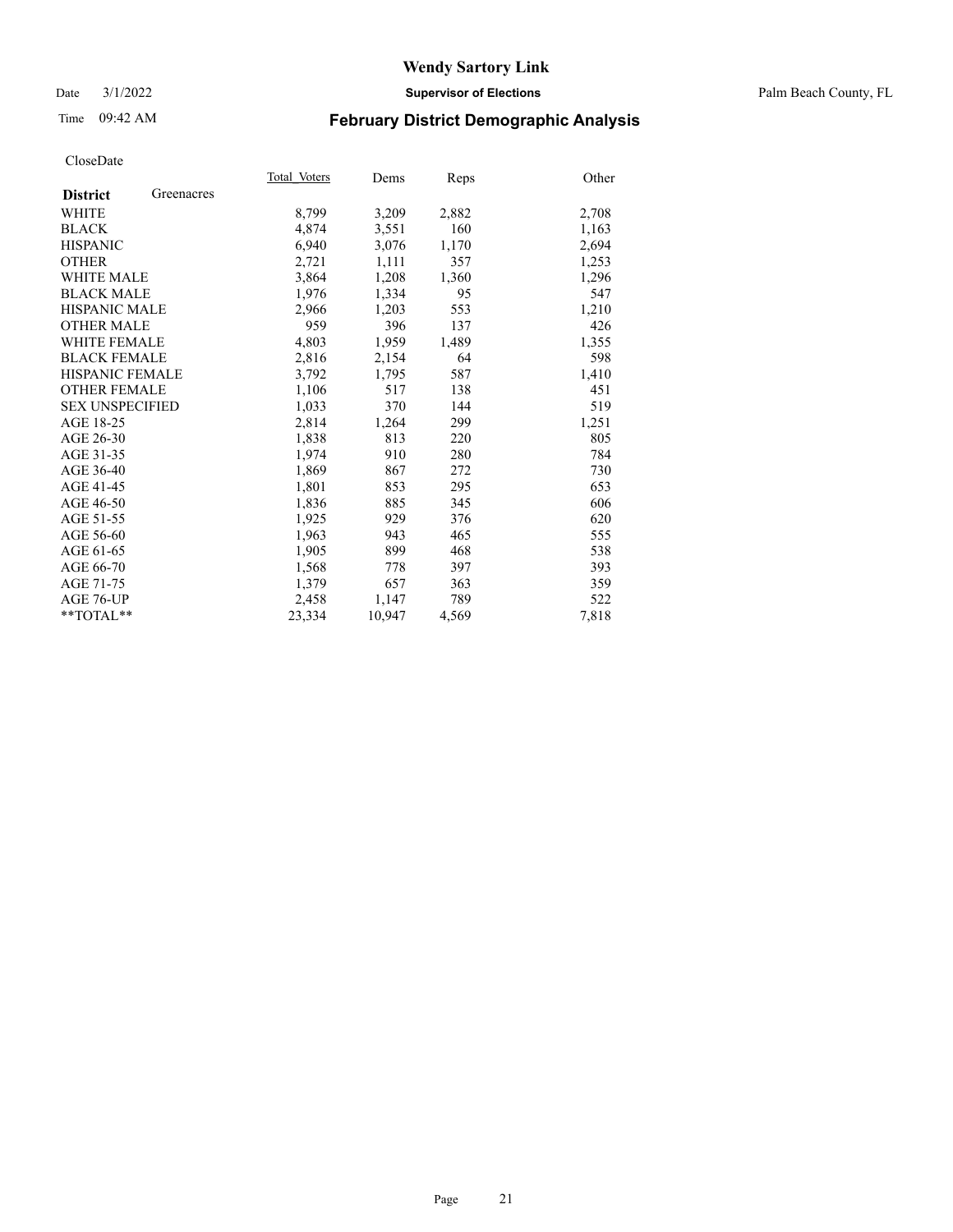#### Date 3/1/2022 **Supervisor of Elections** Palm Beach County, FL

## Time 09:42 AM **February District Demographic Analysis**

|                        |            | Total Voters   | Dems           | Reps           | Other          |
|------------------------|------------|----------------|----------------|----------------|----------------|
| <b>District</b>        | Glen Ridge |                |                |                |                |
| <b>WHITE</b>           |            | 125            | 34             | 51             | 40             |
| <b>BLACK</b>           |            | $\overline{2}$ | $\theta$       | $\overline{0}$ | $\overline{2}$ |
| <b>HISPANIC</b>        |            | 33             | 8              | 10             | 15             |
| <b>OTHER</b>           |            | 13             | $\theta$       | $\overline{2}$ | 11             |
| <b>WHITE MALE</b>      |            | 64             | 15             | 30             | 19             |
| <b>BLACK MALE</b>      |            | $\overline{2}$ | $\overline{0}$ | $\theta$       | 2              |
| <b>HISPANIC MALE</b>   |            | 16             | 6              | 4              | 6              |
| <b>OTHER MALE</b>      |            | 5              | $\Omega$       |                | 4              |
| WHITE FEMALE           |            | 59             | 19             | 21             | 19             |
| <b>BLACK FEMALE</b>    |            | $\mathbf{0}$   | $\theta$       | $\overline{0}$ | $\theta$       |
| <b>HISPANIC FEMALE</b> |            | 16             | $\overline{c}$ | 5              | 9              |
| <b>OTHER FEMALE</b>    |            | 5              | $\theta$       |                | 4              |
| <b>SEX UNSPECIFIED</b> |            | 6              | $\theta$       | 1              | 5              |
| AGE 18-25              |            | 18             | 4              | 6              | 8              |
| AGE 26-30              |            | 16             | 4              | 3              | 9              |
| AGE 31-35              |            | 17             | $\overline{c}$ | 9              | 6              |
| AGE 36-40              |            | 9              | 3              | 2              | 4              |
| AGE 41-45              |            | 8              | $\overline{3}$ | 3              | $\overline{2}$ |
| AGE 46-50              |            | 14             | $\theta$       | 6              | 8              |
| AGE 51-55              |            | 15             | $\overline{4}$ | 6              | 5              |
| AGE 56-60              |            | 32             | 9              | 12             | 11             |
| AGE 61-65              |            | 10             | $\overline{2}$ | 4              | 4              |
| AGE 66-70              |            | 16             | $\overline{4}$ | 6              | 6              |
| AGE 71-75              |            | 9              | $\overline{4}$ | $\overline{2}$ | 3              |
| AGE 76-UP              |            | 9              | 3              | 4              | $\overline{c}$ |
| **TOTAL**              |            | 173            | 42             | 63             | 68             |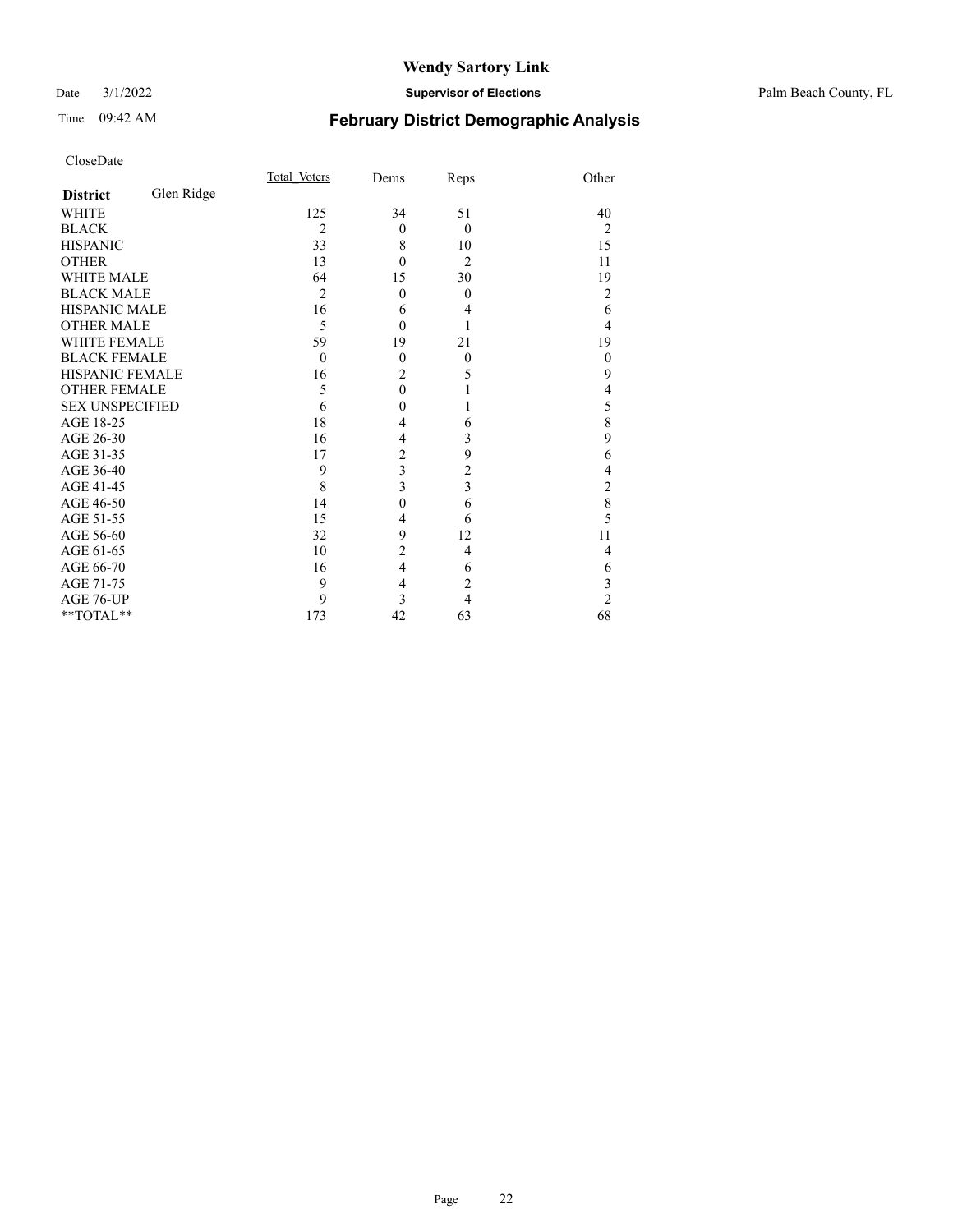#### Date 3/1/2022 **Supervisor of Elections** Palm Beach County, FL

## Time 09:42 AM **February District Demographic Analysis**

|                        |            | Total Voters   | Dems             | Reps             | Other          |
|------------------------|------------|----------------|------------------|------------------|----------------|
| <b>District</b>        | Gulfstream |                |                  |                  |                |
| WHITE                  |            | 817            | 170              | 439              | 208            |
| <b>BLACK</b>           |            | $\overline{4}$ | 4                | $\theta$         | $\overline{0}$ |
| <b>HISPANIC</b>        |            | 23             | 4                | 9                | 10             |
| <b>OTHER</b>           |            | 38             | 7                | 11               | 20             |
| <b>WHITE MALE</b>      |            | 402            | 68               | 224              | 110            |
| <b>BLACK MALE</b>      |            | $\overline{2}$ | $\overline{2}$   | $\theta$         | $\theta$       |
| <b>HISPANIC MALE</b>   |            | $\overline{7}$ | $\boldsymbol{0}$ | $\overline{2}$   | 5              |
| <b>OTHER MALE</b>      |            | 18             | $\overline{c}$   | $\overline{7}$   | 9              |
| <b>WHITE FEMALE</b>    |            | 404            | 99               | 208              | 97             |
| <b>BLACK FEMALE</b>    |            | $\overline{2}$ | $\overline{2}$   | $\boldsymbol{0}$ | $\theta$       |
| <b>HISPANIC FEMALE</b> |            | 16             | $\overline{4}$   | 7                | 5              |
| <b>OTHER FEMALE</b>    |            | 11             | $\overline{c}$   | 3                | 6              |
| <b>SEX UNSPECIFIED</b> |            | 19             | 6                | 7                | 6              |
| AGE 18-25              |            | 56             | 9                | 18               | 29             |
| AGE 26-30              |            | 26             | 4                | 9                | 13             |
| AGE 31-35              |            | 37             | 11               | 13               | 13             |
| AGE 36-40              |            | 47             | 8                | 20               | 19             |
| AGE 41-45              |            | 25             | 3                | 13               | 9              |
| AGE 46-50              |            | 44             | 6                | 23               | 15             |
| AGE 51-55              |            | 59             | 10               | 29               | 20             |
| AGE 56-60              |            | 82             | 11               | 46               | 25             |
| AGE 61-65              |            | 94             | 17               | 58               | 19             |
| AGE 66-70              |            | 109            | 29               | 58               | 22             |
| AGE 71-75              |            | 108            | 25               | 63               | 20             |
| AGE 76-UP              |            | 195            | 52               | 109              | 34             |
| **TOTAL**              |            | 882            | 185              | 459              | 238            |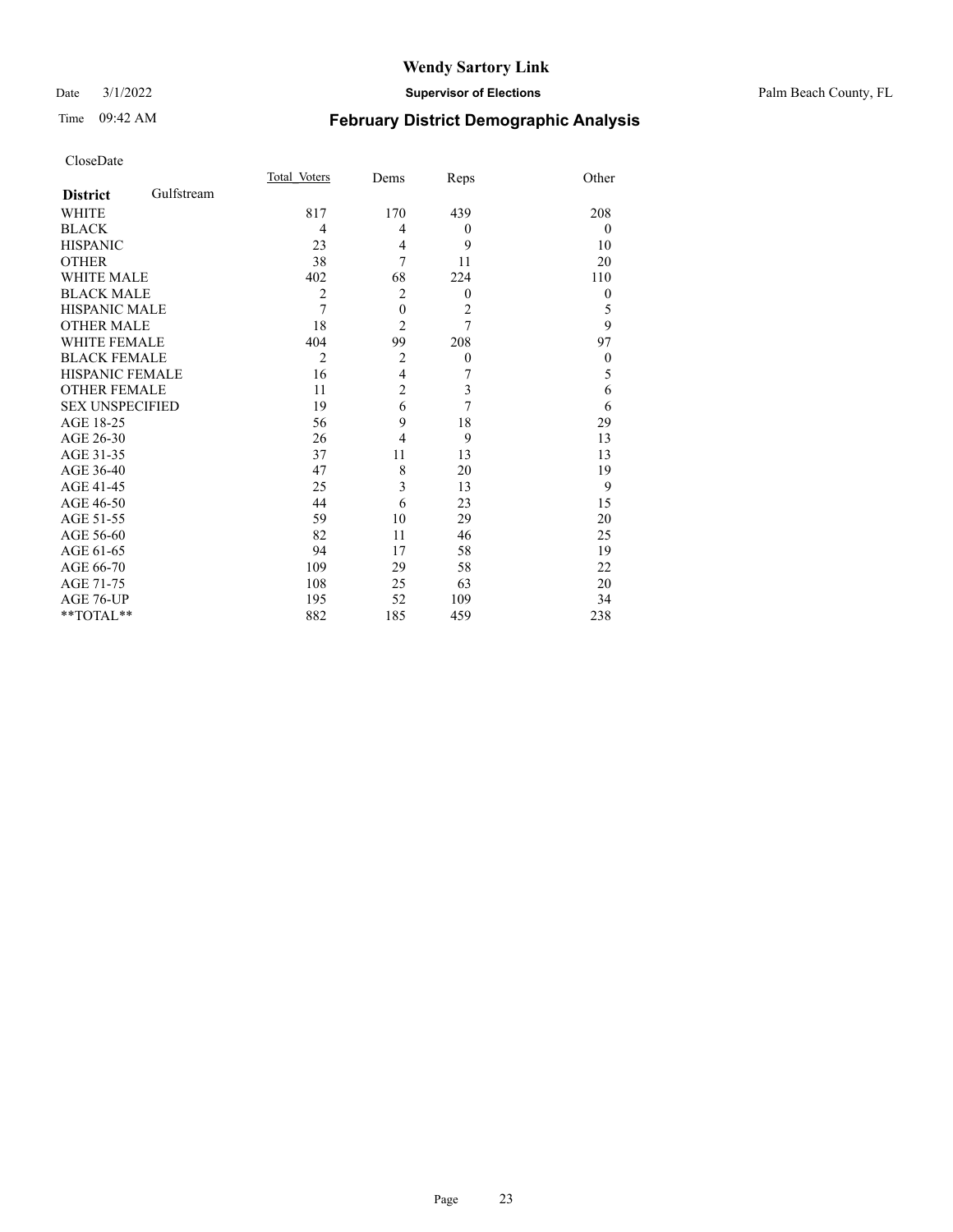Date 3/1/2022 **Supervisor of Elections** Palm Beach County, FL

## Time 09:42 AM **February District Demographic Analysis**

|                        |                       | Total Voters | Dems  | Reps           | Other |
|------------------------|-----------------------|--------------|-------|----------------|-------|
| <b>District</b>        | <b>Highland Beach</b> |              |       |                |       |
| <b>WHITE</b>           |                       | 3,478        | 1,025 | 1,451          | 1,002 |
| <b>BLACK</b>           |                       | 22           | 15    | 3              | 4     |
| <b>HISPANIC</b>        |                       | 146          | 46    | 43             | 57    |
| <b>OTHER</b>           |                       | 271          | 97    | 68             | 106   |
| WHITE MALE             |                       | 1,658        | 421   | 736            | 501   |
| <b>BLACK MALE</b>      |                       | 9            | 6     | $\overline{2}$ | 1     |
| <b>HISPANIC MALE</b>   |                       | 46           | 13    | 15             | 18    |
| <b>OTHER MALE</b>      |                       | 87           | 24    | 21             | 42    |
| WHITE FEMALE           |                       | 1,778        | 600   | 688            | 490   |
| <b>BLACK FEMALE</b>    |                       | 13           | 9     | 1              | 3     |
| <b>HISPANIC FEMALE</b> |                       | 97           | 33    | 28             | 36    |
| <b>OTHER FEMALE</b>    |                       | 119          | 51    | 31             | 37    |
| <b>SEX UNSPECIFIED</b> |                       | 106          | 23    | 42             | 41    |
| AGE 18-25              |                       | 169          | 49    | 52             | 68    |
| AGE 26-30              |                       | 93           | 32    | 26             | 35    |
| AGE 31-35              |                       | 95           | 27    | 28             | 40    |
| AGE 36-40              |                       | 84           | 24    | 30             | 30    |
| AGE 41-45              |                       | 83           | 19    | 28             | 36    |
| AGE 46-50              |                       | 115          | 17    | 45             | 53    |
| AGE 51-55              |                       | 199          | 42    | 94             | 63    |
| AGE 56-60              |                       | 385          | 103   | 159            | 123   |
| AGE 61-65              |                       | 448          | 151   | 161            | 136   |
| AGE 66-70              |                       | 459          | 142   | 187            | 130   |
| AGE 71-75              |                       | 588          | 199   | 216            | 173   |
| AGE 76-UP              |                       | 1,199        | 378   | 539            | 282   |
| $*$ $TOTAL**$          |                       | 3,917        | 1,183 | 1,565          | 1,169 |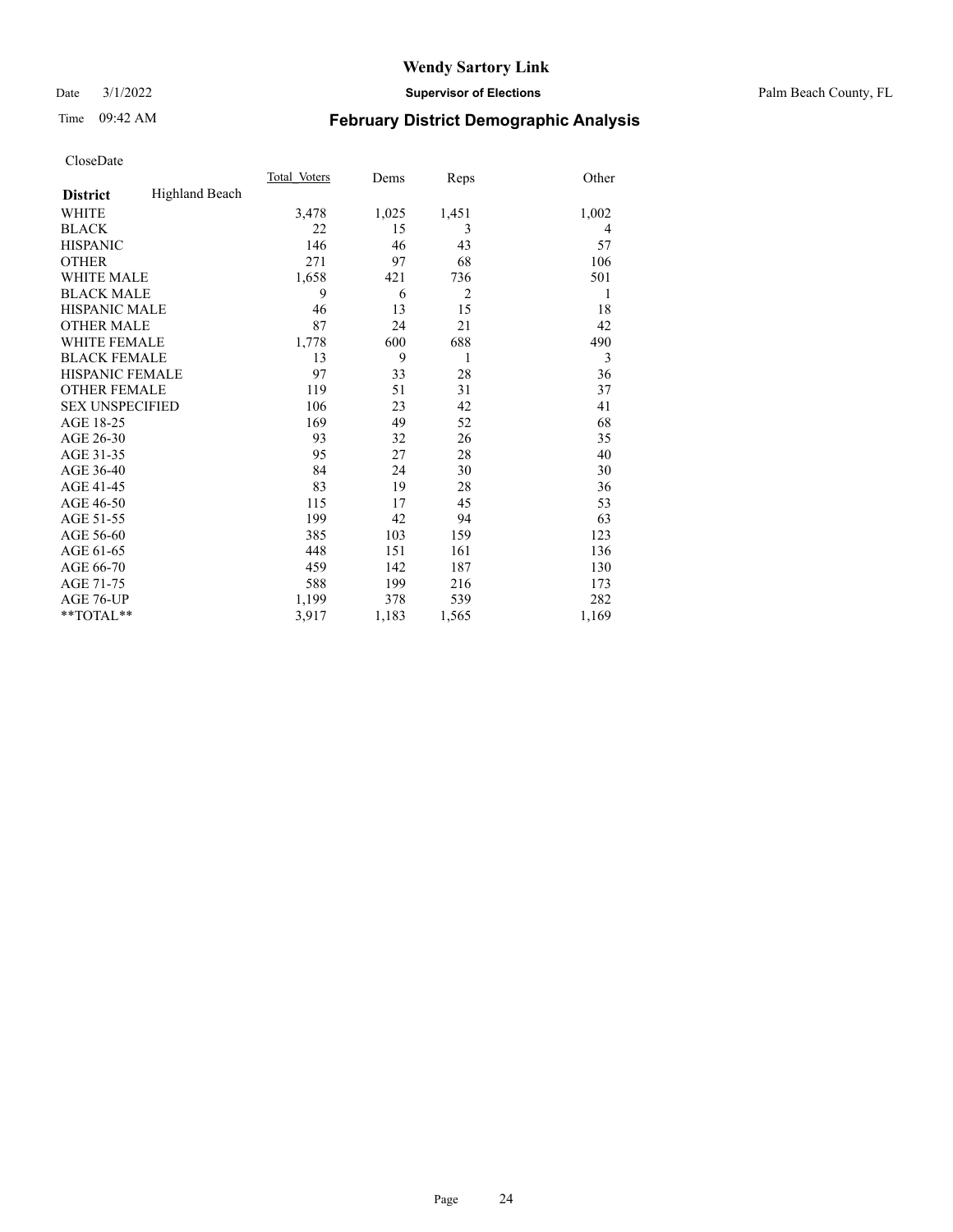#### Date 3/1/2022 **Supervisor of Elections** Palm Beach County, FL

## Time 09:42 AM **February District Demographic Analysis**

|                        |           | Total Voters | Dems | Reps           | Other |
|------------------------|-----------|--------------|------|----------------|-------|
| <b>District</b>        | Haverhill |              |      |                |       |
| <b>WHITE</b>           |           | 487          | 138  | 218            | 131   |
| <b>BLACK</b>           |           | 393          | 298  | 19             | 76    |
| <b>HISPANIC</b>        |           | 310          | 125  | 71             | 114   |
| <b>OTHER</b>           |           | 143          | 44   | 28             | 71    |
| <b>WHITE MALE</b>      |           | 240          | 57   | 105            | 78    |
| <b>BLACK MALE</b>      |           | 174          | 117  | 12             | 45    |
| <b>HISPANIC MALE</b>   |           | 143          | 48   | 38             | 57    |
| <b>OTHER MALE</b>      |           | 38           | 13   | 5              | 20    |
| <b>WHITE FEMALE</b>    |           | 240          | 80   | 109            | 51    |
| <b>BLACK FEMALE</b>    |           | 215          | 178  | $\overline{7}$ | 30    |
| <b>HISPANIC FEMALE</b> |           | 157          | 72   | 30             | 55    |
| <b>OTHER FEMALE</b>    |           | 58           | 21   | 10             | 27    |
| <b>SEX UNSPECIFIED</b> |           | 68           | 19   | 20             | 29    |
| AGE 18-25              |           | 152          | 64   | 29             | 59    |
| AGE 26-30              |           | 124          | 56   | 22             | 46    |
| AGE 31-35              |           | 124          | 55   | 26             | 43    |
| AGE 36-40              |           | 111          | 52   | 17             | 42    |
| AGE 41-45              |           | 111          | 63   | 24             | 24    |
| AGE 46-50              |           | 98           | 54   | 18             | 26    |
| AGE 51-55              |           | 138          | 54   | 46             | 38    |
| AGE 56-60              |           | 128          | 50   | 37             | 41    |
| AGE 61-65              |           | 132          | 57   | 42             | 33    |
| AGE 66-70              |           | 77           | 43   | 19             | 15    |
| AGE 71-75              |           | 60           | 28   | 21             | 11    |
| AGE 76-UP              |           | 78           | 29   | 35             | 14    |
| **TOTAL**              |           | 1,333        | 605  | 336            | 392   |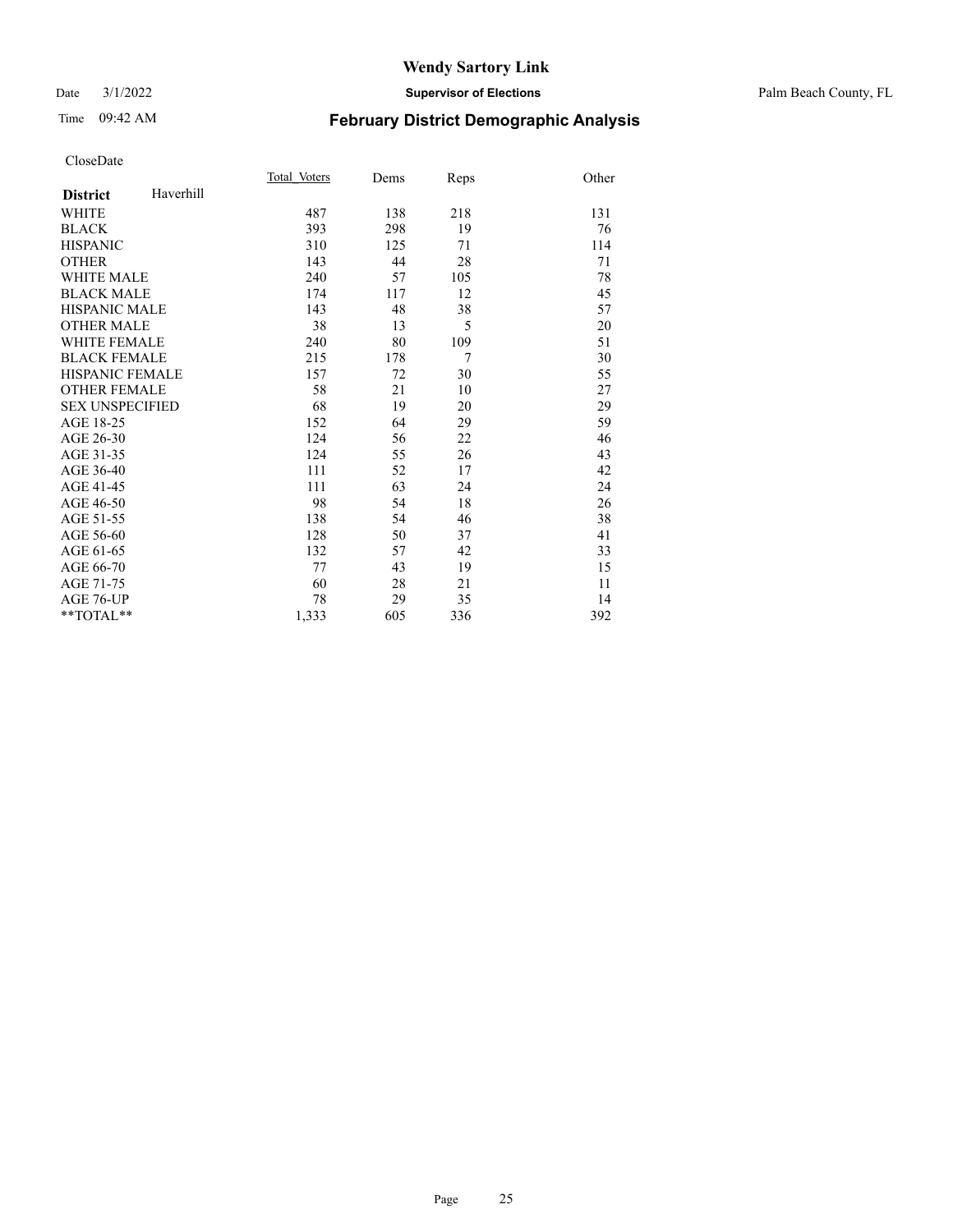#### Date 3/1/2022 **Supervisor of Elections** Palm Beach County, FL

## Time 09:42 AM **February District Demographic Analysis**

|                             | Total Voters | Dems | Reps           | Other |
|-----------------------------|--------------|------|----------------|-------|
| Hypoluxo<br><b>District</b> |              |      |                |       |
| WHITE                       | 1,660        | 504  | 613            | 543   |
| <b>BLACK</b>                | 122          | 89   | 7              | 26    |
| <b>HISPANIC</b>             | 182          | 71   | 29             | 82    |
| <b>OTHER</b>                | 154          | 46   | 39             | 69    |
| <b>WHITE MALE</b>           | 788          | 199  | 315            | 274   |
| <b>BLACK MALE</b>           | 47           | 30   | $\overline{4}$ | 13    |
| <b>HISPANIC MALE</b>        | 78           | 33   | 11             | 34    |
| <b>OTHER MALE</b>           | 50           | 13   | 14             | 23    |
| <b>WHITE FEMALE</b>         | 854          | 301  | 291            | 262   |
| <b>BLACK FEMALE</b>         | 73           | 59   | $\overline{2}$ | 12    |
| HISPANIC FEMALE             | 95           | 35   | 16             | 44    |
| <b>OTHER FEMALE</b>         | 75           | 24   | 18             | 33    |
| <b>SEX UNSPECIFIED</b>      | 58           | 16   | 17             | 25    |
| AGE 18-25                   | 130          | 48   | 29             | 53    |
| AGE 26-30                   | 143          | 43   | 39             | 61    |
| AGE 31-35                   | 148          | 50   | 36             | 62    |
| AGE 36-40                   | 132          | 48   | 38             | 46    |
| AGE 41-45                   | 132          | 43   | 32             | 57    |
| AGE 46-50                   | 171          | 53   | 51             | 67    |
| AGE 51-55                   | 194          | 61   | 68             | 65    |
| AGE 56-60                   | 223          | 70   | 83             | 70    |
| AGE 61-65                   | 236          | 81   | 83             | 72    |
| AGE 66-70                   | 207          | 77   | 63             | 67    |
| AGE 71-75                   | 147          | 55   | 58             | 34    |
| AGE 76-UP                   | 255          | 81   | 108            | 66    |
| **TOTAL**                   | 2,118        | 710  | 688            | 720   |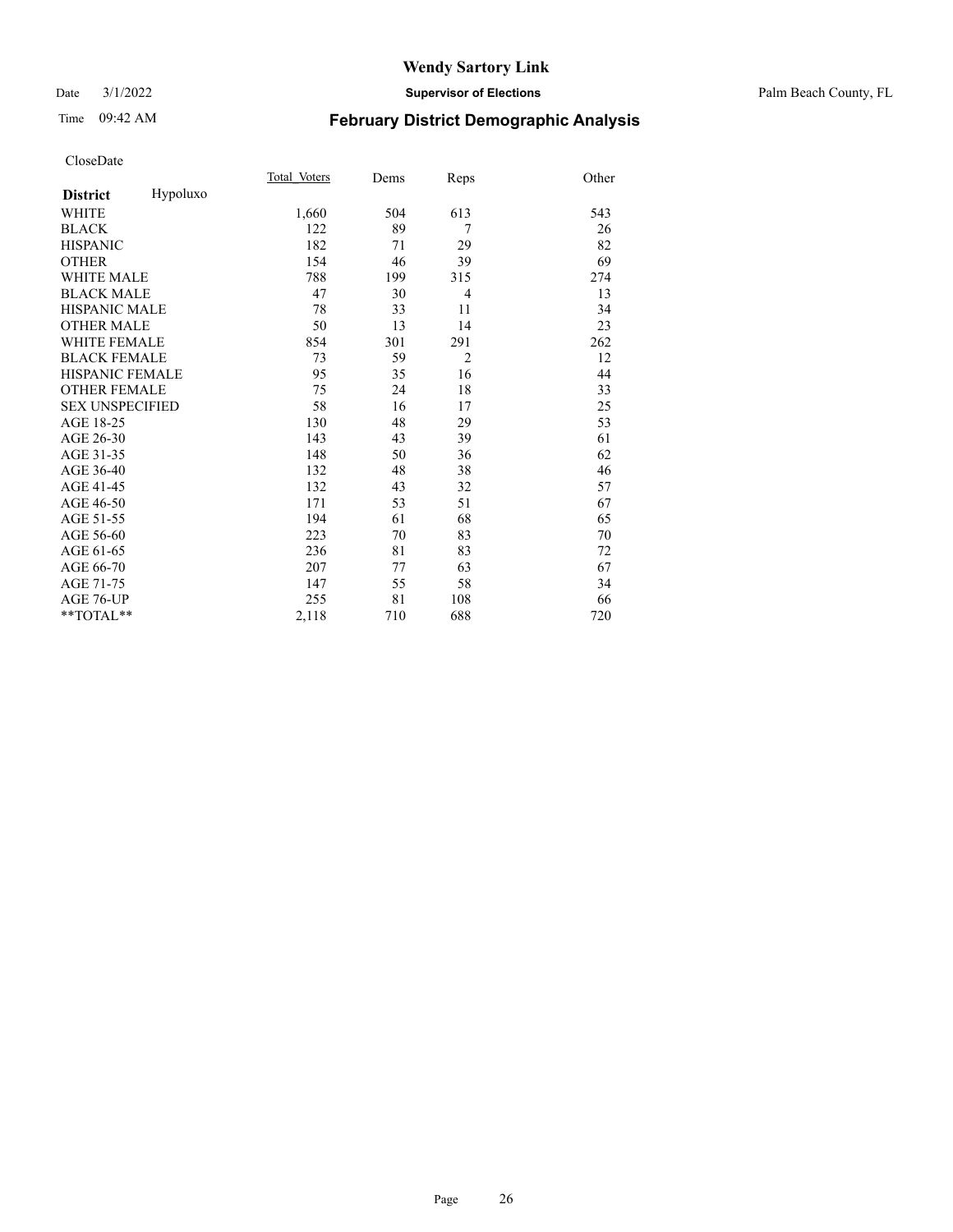#### Date 3/1/2022 **Supervisor of Elections** Palm Beach County, FL

## Time 09:42 AM **February District Demographic Analysis**

|                        |            | Total Voters | Dems           | Reps           | Other          |
|------------------------|------------|--------------|----------------|----------------|----------------|
| <b>District</b>        | Juno Beach |              |                |                |                |
| WHITE                  |            | 2,892        | 732            | 1,374          | 786            |
| <b>BLACK</b>           |            | 17           | 8              | 4              | 5              |
| <b>HISPANIC</b>        |            | 80           | 18             | 34             | 28             |
| <b>OTHER</b>           |            | 172          | 46             | 54             | 72             |
| <b>WHITE MALE</b>      |            | 1,321        | 266            | 650            | 405            |
| <b>BLACK MALE</b>      |            | 8            | 4              | $\overline{2}$ | $\overline{2}$ |
| <b>HISPANIC MALE</b>   |            | 34           | 9              | 16             | 9              |
| <b>OTHER MALE</b>      |            | 52           | 8              | 19             | 25             |
| <b>WHITE FEMALE</b>    |            | 1,540        | 461            | 709            | 370            |
| <b>BLACK FEMALE</b>    |            | 9            | $\overline{4}$ | $\overline{2}$ | 3              |
| <b>HISPANIC FEMALE</b> |            | 45           | 9              | 18             | 18             |
| <b>OTHER FEMALE</b>    |            | 74           | 24             | 26             | 24             |
| <b>SEX UNSPECIFIED</b> |            | 73           | 14             | 24             | 35             |
| AGE 18-25              |            | 117          | 34             | 40             | 43             |
| AGE 26-30              |            | 80           | 17             | 36             | 27             |
| AGE 31-35              |            | 91           | 18             | 35             | 38             |
| AGE 36-40              |            | 102          | 21             | 46             | 35             |
| AGE 41-45              |            | 91           | 17             | 37             | 37             |
| AGE 46-50              |            | 120          | 26             | 45             | 49             |
| AGE 51-55              |            | 186          | 31             | 87             | 68             |
| AGE 56-60              |            | 303          | 72             | 150            | 81             |
| AGE 61-65              |            | 376          | 97             | 176            | 103            |
| AGE 66-70              |            | 391          | 105            | 178            | 108            |
| AGE 71-75              |            | 409          | 120            | 176            | 113            |
| AGE 76-UP              |            | 895          | 246            | 460            | 189            |
| $*$ $TOTAL**$          |            | 3,161        | 804            | 1,466          | 891            |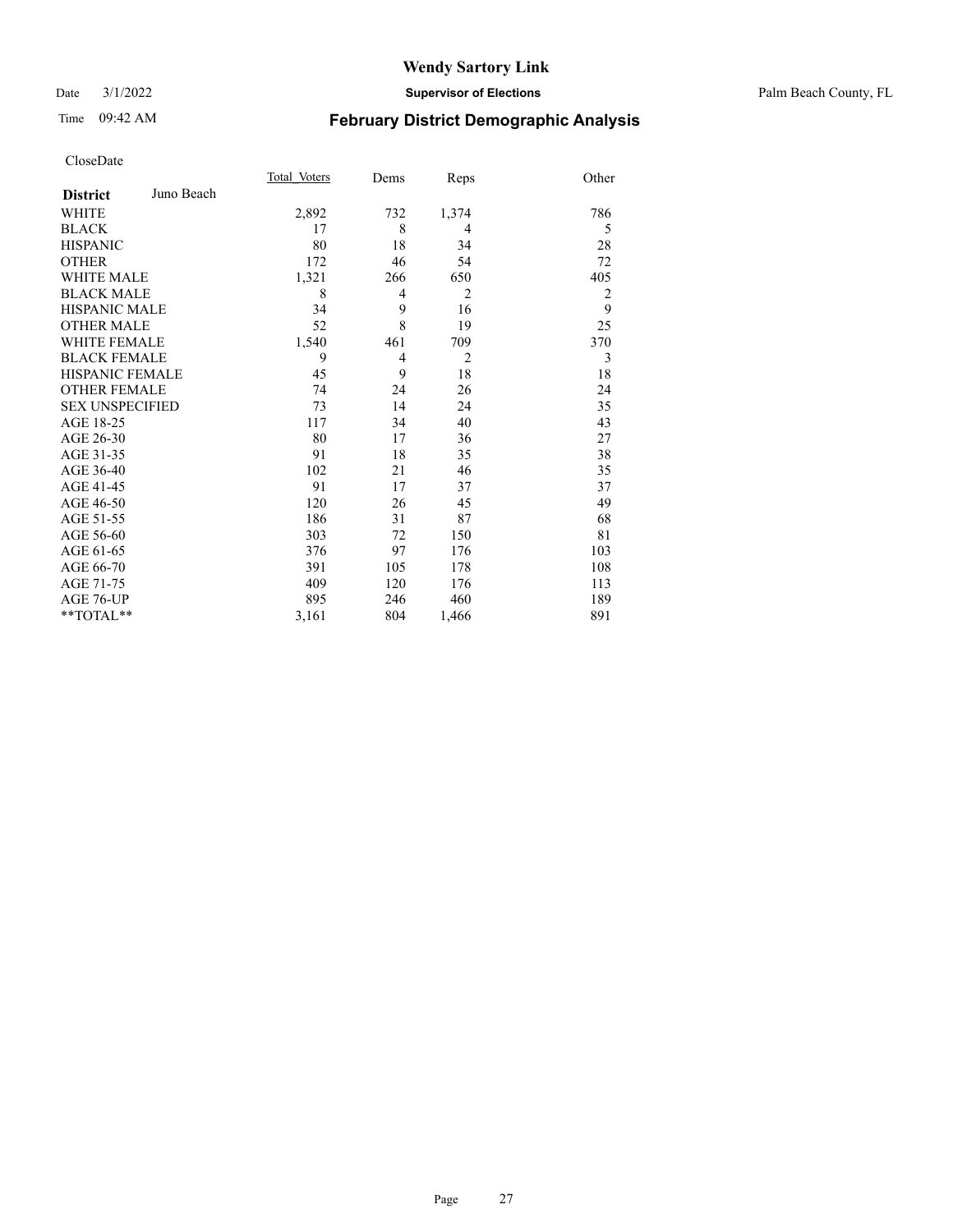Date 3/1/2022 **Supervisor of Elections** Palm Beach County, FL

## Time 09:42 AM **February District Demographic Analysis**

| CloseDate |
|-----------|
|-----------|

|                        |                      | Total Voters   | Dems         | Reps             | Other          |
|------------------------|----------------------|----------------|--------------|------------------|----------------|
| <b>District</b>        | Jupiter Inlet Colony |                |              |                  |                |
| WHITE                  |                      | 360            | 61           | 205              | 94             |
| BLACK                  |                      | $\theta$       | $\theta$     | $\boldsymbol{0}$ | $\mathbf{0}$   |
| HISPANIC               |                      | 5              | $\theta$     | $\overline{4}$   |                |
| OTHER                  |                      | 26             | 8            | 10               | 8              |
| WHITE MALE             |                      | 172            | 16           | 106              | 50             |
| <b>BLACK MALE</b>      |                      | $\Omega$       | $\theta$     | $\theta$         | $\theta$       |
| HISPANIC MALE          |                      | 0              | $\theta$     | $\Omega$         | $\theta$       |
| <b>OTHER MALE</b>      |                      | 4              | 2            | $\overline{2}$   | $\theta$       |
| WHITE FEMALE           |                      | 186            | 45           | 97               | 44             |
| BLACK FEMALE           |                      | $\theta$       | $\theta$     | $\theta$         | $\theta$       |
| HISPANIC FEMALE        |                      | 5              | $\theta$     | 4                |                |
| <b>OTHER FEMALE</b>    |                      | 16             | 5            | 5                | 6              |
| <b>SEX UNSPECIFIED</b> |                      | 8              |              | 5                | $\overline{c}$ |
| AGE 18-25              |                      | 42             | 6            | 19               | 17             |
| AGE 26-30              |                      | 18             | 4            | 10               | 4              |
| AGE 31-35              |                      | 12             | 2            | 5                | 5              |
| AGE 36-40              |                      | $\overline{4}$ | $\mathbf{0}$ | 4                | $\theta$       |
| AGE 41-45              |                      | 12             | 5            | 5                | 2              |
| AGE 46-50              |                      | 15             | 2            | 8                | 5              |
| AGE 51-55              |                      | 37             | 6            | 22               | 9              |
| AGE 56-60              |                      | 47             | 3            | 29               | 15             |
| AGE 61-65              |                      | 56             | 12           | 27               | 17             |
| AGE 66-70              |                      | 36             | 6            | 19               | 11             |
| AGE 71-75              |                      | 35             | 6            | 20               | 9              |
| AGE 76-UP              |                      | 77             | 17           | 51               | 9              |
| $*$ $TOTAL**$          |                      | 391            | 69           | 219              | 103            |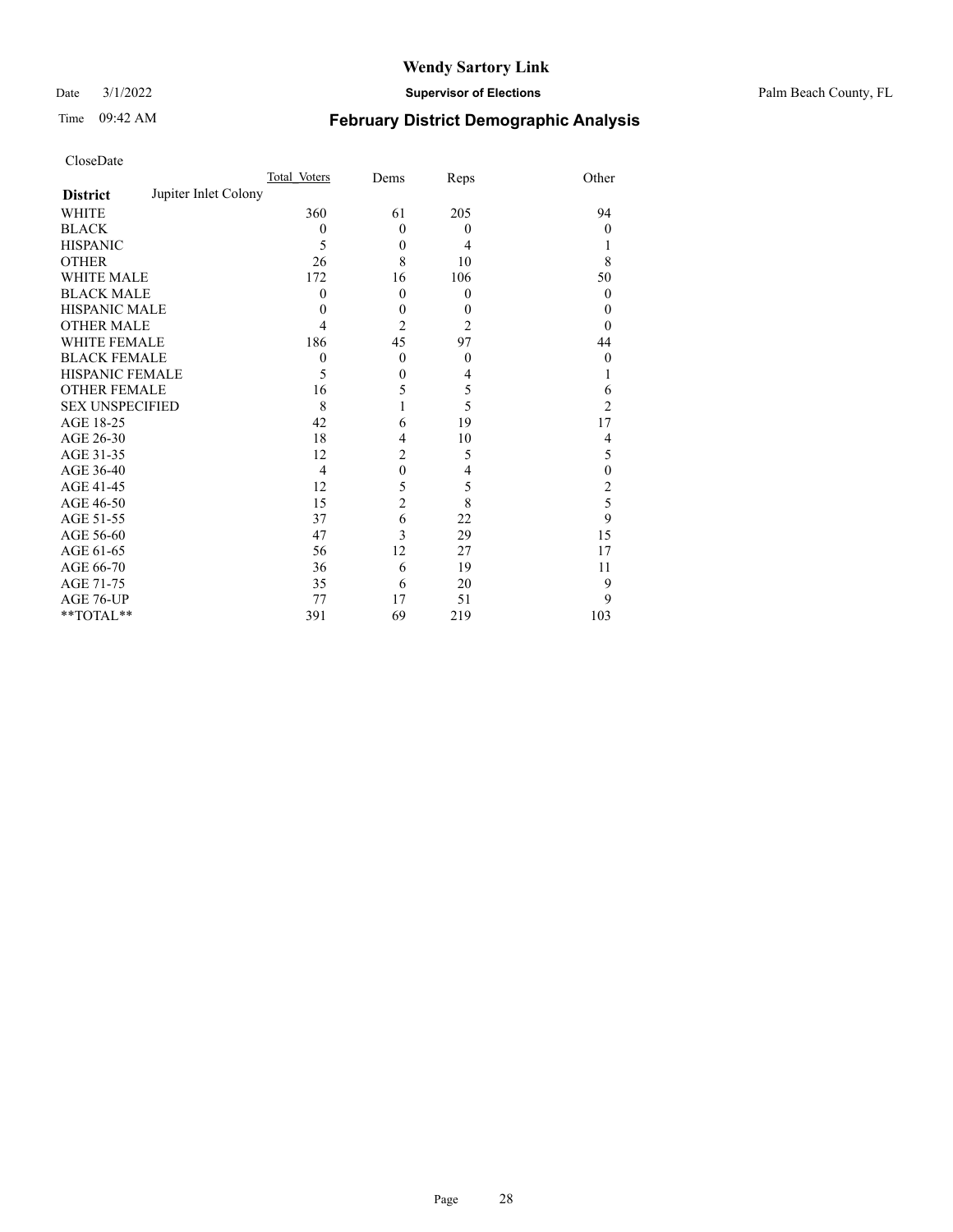#### Date 3/1/2022 **Supervisor of Elections** Palm Beach County, FL

## Time 09:42 AM **February District Demographic Analysis**

|                            | Total Voters | Dems   | Reps   | Other  |
|----------------------------|--------------|--------|--------|--------|
| Jupiter<br><b>District</b> |              |        |        |        |
| WHITE                      | 38,500       | 10,072 | 16,953 | 11,475 |
| <b>BLACK</b>               | 620          | 405    | 46     | 169    |
| <b>HISPANIC</b>            | 2,618        | 993    | 675    | 950    |
| <b>OTHER</b>               | 3,248        | 1,014  | 815    | 1,419  |
| <b>WHITE MALE</b>          | 18,062       | 3,784  | 8,495  | 5,783  |
| <b>BLACK MALE</b>          | 305          | 187    | 23     | 95     |
| <b>HISPANIC MALE</b>       | 1,095        | 386    | 298    | 411    |
| <b>OTHER MALE</b>          | 1,125        | 332    | 294    | 499    |
| WHITE FEMALE               | 20,030       | 6,176  | 8,288  | 5,566  |
| <b>BLACK FEMALE</b>        | 307          | 213    | 21     | 73     |
| HISPANIC FEMALE            | 1,464        | 586    | 357    | 521    |
| <b>OTHER FEMALE</b>        | 1,299        | 485    | 313    | 501    |
| <b>SEX UNSPECIFIED</b>     | 1,250        | 313    | 380    | 557    |
| AGE 18-25                  | 3,919        | 1,146  | 1,309  | 1,464  |
| AGE 26-30                  | 2,876        | 828    | 961    | 1,087  |
| AGE 31-35                  | 2,913        | 843    | 981    | 1,089  |
| AGE 36-40                  | 3,096        | 877    | 1,059  | 1,160  |
| AGE 41-45                  | 3,145        | 799    | 1,141  | 1,205  |
| AGE 46-50                  | 3,417        | 843    | 1,346  | 1,228  |
| AGE 51-55                  | 4,036        | 964    | 1,810  | 1,262  |
| AGE 56-60                  | 4,366        | 1,090  | 2,040  | 1,236  |
| AGE 61-65                  | 4,287        | 1,224  | 1,961  | 1,102  |
| AGE 66-70                  | 3,775        | 1,173  | 1,605  | 997    |
| AGE 71-75                  | 3,401        | 1,034  | 1,497  | 870    |
| AGE 76-UP                  | 5,752        | 1,663  | 2,778  | 1,311  |
| $*$ $TOTAL**$              | 44,986       | 12,484 | 18,489 | 14,013 |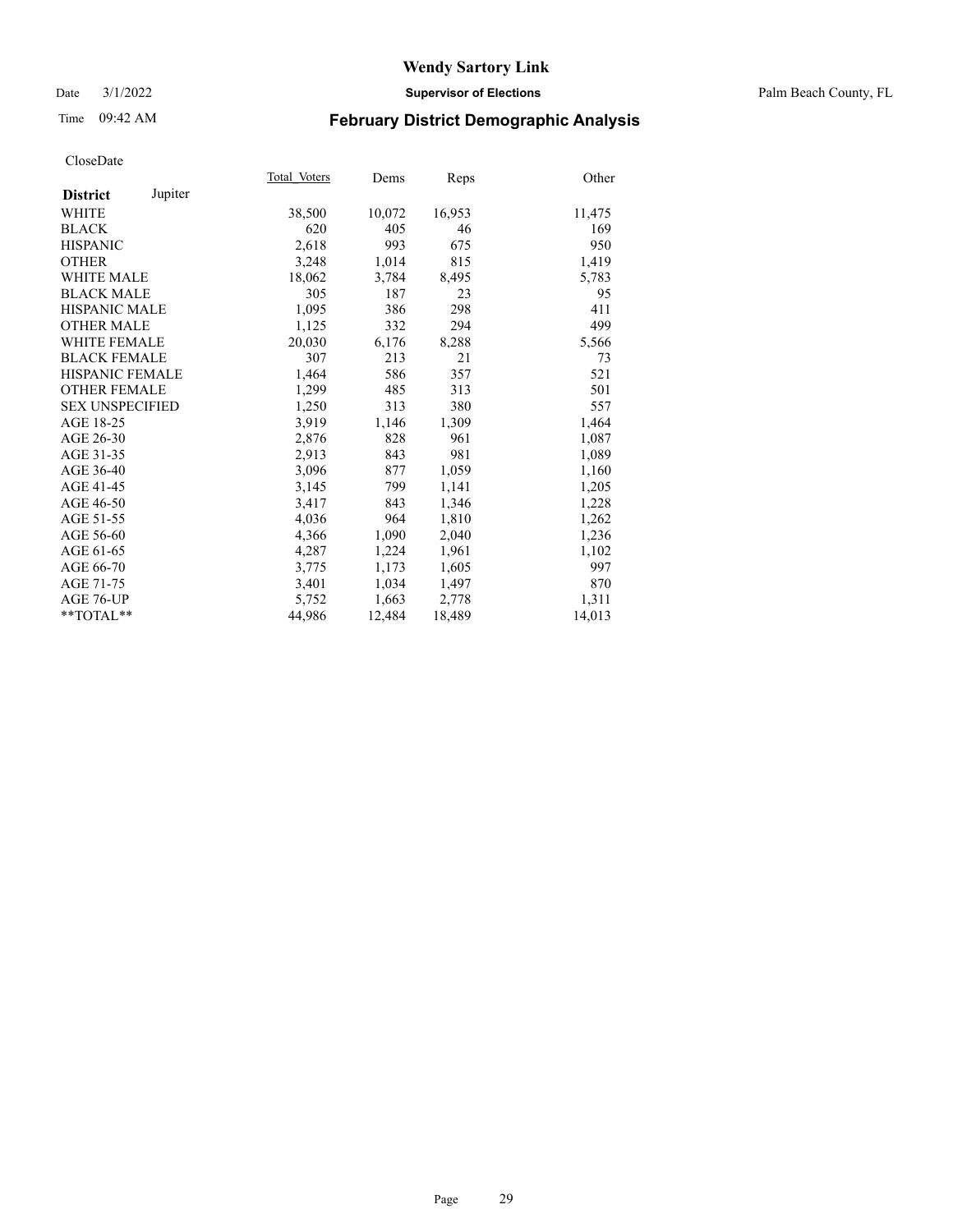#### Date 3/1/2022 **Supervisor of Elections** Palm Beach County, FL

## Time 09:42 AM **February District Demographic Analysis**

|                            | Total Voters | Dems  | Reps  | Other |
|----------------------------|--------------|-------|-------|-------|
| Lantana<br><b>District</b> |              |       |       |       |
| WHITE                      | 4,258        | 1,420 | 1,514 | 1,324 |
| <b>BLACK</b>               | 1,251        | 909   | 44    | 298   |
| <b>HISPANIC</b>            | 929          | 409   | 139   | 381   |
| <b>OTHER</b>               | 593          | 237   | 94    | 262   |
| <b>WHITE MALE</b>          | 2,101        | 595   | 800   | 706   |
| <b>BLACK MALE</b>          | 584          | 404   | 32    | 148   |
| <b>HISPANIC MALE</b>       | 403          | 160   | 80    | 163   |
| <b>OTHER MALE</b>          | 209          | 84    | 36    | 89    |
| <b>WHITE FEMALE</b>        | 2,101        | 811   | 696   | 594   |
| <b>BLACK FEMALE</b>        | 642          | 493   | 10    | 139   |
| HISPANIC FEMALE            | 503          | 237   | 58    | 208   |
| <b>OTHER FEMALE</b>        | 233          | 113   | 37    | 83    |
| <b>SEX UNSPECIFIED</b>     | 252          | 77    | 41    | 134   |
| AGE 18-25                  | 708          | 286   | 122   | 300   |
| AGE 26-30                  | 648          | 241   | 132   | 275   |
| AGE 31-35                  | 671          | 295   | 112   | 264   |
| AGE 36-40                  | 554          | 230   | 111   | 213   |
| AGE 41-45                  | 480          | 222   | 90    | 168   |
| AGE 46-50                  | 531          | 213   | 128   | 190   |
| AGE 51-55                  | 598          | 228   | 189   | 181   |
| AGE 56-60                  | 721          | 293   | 239   | 189   |
| AGE 61-65                  | 679          | 289   | 205   | 185   |
| AGE 66-70                  | 500          | 243   | 151   | 106   |
| AGE 71-75                  | 352          | 180   | 107   | 65    |
| AGE 76-UP                  | 589          | 255   | 205   | 129   |
| **TOTAL**                  | 7,031        | 2,975 | 1,791 | 2,265 |
|                            |              |       |       |       |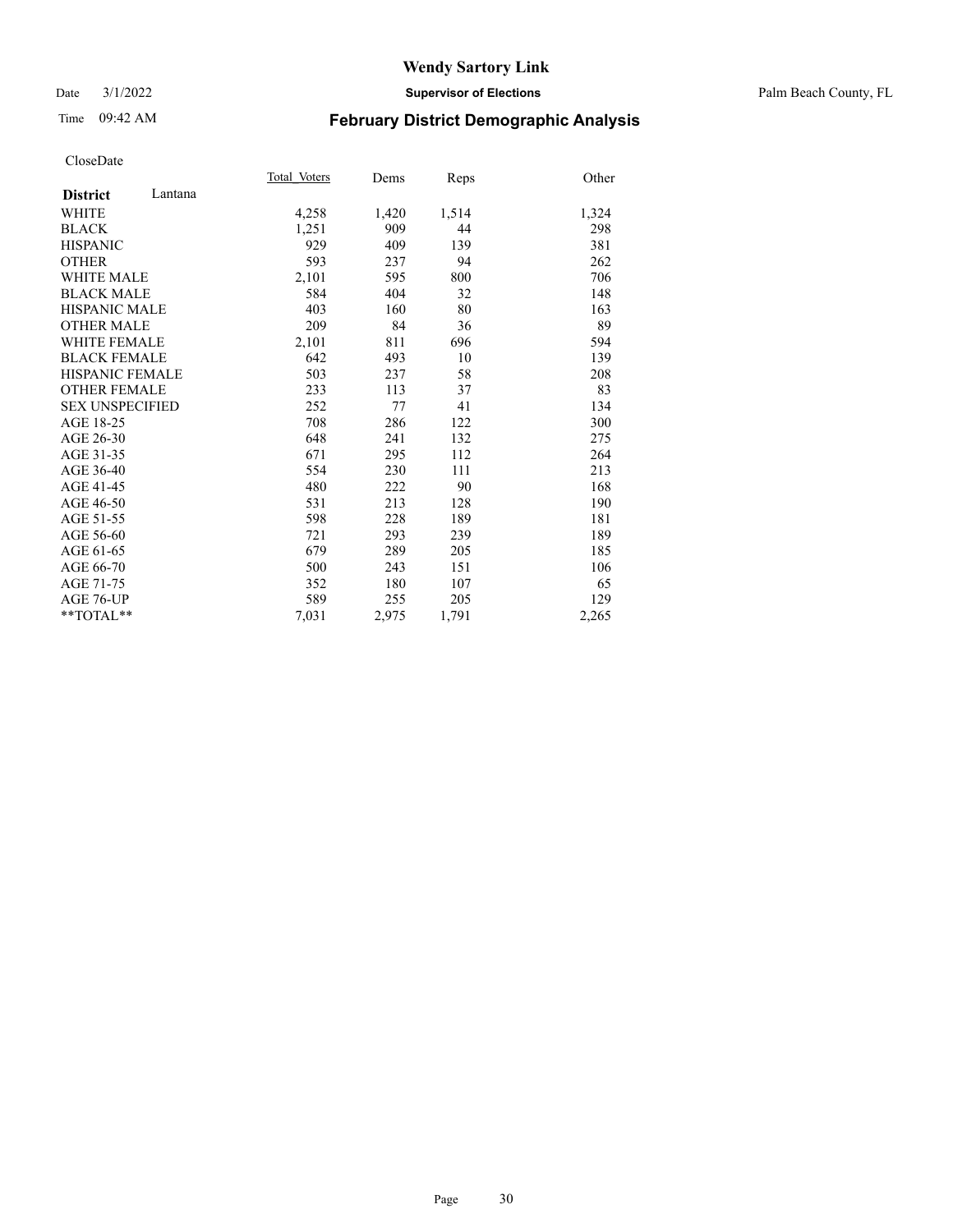Date 3/1/2022 **Supervisor of Elections** Palm Beach County, FL

## Time 09:42 AM **February District Demographic Analysis**

|                        | Total Voters       | Dems | Reps           | Other |
|------------------------|--------------------|------|----------------|-------|
| <b>District</b>        | Lake Clarke Shores |      |                |       |
| WHITE                  | 2,031              | 722  | 839            | 470   |
| <b>BLACK</b>           | 83                 | 59   | 2              | 22    |
| <b>HISPANIC</b>        | 488                | 154  | 193            | 141   |
| <b>OTHER</b>           | 171                | 52   | 43             | 76    |
| <b>WHITE MALE</b>      | 964                | 283  | 432            | 249   |
| <b>BLACK MALE</b>      | 39                 | 24   | $\overline{2}$ | 13    |
| <b>HISPANIC MALE</b>   | 211                | 62   | 88             | 61    |
| <b>OTHER MALE</b>      | 56                 | 16   | 18             | 22    |
| <b>WHITE FEMALE</b>    | 1,046              | 434  | 401            | 211   |
| <b>BLACK FEMALE</b>    | 44                 | 35   | $\mathbf{0}$   | 9     |
| <b>HISPANIC FEMALE</b> | 265                | 88   | 100            | 77    |
| <b>OTHER FEMALE</b>    | 63                 | 22   | 14             | 27    |
| <b>SEX UNSPECIFIED</b> | 83                 | 22   | 21             | 40    |
| AGE 18-25              | 215                | 70   | 64             | 81    |
| AGE 26-30              | 158                | 45   | 61             | 52    |
| AGE 31-35              | 214                | 59   | 71             | 84    |
| AGE 36-40              | 220                | 69   | 79             | 72    |
| AGE 41-45              | 221                | 79   | 66             | 76    |
| AGE 46-50              | 237                | 85   | 86             | 66    |
| AGE 51-55              | 248                | 76   | 109            | 63    |
| AGE 56-60              | 272                | 93   | 122            | 57    |
| AGE 61-65              | 263                | 92   | 118            | 53    |
| AGE 66-70              | 235                | 110  | 89             | 36    |
| AGE 71-75              | 216                | 90   | 94             | 32    |
| <b>AGE 76-UP</b>       | 274                | 119  | 118            | 37    |
| **TOTAL**              | 2,773              | 987  | 1,077          | 709   |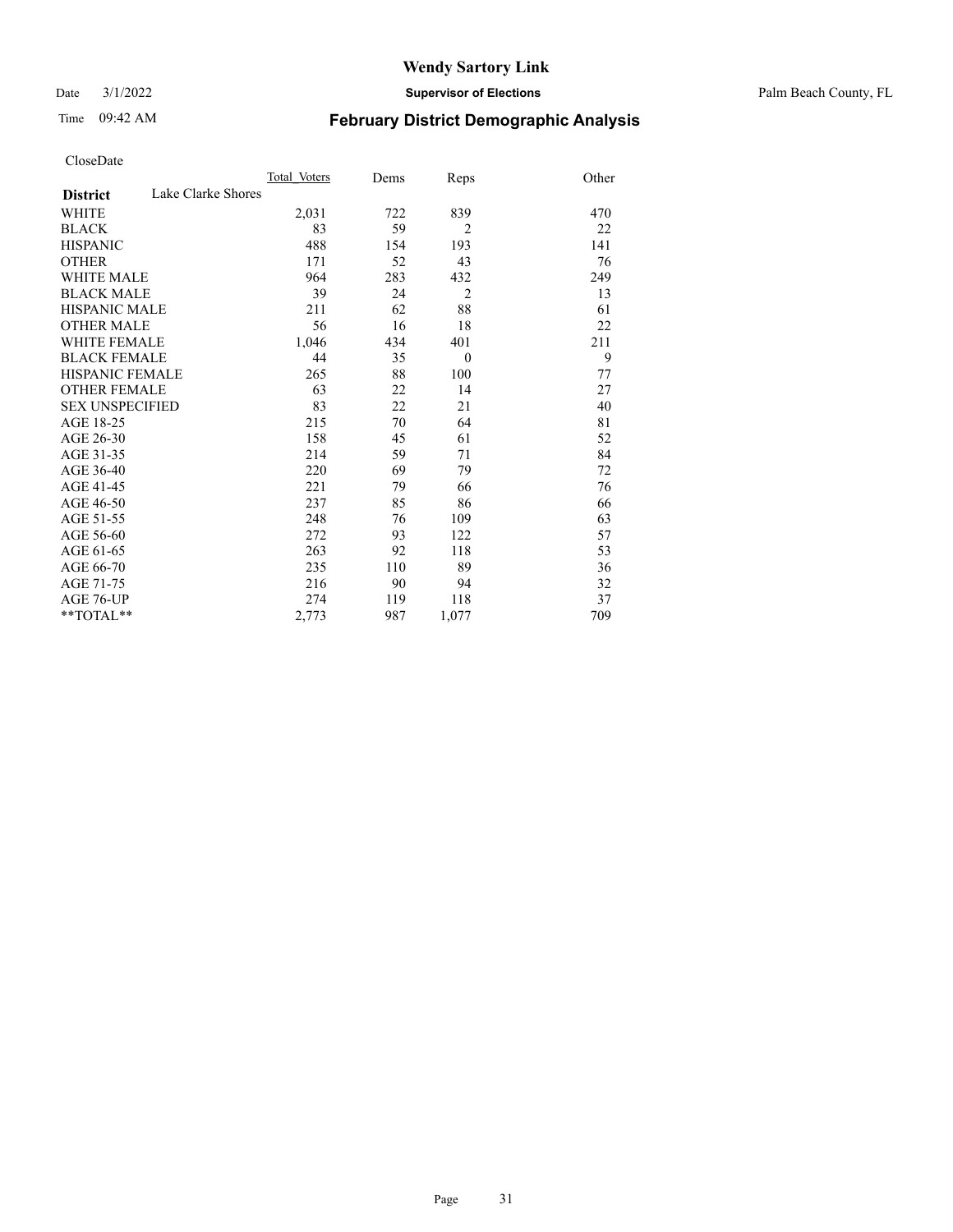Date 3/1/2022 **Supervisor of Elections** Palm Beach County, FL

## Time 09:42 AM **February District Demographic Analysis**

|                                       | Total Voters | Dems | Reps | Other |
|---------------------------------------|--------------|------|------|-------|
| Loxahatchee Groves<br><b>District</b> |              |      |      |       |
| <b>WHITE</b>                          | 1,831        | 493  | 815  | 523   |
| <b>BLACK</b>                          | 79           | 50   | 10   | 19    |
| <b>HISPANIC</b>                       | 210          | 67   | 57   | 86    |
| <b>OTHER</b>                          | 182          | 44   | 55   | 83    |
| <b>WHITE MALE</b>                     | 881          | 208  | 417  | 256   |
| <b>BLACK MALE</b>                     | 39           | 22   | 7    | 10    |
| <b>HISPANIC MALE</b>                  | 103          | 29   | 25   | 49    |
| <b>OTHER MALE</b>                     | 71           | 18   | 20   | 33    |
| WHITE FEMALE                          | 927          | 280  | 388  | 259   |
| <b>BLACK FEMALE</b>                   | 40           | 28   | 3    | 9     |
| <b>HISPANIC FEMALE</b>                | 100          | 38   | 29   | 33    |
| <b>OTHER FEMALE</b>                   | 68           | 18   | 22   | 28    |
| <b>SEX UNSPECIFIED</b>                | 73           | 13   | 26   | 34    |
| AGE 18-25                             | 213          | 53   | 74   | 86    |
| AGE 26-30                             | 155          | 41   | 57   | 57    |
| AGE 31-35                             | 182          | 52   | 52   | 78    |
| AGE 36-40                             | 156          | 32   | 69   | 55    |
| AGE 41-45                             | 130          | 27   | 52   | 51    |
| AGE 46-50                             | 168          | 51   | 54   | 63    |
| AGE 51-55                             | 185          | 43   | 88   | 54    |
| AGE 56-60                             | 279          | 68   | 123  | 88    |
| AGE 61-65                             | 251          | 76   | 114  | 61    |
| AGE 66-70                             | 206          | 69   | 96   | 41    |
| AGE 71-75                             | 171          | 65   | 66   | 40    |
| AGE 76-UP                             | 206          | 77   | 92   | 37    |
| **TOTAL**                             | 2,302        | 654  | 937  | 711   |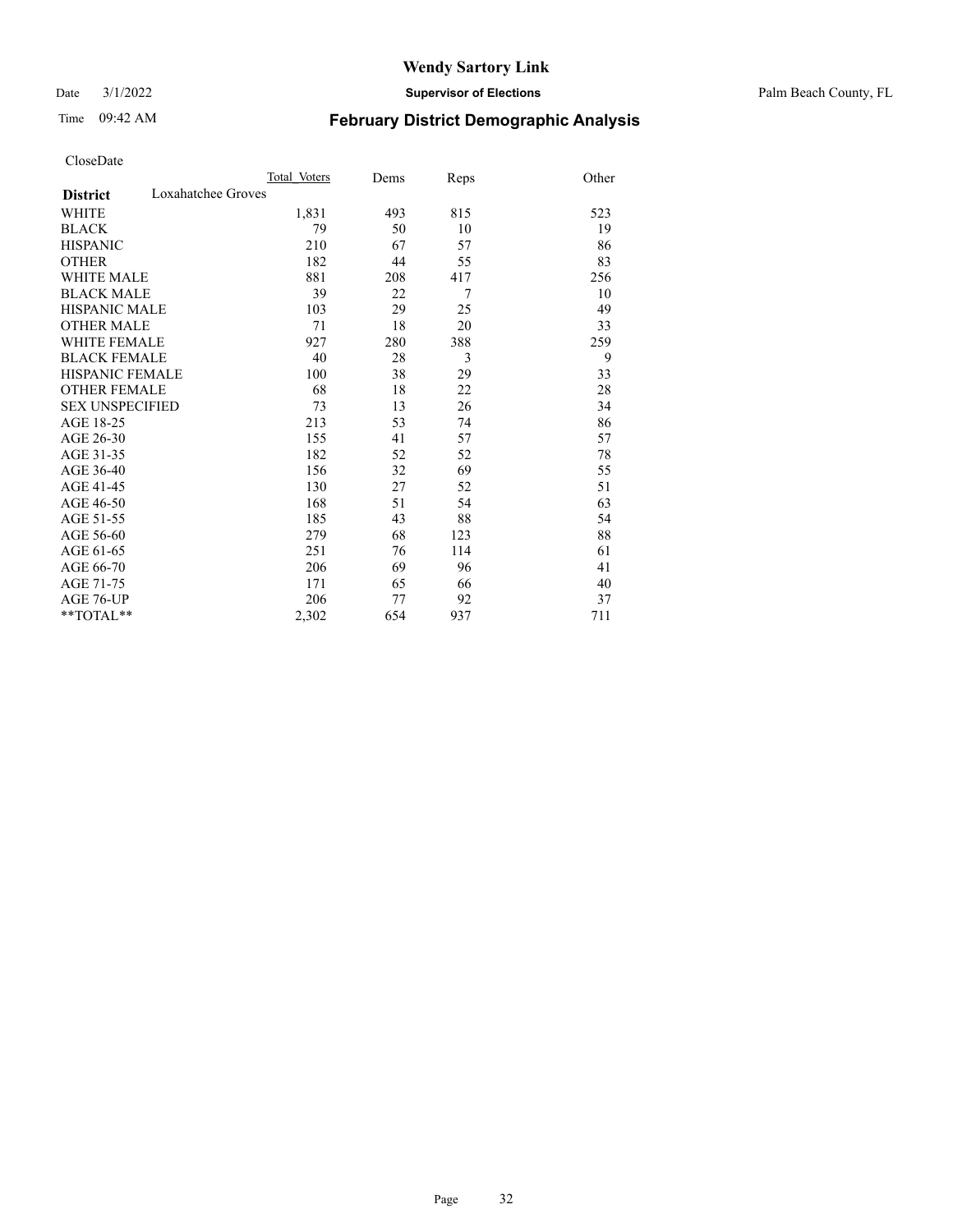#### Date 3/1/2022 **Supervisor of Elections** Palm Beach County, FL

## Time 09:42 AM **February District Demographic Analysis**

| Total Voters | Dems  | Reps | Other |
|--------------|-------|------|-------|
| Lake Park    |       |      |       |
| 2,105        | 648   | 790  | 667   |
| 2,200        | 1,679 | 71   | 450   |
| 261          | 114   | 48   | 99    |
| 485          | 208   | 83   | 194   |
| 1,044        | 275   | 413  | 356   |
| 946          | 679   | 36   | 231   |
| 113          | 49    | 23   | 41    |
| 171          | 70    | 37   | 64    |
| 1,029        | 360   | 369  | 300   |
| 1,214        | 972   | 34   | 208   |
| 143          | 62    | 24   | 57    |
| 207          | 106   | 24   | 77    |
| 178          | 72    | 30   | 76    |
| 490          | 251   | 42   | 197   |
| 508          | 279   | 62   | 167   |
| 505          | 271   | 71   | 163   |
| 429          | 224   | 77   | 128   |
| 371          | 198   | 46   | 127   |
| 348          | 171   | 71   | 106   |
| 413          | 199   | 95   | 119   |
| 465          | 244   | 114  | 107   |
| 500          | 290   | 119  | 91    |
| 387          | 200   | 106  | 81    |
| 260          | 143   | 66   | 51    |
| 375          | 179   | 123  | 73    |
| 5,051        | 2,649 | 992  | 1,410 |
|              |       |      |       |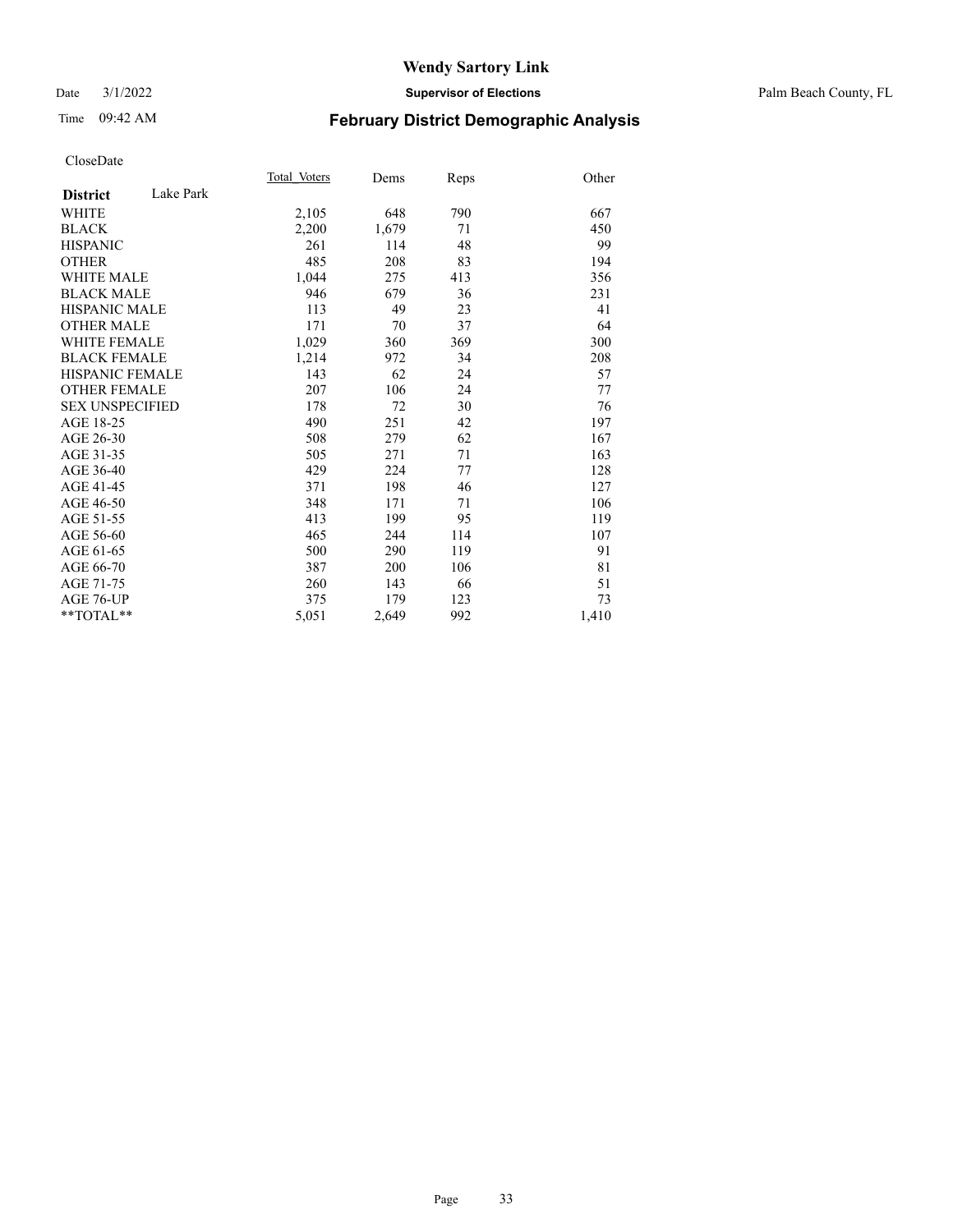Date 3/1/2022 **Supervisor of Elections** Palm Beach County, FL

## Time 09:42 AM **February District Demographic Analysis**

|                        |                  | Total Voters | Dems  | <b>Reps</b> | Other |
|------------------------|------------------|--------------|-------|-------------|-------|
| <b>District</b>        | Lake Worth Beach |              |       |             |       |
| WHITE                  |                  | 9,507        | 3,932 | 2,599       | 2,976 |
| <b>BLACK</b>           |                  | 3,199        | 2,364 | 112         | 723   |
| <b>HISPANIC</b>        |                  | 3,564        | 1,583 | 602         | 1,379 |
| <b>OTHER</b>           |                  | 1,549        | 666   | 170         | 713   |
| <b>WHITE MALE</b>      |                  | 4,648        | 1,674 | 1,399       | 1,575 |
| <b>BLACK MALE</b>      |                  | 1,453        | 1,028 | 72          | 353   |
| <b>HISPANIC MALE</b>   |                  | 1,656        | 691   | 321         | 644   |
| <b>OTHER MALE</b>      |                  | 578          | 247   | 62          | 269   |
| <b>WHITE FEMALE</b>    |                  | 4,726        | 2,210 | 1,167       | 1,349 |
| <b>BLACK FEMALE</b>    |                  | 1,682        | 1,291 | 38          | 353   |
| <b>HISPANIC FEMALE</b> |                  | 1,811        | 856   | 267         | 688   |
| <b>OTHER FEMALE</b>    |                  | 575          | 273   | 82          | 220   |
| <b>SEX UNSPECIFIED</b> |                  | 683          | 270   | 75          | 338   |
| AGE 18-25              |                  | 1,843        | 854   | 214         | 775   |
| AGE 26-30              |                  | 1,593        | 698   | 240         | 655   |
| AGE 31-35              |                  | 1,755        | 811   | 255         | 689   |
| AGE 36-40              |                  | 1,561        | 758   | 266         | 537   |
| AGE 41-45              |                  | 1,262        | 583   | 190         | 489   |
| AGE 46-50              |                  | 1,265        | 578   | 240         | 447   |
| AGE 51-55              |                  | 1,486        | 684   | 305         | 497   |
| AGE 56-60              |                  | 1,705        | 813   | 421         | 471   |
| AGE 61-65              |                  | 1,651        | 839   | 395         | 417   |
| AGE 66-70              |                  | 1,340        | 714   | 315         | 311   |
| AGE 71-75              |                  | 971          | 513   | 228         | 230   |
| AGE 76-UP              |                  | 1,387        | 700   | 414         | 273   |
| $*$ $TOTAL**$          |                  | 17,819       | 8,545 | 3,483       | 5,791 |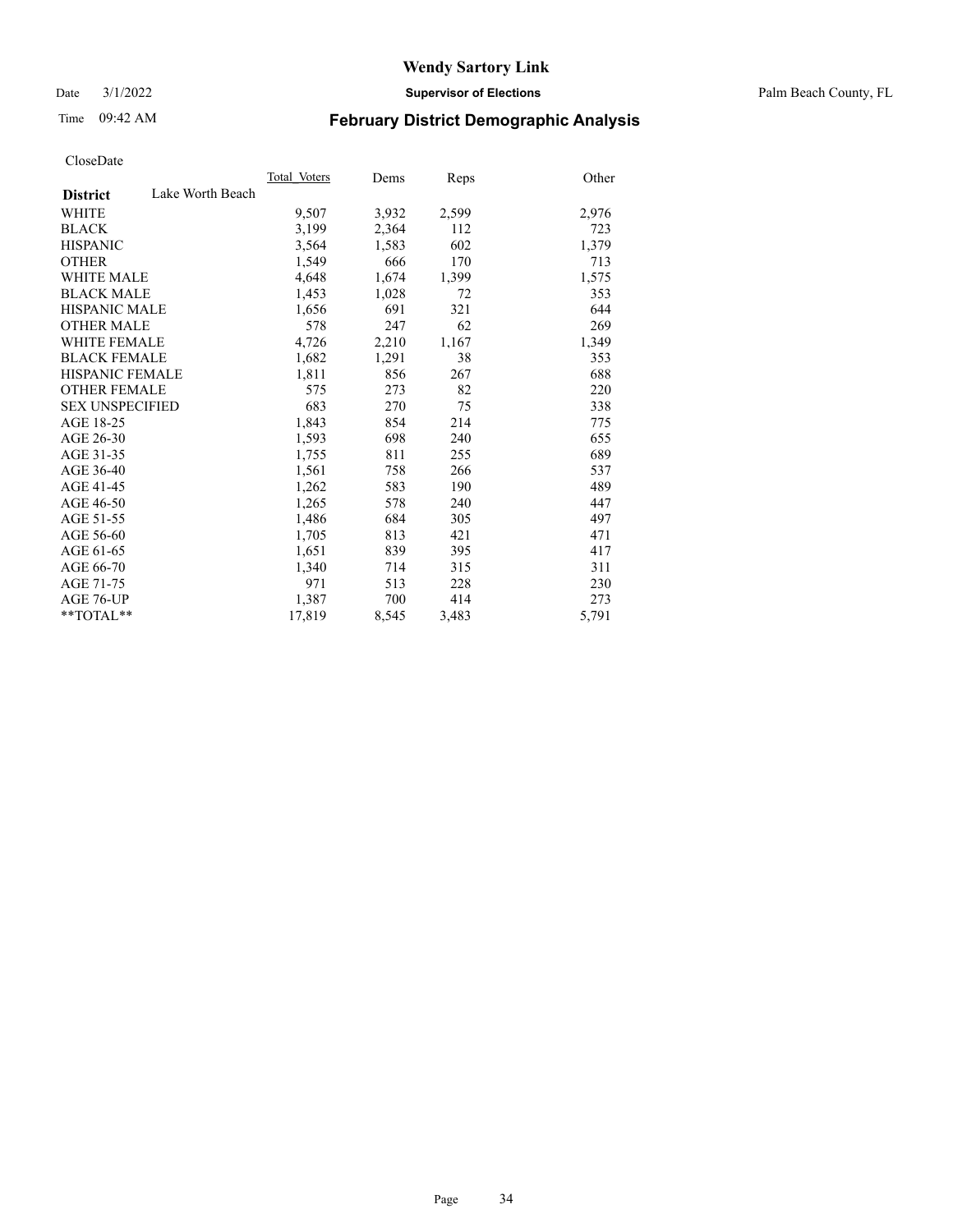#### Date 3/1/2022 **Supervisor of Elections** Palm Beach County, FL

## Time 09:42 AM **February District Demographic Analysis**

|                        |           | Total Voters | Dems           | Reps             | Other                   |
|------------------------|-----------|--------------|----------------|------------------|-------------------------|
| <b>District</b>        | Manalapan |              |                |                  |                         |
| WHITE                  |           | 355          | 68             | 197              | 90                      |
| <b>BLACK</b>           |           | 6            | 3              | 1                | 2                       |
| <b>HISPANIC</b>        |           | 6            | 1              | 2                | 3                       |
| <b>OTHER</b>           |           | 24           | 5              | 9                | 10                      |
| <b>WHITE MALE</b>      |           | 183          | 27             | 105              | 51                      |
| <b>BLACK MALE</b>      |           | 3            |                | 1                | 1                       |
| <b>HISPANIC MALE</b>   |           |              |                | $\theta$         | $\theta$                |
| <b>OTHER MALE</b>      |           | 8            |                | $\overline{2}$   | 5                       |
| <b>WHITE FEMALE</b>    |           | 167          | 40             | 90               | 37                      |
| <b>BLACK FEMALE</b>    |           | 3            | $\overline{2}$ | $\boldsymbol{0}$ |                         |
| HISPANIC FEMALE        |           | 5            | $\mathbf{0}$   | 2                | 3                       |
| <b>OTHER FEMALE</b>    |           | 10           |                | 5                | 4                       |
| <b>SEX UNSPECIFIED</b> |           | 9            | $\overline{c}$ | $\overline{4}$   | 3                       |
| AGE 18-25              |           | 24           | 6              | 13               | 5                       |
| AGE 26-30              |           | 8            | $\overline{c}$ | 4                | $\overline{2}$          |
| AGE 31-35              |           | 8            | 1              | 3                | $\overline{\mathbf{4}}$ |
| AGE 36-40              |           | 6            | 0              | $\overline{4}$   | $\overline{2}$          |
| AGE 41-45              |           | 12           | 5              | 6                | 1                       |
| AGE 46-50              |           | 23           | 4              | 11               | 8                       |
| AGE 51-55              |           | 24           | $\overline{c}$ | 12               | 10                      |
| AGE 56-60              |           | 39           | 6              | 25               | 8                       |
| AGE 61-65              |           | 56           | 7              | 37               | 12                      |
| AGE 66-70              |           | 46           | 12             | 16               | 18                      |
| AGE 71-75              |           | 44           | 8              | 24               | 12                      |
| AGE 76-UP              |           | 101          | 24             | 54               | 23                      |
| **TOTAL**              |           | 391          | 77             | 209              | 105                     |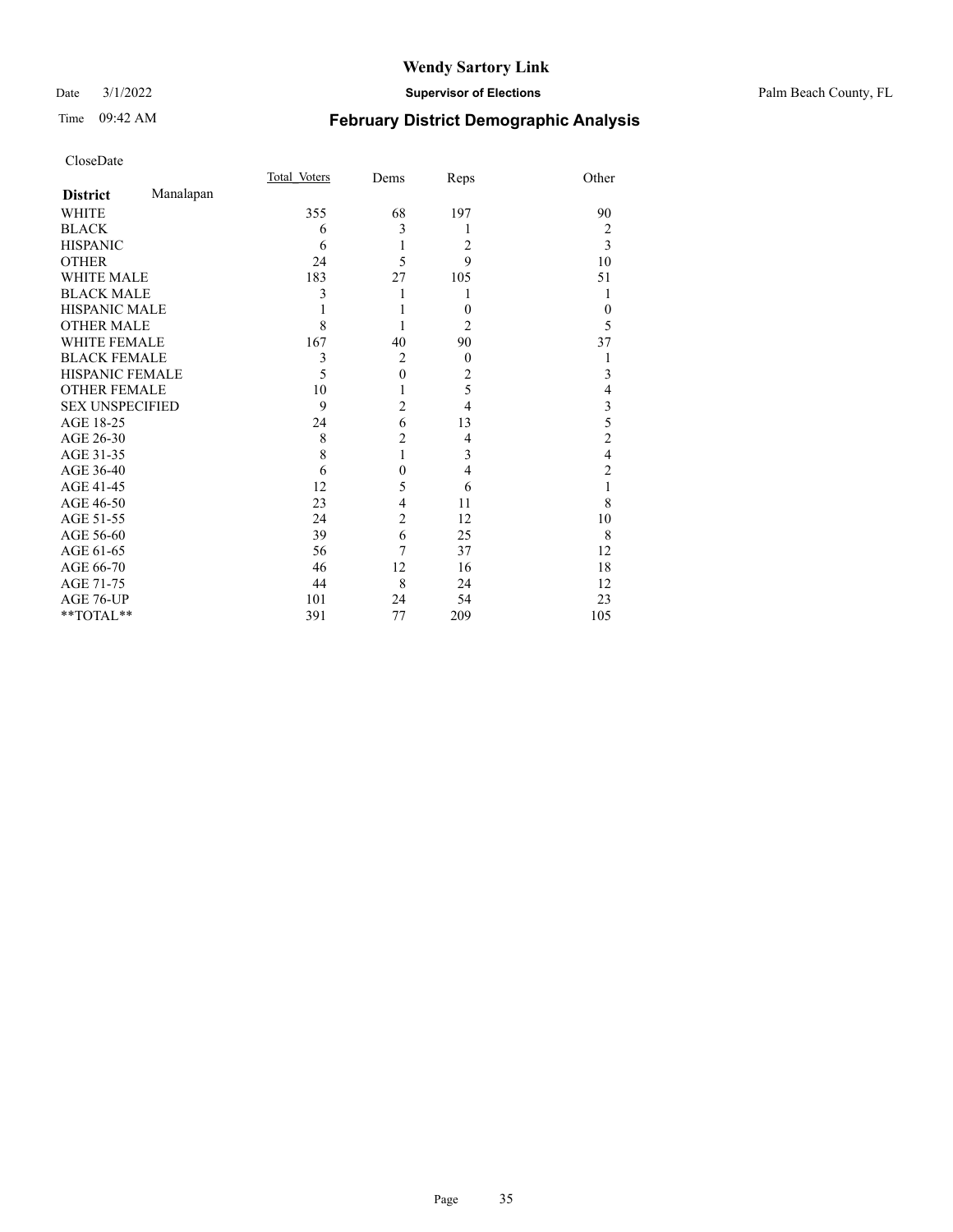#### Date 3/1/2022 **Supervisor of Elections** Palm Beach County, FL

## Time 09:42 AM **February District Demographic Analysis**

|                        |               | Total Voters | Dems           | Reps                    | Other          |
|------------------------|---------------|--------------|----------------|-------------------------|----------------|
| <b>District</b>        | Mangonia Park |              |                |                         |                |
| <b>WHITE</b>           |               | 78           | 34             | 18                      | 26             |
| <b>BLACK</b>           |               | 773          | 632            | 12                      | 129            |
| <b>HISPANIC</b>        |               | 40           | 16             | 6                       | 18             |
| <b>OTHER</b>           |               | 66           | 38             | 3                       | 25             |
| <b>WHITE MALE</b>      |               | 42           | 14             | 12                      | 16             |
| <b>BLACK MALE</b>      |               | 310          | 235            | $\overline{4}$          | 71             |
| <b>HISPANIC MALE</b>   |               | 13           | $\overline{2}$ | 3                       | 8              |
| <b>OTHER MALE</b>      |               | 24           | 16             | 1                       | $\overline{7}$ |
| <b>WHITE FEMALE</b>    |               | 35           | 19             | 6                       | 10             |
| <b>BLACK FEMALE</b>    |               | 454          | 388            | 8                       | 58             |
| <b>HISPANIC FEMALE</b> |               | 24           | 13             | 3                       | 8              |
| <b>OTHER FEMALE</b>    |               | 27           | 15             | $\overline{c}$          | 10             |
| <b>SEX UNSPECIFIED</b> |               | 28           | 18             | $\theta$                | 10             |
| AGE 18-25              |               | 124          | 79             | 4                       | 41             |
| AGE 26-30              |               | 121          | 73             | 8                       | 40             |
| AGE 31-35              |               | 141          | 102            | $\overline{c}$          | 37             |
| AGE 36-40              |               | 99           | 78             | $\overline{\mathbf{3}}$ | 18             |
| AGE 41-45              |               | 63           | 46             | $\overline{c}$          | 15             |
| AGE 46-50              |               | 52           | 39             | $\overline{\mathbf{3}}$ | 10             |
| AGE 51-55              |               | 80           | 69             | $\overline{c}$          | 9              |
| AGE 56-60              |               | 68           | 57             | $\overline{c}$          | 9              |
| AGE 61-65              |               | 63           | 55             | 1                       | 7              |
| AGE 66-70              |               | 53           | 44             | 4                       | 5              |
| AGE 71-75              |               | 40           | 33             | 3                       | $\overline{4}$ |
| AGE 76-UP              |               | 52           | 44             | 5                       | 3              |
| **TOTAL**              |               | 957          | 720            | 39                      | 198            |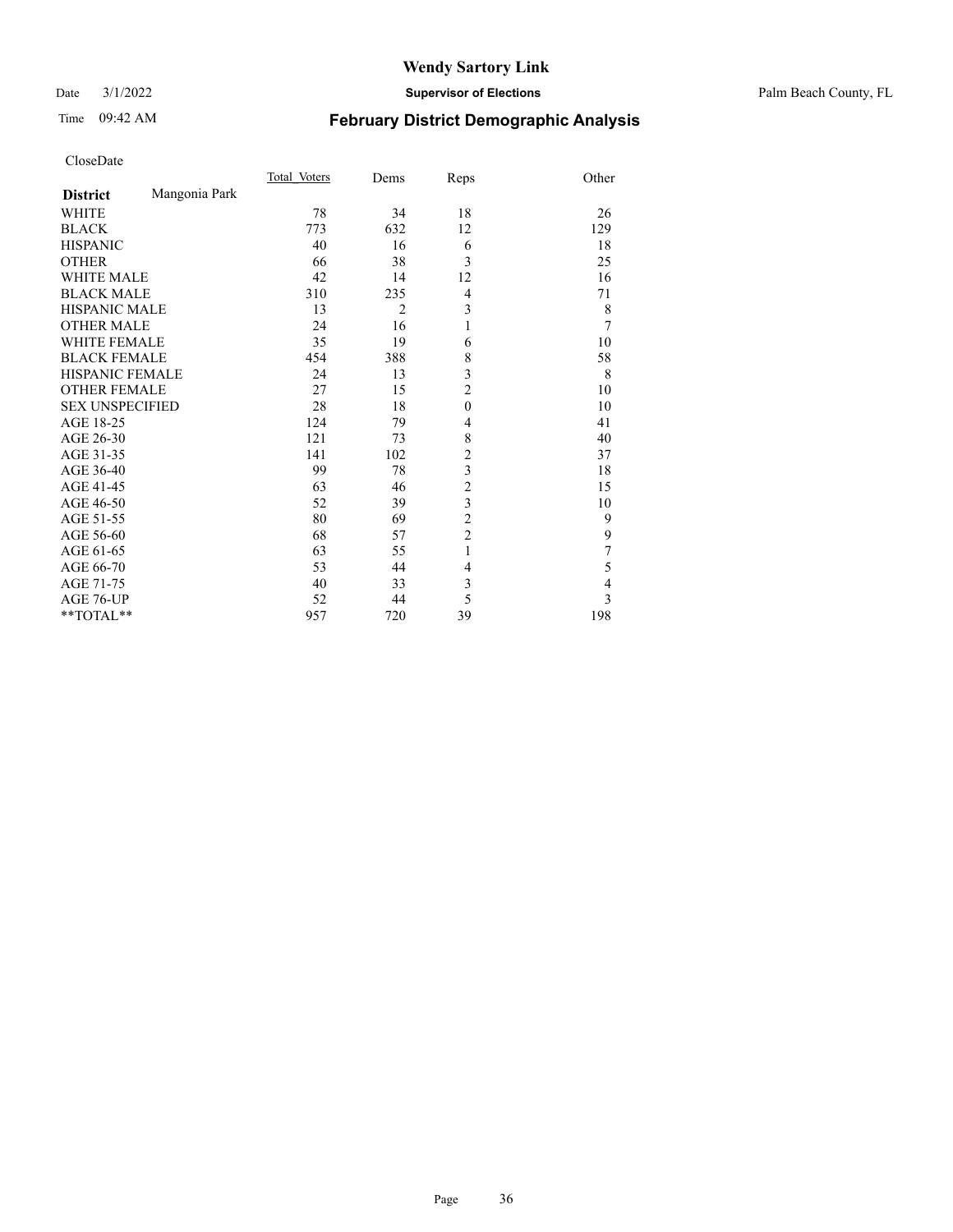Date 3/1/2022 **Supervisor of Elections** Palm Beach County, FL

# Time 09:42 AM **February District Demographic Analysis**

|                        |                  | Total Voters | Dems  | Reps  | Other |
|------------------------|------------------|--------------|-------|-------|-------|
| <b>District</b>        | North Palm Beach |              |       |       |       |
| <b>WHITE</b>           |                  | 9,242        | 2,441 | 4,272 | 2,529 |
| <b>BLACK</b>           |                  | 196          | 138   | 14    | 44    |
| <b>HISPANIC</b>        |                  | 518          | 184   | 151   | 183   |
| <b>OTHER</b>           |                  | 601          | 168   | 195   | 238   |
| WHITE MALE             |                  | 4,392        | 976   | 2,134 | 1,282 |
| <b>BLACK MALE</b>      |                  | 94           | 64    | 8     | 22    |
| <b>HISPANIC MALE</b>   |                  | 218          | 64    | 72    | 82    |
| <b>OTHER MALE</b>      |                  | 199          | 42    | 75    | 82    |
| <b>WHITE FEMALE</b>    |                  | 4,742        | 1,429 | 2,090 | 1,223 |
| <b>BLACK FEMALE</b>    |                  | 101          | 73    | 6     | 22    |
| <b>HISPANIC FEMALE</b> |                  | 289          | 118   | 76    | 95    |
| <b>OTHER FEMALE</b>    |                  | 248          | 86    | 81    | 81    |
| <b>SEX UNSPECIFIED</b> |                  | 271          | 78    | 88    | 105   |
| AGE 18-25              |                  | 689          | 197   | 256   | 236   |
| AGE 26-30              |                  | 607          | 164   | 226   | 217   |
| AGE 31-35              |                  | 631          | 168   | 248   | 215   |
| AGE 36-40              |                  | 656          | 162   | 236   | 258   |
| AGE 41-45              |                  | 544          | 171   | 190   | 183   |
| AGE 46-50              |                  | 628          | 155   | 253   | 220   |
| AGE 51-55              |                  | 811          | 178   | 394   | 239   |
| AGE 56-60              |                  | 1,049        | 277   | 512   | 260   |
| AGE 61-65              |                  | 1,113        | 313   | 546   | 254   |
| AGE 66-70              |                  | 1,079        | 336   | 467   | 276   |
| AGE 71-75              |                  | 896          | 299   | 380   | 217   |
| AGE 76-UP              |                  | 1,854        | 511   | 924   | 419   |
| $*$ $TOTAL**$          |                  | 10,557       | 2,931 | 4,632 | 2,994 |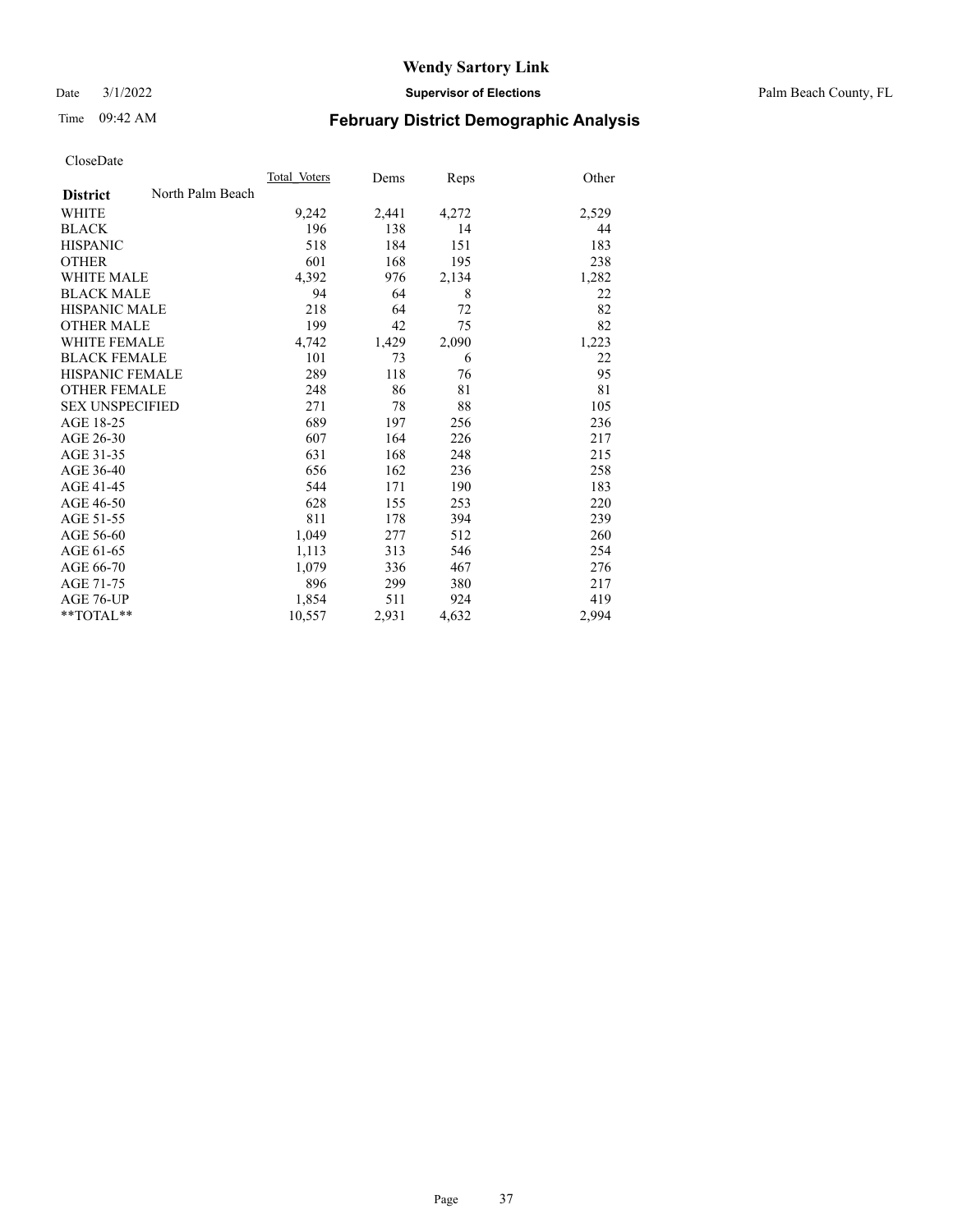Date 3/1/2022 **Supervisor of Elections** Palm Beach County, FL

# Time 09:42 AM **February District Demographic Analysis**

|                        |             | Total Voters | Dems     | Reps           | Other          |
|------------------------|-------------|--------------|----------|----------------|----------------|
| <b>District</b>        | Ocean Ridge |              |          |                |                |
| WHITE                  |             | 1,482        | 362      | 694            | 426            |
| <b>BLACK</b>           |             | 5            | 3        | $\theta$       | 2              |
| <b>HISPANIC</b>        |             | 50           | 14       | 20             | 16             |
| <b>OTHER</b>           |             | 92           | 24       | 26             | 42             |
| <b>WHITE MALE</b>      |             | 719          | 146      | 363            | 210            |
| <b>BLACK MALE</b>      |             | $\mathbf{0}$ | $\theta$ | $\mathbf{0}$   | $\mathbf{0}$   |
| <b>HISPANIC MALE</b>   |             | 23           | 4        | 8              | 11             |
| <b>OTHER MALE</b>      |             | 31           | 6        | 9              | 16             |
| <b>WHITE FEMALE</b>    |             | 743          | 206      | 325            | 212            |
| <b>BLACK FEMALE</b>    |             | 5            | 3        | $\overline{0}$ | $\overline{2}$ |
| <b>HISPANIC FEMALE</b> |             | 27           | 10       | 12             | 5              |
| <b>OTHER FEMALE</b>    |             | 39           | 14       | 10             | 15             |
| <b>SEX UNSPECIFIED</b> |             | 42           | 14       | 13             | 15             |
| AGE 18-25              |             | 97           | 32       | 34             | 31             |
| AGE 26-30              |             | 78           | 22       | 29             | 27             |
| AGE 31-35              |             | 58           | 12       | 24             | 22             |
| AGE 36-40              |             | 59           | 13       | 13             | 33             |
| AGE 41-45              |             | 53           | 16       | 17             | 20             |
| AGE 46-50              |             | 76           | 22       | 26             | 28             |
| AGE 51-55              |             | 124          | 17       | 66             | 41             |
| AGE 56-60              |             | 190          | 48       | 87             | 55             |
| AGE 61-65              |             | 211          | 55       | 97             | 59             |
| AGE 66-70              |             | 187          | 50       | 87             | 50             |
| AGE 71-75              |             | 173          | 41       | 75             | 57             |
| AGE 76-UP              |             | 322          | 75       | 185            | 62             |
| **TOTAL**              |             | 1,629        | 403      | 740            | 486            |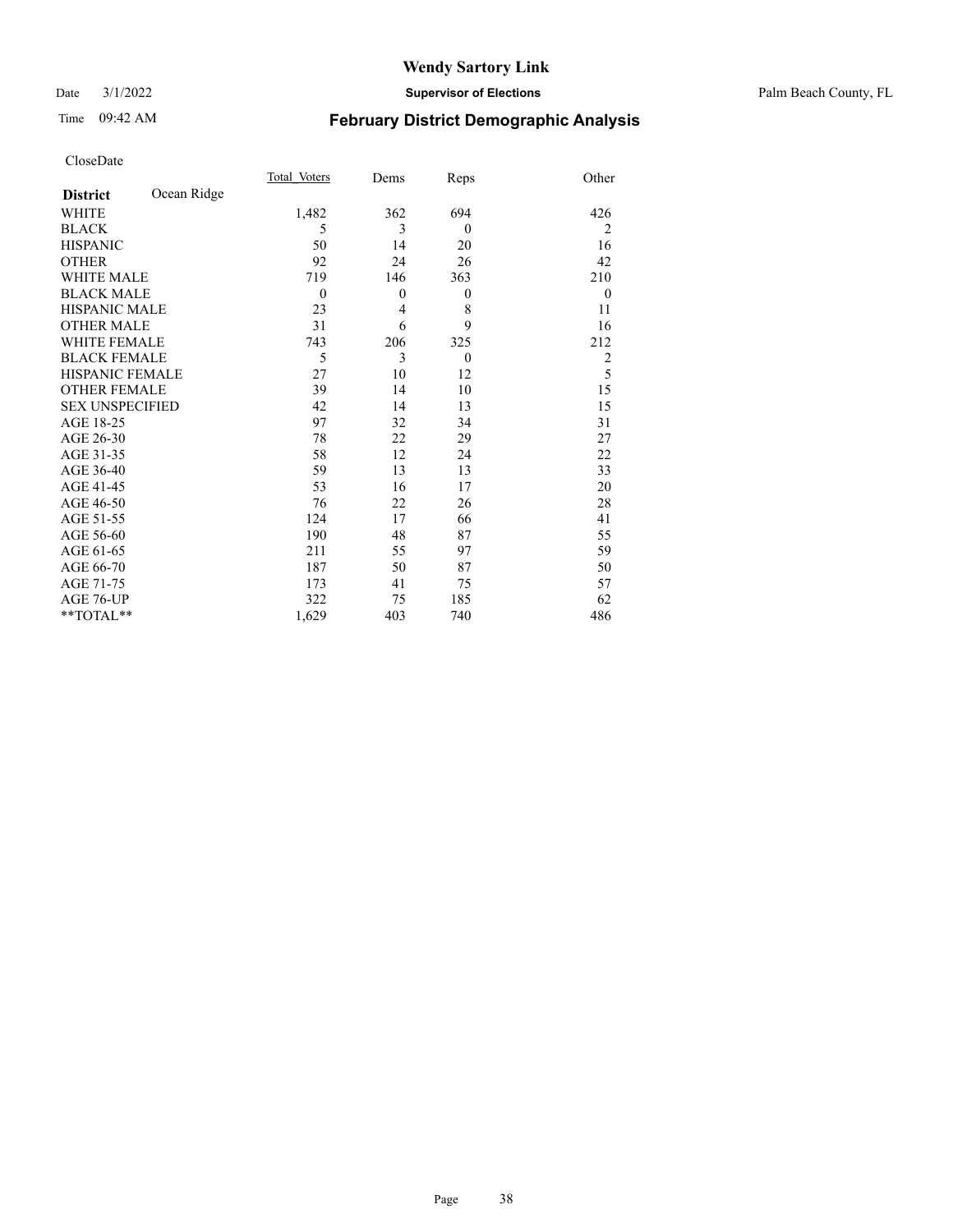### Date 3/1/2022 **Supervisor of Elections** Palm Beach County, FL

# Time 09:42 AM **February District Demographic Analysis**

|                            | Total Voters | Dems  | Reps | Other |
|----------------------------|--------------|-------|------|-------|
| Pahokee<br><b>District</b> |              |       |      |       |
| <b>WHITE</b>               | 299          | 79    | 168  | 52    |
| <b>BLACK</b>               | 1,765        | 1,524 | 43   | 198   |
| <b>HISPANIC</b>            | 605          | 276   | 112  | 217   |
| <b>OTHER</b>               | 179          | 92    | 24   | 63    |
| <b>WHITE MALE</b>          | 135          | 33    | 64   | 38    |
| <b>BLACK MALE</b>          | 741          | 626   | 17   | 98    |
| <b>HISPANIC MALE</b>       | 287          | 130   | 66   | 91    |
| <b>OTHER MALE</b>          | 60           | 36    | 8    | 16    |
| WHITE FEMALE               | 160          | 45    | 101  | 14    |
| <b>BLACK FEMALE</b>        | 995          | 871   | 25   | 99    |
| <b>HISPANIC FEMALE</b>     | 294          | 138   | 43   | 113   |
| <b>OTHER FEMALE</b>        | 43           | 23    | 8    | 12    |
| <b>SEX UNSPECIFIED</b>     | 132          | 68    | 15   | 49    |
| AGE 18-25                  | 366          | 244   | 28   | 94    |
| AGE 26-30                  | 306          | 189   | 23   | 94    |
| AGE 31-35                  | 276          | 174   | 30   | 72    |
| AGE 36-40                  | 248          | 172   | 14   | 62    |
| AGE 41-45                  | 188          | 130   | 21   | 37    |
| AGE 46-50                  | 172          | 125   | 19   | 28    |
| AGE 51-55                  | 210          | 146   | 34   | 30    |
| AGE 56-60                  | 255          | 181   | 32   | 42    |
| AGE 61-65                  | 203          | 155   | 29   | 19    |
| AGE 66-70                  | 226          | 173   | 26   | 27    |
| AGE 71-75                  | 153          | 98    | 42   | 13    |
| AGE 76-UP                  | 245          | 184   | 49   | 12    |
| $*$ $TOTAL**$              | 2,848        | 1,971 | 347  | 530   |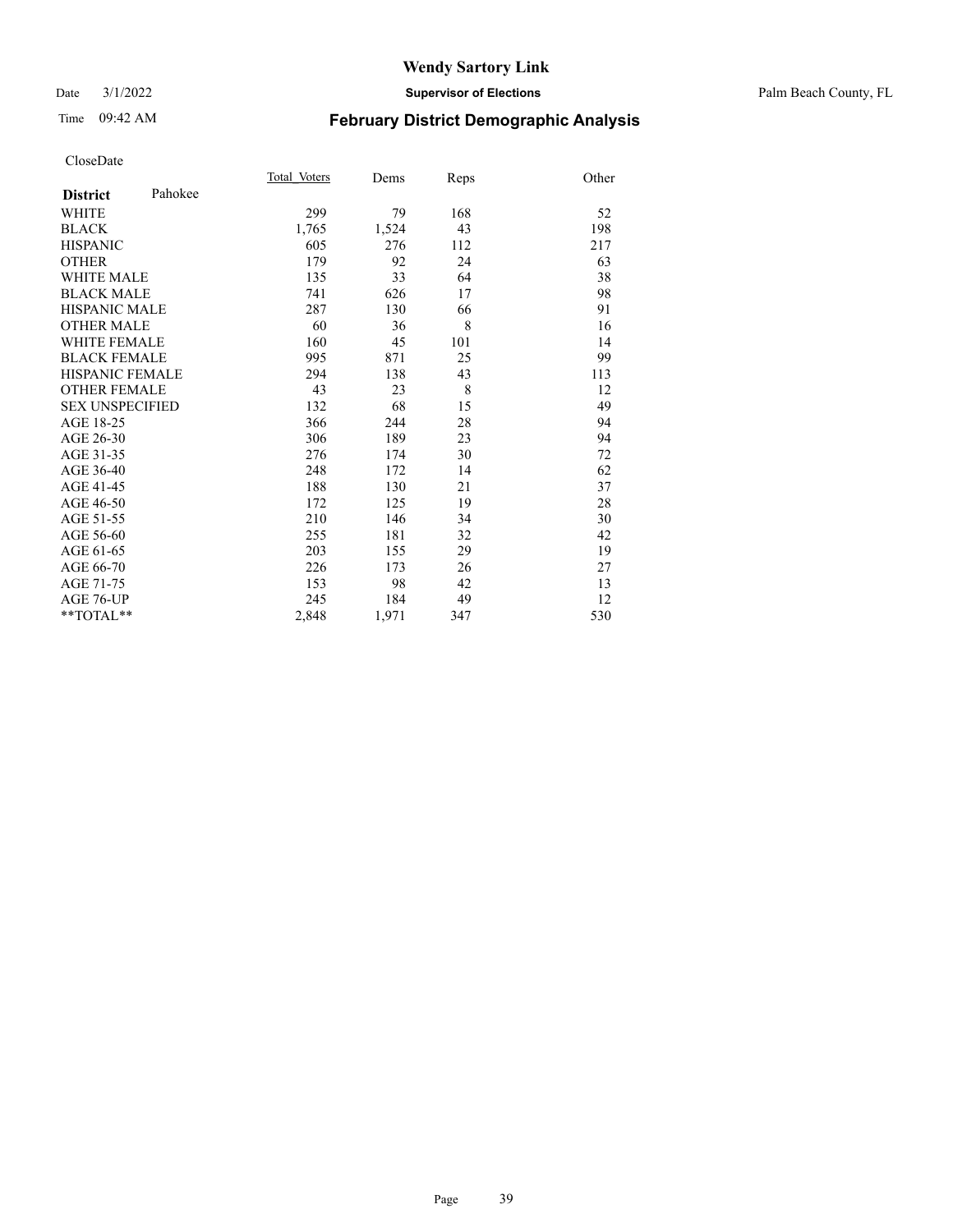### Date 3/1/2022 **Supervisor of Elections** Palm Beach County, FL

# Time 09:42 AM **February District Demographic Analysis**

|                        |            | Total Voters | Dems  | Reps  | Other |
|------------------------|------------|--------------|-------|-------|-------|
| <b>District</b>        | Palm Beach |              |       |       |       |
| <b>WHITE</b>           |            | 7,552        | 1,887 | 3,520 | 2,145 |
| <b>BLACK</b>           |            | 47           | 29    | 7     | 11    |
| <b>HISPANIC</b>        |            | 189          | 49    | 71    | 69    |
| <b>OTHER</b>           |            | 566          | 141   | 180   | 245   |
| <b>WHITE MALE</b>      |            | 3,463        | 753   | 1,655 | 1,055 |
| <b>BLACK MALE</b>      |            | 22           | 11    | 4     | 7     |
| <b>HISPANIC MALE</b>   |            | 92           | 25    | 31    | 36    |
| <b>OTHER MALE</b>      |            | 174          | 38    | 52    | 84    |
| <b>WHITE FEMALE</b>    |            | 4,008        | 1,116 | 1,828 | 1,064 |
| <b>BLACK FEMALE</b>    |            | 25           | 18    | 3     | 4     |
| <b>HISPANIC FEMALE</b> |            | 95           | 24    | 40    | 31    |
| <b>OTHER FEMALE</b>    |            | 244          | 66    | 83    | 95    |
| <b>SEX UNSPECIFIED</b> |            | 221          | 49    | 78    | 94    |
| AGE 18-25              |            | 318          | 80    | 118   | 120   |
| AGE 26-30              |            | 252          | 67    | 91    | 94    |
| AGE 31-35              |            | 234          | 52    | 79    | 103   |
| AGE 36-40              |            | 255          | 47    | 99    | 109   |
| AGE 41-45              |            | 253          | 44    | 105   | 104   |
| AGE 46-50              |            | 320          | 61    | 142   | 117   |
| AGE 51-55              |            | 465          | 98    | 238   | 129   |
| AGE 56-60              |            | 676          | 128   | 328   | 220   |
| AGE 61-65              |            | 873          | 220   | 410   | 243   |
| AGE 66-70              |            | 930          | 265   | 408   | 257   |
| AGE 71-75              |            | 1,134        | 319   | 513   | 302   |
| AGE 76-UP              |            | 2,644        | 725   | 1,247 | 672   |
| $*$ $TOTAL**$          |            | 8,354        | 2,106 | 3,778 | 2,470 |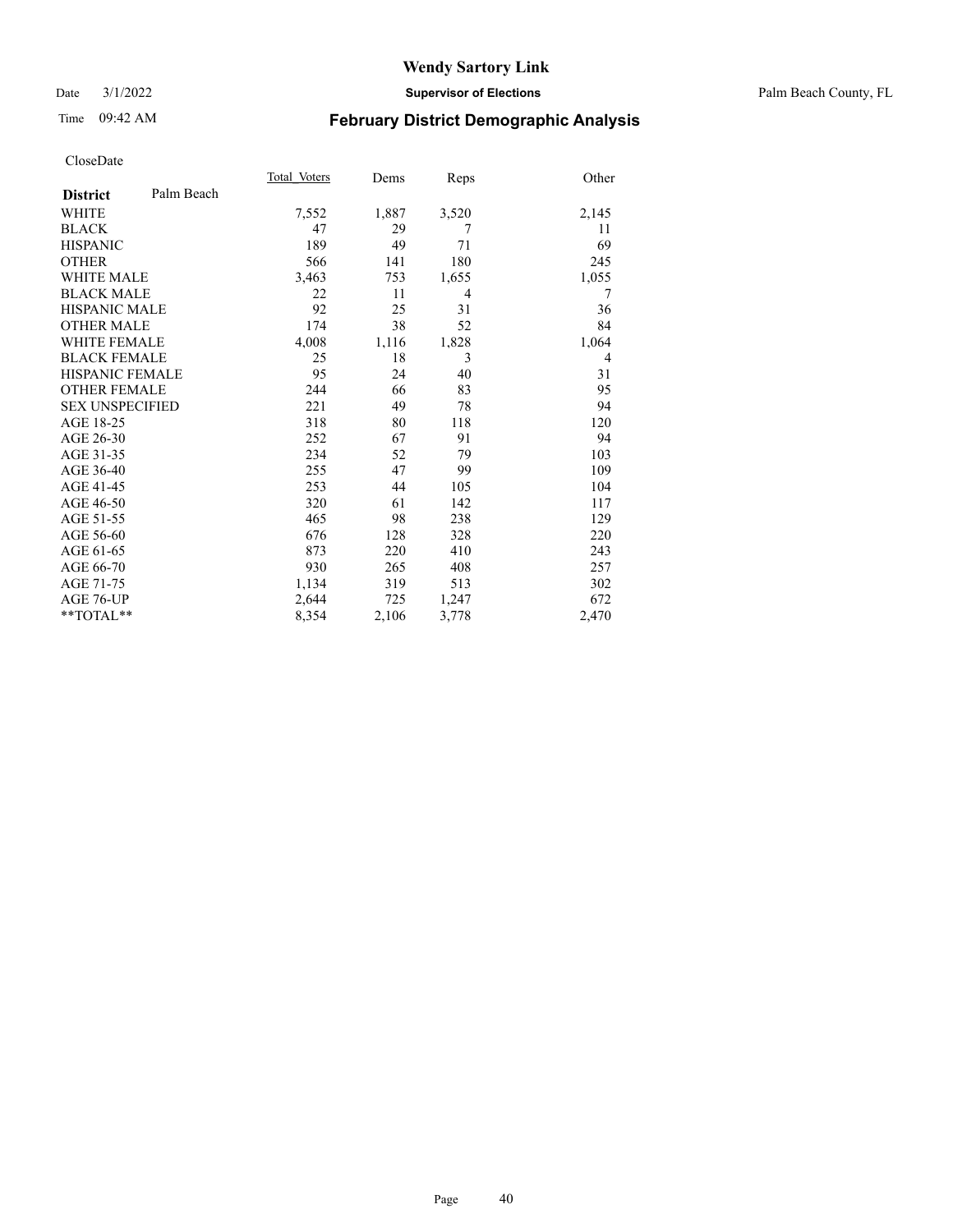Date 3/1/2022 **Supervisor of Elections** Palm Beach County, FL

# Time 09:42 AM **February District Demographic Analysis**

|                        | Total Voters       | Dems   | Reps   | Other  |
|------------------------|--------------------|--------|--------|--------|
| <b>District</b>        | Palm Beach Gardens |        |        |        |
| WHITE                  | 38,139             | 11,220 | 16,133 | 10,786 |
| <b>BLACK</b>           | 1,517              | 1,007  | 106    | 404    |
| <b>HISPANIC</b>        | 2,983              | 1,076  | 743    | 1,164  |
| <b>OTHER</b>           | 3,752              | 1,184  | 886    | 1,682  |
| <b>WHITE MALE</b>      | 17,422             | 4,091  | 8,008  | 5,323  |
| <b>BLACK MALE</b>      | 683                | 422    | 52     | 209    |
| <b>HISPANIC MALE</b>   | 1,208              | 395    | 318    | 495    |
| <b>OTHER MALE</b>      | 1,323              | 381    | 324    | 618    |
| WHITE FEMALE           | 20,278             | 7,011  | 7,952  | 5,315  |
| <b>BLACK FEMALE</b>    | 816                | 573    | 54     | 189    |
| HISPANIC FEMALE        | 1,703              | 655    | 413    | 635    |
| <b>OTHER FEMALE</b>    | 1,631              | 573    | 392    | 666    |
| <b>SEX UNSPECIFIED</b> | 1,273              | 356    | 342    | 575    |
| AGE 18-25              | 3,122              | 964    | 987    | 1,171  |
| AGE 26-30              | 2,742              | 875    | 886    | 981    |
| AGE 31-35              | 2,964              | 890    | 965    | 1,109  |
| AGE 36-40              | 3,030              | 934    | 938    | 1,158  |
| AGE 41-45              | 2,804              | 773    | 928    | 1,103  |
| AGE 46-50              | 2,901              | 790    | 1,068  | 1,043  |
| AGE 51-55              | 3,555              | 959    | 1,489  | 1,107  |
| AGE 56-60              | 4,131              | 1,098  | 1,817  | 1,216  |
| AGE 61-65              | 4,218              | 1,304  | 1,810  | 1,104  |
| AGE 66-70              | 4,066              | 1,454  | 1,610  | 1,002  |
| AGE 71-75              | 4,328              | 1,464  | 1,784  | 1,080  |
| AGE 76-UP              | 8,525              | 2,980  | 3,585  | 1,960  |
| $*$ $TOTAL**$          | 46,391             | 14,487 | 17,868 | 14,036 |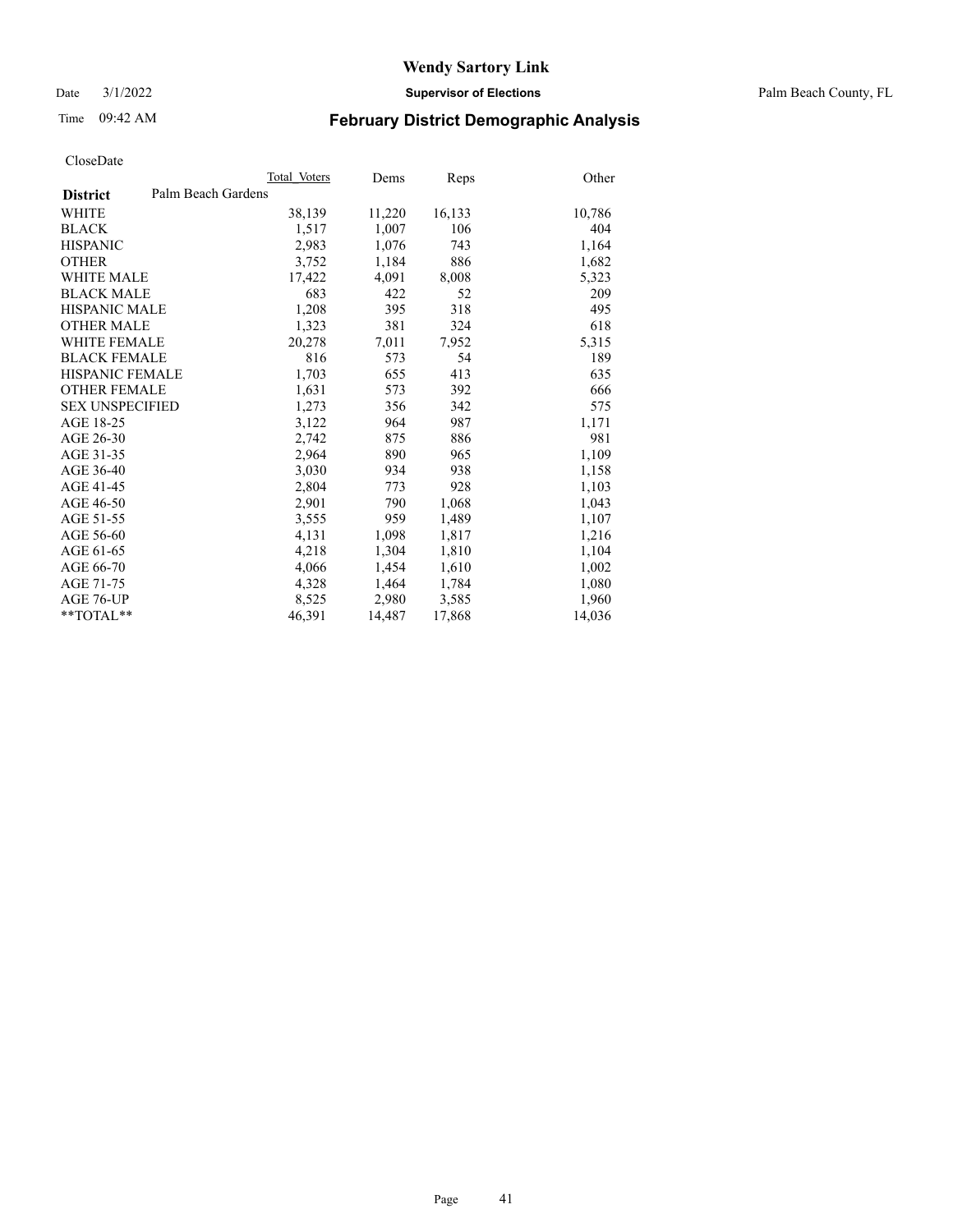### Time 09:42 AM **February District Demographic Analysis**

| CloseDate |  |
|-----------|--|
|-----------|--|

BLACK FEMALE

| CloseDate                            |              |      |      |       |
|--------------------------------------|--------------|------|------|-------|
|                                      | Total Voters | Dems | Reps | Other |
| Palm Beach Shores<br><b>District</b> |              |      |      |       |
| WHITE                                | 977          | 247  | 427  | 303   |
| <b>BLACK</b>                         | 11           | 8    |      |       |
| <b>HISPANIC</b>                      | 20           |      |      |       |
| <b>OTHER</b>                         | 63           | 13   | 22   | 28    |
| <b>WHITE MALE</b>                    | 462          | 92   | 221  | 149   |
| <b>BLACK MALE</b>                    | 8            | 6    | 0    |       |
| <b>HISPANIC MALE</b>                 | 9            |      | 2    |       |
| <b>OTHER MALE</b>                    | 16           |      | h    |       |
| <b>WHITE FEMALE</b>                  | 505          | 153  | 200  | 152   |

WHITE FEMALE 505 153 200 152<br>BLACK FEMALE 3 2 0 1

HISPANIC FEMALE 11 3 5 3 OTHER FEMALE 30 9 7 14<br>SEX UNSPECIFIED 26 2 15 9 SEX UNSPECIFIED 26 2 15 9 AGE 18-25 48 16 16 16 AGE 26-30 42 11 12 19 AGE 31-35 49 10 21 18 AGE 36-40 34 10 12 12<br>AGE 41-45 50 10 19 21

AGE 46-50 66 12 23 31<br>AGE 51-55 85 17 36 32 AGE 51-55 85 17 36 32<br>AGE 56-60 108 26 52 30 AGE 56-60 108 26 52 30<br>AGE 61-65 141 44 61 36

AGE 66-70 145 41 65 39<br>AGE 71-75 109 31 43 35

AGE 76-UP 194 45 96 53<br>
\*\*TOTAL\*\* 1,071 273 456 342

AGE 41-45 50 10 19<br>AGE 46-50 66 12 23

AGE 61-65 141 44 61

AGE 71-75 109 31 43

\*\*TOTAL\*\* 1,071 273 456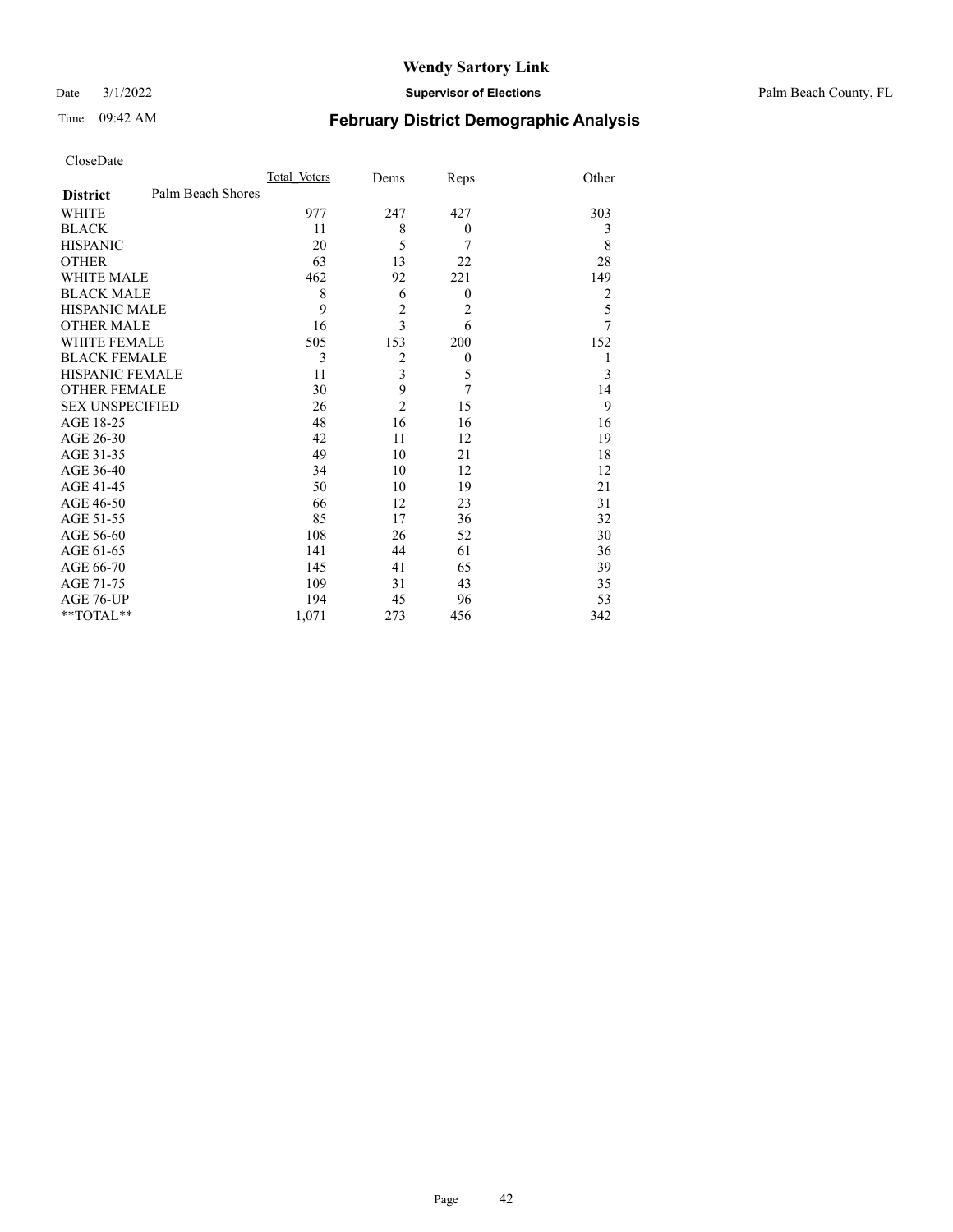Date 3/1/2022 **Supervisor of Elections** Palm Beach County, FL

# Time 09:42 AM **February District Demographic Analysis**

|                        |              | Total Voters | Dems  | Reps  | Other |
|------------------------|--------------|--------------|-------|-------|-------|
| <b>District</b>        | Palm Springs |              |       |       |       |
| WHITE                  |              | 4,124        | 1,537 | 1,332 | 1,255 |
| <b>BLACK</b>           |              | 1,588        | 1,138 | 52    | 398   |
| <b>HISPANIC</b>        |              | 4,688        | 1,842 | 1,015 | 1,831 |
| <b>OTHER</b>           |              | 1,080        | 378   | 148   | 554   |
| <b>WHITE MALE</b>      |              | 1,894        | 601   | 675   | 618   |
| <b>BLACK MALE</b>      |              | 655          | 438   | 31    | 186   |
| <b>HISPANIC MALE</b>   |              | 2,037        | 754   | 507   | 776   |
| <b>OTHER MALE</b>      |              | 357          | 134   | 56    | 167   |
| WHITE FEMALE           |              | 2,166        | 917   | 637   | 612   |
| <b>BLACK FEMALE</b>    |              | 899          | 676   | 19    | 204   |
| <b>HISPANIC FEMALE</b> |              | 2,531        | 1,050 | 485   | 996   |
| <b>OTHER FEMALE</b>    |              | 420          | 176   | 55    | 189   |
| <b>SEX UNSPECIFIED</b> |              | 516          | 147   | 79    | 290   |
| AGE 18-25              |              | 1,408        | 581   | 182   | 645   |
| AGE 26-30              |              | 1,055        | 444   | 176   | 435   |
| AGE 31-35              |              | 1,110        | 454   | 192   | 464   |
| AGE 36-40              |              | 994          | 421   | 167   | 406   |
| AGE 41-45              |              | 917          | 398   | 150   | 369   |
| AGE 46-50              |              | 900          | 364   | 193   | 343   |
| AGE 51-55              |              | 945          | 368   | 239   | 338   |
| AGE 56-60              |              | 1,000        | 411   | 277   | 312   |
| AGE 61-65              |              | 914          | 400   | 254   | 260   |
| AGE 66-70              |              | 716          | 363   | 191   | 162   |
| AGE 71-75              |              | 561          | 256   | 176   | 129   |
| AGE 76-UP              |              | 959          | 434   | 350   | 175   |
| $*$ $TOTAL**$          |              | 11,480       | 4,895 | 2,547 | 4,038 |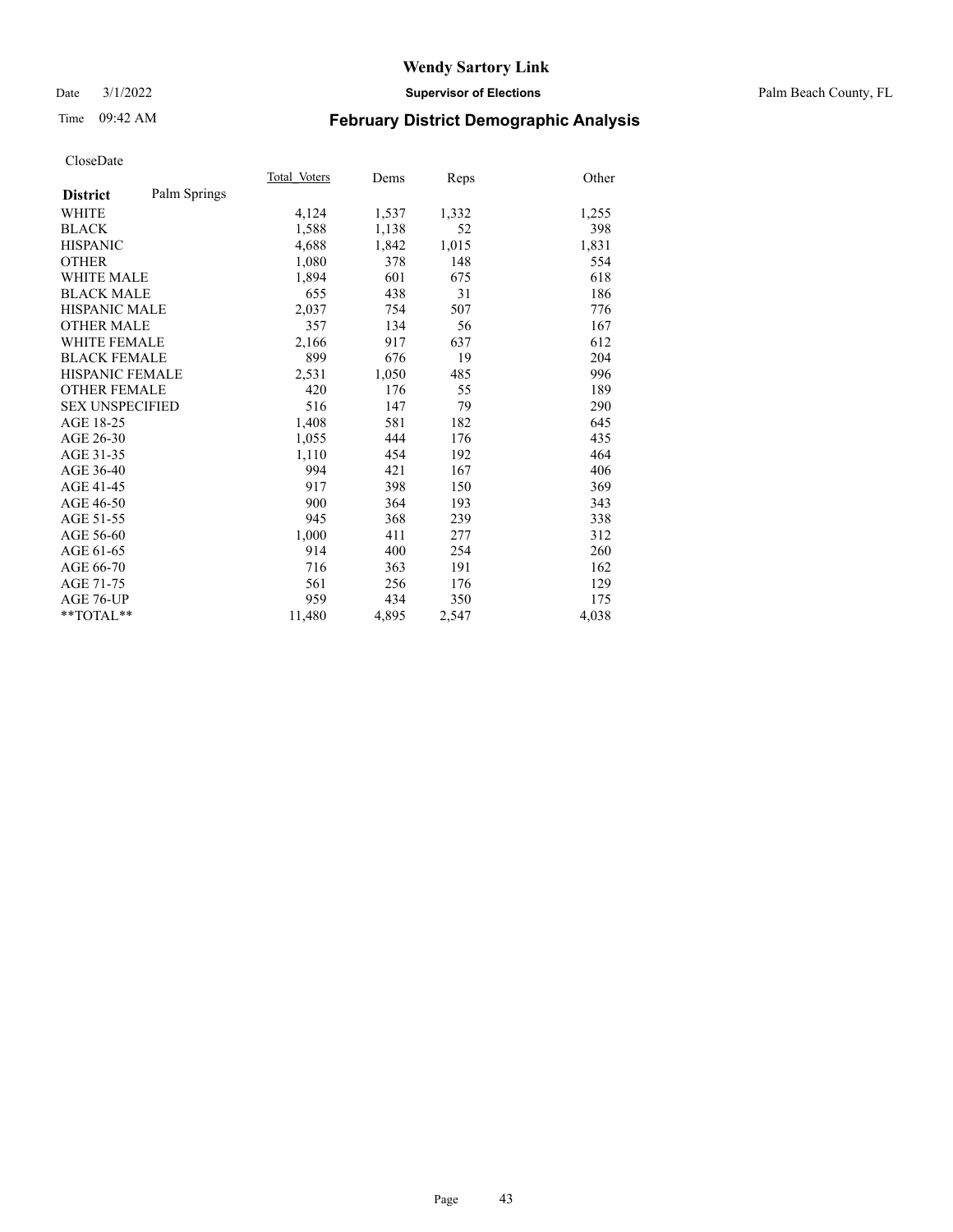### Date 3/1/2022 **Supervisor of Elections** Palm Beach County, FL

# Time 09:42 AM **February District Demographic Analysis**

|                        |               | Total Voters | Dems   | Reps  | Other |
|------------------------|---------------|--------------|--------|-------|-------|
| <b>District</b>        | Riviera Beach |              |        |       |       |
| WHITE                  |               | 6,567        | 1,815  | 2,780 | 1,972 |
| <b>BLACK</b>           |               | 14,583       | 11,941 | 344   | 2,298 |
| <b>HISPANIC</b>        |               | 1,350        | 567    | 246   | 537   |
| <b>OTHER</b>           |               | 2,278        | 943    | 249   | 1,086 |
| <b>WHITE MALE</b>      |               | 3,232        | 730    | 1,441 | 1,061 |
| <b>BLACK MALE</b>      |               | 5,975        | 4,623  | 190   | 1,162 |
| <b>HISPANIC MALE</b>   |               | 579          | 213    | 129   | 237   |
| <b>OTHER MALE</b>      |               | 857          | 344    | 110   | 403   |
| <b>WHITE FEMALE</b>    |               | 3,263        | 1,069  | 1,312 | 882   |
| <b>BLACK FEMALE</b>    |               | 8,411        | 7,175  | 147   | 1,089 |
| <b>HISPANIC FEMALE</b> |               | 748          | 341    | 117   | 290   |
| <b>OTHER FEMALE</b>    |               | 918          | 446    | 100   | 372   |
| <b>SEX UNSPECIFIED</b> |               | 783          | 319    | 68    | 396   |
| AGE 18-25              |               | 2,637        | 1,615  | 183   | 839   |
| AGE 26-30              |               | 2,187        | 1,358  | 191   | 638   |
| AGE 31-35              |               | 2,326        | 1,483  | 176   | 667   |
| AGE 36-40              |               | 2,052        | 1,288  | 172   | 592   |
| AGE 41-45              |               | 1,884        | 1,207  | 191   | 486   |
| AGE 46-50              |               | 1,862        | 1,222  | 215   | 425   |
| AGE 51-55              |               | 1,917        | 1,215  | 289   | 413   |
| AGE 56-60              |               | 2,136        | 1,306  | 402   | 428   |
| AGE 61-65              |               | 2,187        | 1,295  | 464   | 428   |
| AGE 66-70              |               | 1,714        | 1,052  | 351   | 311   |
| AGE 71-75              |               | 1,519        | 899    | 345   | 275   |
| AGE 76-UP              |               | 2,355        | 1,325  | 640   | 390   |
| $*$ $TOTAL**$          |               | 24,778       | 15,266 | 3,619 | 5,893 |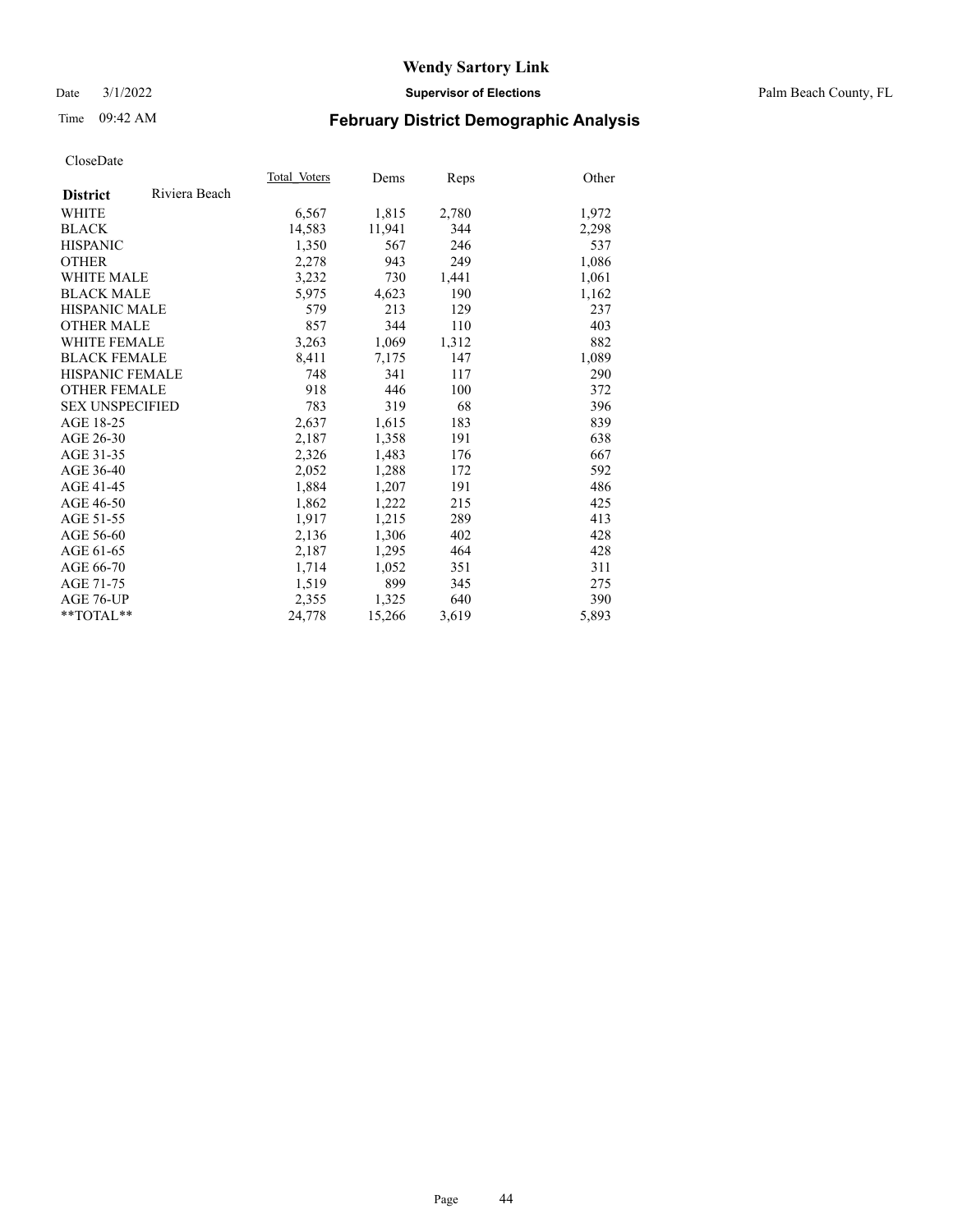Date 3/1/2022 **Supervisor of Elections** Palm Beach County, FL

# Time 09:42 AM **February District Demographic Analysis**

|                        |                  | Total Voters | Dems   | Reps  | Other |
|------------------------|------------------|--------------|--------|-------|-------|
| <b>District</b>        | Royal Palm Beach |              |        |       |       |
| <b>WHITE</b>           |                  | 13,032       | 3,842  | 5,190 | 4,000 |
| <b>BLACK</b>           |                  | 6,145        | 4,608  | 202   | 1,335 |
| <b>HISPANIC</b>        |                  | 5,272        | 2,056  | 1,184 | 2,032 |
| <b>OTHER</b>           |                  | 3,166        | 1,271  | 502   | 1,393 |
| <b>WHITE MALE</b>      |                  | 6,066        | 1,519  | 2,618 | 1,929 |
| <b>BLACK MALE</b>      |                  | 2,689        | 1,885  | 112   | 692   |
| <b>HISPANIC MALE</b>   |                  | 2,291        | 774    | 601   | 916   |
| <b>OTHER MALE</b>      |                  | 1,197        | 450    | 213   | 534   |
| <b>WHITE FEMALE</b>    |                  | 6,825        | 2,285  | 2,520 | 2,020 |
| <b>BLACK FEMALE</b>    |                  | 3,374        | 2,674  | 86    | 614   |
| <b>HISPANIC FEMALE</b> |                  | 2,854        | 1,225  | 566   | 1,063 |
| <b>OTHER FEMALE</b>    |                  | 1,384        | 634    | 216   | 534   |
| <b>SEX UNSPECIFIED</b> |                  | 918          | 322    | 143   | 453   |
| AGE 18-25              |                  | 3,121        | 1,301  | 545   | 1,275 |
| AGE 26-30              |                  | 2,270        | 934    | 434   | 902   |
| AGE 31-35              |                  | 2,448        | 995    | 557   | 896   |
| AGE 36-40              |                  | 2,449        | 963    | 587   | 899   |
| AGE 41-45              |                  | 2,323        | 921    | 504   | 898   |
| AGE 46-50              |                  | 2,311        | 970    | 585   | 756   |
| AGE 51-55              |                  | 2,523        | 989    | 772   | 762   |
| AGE 56-60              |                  | 2,596        | 1,067  | 870   | 659   |
| AGE 61-65              |                  | 2,336        | 1,089  | 678   | 569   |
| AGE 66-70              |                  | 1,879        | 922    | 545   | 412   |
| AGE 71-75              |                  | 1,355        | 637    | 386   | 332   |
| AGE 76-UP              |                  | 2,002        | 989    | 614   | 399   |
| $*$ $TOTAL**$          |                  | 27,615       | 11,777 | 7,078 | 8,760 |
|                        |                  |              |        |       |       |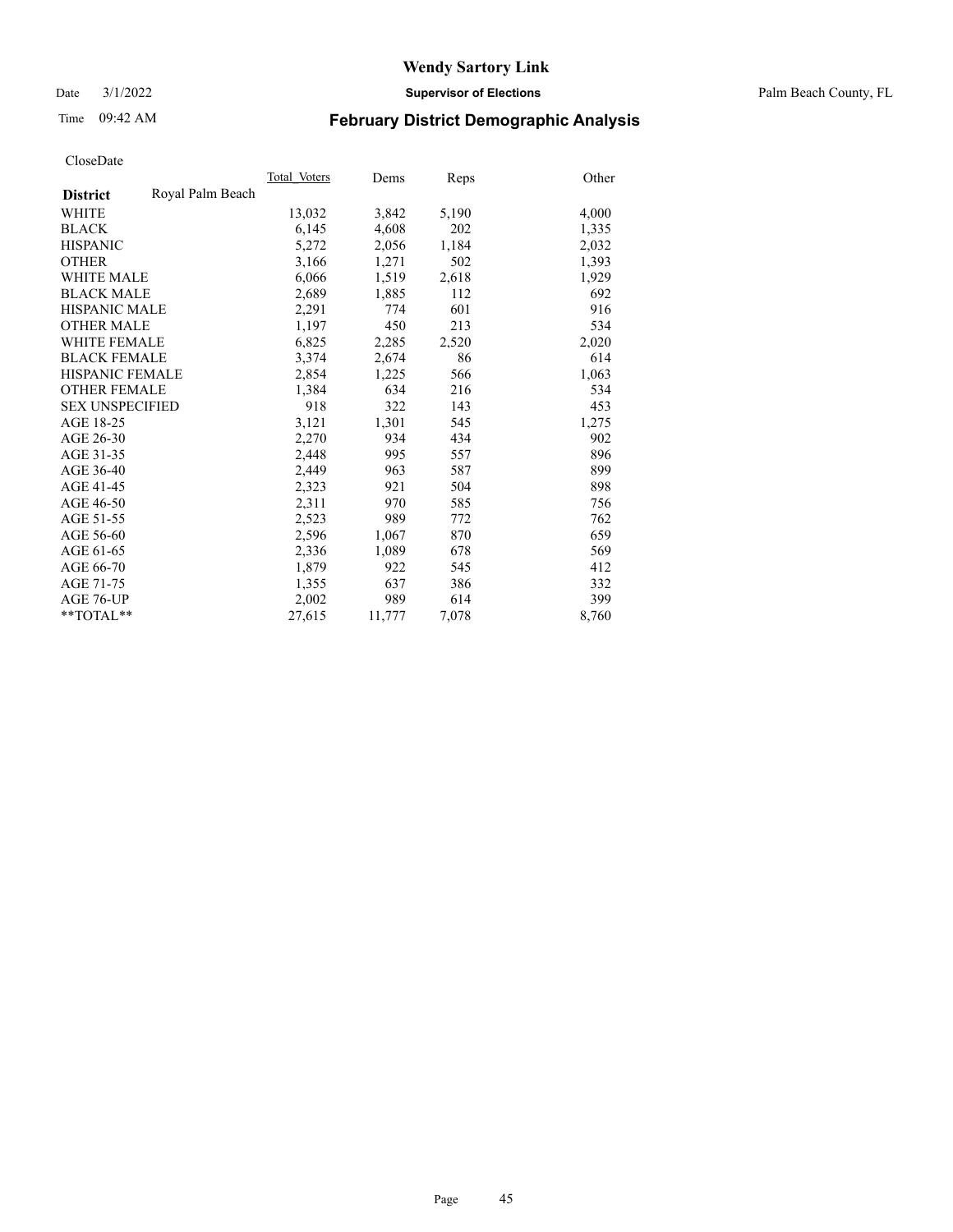### Date 3/1/2022 **Supervisor of Elections** Palm Beach County, FL

# Time 09:42 AM **February District Demographic Analysis**

|                        |           | Total Voters | Dems  | Reps           | Other          |
|------------------------|-----------|--------------|-------|----------------|----------------|
| <b>District</b>        | South Bay |              |       |                |                |
| <b>WHITE</b>           |           | 63           | 22    | 26             | 15             |
| <b>BLACK</b>           |           | 1,166        | 1,013 | 28             | 125            |
| <b>HISPANIC</b>        |           | 208          | 104   | 31             | 73             |
| <b>OTHER</b>           |           | 76           | 46    | 3              | 27             |
| <b>WHITE MALE</b>      |           | 29           | 9     | 12             | 8              |
| <b>BLACK MALE</b>      |           | 476          | 407   | 8              | 61             |
| <b>HISPANIC MALE</b>   |           | 114          | 53    | 21             | 40             |
| <b>OTHER MALE</b>      |           | 16           | 8     | $\theta$       | $\,$ $\,$      |
| <b>WHITE FEMALE</b>    |           | 34           | 13    | 14             | 7              |
| <b>BLACK FEMALE</b>    |           | 676          | 593   | 20             | 63             |
| <b>HISPANIC FEMALE</b> |           | 90           | 51    | 10             | 29             |
| <b>OTHER FEMALE</b>    |           | 39           | 27    | $\overline{2}$ | 10             |
| <b>SEX UNSPECIFIED</b> |           | 39           | 24    | 1              | 14             |
| AGE 18-25              |           | 182          | 135   | 8              | 39             |
| AGE 26-30              |           | 172          | 124   | 11             | 37             |
| AGE 31-35              |           | 170          | 125   | 11             | 34             |
| AGE 36-40              |           | 129          | 96    | $\overline{4}$ | 29             |
| AGE 41-45              |           | 107          | 77    | 3              | 27             |
| AGE 46-50              |           | 98           | 75    | 7              | 16             |
| AGE 51-55              |           | 111          | 91    | 5              | 15             |
| AGE 56-60              |           | 139          | 111   | 14             | 14             |
| AGE 61-65              |           | 112          | 95    | 6              | 11             |
| AGE 66-70              |           | 96           | 88    | 6              | $\overline{c}$ |
| AGE 71-75              |           | 75           | 61    | 8              | 6              |
| AGE 76-UP              |           | 122          | 107   | 5              | 10             |
| **TOTAL**              |           | 1,513        | 1,185 | 88             | 240            |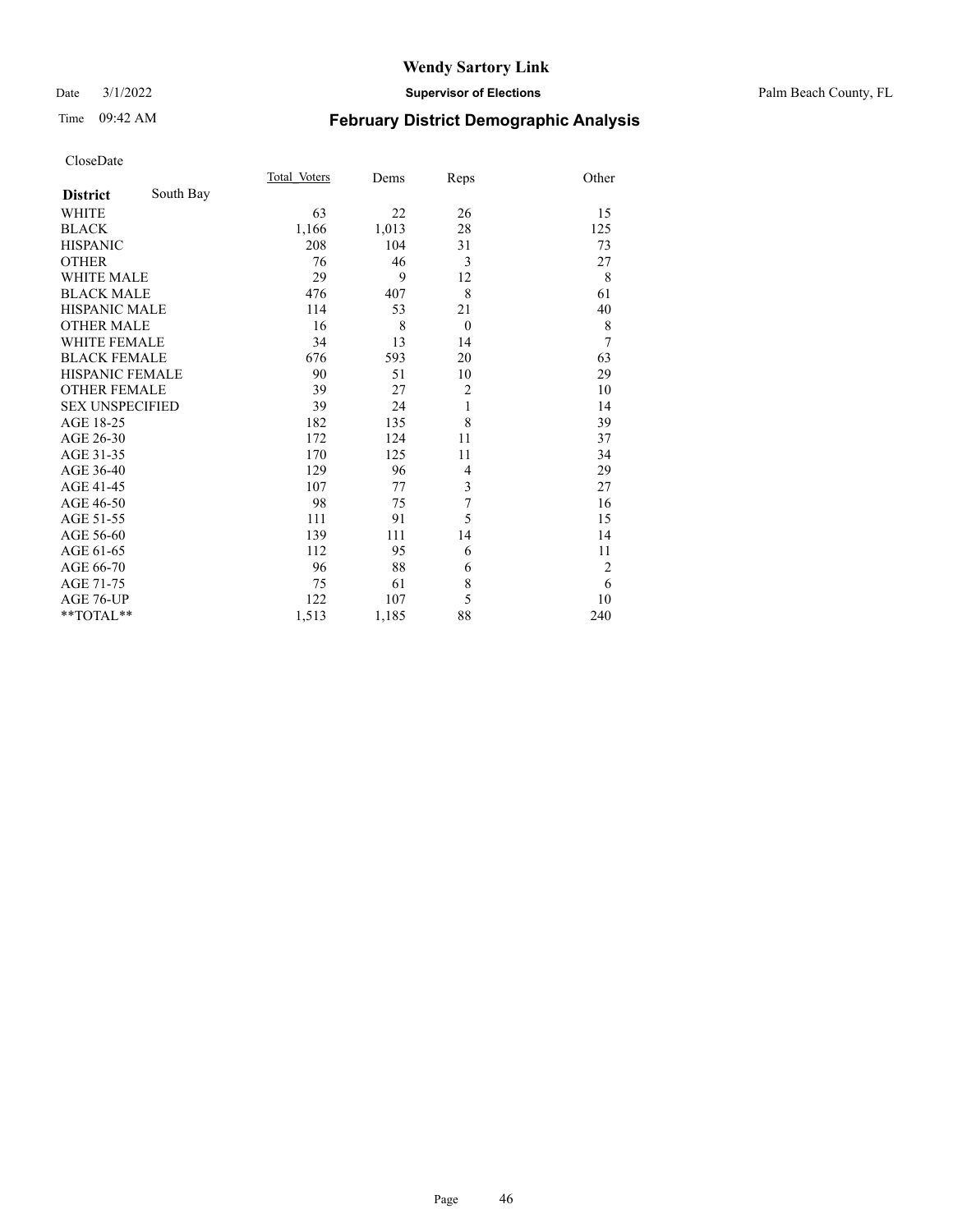Date 3/1/2022 **Supervisor of Elections** Palm Beach County, FL

# Time 09:42 AM **February District Demographic Analysis**

|                        |                  | Total Voters | Dems | Reps           | Other |
|------------------------|------------------|--------------|------|----------------|-------|
| <b>District</b>        | South Palm Beach |              |      |                |       |
| <b>WHITE</b>           |                  | 1,148        | 345  | 453            | 350   |
| <b>BLACK</b>           |                  | 21           | 15   | $\overline{2}$ | 4     |
| <b>HISPANIC</b>        |                  | 84           | 20   | 36             | 28    |
| <b>OTHER</b>           |                  | 94           | 23   | 25             | 46    |
| <b>WHITE MALE</b>      |                  | 517          | 131  | 217            | 169   |
| <b>BLACK MALE</b>      |                  | 8            | 4    | 1              | 3     |
| <b>HISPANIC MALE</b>   |                  | 38           | 9    | 16             | 13    |
| <b>OTHER MALE</b>      |                  | 23           | 6    | 9              | 8     |
| <b>WHITE FEMALE</b>    |                  | 609          | 205  | 227            | 177   |
| <b>BLACK FEMALE</b>    |                  | 13           | 11   | 1              | 1     |
| <b>HISPANIC FEMALE</b> |                  | 44           | 11   | 19             | 14    |
| <b>OTHER FEMALE</b>    |                  | 47           | 10   | 12             | 25    |
| <b>SEX UNSPECIFIED</b> |                  | 45           | 13   | 14             | 18    |
| AGE 18-25              |                  | 44           | 10   | 16             | 18    |
| AGE 26-30              |                  | 47           | 12   | 15             | 20    |
| AGE 31-35              |                  | 41           | 12   | 13             | 16    |
| AGE 36-40              |                  | 39           | 11   | 13             | 15    |
| AGE 41-45              |                  | 50           | 10   | 16             | 24    |
| AGE 46-50              |                  | 58           | 11   | 29             | 18    |
| AGE 51-55              |                  | 89           | 20   | 36             | 33    |
| AGE 56-60              |                  | 135          | 40   | 55             | 40    |
| AGE 61-65              |                  | 140          | 51   | 42             | 47    |
| AGE 66-70              |                  | 172          | 57   | 62             | 53    |
| AGE 71-75              |                  | 182          | 66   | 68             | 48    |
| AGE 76-UP              |                  | 350          | 103  | 151            | 96    |
| $*$ $TOTAL**$          |                  | 1,347        | 403  | 516            | 428   |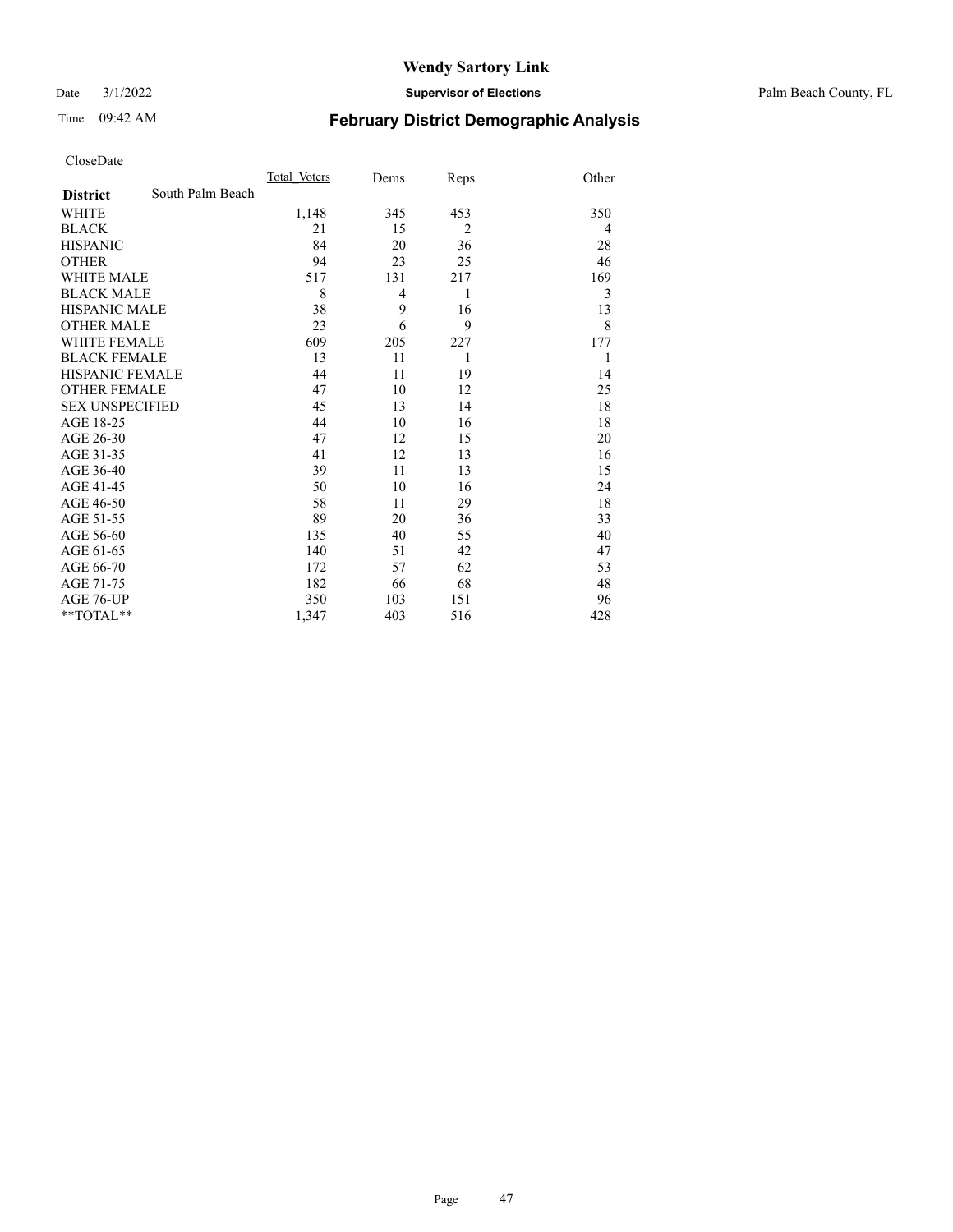### Date 3/1/2022 **Supervisor of Elections** Palm Beach County, FL

# Time 09:42 AM **February District Demographic Analysis**

|                        |          | Total Voters | Dems           | Reps           | Other          |
|------------------------|----------|--------------|----------------|----------------|----------------|
| <b>District</b>        | Tequesta |              |                |                |                |
| <b>WHITE</b>           |          | 4,503        | 1,043          | 2,223          | 1,237          |
| <b>BLACK</b>           |          | 30           | 16             | 3              | 11             |
| <b>HISPANIC</b>        |          | 189          | 60             | 70             | 59             |
| <b>OTHER</b>           |          | 251          | 68             | 90             | 93             |
| <b>WHITE MALE</b>      |          | 2,115        | 379            | 1,127          | 609            |
| <b>BLACK MALE</b>      |          | 8            | $\overline{2}$ | $\overline{2}$ | $\overline{4}$ |
| HISPANIC MALE          |          | 75           | 23             | 27             | 25             |
| <b>OTHER MALE</b>      |          | 77           | 21             | 33             | 23             |
| <b>WHITE FEMALE</b>    |          | 2,349        | 657            | 1,081          | 611            |
| <b>BLACK FEMALE</b>    |          | 22           | 14             | 1              | 7              |
| <b>HISPANIC FEMALE</b> |          | 109          | 36             | 40             | 33             |
| <b>OTHER FEMALE</b>    |          | 106          | 32             | 35             | 39             |
| <b>SEX UNSPECIFIED</b> |          | 109          | 21             | 40             | 48             |
| AGE 18-25              |          | 387          | 85             | 166            | 136            |
| AGE 26-30              |          | 303          | 57             | 152            | 94             |
| AGE 31-35              |          | 330          | 83             | 134            | 113            |
| AGE 36-40              |          | 402          | 85             | 192            | 125            |
| AGE 41-45              |          | 330          | 82             | 127            | 121            |
| AGE 46-50              |          | 348          | 88             | 148            | 112            |
| AGE 51-55              |          | 402          | 88             | 205            | 109            |
| AGE 56-60              |          | 476          | 90             | 267            | 119            |
| AGE 61-65              |          | 500          | 128            | 242            | 130            |
| AGE 66-70              |          | 437          | 120            | 209            | 108            |
| AGE 71-75              |          | 378          | 114            | 173            | 91             |
| AGE 76-UP              |          | 680          | 167            | 371            | 142            |
| $*$ $TOTAL**$          |          | 4,973        | 1,187          | 2,386          | 1,400          |
|                        |          |              |                |                |                |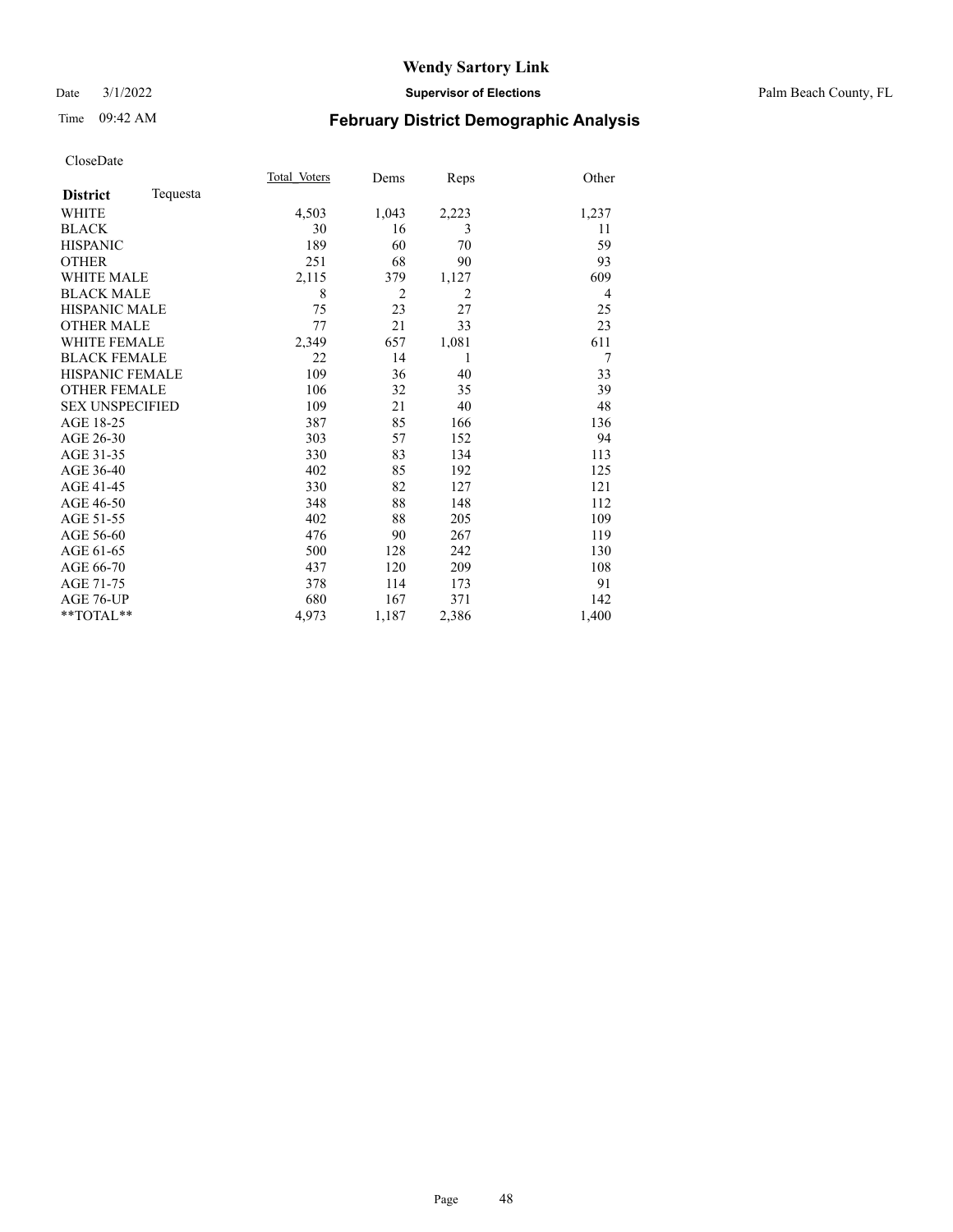Date 3/1/2022 **Supervisor of Elections** Palm Beach County, FL

# Time 09:42 AM **February District Demographic Analysis**

|                        |                 | Total Voters   | Dems           | Reps           | Other          |
|------------------------|-----------------|----------------|----------------|----------------|----------------|
| <b>District</b>        | Village Of Golf |                |                |                |                |
| <b>WHITE</b>           |                 | 268            | 36             | 178            | 54             |
| <b>BLACK</b>           |                 | 0              | $\theta$       | $\theta$       | $\theta$       |
| <b>HISPANIC</b>        |                 |                | $\theta$       |                | 0              |
| <b>OTHER</b>           |                 | 5              |                | 2              | 2              |
| <b>WHITE MALE</b>      |                 | 128            | 12             | 93             | 23             |
| <b>BLACK MALE</b>      |                 | 0              | $\theta$       | $\theta$       | 0              |
| <b>HISPANIC MALE</b>   |                 | 0              | $\theta$       | $\overline{0}$ | 0              |
| <b>OTHER MALE</b>      |                 | 2              | $\theta$       | 2              | 0              |
| WHITE FEMALE           |                 | 140            | 24             | 85             | 31             |
| <b>BLACK FEMALE</b>    |                 | 0              | $\theta$       | $\theta$       | $\theta$       |
| <b>HISPANIC FEMALE</b> |                 |                | $\theta$       | 1              | 0              |
| <b>OTHER FEMALE</b>    |                 |                |                | $\theta$       | 0              |
| <b>SEX UNSPECIFIED</b> |                 | $\overline{2}$ | 0              | $\theta$       | 2              |
| AGE 18-25              |                 | 13             |                | 10             | $\overline{2}$ |
| AGE 26-30              |                 | 13             | 3              | 5              | 5              |
| AGE 31-35              |                 | 4              |                | $\overline{2}$ |                |
| AGE 36-40              |                 | $\overline{2}$ | 0              | $\mathbf{0}$   | 2              |
| AGE 41-45              |                 | 5              | 0              | 4              |                |
| AGE 46-50              |                 | 6              |                | 4              |                |
| AGE 51-55              |                 | 17             | 3              | 10             | 4              |
| AGE 56-60              |                 | 18             | $\overline{c}$ | 12             | 4              |
| AGE 61-65              |                 | 42             | 6              | 24             | 12             |
| AGE 66-70              |                 | 22             | 4              | 14             | 4              |
| AGE 71-75              |                 | 44             | 6              | 28             | 10             |
| AGE 76-UP              |                 | 88             | 10             | 68             | 10             |
| **TOTAL**              |                 | 274            | 37             | 181            | 56             |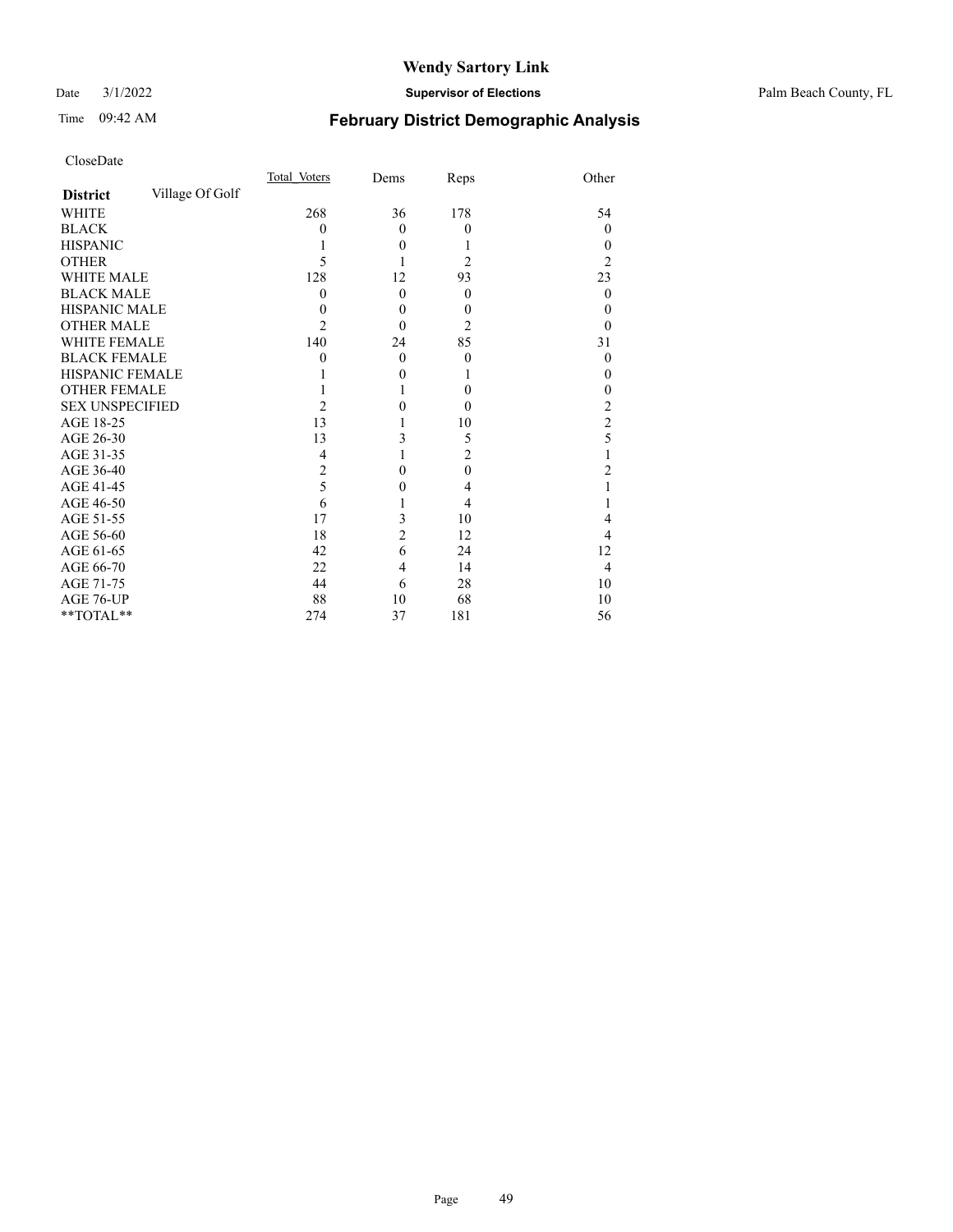Date 3/1/2022 **Supervisor of Elections** Palm Beach County, FL

# Time 09:42 AM **February District Demographic Analysis**

|                        |            | Total Voters | Dems   | Reps   | Other  |
|------------------------|------------|--------------|--------|--------|--------|
| <b>District</b>        | Wellington |              |        |        |        |
| WHITE                  |            | 27,257       | 7,974  | 11,276 | 8,007  |
| <b>BLACK</b>           |            | 4,479        | 3,165  | 194    | 1,120  |
| <b>HISPANIC</b>        |            | 6,703        | 2,404  | 1,723  | 2,576  |
| <b>OTHER</b>           |            | 4,692        | 1,637  | 953    | 2,102  |
| <b>WHITE MALE</b>      |            | 12,736       | 3,168  | 5,651  | 3,917  |
| <b>BLACK MALE</b>      |            | 1,947        | 1,257  | 118    | 572    |
| <b>HISPANIC MALE</b>   |            | 2,957        | 956    | 825    | 1,176  |
| <b>OTHER MALE</b>      |            | 1,752        | 545    | 407    | 800    |
| <b>WHITE FEMALE</b>    |            | 14,179       | 4,721  | 5,492  | 3,966  |
| <b>BLACK FEMALE</b>    |            | 2.476        | 1.872  | 74     | 530    |
| HISPANIC FEMALE        |            | 3,595        | 1,400  | 853    | 1,342  |
| <b>OTHER FEMALE</b>    |            | 2,008        | 802    | 391    | 815    |
| <b>SEX UNSPECIFIED</b> |            | 1.440        | 437    | 328    | 675    |
| AGE 18-25              |            | 5,249        | 1,902  | 1,352  | 1,995  |
| AGE 26-30              |            | 2,854        | 998    | 738    | 1,118  |
| AGE 31-35              |            | 3,004        | 1,008  | 860    | 1,136  |
| AGE 36-40              |            | 3,303        | 1,123  | 939    | 1,241  |
| AGE 41-45              |            | 3,580        | 1,217  | 1,036  | 1,327  |
| AGE 46-50              |            | 3,958        | 1,297  | 1,268  | 1,393  |
| AGE 51-55              |            | 4,359        | 1,384  | 1,570  | 1,405  |
| AGE 56-60              |            | 4,104        | 1,381  | 1,602  | 1,121  |
| AGE 61-65              |            | 3,683        | 1,260  | 1,423  | 1,000  |
| AGE 66-70              |            | 2,966        | 1,193  | 1,066  | 707    |
| AGE 71-75              |            | 2,676        | 1,093  | 974    | 609    |
| AGE 76-UP              |            | 3,391        | 1,323  | 1,316  | 752    |
| $*$ $TOTAL**$          |            | 43,131       | 15,180 | 14,146 | 13,805 |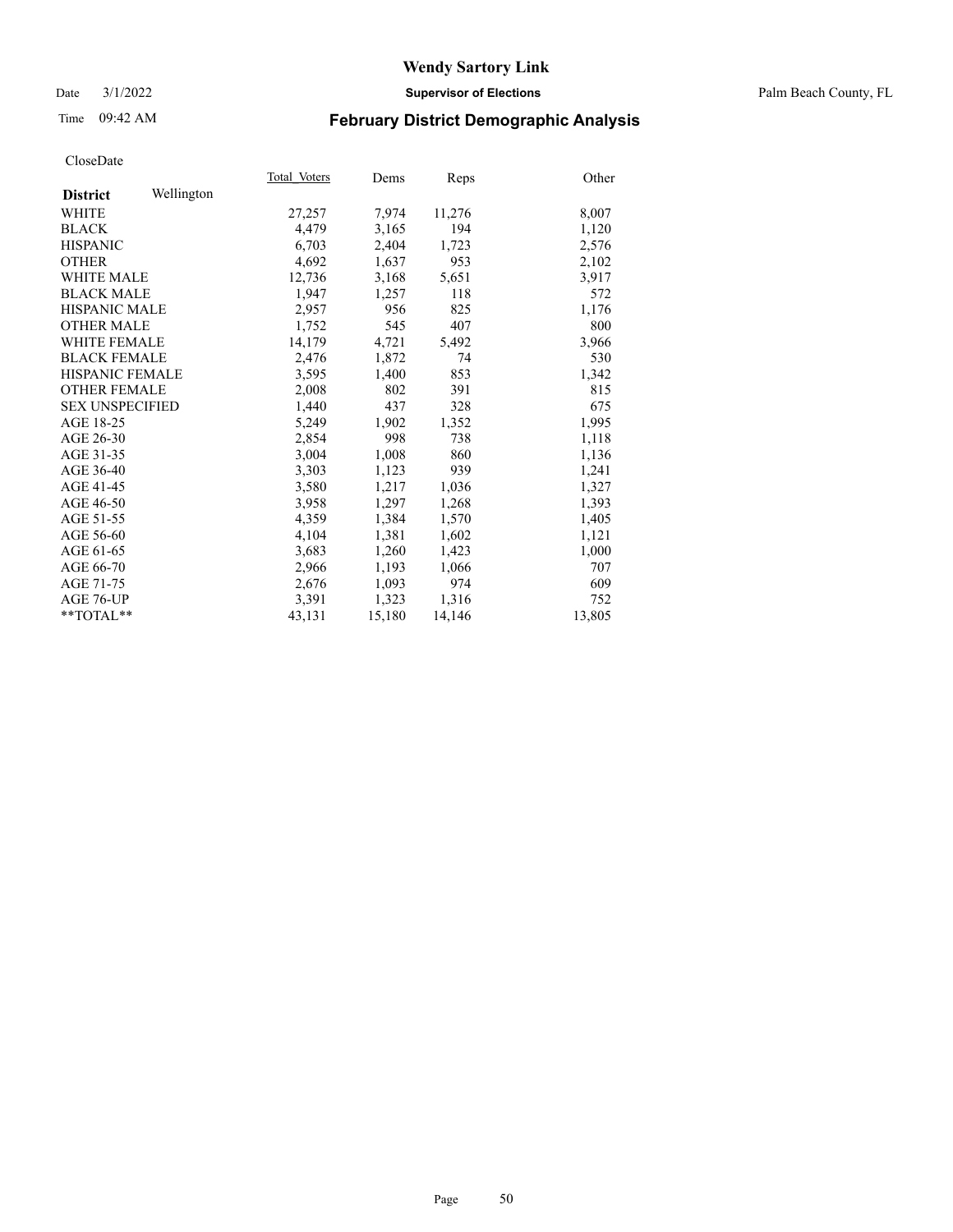### Date 3/1/2022 **Supervisor of Elections** Palm Beach County, FL

# Time 09:42 AM **February District Demographic Analysis**

|                        |          | Total Voters | Dems | Reps | Other |
|------------------------|----------|--------------|------|------|-------|
| <b>District</b>        | Westlake |              |      |      |       |
| <b>WHITE</b>           |          | 820          | 180  | 393  | 247   |
| <b>BLACK</b>           |          | 350          | 230  | 22   | 98    |
| <b>HISPANIC</b>        |          | 477          | 128  | 140  | 209   |
| <b>OTHER</b>           |          | 153          | 57   | 28   | 68    |
| <b>WHITE MALE</b>      |          | 398          | 70   | 205  | 123   |
| <b>BLACK MALE</b>      |          | 148          | 83   | 15   | 50    |
| <b>HISPANIC MALE</b>   |          | 231          | 52   | 82   | 97    |
| <b>OTHER MALE</b>      |          | 67           | 25   | 11   | 31    |
| <b>WHITE FEMALE</b>    |          | 418          | 109  | 187  | 122   |
| <b>BLACK FEMALE</b>    |          | 201          | 146  | 7    | 48    |
| <b>HISPANIC FEMALE</b> |          | 244          | 74   | 58   | 112   |
| <b>OTHER FEMALE</b>    |          | 71           | 28   | 13   | 30    |
| <b>SEX UNSPECIFIED</b> |          | 22           | 8    | 5    | 9     |
| AGE 18-25              |          | 126          | 40   | 39   | 47    |
| AGE 26-30              |          | 151          | 43   | 61   | 47    |
| AGE 31-35              |          | 251          | 54   | 73   | 124   |
| AGE 36-40              |          | 230          | 73   | 65   | 92    |
| AGE 41-45              |          | 225          | 75   | 66   | 84    |
| AGE 46-50              |          | 170          | 63   | 59   | 48    |
| AGE 51-55              |          | 156          | 56   | 52   | 48    |
| AGE 56-60              |          | 149          | 49   | 60   | 40    |
| AGE 61-65              |          | 129          | 58   | 35   | 36    |
| AGE 66-70              |          | 84           | 28   | 34   | 22    |
| AGE 71-75              |          | 74           | 31   | 25   | 18    |
| AGE 76-UP              |          | 55           | 25   | 14   | 16    |
| $**TOTAL**$            |          | 1,800        | 595  | 583  | 622   |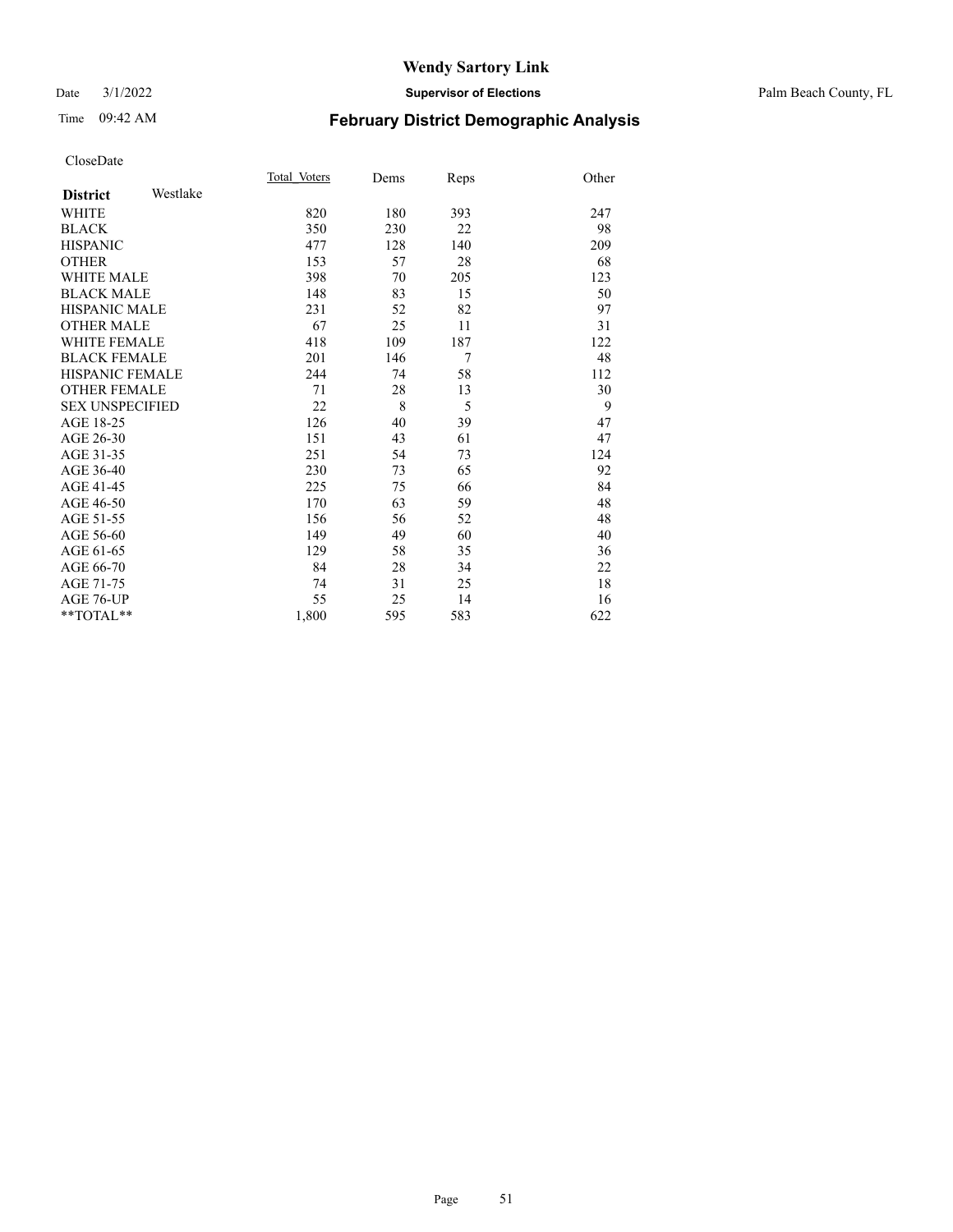Date 3/1/2022 **Supervisor of Elections** Palm Beach County, FL

# Time 09:42 AM **February District Demographic Analysis**

|                        |                 | Total Voters | Dems   | <b>Reps</b> | Other  |
|------------------------|-----------------|--------------|--------|-------------|--------|
| <b>District</b>        | West Palm Beach |              |        |             |        |
| <b>WHITE</b>           |                 | 34,497       | 11,916 | 12,171      | 10,410 |
| <b>BLACK</b>           |                 | 19,927       | 15,511 | 615         | 3,801  |
| <b>HISPANIC</b>        |                 | 9,258        | 3,824  | 1,919       | 3,515  |
| <b>OTHER</b>           |                 | 6,668        | 2,641  | 980         | 3,047  |
| <b>WHITE MALE</b>      |                 | 16,497       | 4,946  | 6,123       | 5,428  |
| <b>BLACK MALE</b>      |                 | 8,196        | 5,980  | 324         | 1,892  |
| <b>HISPANIC MALE</b>   |                 | 4,014        | 1,566  | 886         | 1,562  |
| <b>OTHER MALE</b>      |                 | 2,300        | 845    | 381         | 1,074  |
| <b>WHITE FEMALE</b>    |                 | 17,600       | 6,856  | 5,921       | 4,823  |
| <b>BLACK FEMALE</b>    |                 | 11,421       | 9,307  | 289         | 1,825  |
| HISPANIC FEMALE        |                 | 5,021        | 2,160  | 987         | 1,874  |
| <b>OTHER FEMALE</b>    |                 | 2,787        | 1,278  | 401         | 1,108  |
| <b>SEX UNSPECIFIED</b> |                 | 2,471        | 931    | 365         | 1,175  |
| AGE 18-25              |                 | 6,505        | 3,103  | 1,022       | 2,380  |
| AGE 26-30              |                 | 6,452        | 2,885  | 1,122       | 2,445  |
| AGE 31-35              |                 | 6,998        | 3,318  | 1,219       | 2,461  |
| AGE 36-40              |                 | 5,920        | 2,828  | 1,016       | 2,076  |
| AGE 41-45              |                 | 4,837        | 2,319  | 799         | 1,719  |
| AGE 46-50              |                 | 4,764        | 2,272  | 996         | 1,496  |
| AGE 51-55              |                 | 5,341        | 2,543  | 1,290       | 1,508  |
| AGE 56-60              |                 | 5,720        | 2,812  | 1,424       | 1,484  |
| AGE 61-65              |                 | 5,704        | 2,852  | 1,484       | 1,368  |
| AGE 66-70              |                 | 4,992        | 2,594  | 1,292       | 1,106  |
| AGE 71-75              |                 | 4,881        | 2,469  | 1,335       | 1,077  |
| AGE 76-UP              |                 | 8,236        | 3,897  | 2,686       | 1,653  |
| $*$ $TOTAL**$          |                 | 70,350       | 33,892 | 15,685      | 20,773 |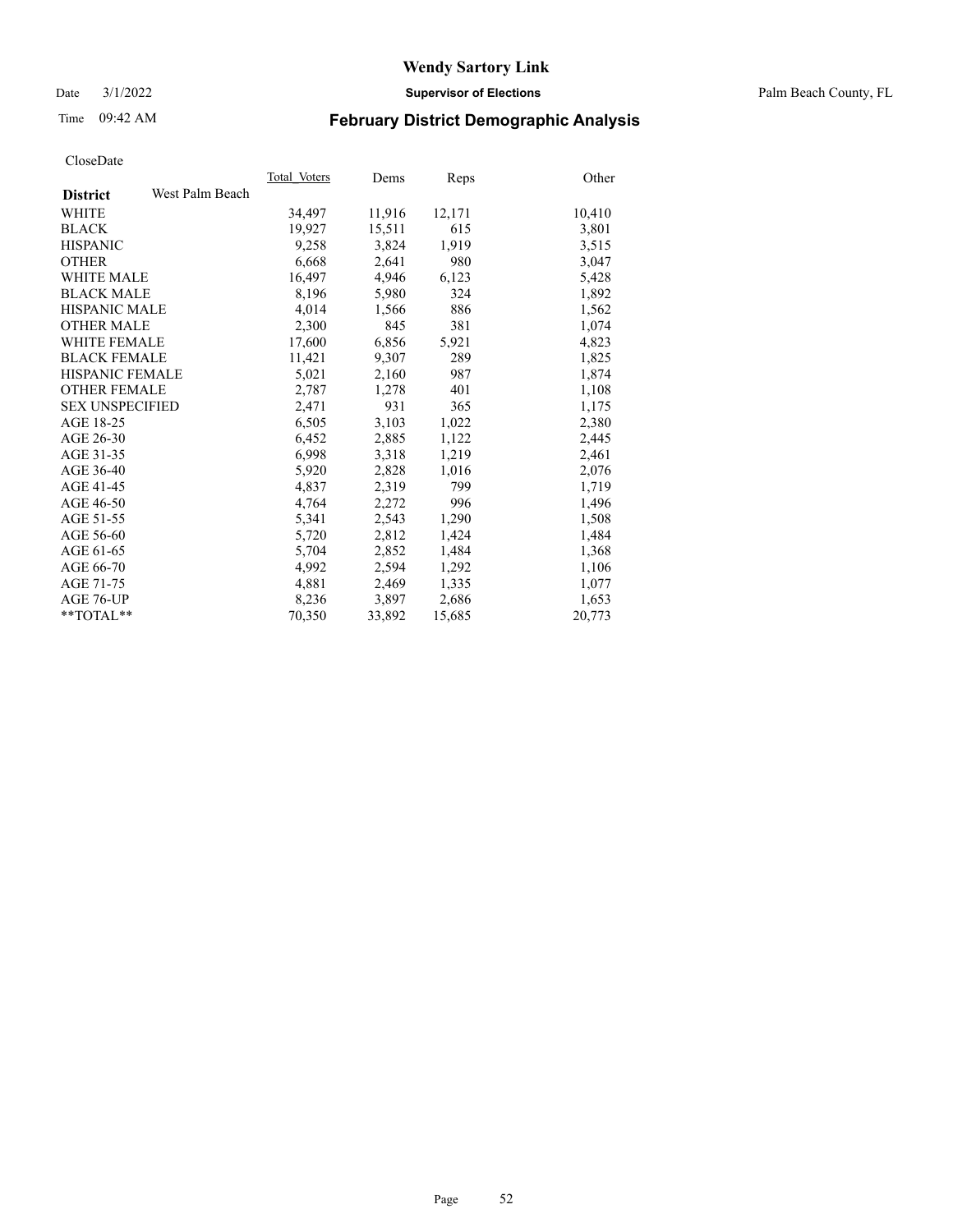Date 3/1/2022 **Supervisor of Elections** Palm Beach County, FL

# Time 09:42 AM **February District Demographic Analysis**

|                                        | Total Voters | Dems   | Reps   | Other  |
|----------------------------------------|--------------|--------|--------|--------|
| State House Dist 81<br><b>District</b> |              |        |        |        |
| <b>WHITE</b>                           | 74,448       | 27,918 | 25,030 | 21,500 |
| <b>BLACK</b>                           | 14,235       | 11,256 | 502    | 2,477  |
| <b>HISPANIC</b>                        | 16,442       | 6,624  | 3,443  | 6,375  |
| <b>OTHER</b>                           | 11,874       | 4,365  | 2,241  | 5,268  |
| <b>WHITE MALE</b>                      | 34,354       | 10,831 | 12,751 | 10,772 |
| <b>BLACK MALE</b>                      | 6,028        | 4,494  | 273    | 1,261  |
| <b>HISPANIC MALE</b>                   | 7,026        | 2,626  | 1,639  | 2,761  |
| <b>OTHER MALE</b>                      | 4.302        | 1,460  | 937    | 1,905  |
| <b>WHITE FEMALE</b>                    | 39,066       | 16,762 | 11,947 | 10,357 |
| <b>BLACK FEMALE</b>                    | 7,963        | 6,584  | 221    | 1,158  |
| HISPANIC FEMALE                        | 9,027        | 3,871  | 1,751  | 3,405  |
| <b>OTHER FEMALE</b>                    | 5,024        | 2,128  | 864    | 2,032  |
| <b>SEX UNSPECIFIED</b>                 | 4,101        | 1,353  | 813    | 1,935  |
| AGE 18-25                              | 10,763       | 4,288  | 2,241  | 4,234  |
| AGE 26-30                              | 6,857        | 2,874  | 1,404  | 2,579  |
| AGE 31-35                              | 7,672        | 3,282  | 1,706  | 2,684  |
| AGE 36-40                              | 8,067        | 3,214  | 1,898  | 2,955  |
| AGE 41-45                              | 8,525        | 3,250  | 2,143  | 3,132  |
| AGE 46-50                              | 8,891        | 3,137  | 2,582  | 3,172  |
| AGE 51-55                              | 9,498        | 3,490  | 2,833  | 3,175  |
| AGE 56-60                              | 9,720        | 3,795  | 3,103  | 2,822  |
| AGE 61-65                              | 9.710        | 4,200  | 2,937  | 2,573  |
| AGE 66-70                              | 9,908        | 4,782  | 2,806  | 2,320  |
| AGE 71-75                              | 10,045       | 4,916  | 2,795  | 2,334  |
| AGE 76-UP                              | 17.333       | 8,930  | 4,766  | 3,637  |
| $*$ $TOTAL**$                          | 116,999      | 50,163 | 31,216 | 35,620 |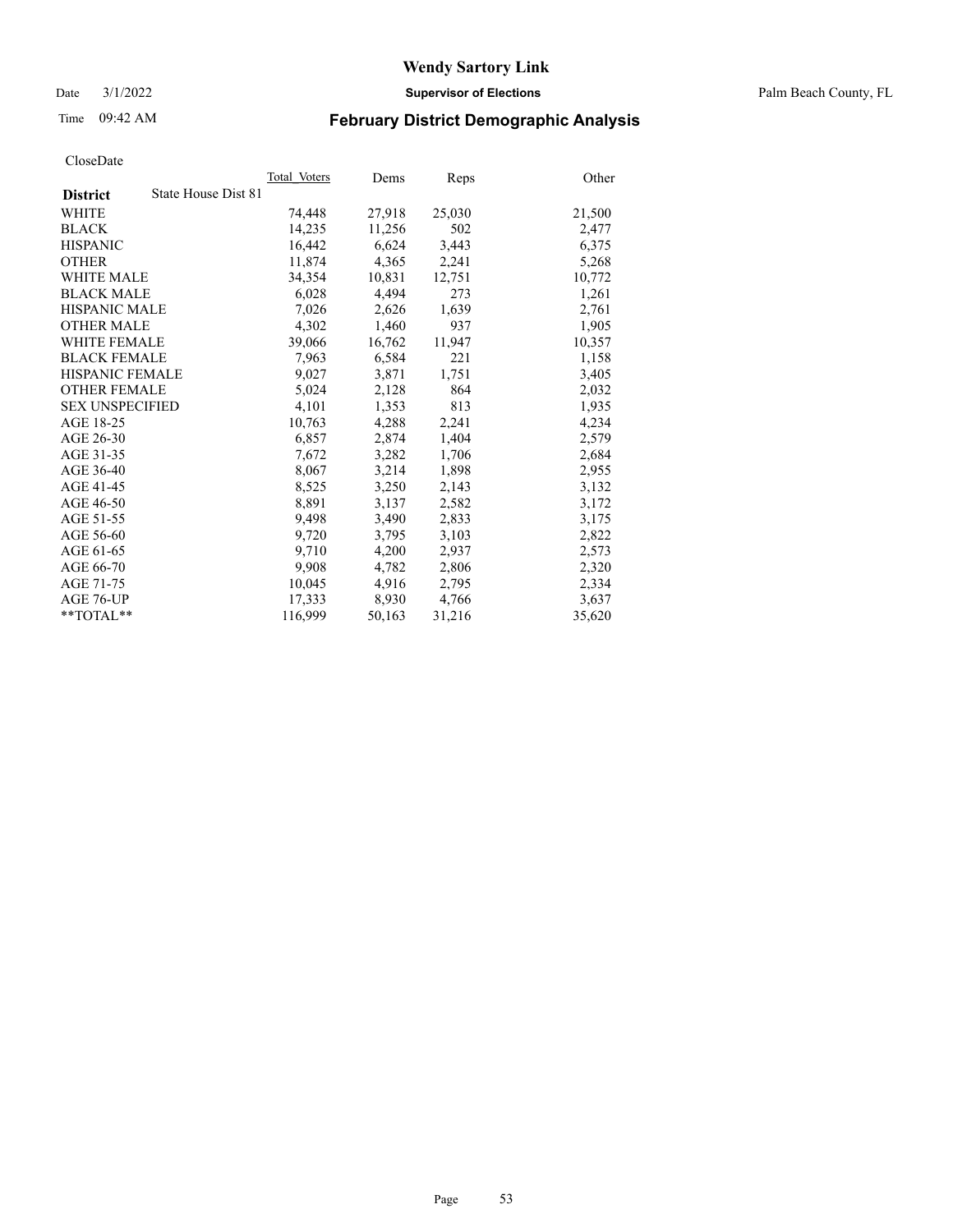Date 3/1/2022 **Supervisor of Elections** Palm Beach County, FL

# Time 09:42 AM **February District Demographic Analysis**

|                                        | Total Voters | Dems   | <b>Reps</b> | Other  |
|----------------------------------------|--------------|--------|-------------|--------|
| State House Dist 82<br><b>District</b> |              |        |             |        |
| <b>WHITE</b>                           | 46,686       | 11,859 | 21,241      | 13,586 |
| <b>BLACK</b>                           | 1,095        | 762    | 64          | 269    |
| <b>HISPANIC</b>                        | 2,947        | 1,092  | 777         | 1,078  |
| <b>OTHER</b>                           | 3,542        | 1,092  | 930         | 1,520  |
| <b>WHITE MALE</b>                      | 21,915       | 4,440  | 10,621      | 6,854  |
| <b>BLACK MALE</b>                      | 508          | 335    | 35          | 138    |
| <b>HISPANIC MALE</b>                   | 1,229        | 422    | 335         | 472    |
| <b>OTHER MALE</b>                      | 1,187        | 348    | 320         | 519    |
| <b>WHITE FEMALE</b>                    | 24,276       | 7,292  | 10,409      | 6,575  |
| <b>BLACK FEMALE</b>                    | 577          | 421    | 27          | 129    |
| HISPANIC FEMALE                        | 1,644        | 645    | 417         | 582    |
| <b>OTHER FEMALE</b>                    | 1,390        | 510    | 358         | 522    |
| <b>SEX UNSPECIFIED</b>                 | 1,490        | 366    | 469         | 655    |
| AGE 18-25                              | 4,702        | 1,320  | 1,664       | 1,718  |
| AGE 26-30                              | 3,366        | 922    | 1,179       | 1,265  |
| AGE 31-35                              | 3,423        | 1,023  | 1,154       | 1,246  |
| AGE 36-40                              | 3,625        | 1,011  | 1,282       | 1,332  |
| AGE 41-45                              | 3,616        | 956    | 1,317       | 1,343  |
| AGE 46-50                              | 3,891        | 988    | 1,522       | 1,381  |
| AGE 51-55                              | 4,668        | 1,109  | 2,138       | 1,421  |
| AGE 56-60                              | 5,194        | 1,248  | 2,510       | 1,436  |
| AGE 61-65                              | 5,197        | 1,430  | 2,442       | 1,325  |
| AGE 66-70                              | 4,723        | 1,412  | 2,060       | 1,251  |
| AGE 71-75                              | 4,253        | 1,310  | 1,883       | 1,060  |
| AGE 76-UP                              | 7,606        | 2,075  | 3,859       | 1,672  |
| $*$ $TOTAL**$                          | 54,270       | 14,805 | 23,012      | 16,453 |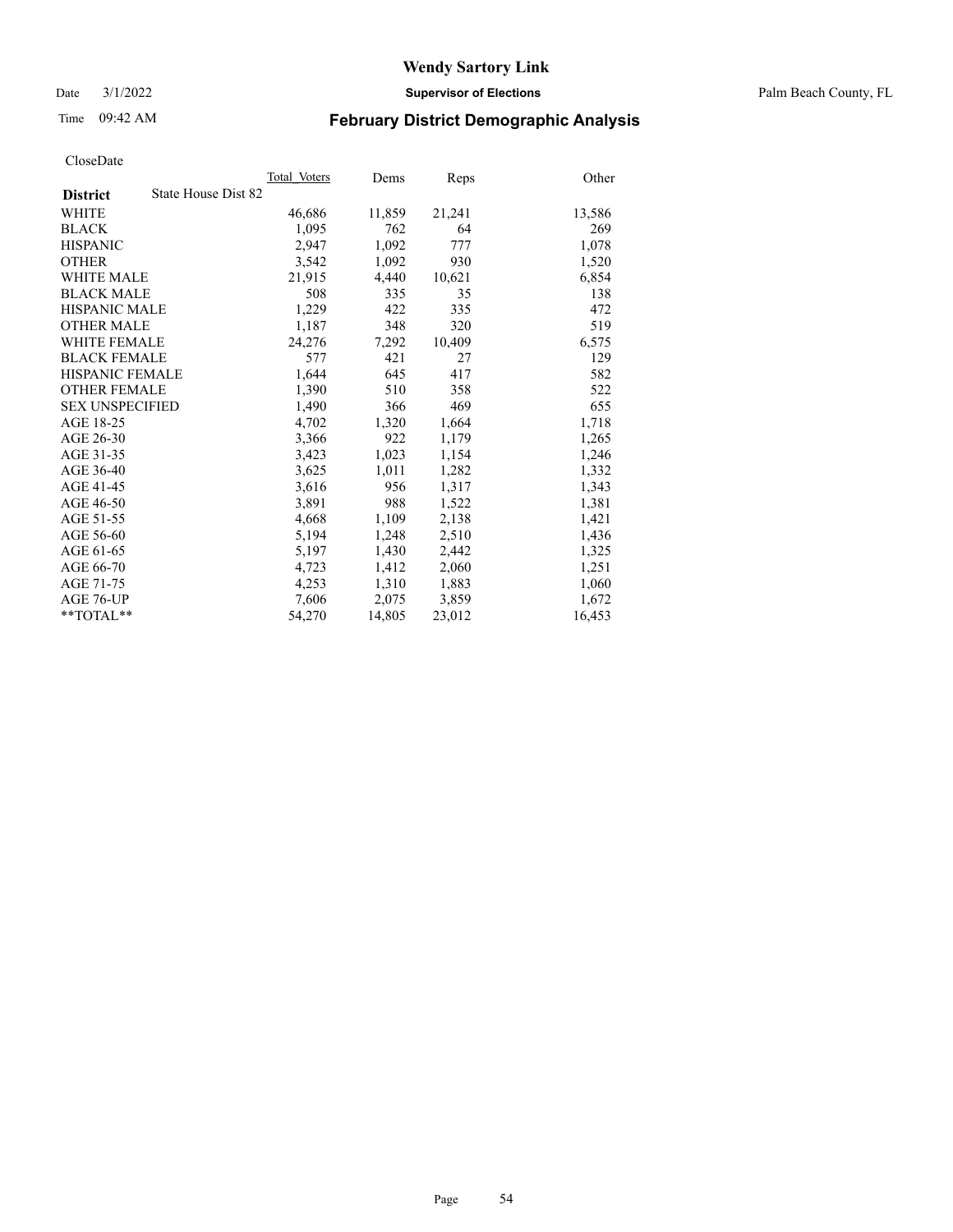Date 3/1/2022 **Supervisor of Elections** Palm Beach County, FL

# Time 09:42 AM **February District Demographic Analysis**

|                                        | Total Voters | Dems   | Reps   | Other  |
|----------------------------------------|--------------|--------|--------|--------|
| State House Dist 85<br><b>District</b> |              |        |        |        |
| WHITE                                  | 105,656      | 28,693 | 46,844 | 30,119 |
| <b>BLACK</b>                           | 9,933        | 7,116  | 483    | 2,334  |
| <b>HISPANIC</b>                        | 12,701       | 4,294  | 3,526  | 4,881  |
| <b>OTHER</b>                           | 11,506       | 3,776  | 2,783  | 4,947  |
| <b>WHITE MALE</b>                      | 50,132       | 11,092 | 23,797 | 15,243 |
| <b>BLACK MALE</b>                      | 4,379        | 2,918  | 263    | 1,198  |
| <b>HISPANIC MALE</b>                   | 5,565        | 1,709  | 1,685  | 2,171  |
| <b>OTHER MALE</b>                      | 4,126        | 1,252  | 1,093  | 1,781  |
| <b>WHITE FEMALE</b>                    | 54,267       | 17,300 | 22,519 | 14,448 |
| <b>BLACK FEMALE</b>                    | 5,414        | 4,103  | 217    | 1,094  |
| HISPANIC FEMALE                        | 6,877        | 2,489  | 1,793  | 2,595  |
| <b>OTHER FEMALE</b>                    | 4,868        | 1,856  | 1,101  | 1,911  |
| <b>SEX UNSPECIFIED</b>                 | 4,026        | 1,086  | 1,123  | 1,817  |
| AGE 18-25                              | 11,445       | 3,515  | 3,625  | 4,305  |
| AGE 26-30                              | 9,216        | 2,833  | 2,901  | 3,482  |
| AGE 31-35                              | 10,194       | 3,032  | 3,430  | 3,732  |
| AGE 36-40                              | 10.390       | 2,941  | 3,499  | 3,950  |
| AGE 41-45                              | 9,294        | 2,707  | 3,072  | 3,515  |
| AGE 46-50                              | 9,726        | 2,676  | 3,661  | 3,389  |
| AGE 51-55                              | 11,807       | 3,278  | 4,985  | 3,544  |
| AGE 56-60                              | 13,853       | 4,061  | 6,072  | 3,720  |
| AGE 61-65                              | 13,419       | 4,387  | 5,701  | 3,331  |
| AGE 66-70                              | 11,555       | 4,165  | 4,600  | 2,790  |
| AGE 71-75                              | 10,589       | 3,804  | 4,252  | 2,533  |
| AGE 76-UP                              | 18,295       | 6,477  | 7,835  | 3,983  |
| $*$ $TOTAL**$                          | 139,796      | 43,879 | 53,636 | 42,281 |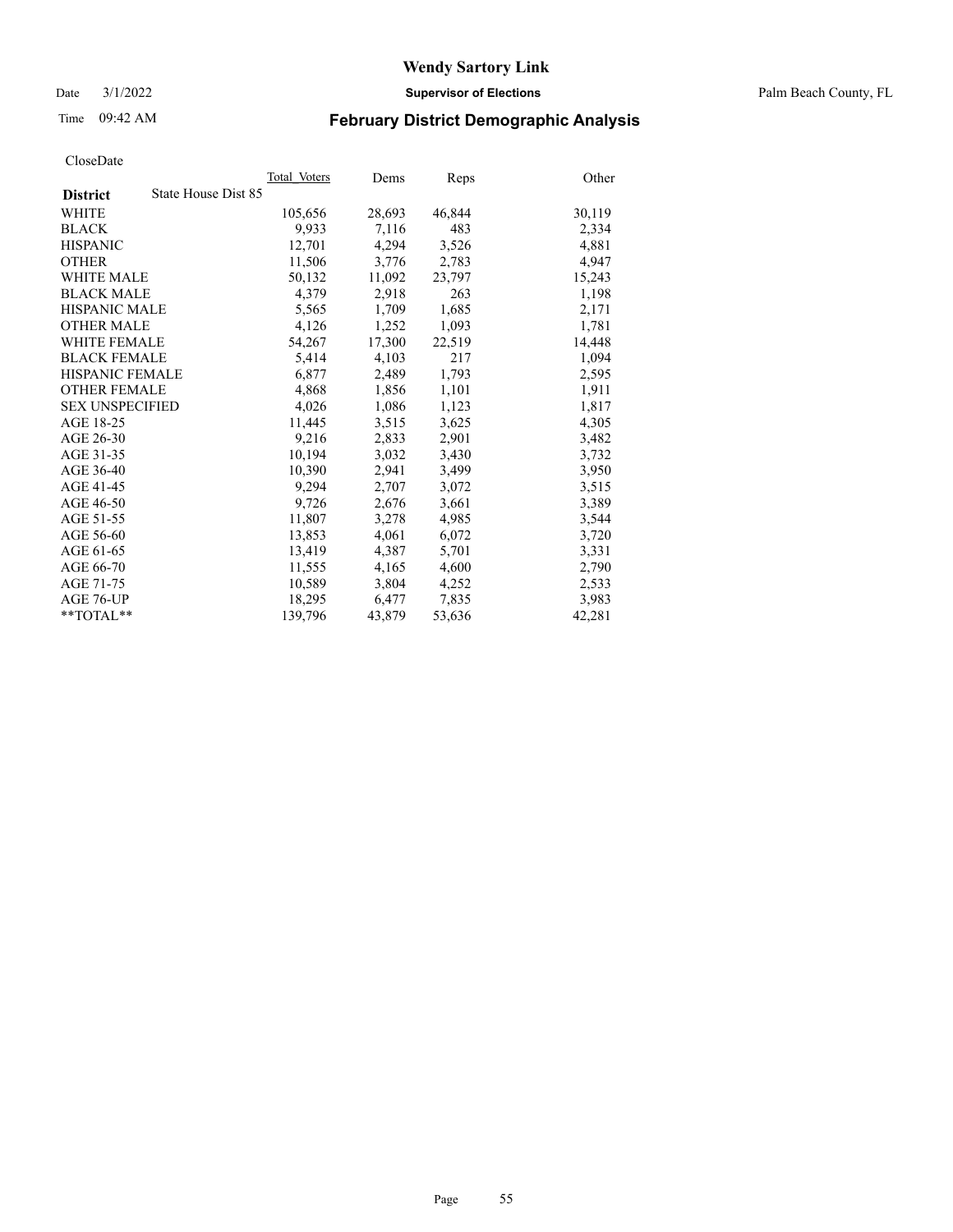Date 3/1/2022 **Supervisor of Elections** Palm Beach County, FL

# Time 09:42 AM **February District Demographic Analysis**

|                                        | Total Voters | Dems   | <b>Reps</b> | Other  |
|----------------------------------------|--------------|--------|-------------|--------|
| State House Dist 86<br><b>District</b> |              |        |             |        |
| <b>WHITE</b>                           | 64,114       | 20,018 | 25,339      | 18,757 |
| <b>BLACK</b>                           | 21,690       | 16,058 | 756         | 4,876  |
| <b>HISPANIC</b>                        | 19,849       | 7,758  | 4,554       | 7,537  |
| <b>OTHER</b>                           | 12,567       | 4,734  | 2,206       | 5,627  |
| <b>WHITE MALE</b>                      | 29,671       | 7,847  | 12,594      | 9,230  |
| <b>BLACK MALE</b>                      | 9,146        | 6,256  | 445         | 2,445  |
| <b>HISPANIC MALE</b>                   | 8,606        | 3,005  | 2,205       | 3,396  |
| <b>OTHER MALE</b>                      | 4,605        | 1,627  | 881         | 2,097  |
| <b>WHITE FEMALE</b>                    | 33,671       | 11,969 | 12,459      | 9,243  |
| <b>BLACK FEMALE</b>                    | 12,232       | 9,595  | 301         | 2,336  |
| <b>HISPANIC FEMALE</b>                 | 10,771       | 4,570  | 2,249       | 3,952  |
| <b>OTHER FEMALE</b>                    | 5,383        | 2,315  | 948         | 2,120  |
| <b>SEX UNSPECIFIED</b>                 | 4,050        | 1,341  | 757         | 1,952  |
| AGE 18-25                              | 12,911       | 5,230  | 2,655       | 5,026  |
| AGE 26-30                              | 8,686        | 3,436  | 1,788       | 3,462  |
| AGE 31-35                              | 9,045        | 3,654  | 2,037       | 3,354  |
| AGE 36-40                              | 9,146        | 3,620  | 2,159       | 3,367  |
| AGE 41-45                              | 8,990        | 3,534  | 2,147       | 3,309  |
| AGE 46-50                              | 9,516        | 3,762  | 2,588       | 3,166  |
| AGE 51-55                              | 10,336       | 3,882  | 3,284       | 3,170  |
| AGE 56-60                              | 10,581       | 4,110  | 3,627       | 2,844  |
| AGE 61-65                              | 10,091       | 4,155  | 3,361       | 2,575  |
| AGE 66-70                              | 8,565        | 3,866  | 2,694       | 2,005  |
| AGE 71-75                              | 7,778        | 3,538  | 2,436       | 1,804  |
| AGE 76-UP                              | 12,562       | 5,776  | 4,076       | 2,710  |
| $*$ $TOTAL**$                          | 118,220      | 48,568 | 32,855      | 36,797 |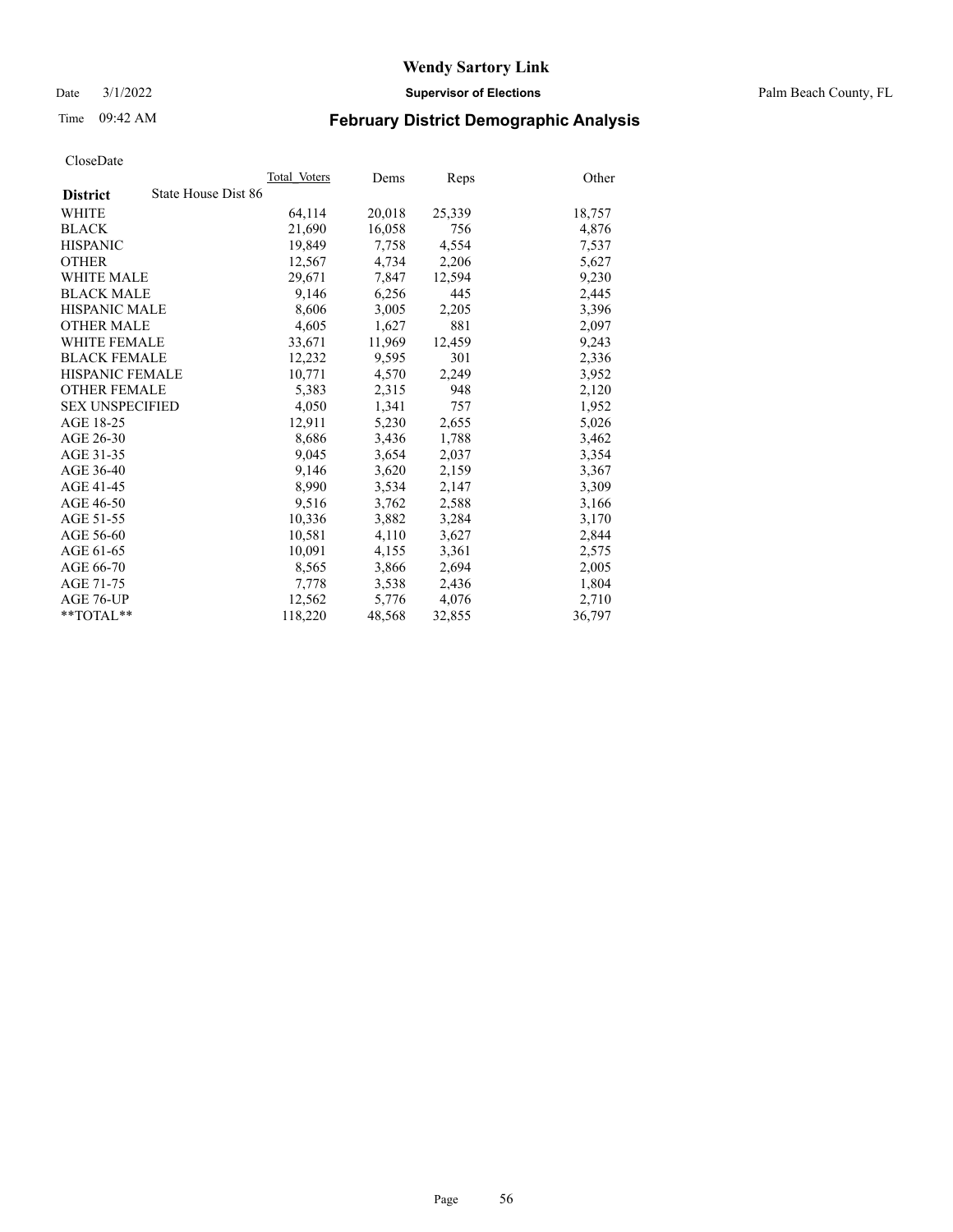Date 3/1/2022 **Supervisor of Elections** Palm Beach County, FL

# Time 09:42 AM **February District Demographic Analysis**

|                        | Total Voters        | Dems   | Reps   | Other  |
|------------------------|---------------------|--------|--------|--------|
| <b>District</b>        | State House Dist 87 |        |        |        |
| WHITE                  | 26,915              | 9,816  | 8,913  | 8,186  |
| <b>BLACK</b>           | 11,813              | 8,515  | 404    | 2,894  |
| <b>HISPANIC</b>        | 28.788              | 11,784 | 5,804  | 11,200 |
| <b>OTHER</b>           | 7,400               | 2,763  | 951    | 3,686  |
| <b>WHITE MALE</b>      | 12,673              | 3,951  | 4,564  | 4,158  |
| <b>BLACK MALE</b>      | 4,917               | 3,295  | 235    | 1,387  |
| <b>HISPANIC MALE</b>   | 12,757              | 4,843  | 2,886  | 5,028  |
| <b>OTHER MALE</b>      | 2.489               | 946    | 377    | 1,166  |
| <b>WHITE FEMALE</b>    | 13,886              | 5,759  | 4,244  | 3,883  |
| <b>BLACK FEMALE</b>    | 6,676               | 5,070  | 161    | 1,445  |
| <b>HISPANIC FEMALE</b> | 15,209              | 6,633  | 2,758  | 5,818  |
| <b>OTHER FEMALE</b>    | 2,806               | 1,218  | 348    | 1,240  |
| <b>SEX UNSPECIFIED</b> | 3,475               | 1,144  | 494    | 1,837  |
| AGE 18-25              | 10,005              | 4,308  | 1,257  | 4,440  |
| AGE 26-30              | 7,049               | 2,834  | 1,068  | 3,147  |
| AGE 31-35              | 7,231               | 3,095  | 1,187  | 2,949  |
| AGE 36-40              | 6,417               | 2,777  | 1,118  | 2,522  |
| AGE 41-45              | 5,826               | 2,515  | 1,004  | 2,307  |
| AGE 46-50              | 5,901               | 2,568  | 1,289  | 2,044  |
| AGE 51-55              | 6,146               | 2,622  | 1,516  | 2,008  |
| AGE 56-60              | 6,462               | 2,845  | 1,692  | 1,925  |
| AGE 61-65              | 5,798               | 2,690  | 1,525  | 1,583  |
| AGE 66-70              | 4,663               | 2,306  | 1,255  | 1,102  |
| AGE 71-75              | 3,716               | 1,755  | 1,137  | 824    |
| AGE 76-UP              | 5.698               | 2,561  | 2,024  | 1,113  |
| **TOTAL**              | 74,916              | 32,878 | 16,072 | 25,966 |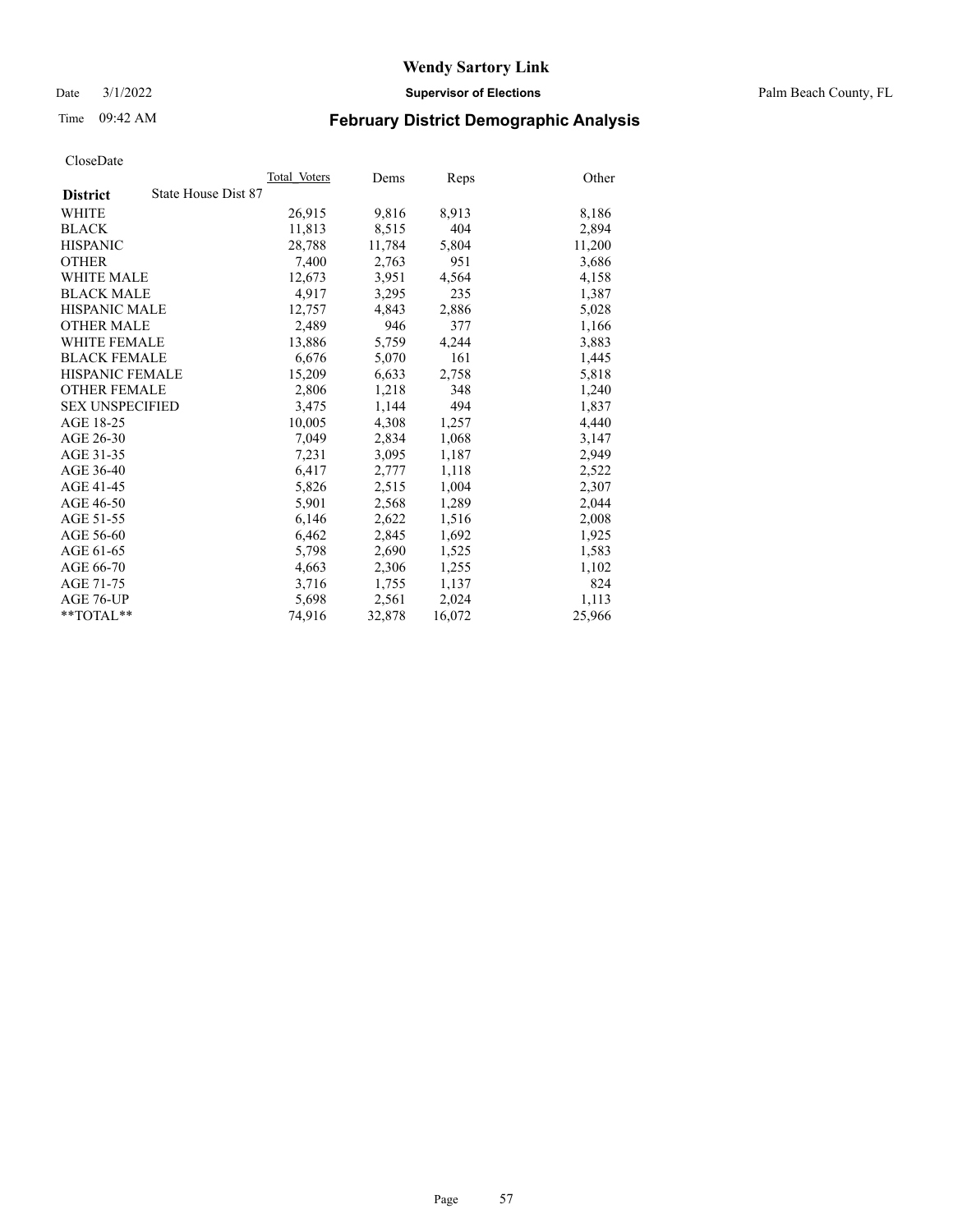Date 3/1/2022 **Supervisor of Elections** Palm Beach County, FL

# Time 09:42 AM **February District Demographic Analysis**

|                                        | Total Voters | Dems   | Reps   | Other  |
|----------------------------------------|--------------|--------|--------|--------|
| State House Dist 88<br><b>District</b> |              |        |        |        |
| WHITE                                  | 33,831       | 11,908 | 11,039 | 10,884 |
| <b>BLACK</b>                           | 50,671       | 40,634 | 1,320  | 8,717  |
| <b>HISPANIC</b>                        | 9.470        | 4,272  | 1,491  | 3,707  |
| <b>OTHER</b>                           | 9,585        | 4,233  | 1,028  | 4,324  |
| <b>WHITE MALE</b>                      | 16,767       | 5,010  | 5,943  | 5,814  |
| <b>BLACK MALE</b>                      | 21,472       | 16,318 | 722    | 4,432  |
| <b>HISPANIC MALE</b>                   | 4,163        | 1,753  | 733    | 1,677  |
| <b>OTHER MALE</b>                      | 3.385        | 1,434  | 440    | 1,511  |
| <b>WHITE FEMALE</b>                    | 16,639       | 6,774  | 4,967  | 4,898  |
| <b>BLACK FEMALE</b>                    | 28,409       | 23,739 | 582    | 4,088  |
| <b>HISPANIC FEMALE</b>                 | 5,094        | 2,420  | 728    | 1,946  |
| <b>OTHER FEMALE</b>                    | 3,818        | 1,981  | 394    | 1,443  |
| <b>SEX UNSPECIFIED</b>                 | 3,750        | 1,584  | 362    | 1,804  |
| AGE 18-25                              | 11,342       | 6,364  | 1,020  | 3,958  |
| AGE 26-30                              | 10,468       | 5,604  | 1,292  | 3,572  |
| AGE 31-35                              | 11,175       | 6,240  | 1,326  | 3,609  |
| AGE 36-40                              | 9,491        | 5,407  | 1,105  | 2,979  |
| AGE 41-45                              | 7,834        | 4,535  | 918    | 2,381  |
| AGE 46-50                              | 7,428        | 4,390  | 993    | 2,045  |
| AGE 51-55                              | 8,188        | 4,858  | 1,336  | 1,994  |
| AGE 56-60                              | 8,888        | 5,396  | 1,526  | 1,966  |
| AGE 61-65                              | 8,630        | 5,393  | 1,526  | 1,711  |
| AGE 66-70                              | 6,842        | 4,451  | 1,180  | 1,211  |
| AGE 71-75                              | 5,493        | 3,553  | 950    | 990    |
| AGE 76-UP                              | 7.774        | 4,853  | 1,706  | 1,215  |
| $*$ $TOTAL**$                          | 103,557      | 61,047 | 14,878 | 27,632 |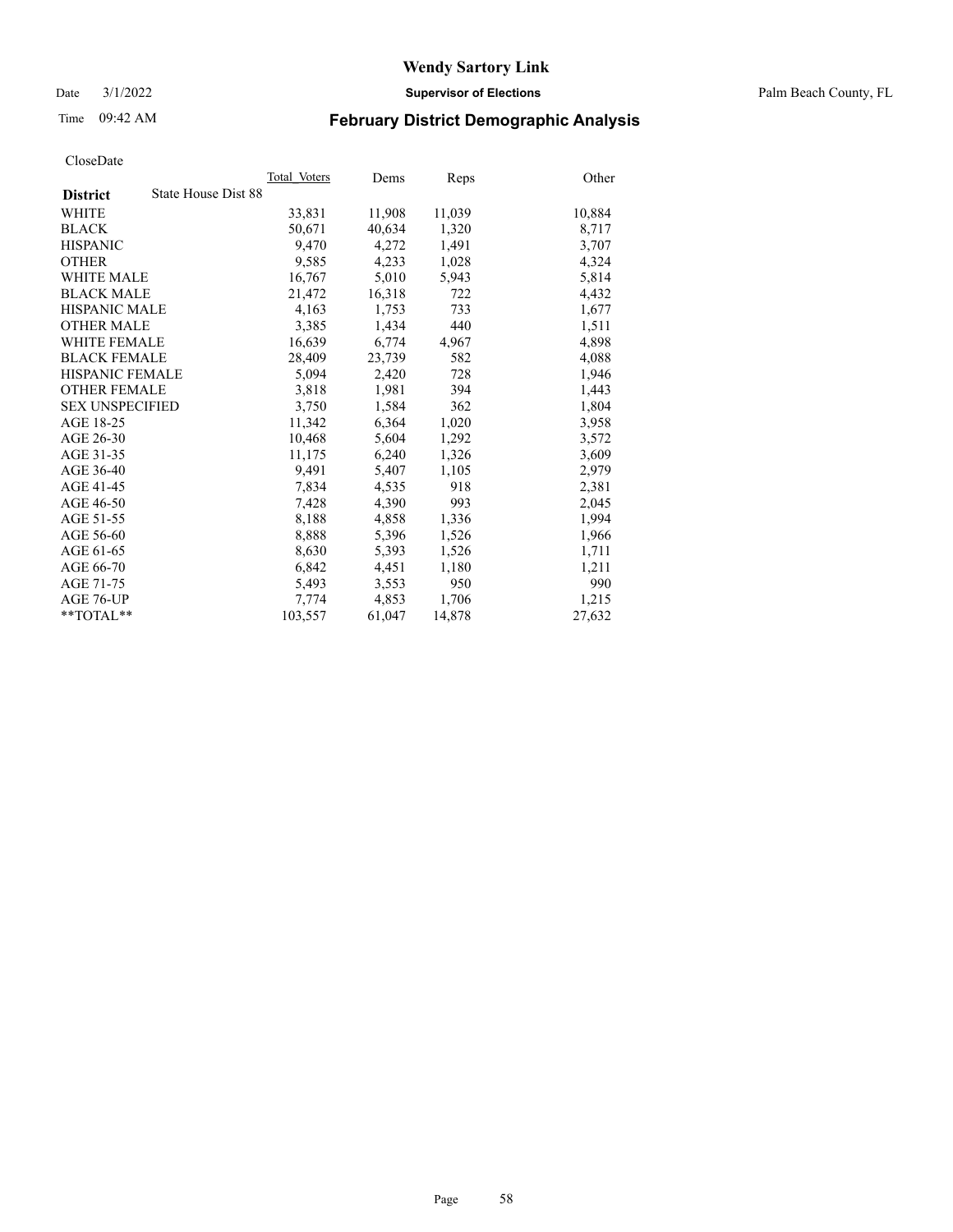Date 3/1/2022 **Supervisor of Elections** Palm Beach County, FL

# Time 09:42 AM **February District Demographic Analysis**

|                                        | Total Voters | Dems   | Reps   | Other  |
|----------------------------------------|--------------|--------|--------|--------|
| State House Dist 89<br><b>District</b> |              |        |        |        |
| WHITE                                  | 103,516      | 30,815 | 41,077 | 31,624 |
| <b>BLACK</b>                           | 6,641        | 4,751  | 312    | 1,578  |
| <b>HISPANIC</b>                        | 9,654        | 3,640  | 2,364  | 3,650  |
| <b>OTHER</b>                           | 10,453       | 3,435  | 2,395  | 4,623  |
| <b>WHITE MALE</b>                      | 49,266       | 12,213 | 20,674 | 16,379 |
| <b>BLACK MALE</b>                      | 3,040        | 1,999  | 183    | 858    |
| <b>HISPANIC MALE</b>                   | 3,934        | 1,368  | 987    | 1,579  |
| <b>OTHER MALE</b>                      | 3,618        | 1,074  | 900    | 1,644  |
| <b>WHITE FEMALE</b>                    | 52,900       | 18,232 | 19,871 | 14,797 |
| <b>BLACK FEMALE</b>                    | 3,478        | 2,677  | 124    | 677    |
| <b>HISPANIC FEMALE</b>                 | 5,505        | 2,198  | 1,330  | 1,977  |
| <b>OTHER FEMALE</b>                    | 4,319        | 1,648  | 962    | 1,709  |
| <b>SEX UNSPECIFIED</b>                 | 4,084        | 1,176  | 1,080  | 1,828  |
| AGE 18-25                              | 10,540       | 3,606  | 3,051  | 3,883  |
| AGE 26-30                              | 8,510        | 2,767  | 2,449  | 3,294  |
| AGE 31-35                              | 8,709        | 2,902  | 2,332  | 3,475  |
| AGE 36-40                              | 7,853        | 2,542  | 2,245  | 3,066  |
| AGE 41-45                              | 7,242        | 2,284  | 2,089  | 2,869  |
| AGE 46-50                              | 7,999        | 2,295  | 2,733  | 2,971  |
| AGE 51-55                              | 10,312       | 2,854  | 3,919  | 3,539  |
| AGE 56-60                              | 12,521       | 3,765  | 5,009  | 3,747  |
| AGE 61-65                              | 12,932       | 4,271  | 5,004  | 3,657  |
| AGE 66-70                              | 11.740       | 4,250  | 4,277  | 3,213  |
| AGE 71-75                              | 11,078       | 4,028  | 4,140  | 2,910  |
| AGE 76-UP                              | 20,819       | 7,074  | 8,898  | 4,847  |
| $*$ $TOTAL**$                          | 130,264      | 42,641 | 46,148 | 41,475 |
|                                        |              |        |        |        |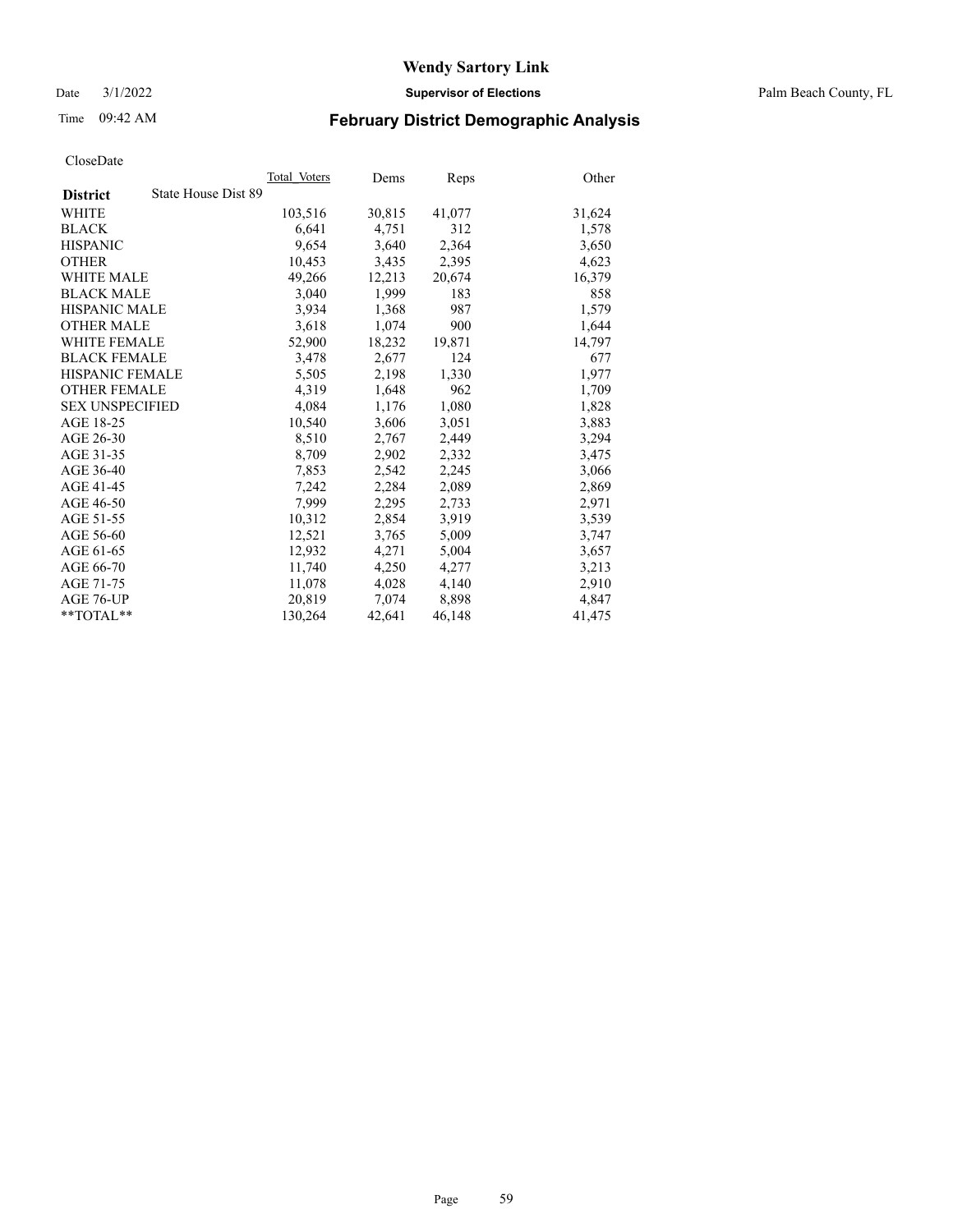Date 3/1/2022 **Supervisor of Elections** Palm Beach County, FL

# Time 09:42 AM **February District Demographic Analysis**

|                                        | Total Voters | Dems   | Reps   | Other  |
|----------------------------------------|--------------|--------|--------|--------|
| State House Dist 90<br><b>District</b> |              |        |        |        |
| WHITE                                  | 68,541       | 25,621 | 22,665 | 20,255 |
| <b>BLACK</b>                           | 17,460       | 12,713 | 588    | 4,159  |
| <b>HISPANIC</b>                        | 18,738       | 8,197  | 3,494  | 7,047  |
| <b>OTHER</b>                           | 11,524       | 4,426  | 1,895  | 5,203  |
| <b>WHITE MALE</b>                      | 31,213       | 9,824  | 11,315 | 10,074 |
| <b>BLACK MALE</b>                      | 7,543        | 5,100  | 327    | 2,116  |
| <b>HISPANIC MALE</b>                   | 8,106        | 3,223  | 1,689  | 3,194  |
| <b>OTHER MALE</b>                      | 4,031        | 1,469  | 771    | 1,791  |
| <b>WHITE FEMALE</b>                    | 36,449       | 15,496 | 11,077 | 9,876  |
| <b>BLACK FEMALE</b>                    | 9,635        | 7,424  | 252    | 1,959  |
| <b>HISPANIC FEMALE</b>                 | 10,252       | 4,811  | 1,742  | 3,699  |
| <b>OTHER FEMALE</b>                    | 4,915        | 2,154  | 748    | 2,013  |
| <b>SEX UNSPECIFIED</b>                 | 4,003        | 1,389  | 699    | 1,915  |
| AGE 18-25                              | 11,200       | 4,655  | 1,859  | 4,686  |
| AGE 26-30                              | 8,130        | 3,332  | 1,492  | 3,306  |
| AGE 31-35                              | 8,954        | 3,775  | 1,736  | 3,443  |
| AGE 36-40                              | 8,387        | 3,581  | 1,667  | 3,139  |
| AGE 41-45                              | 8,118        | 3,495  | 1,634  | 2,989  |
| AGE 46-50                              | 8,464        | 3,534  | 1,973  | 2,957  |
| AGE 51-55                              | 9,550        | 3,840  | 2,605  | 3,105  |
| AGE 56-60                              | 10,259       | 4,203  | 3,182  | 2,874  |
| AGE 61-65                              | 10.044       | 4,506  | 2,950  | 2,588  |
| AGE 66-70                              | 8,789        | 4,055  | 2,510  | 2,224  |
| AGE 71-75                              | 8,078        | 3,697  | 2,370  | 2,011  |
| AGE 76-UP                              | 16,283       | 8,280  | 4,663  | 3,340  |
| $*$ $TOTAL**$                          | 116,263      | 50,957 | 28,642 | 36,664 |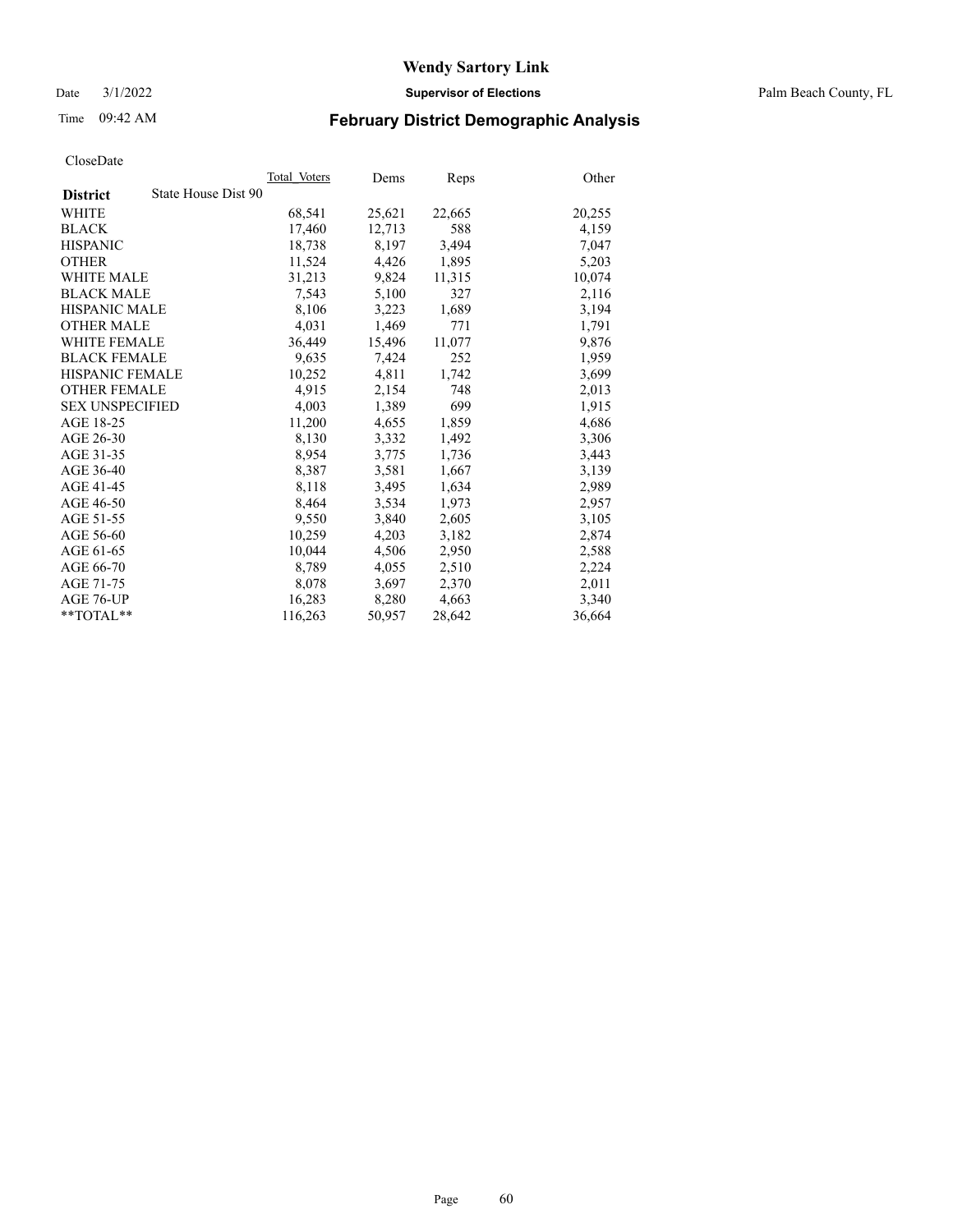Date 3/1/2022 **Supervisor of Elections** Palm Beach County, FL

# Time 09:42 AM **February District Demographic Analysis**

|                                        | Total Voters | Dems   | Reps   | Other  |
|----------------------------------------|--------------|--------|--------|--------|
| State House Dist 91<br><b>District</b> |              |        |        |        |
| WHITE                                  | 106,515      | 45,133 | 32,541 | 28,841 |
| <b>BLACK</b>                           | 6,619        | 4,778  | 289    | 1,552  |
| <b>HISPANIC</b>                        | 10,136       | 3,975  | 2,200  | 3,961  |
| <b>OTHER</b>                           | 10,219       | 3,722  | 2,073  | 4,424  |
| <b>WHITE MALE</b>                      | 46,691       | 16,357 | 16,065 | 14,269 |
| <b>BLACK MALE</b>                      | 2,763        | 1,849  | 165    | 749    |
| <b>HISPANIC MALE</b>                   | 4,091        | 1,436  | 970    | 1,685  |
| <b>OTHER MALE</b>                      | 3,468        | 1,142  | 785    | 1,541  |
| <b>WHITE FEMALE</b>                    | 58,389       | 28,226 | 16,059 | 14,104 |
| <b>BLACK FEMALE</b>                    | 3,754        | 2,867  | 118    | 769    |
| <b>HISPANIC FEMALE</b>                 | 5,825        | 2,462  | 1,183  | 2,180  |
| <b>OTHER FEMALE</b>                    | 4,302        | 1,792  | 846    | 1,664  |
| <b>SEX UNSPECIFIED</b>                 | 4.064        | 1.397  | 883    | 1,784  |
| AGE 18-25                              | 7,945        | 2,969  | 1,970  | 3,006  |
| AGE 26-30                              | 5,724        | 2,118  | 1,406  | 2,200  |
| AGE 31-35                              | 6,076        | 2,268  | 1,499  | 2,309  |
| AGE 36-40                              | 5,778        | 2,160  | 1,427  | 2,191  |
| AGE 41-45                              | 5,517        | 1,966  | 1,449  | 2,102  |
| AGE 46-50                              | 5,894        | 2,047  | 1,702  | 2,145  |
| AGE 51-55                              | 7,561        | 2,539  | 2,383  | 2,639  |
| AGE 56-60                              | 9,234        | 3,326  | 2,960  | 2,948  |
| AGE 61-65                              | 11,391       | 4,530  | 3,635  | 3,226  |
| AGE 66-70                              | 13,203       | 5,992  | 3,858  | 3,353  |
| AGE 71-75                              | 16,306       | 7,735  | 4,453  | 4,118  |
| AGE 76-UP                              | 38,850       | 19,954 | 10,361 | 8,535  |
| $*$ $TOTAL**$                          | 133,489      | 57,608 | 37,103 | 38,778 |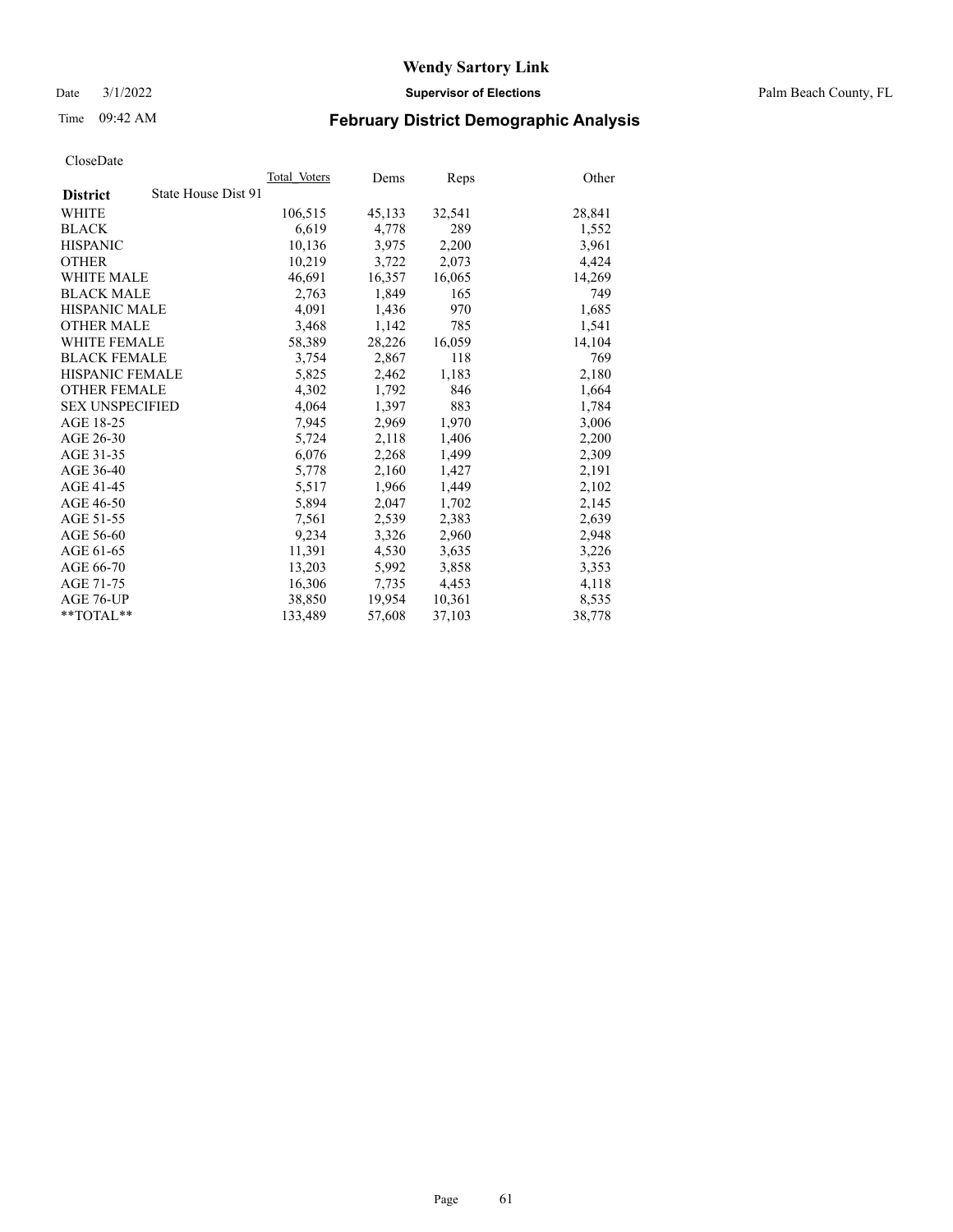Date 3/1/2022 **Supervisor of Elections** Palm Beach County, FL

# Time 09:42 AM **February District Demographic Analysis**

|                                        | Total Voters | Dems   | Reps   | Other  |
|----------------------------------------|--------------|--------|--------|--------|
| School Board Dist 1<br><b>District</b> |              |        |        |        |
| <b>WHITE</b>                           | 131,639      | 35,274 | 58,998 | 37,367 |
| <b>BLACK</b>                           | 5,363        | 3,824  | 297    | 1,242  |
| <b>HISPANIC</b>                        | 9,511        | 3,393  | 2,515  | 3,603  |
| <b>OTHER</b>                           | 11,559       | 3,571  | 2,966  | 5,022  |
| <b>WHITE MALE</b>                      | 61,938       | 13,358 | 29,640 | 18,940 |
| <b>BLACK MALE</b>                      | 2,423        | 1,624  | 151    | 648    |
| <b>HISPANIC MALE</b>                   | 4,001        | 1,303  | 1,126  | 1,572  |
| <b>OTHER MALE</b>                      | 3.966        | 1,122  | 1,082  | 1,762  |
| <b>WHITE FEMALE</b>                    | 68,265       | 21,558 | 28,751 | 17,956 |
| <b>BLACK FEMALE</b>                    | 2,881        | 2,155  | 142    | 584    |
| HISPANIC FEMALE                        | 5,298        | 2,011  | 1,338  | 1,949  |
| <b>OTHER FEMALE</b>                    | 4,829        | 1,735  | 1,209  | 1,885  |
| <b>SEX UNSPECIFIED</b>                 | 4,308        | 1,114  | 1,281  | 1,913  |
| AGE 18-25                              | 12,073       | 3,552  | 4,088  | 4,433  |
| AGE 26-30                              | 9,435        | 2,792  | 3,161  | 3,482  |
| AGE 31-35                              | 10,086       | 3,032  | 3,400  | 3,654  |
| AGE 36-40                              | 10,469       | 2,982  | 3,560  | 3,927  |
| AGE 41-45                              | 9,863        | 2,711  | 3,433  | 3,719  |
| AGE 46-50                              | 10,498       | 2,723  | 4,068  | 3,707  |
| AGE 51-55                              | 12,903       | 3,250  | 5,730  | 3,923  |
| AGE 56-60                              | 15,065       | 3,896  | 7,044  | 4,125  |
| AGE 61-65                              | 15,588       | 4,515  | 7,122  | 3,951  |
| AGE 66-70                              | 14,234       | 4,659  | 6,003  | 3,572  |
| AGE 71-75                              | 13,504       | 4,402  | 5,772  | 3,330  |
| AGE 76-UP                              | 24,340       | 7,544  | 11,391 | 5,405  |
| $*$ $TOTAL**$                          | 158,072      | 46,062 | 64,776 | 47,234 |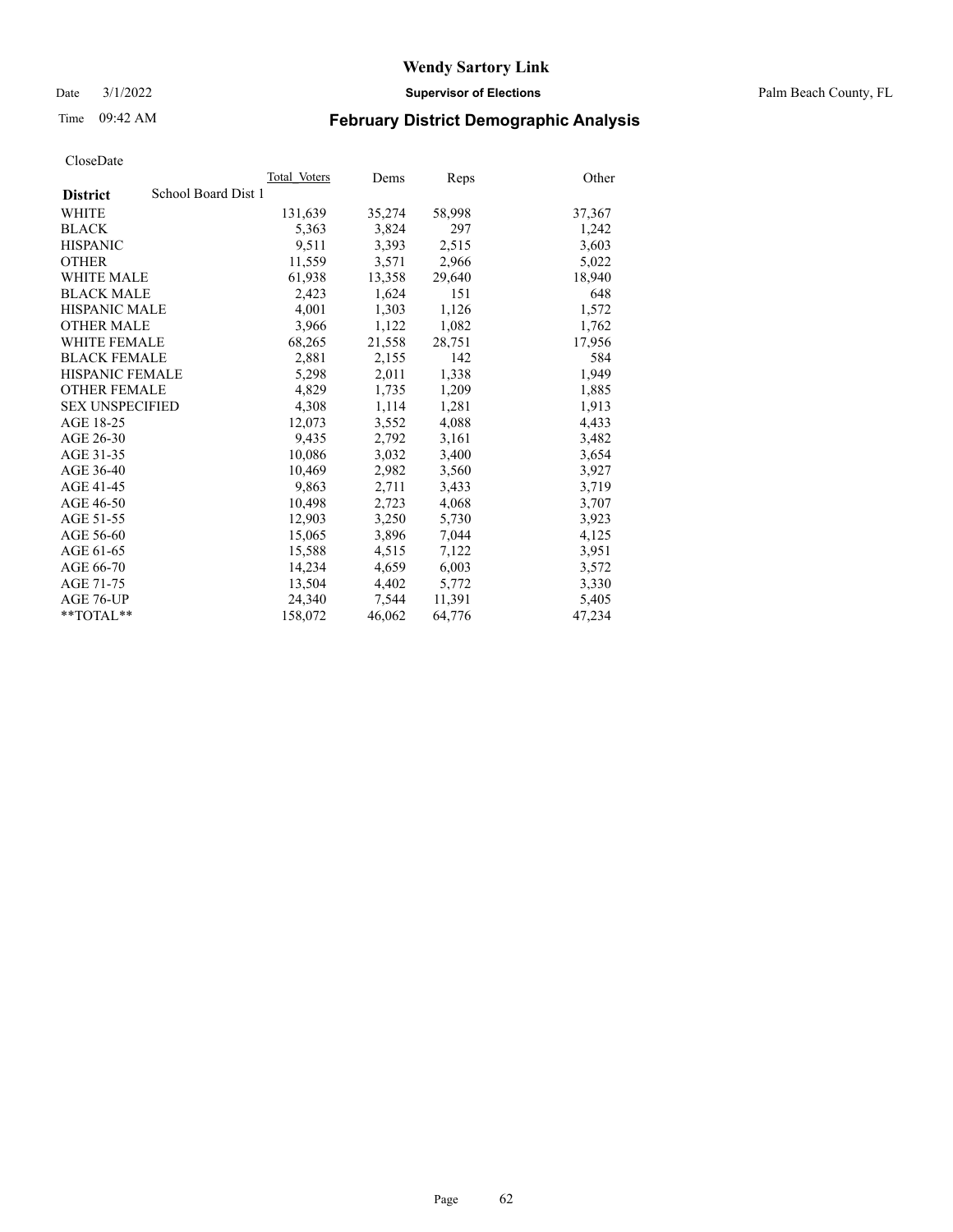Date 3/1/2022 **Supervisor of Elections** Palm Beach County, FL

# Time 09:42 AM **February District Demographic Analysis**

|                        | Total Voters        | Dems   | <b>Reps</b> | Other  |
|------------------------|---------------------|--------|-------------|--------|
| <b>District</b>        | School Board Dist 2 |        |             |        |
| WHITE                  | 46,981              | 17,082 | 16,626      | 13,273 |
| <b>BLACK</b>           | 18,270              | 13,495 | 632         | 4,143  |
| <b>HISPANIC</b>        | 32,252              | 13,207 | 6,926       | 12,119 |
| <b>OTHER</b>           | 10,698              | 4,047  | 1,604       | 5,047  |
| <b>WHITE MALE</b>      | 21,091              | 6,528  | 8,004       | 6,559  |
| <b>BLACK MALE</b>      | 7,398               | 5,042  | 363         | 1,993  |
| <b>HISPANIC MALE</b>   | 13,935              | 5,233  | 3,346       | 5,356  |
| <b>OTHER MALE</b>      | 3,622               | 1,357  | 607         | 1,658  |
| <b>WHITE FEMALE</b>    | 25,279              | 10,379 | 8,429       | 6,471  |
| <b>BLACK FEMALE</b>    | 10,565              | 8,237  | 262         | 2,066  |
| <b>HISPANIC FEMALE</b> | 17,471              | 7,640  | 3,411       | 6,420  |
| <b>OTHER FEMALE</b>    | 4,364               | 1,899  | 650         | 1,815  |
| <b>SEX UNSPECIFIED</b> | 4,420               | 1,491  | 702         | 2,227  |
| AGE 18-25              | 11,378              | 4,924  | 1,652       | 4,802  |
| AGE 26-30              | 8,257               | 3,340  | 1,347       | 3,570  |
| AGE 31-35              | 8,476               | 3,668  | 1,483       | 3,325  |
| AGE 36-40              | 7,922               | 3,421  | 1,457       | 3,044  |
| AGE 41-45              | 7,498               | 3,254  | 1,430       | 2,814  |
| AGE 46-50              | 7,729               | 3,356  | 1,774       | 2,599  |
| AGE 51-55              | 8,253               | 3,500  | 2,163       | 2,590  |
| AGE 56-60              | 9,275               | 3,946  | 2,630       | 2,699  |
| AGE 61-65              | 9,305               | 4,224  | 2,613       | 2,468  |
| AGE 66-70              | 8,308               | 3,977  | 2,292       | 2,039  |
| AGE 71-75              | 7,707               | 3,627  | 2,338       | 1,742  |
| AGE 76-UP              | 14,082              | 6,588  | 4,609       | 2,885  |
| **TOTAL**              | 108,201             | 47,831 | 25,788      | 34,582 |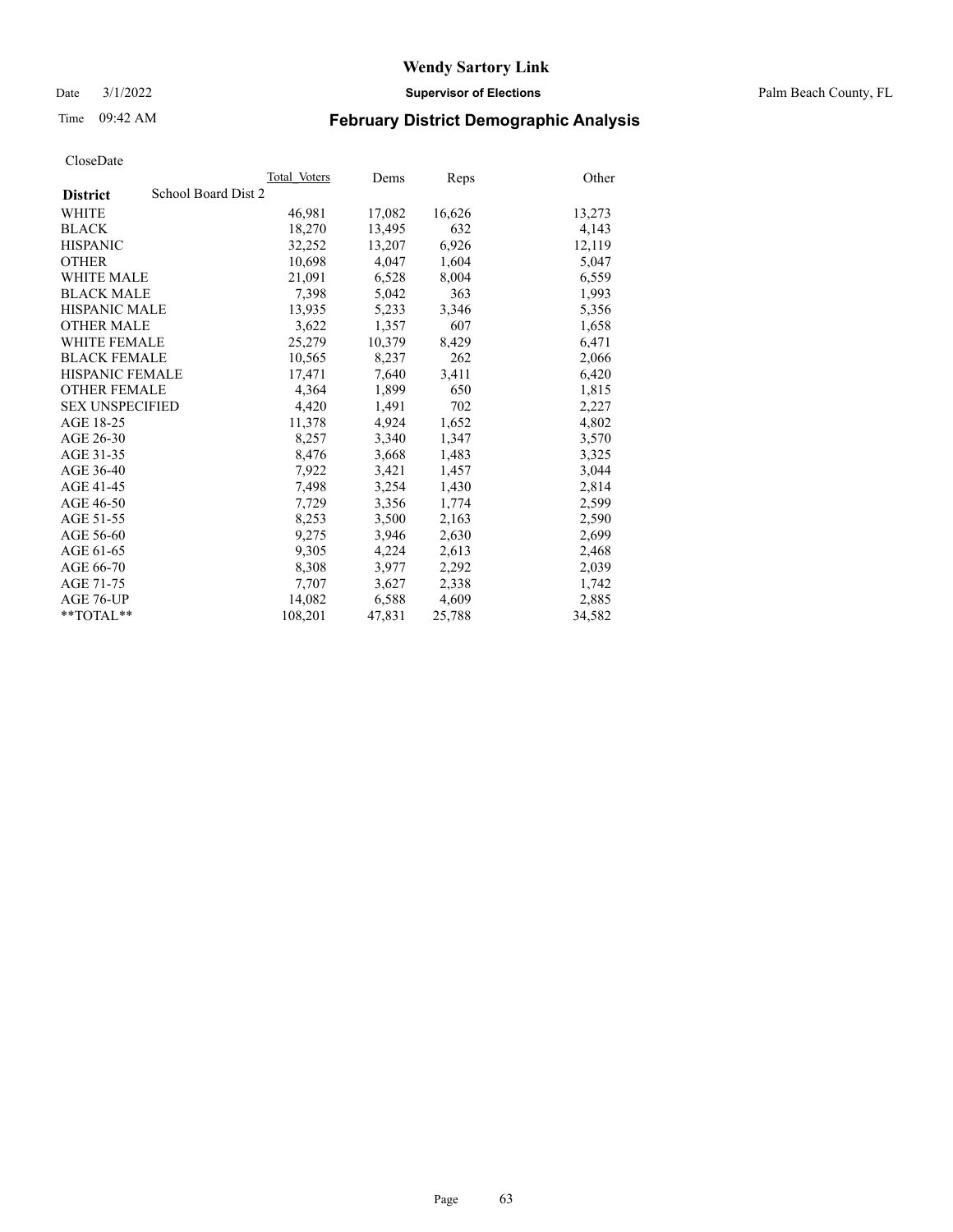Date 3/1/2022 **Supervisor of Elections** Palm Beach County, FL

# Time 09:42 AM **February District Demographic Analysis**

|                                        | Total Voters | Dems   | Reps   | Other  |
|----------------------------------------|--------------|--------|--------|--------|
| School Board Dist 3<br><b>District</b> |              |        |        |        |
| WHITE                                  | 118,492      | 51,186 | 34,972 | 32,334 |
| <b>BLACK</b>                           | 15,042       | 10,960 | 544    | 3,538  |
| <b>HISPANIC</b>                        | 16,933       | 7,145  | 3,335  | 6,453  |
| <b>OTHER</b>                           | 14,376       | 5,571  | 2,615  | 6,190  |
| <b>WHITE MALE</b>                      | 53,157       | 19,207 | 17,720 | 16,230 |
| <b>BLACK MALE</b>                      | 6,613        | 4,469  | 302    | 1,842  |
| <b>HISPANIC MALE</b>                   | 7,148        | 2,750  | 1,553  | 2,845  |
| <b>OTHER MALE</b>                      | 5,061        | 1,827  | 1,072  | 2,162  |
| <b>WHITE FEMALE</b>                    | 63,835       | 31,406 | 16,815 | 15,614 |
| <b>BLACK FEMALE</b>                    | 8,187        | 6,332  | 228    | 1,627  |
| <b>HISPANIC FEMALE</b>                 | 9,417        | 4,257  | 1,715  | 3,445  |
| <b>OTHER FEMALE</b>                    | 6,137        | 2,686  | 1,043  | 2,408  |
| <b>SEX UNSPECIFIED</b>                 | 5,103        | 1,812  | 989    | 2,302  |
| AGE 18-25                              | 11,973       | 4,809  | 2,294  | 4,870  |
| AGE 26-30                              | 7,460        | 2,987  | 1,508  | 2,965  |
| AGE 31-35                              | 8,372        | 3,371  | 1,804  | 3,197  |
| AGE 36-40                              | 8,816        | 3,579  | 1,916  | 3,321  |
| AGE 41-45                              | 9,199        | 3,672  | 2,188  | 3,339  |
| AGE 46-50                              | 9,603        | 3,636  | 2,572  | 3,395  |
| AGE 51-55                              | 11,111       | 4,197  | 3,325  | 3,589  |
| AGE 56-60                              | 12,041       | 4,646  | 3,834  | 3,561  |
| AGE 61-65                              | 13,386       | 5,856  | 3,929  | 3,601  |
| AGE 66-70                              | 15,057       | 7,310  | 4,028  | 3,719  |
| AGE 71-75                              | 18,605       | 9,337  | 4,724  | 4,544  |
| AGE 76-UP                              | 39,208       | 21,456 | 9.342  | 8,410  |
| $*$ $TOTAL**$                          | 164,843      | 74,862 | 41,466 | 48,515 |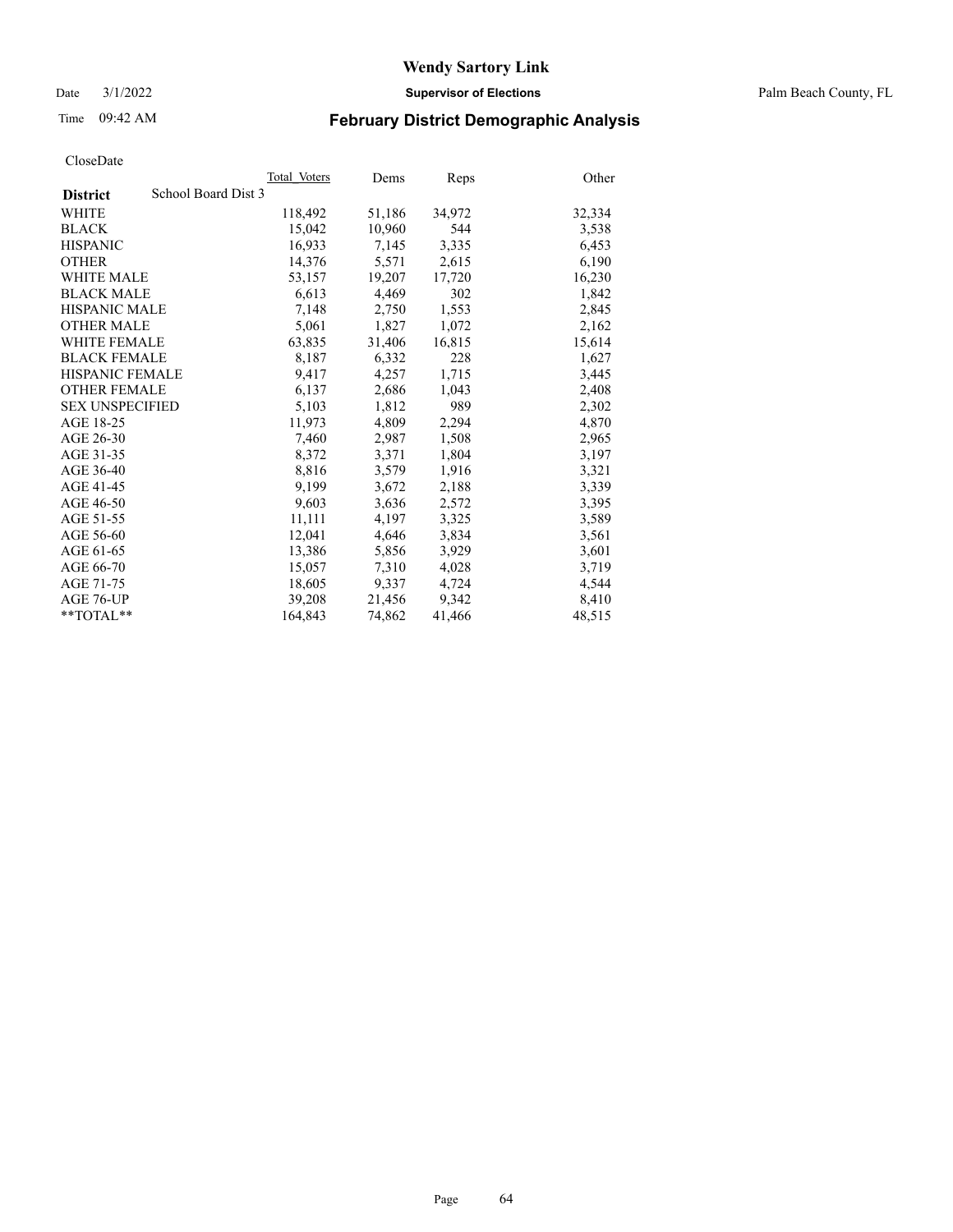Date 3/1/2022 **Supervisor of Elections** Palm Beach County, FL

# Time 09:42 AM **February District Demographic Analysis**

|                                        | Total Voters | Dems   | Reps   | Other  |
|----------------------------------------|--------------|--------|--------|--------|
| School Board Dist 4<br><b>District</b> |              |        |        |        |
| WHITE                                  | 104,290      | 34,300 | 38,646 | 31,344 |
| <b>BLACK</b>                           | 13,887       | 10,037 | 524    | 3,326  |
| <b>HISPANIC</b>                        | 15,334       | 6,475  | 3,012  | 5,847  |
| <b>OTHER</b>                           | 11,837       | 4,276  | 2,309  | 5,252  |
| <b>WHITE MALE</b>                      | 48,695       | 13,481 | 19,261 | 15,953 |
| <b>BLACK MALE</b>                      | 5,909        | 3,946  | 286    | 1,677  |
| <b>HISPANIC MALE</b>                   | 6,648        | 2,590  | 1,400  | 2,658  |
| <b>OTHER MALE</b>                      | 4,116        | 1,407  | 852    | 1,857  |
| <b>WHITE FEMALE</b>                    | 54,276       | 20,396 | 18,938 | 14,942 |
| <b>BLACK FEMALE</b>                    | 7,735        | 5,930  | 231    | 1,574  |
| HISPANIC FEMALE                        | 8,350        | 3,756  | 1,552  | 3,042  |
| <b>OTHER FEMALE</b>                    | 4,924        | 2,018  | 959    | 1,947  |
| <b>SEX UNSPECIFIED</b>                 | 4,586        | 1,507  | 986    | 2,093  |
| AGE 18-25                              | 10,791       | 4,191  | 2,272  | 4,328  |
| AGE 26-30                              | 10,038       | 3,732  | 2,282  | 4,024  |
| AGE 31-35                              | 11,035       | 4,287  | 2,446  | 4,302  |
| AGE 36-40                              | 9,823        | 3,836  | 2,296  | 3,691  |
| AGE 41-45                              | 8,293        | 3,197  | 1,940  | 3,156  |
| AGE 46-50                              | 8,817        | 3,260  | 2,465  | 3,092  |
| AGE 51-55                              | 10,681       | 3,690  | 3,456  | 3,535  |
| AGE 56-60                              | 12,978       | 4,569  | 4,559  | 3,850  |
| AGE 61-65                              | 13,925       | 5,226  | 4,888  | 3,811  |
| AGE 66-70                              | 12,943       | 5,169  | 4,375  | 3,399  |
| AGE 71-75                              | 12,286       | 4,841  | 4,266  | 3,179  |
| AGE 76-UP                              | 23,732       | 9,088  | 9,246  | 5,398  |
| $*$ $TOTAL**$                          | 145,348      | 55,088 | 44,491 | 45,769 |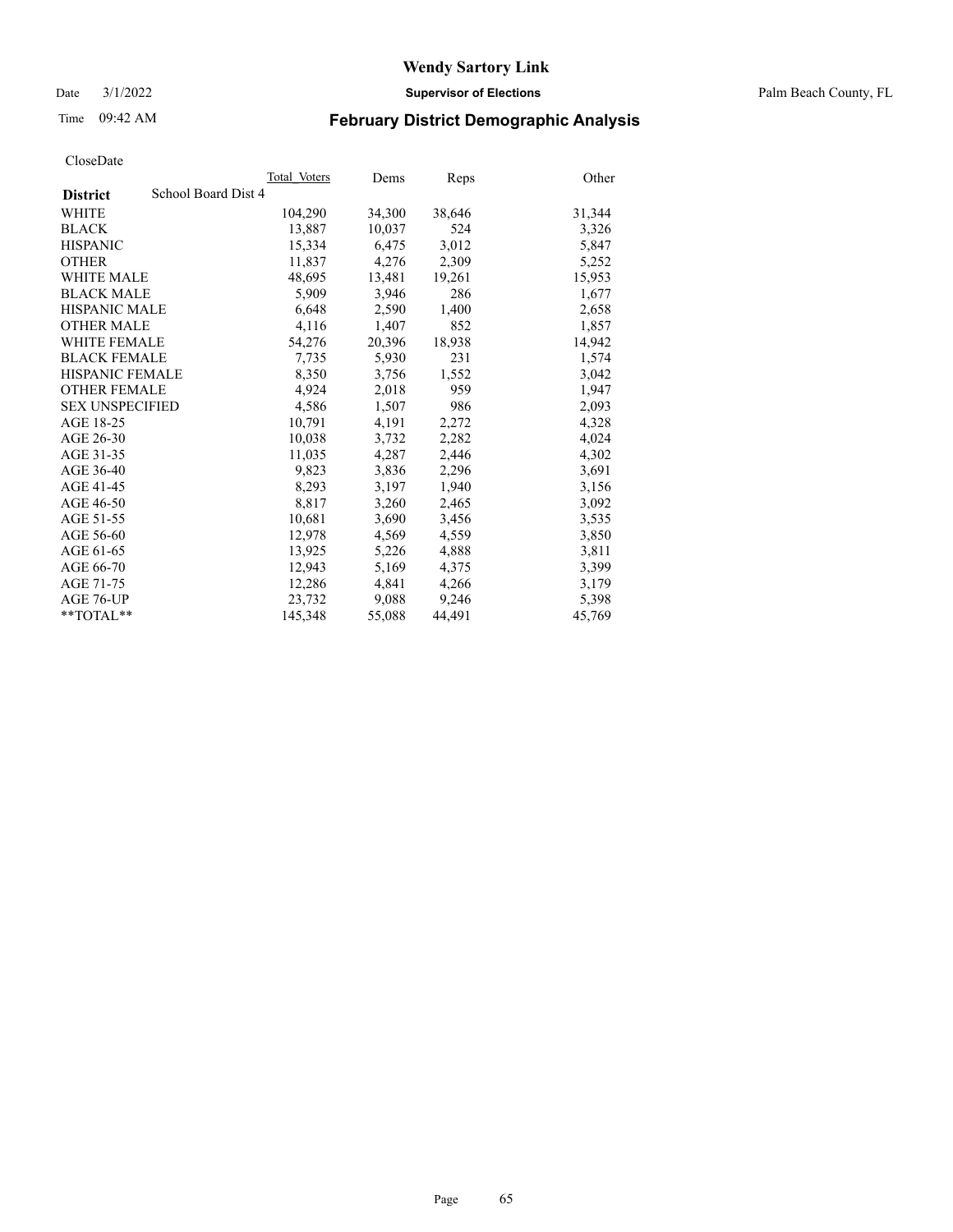Date 3/1/2022 **Supervisor of Elections** Palm Beach County, FL

# Time 09:42 AM **February District Demographic Analysis**

|                                        | Total Voters | Dems   | Reps   | Other  |
|----------------------------------------|--------------|--------|--------|--------|
| School Board Dist 5<br><b>District</b> |              |        |        |        |
| WHITE                                  | 113,199      | 38,909 | 40,201 | 34,089 |
| <b>BLACK</b>                           | 6,298        | 4,287  | 342    | 1,669  |
| <b>HISPANIC</b>                        | 18,409       | 7,067  | 3,986  | 7,356  |
| <b>OTHER</b>                           | 15,482       | 5,198  | 3,127  | 7,157  |
| <b>WHITE MALE</b>                      | 52,271       | 14,749 | 20,294 | 17,228 |
| <b>BLACK MALE</b>                      | 2,800        | 1,725  | 203    | 872    |
| <b>HISPANIC MALE</b>                   | 7,540        | 2,648  | 1,767  | 3,125  |
| <b>OTHER MALE</b>                      | 5,497        | 1,648  | 1,262  | 2,587  |
| <b>WHITE FEMALE</b>                    | 59,283       | 23,666 | 19,327 | 16,290 |
| <b>BLACK FEMALE</b>                    | 3.377        | 2.491  | 134    | 752    |
| <b>HISPANIC FEMALE</b>                 | 10,426       | 4,272  | 2,138  | 4,016  |
| <b>OTHER FEMALE</b>                    | 6,458        | 2,557  | 1,212  | 2,689  |
| <b>SEX UNSPECIFIED</b>                 | 5,565        | 1,624  | 1,280  | 2,661  |
| AGE 18-25                              | 15,243       | 5,326  | 4,045  | 5,872  |
| AGE 26-30                              | 9,720        | 3,347  | 2,577  | 3,796  |
| AGE 31-35                              | 10,039       | 3,506  | 2,669  | 3,864  |
| AGE 36-40                              | 9,820        | 3,306  | 2,657  | 3,857  |
| AGE 41-45                              | 10,067       | 3,282  | 2,725  | 4,060  |
| AGE 46-50                              | 10,749       | 3,236  | 3,307  | 4,206  |
| AGE 51-55                              | 12,745       | 3,881  | 4,224  | 4,640  |
| AGE 56-60                              | 13,539       | 4,494  | 4,779  | 4,266  |
| AGE 61-65                              | 13,451       | 4,853  | 4,674  | 3,924  |
| AGE 66-70                              | 12,288       | 4,888  | 4,096  | 3,304  |
| AGE 71-75                              | 11,478       | 4,698  | 3,760  | 3,020  |
| AGE 76-UP                              | 24,233       | 10,637 | 8,140  | 5,456  |
| $*$ $TOTAL**$                          | 153,388      | 55,461 | 47,656 | 50,271 |
|                                        |              |        |        |        |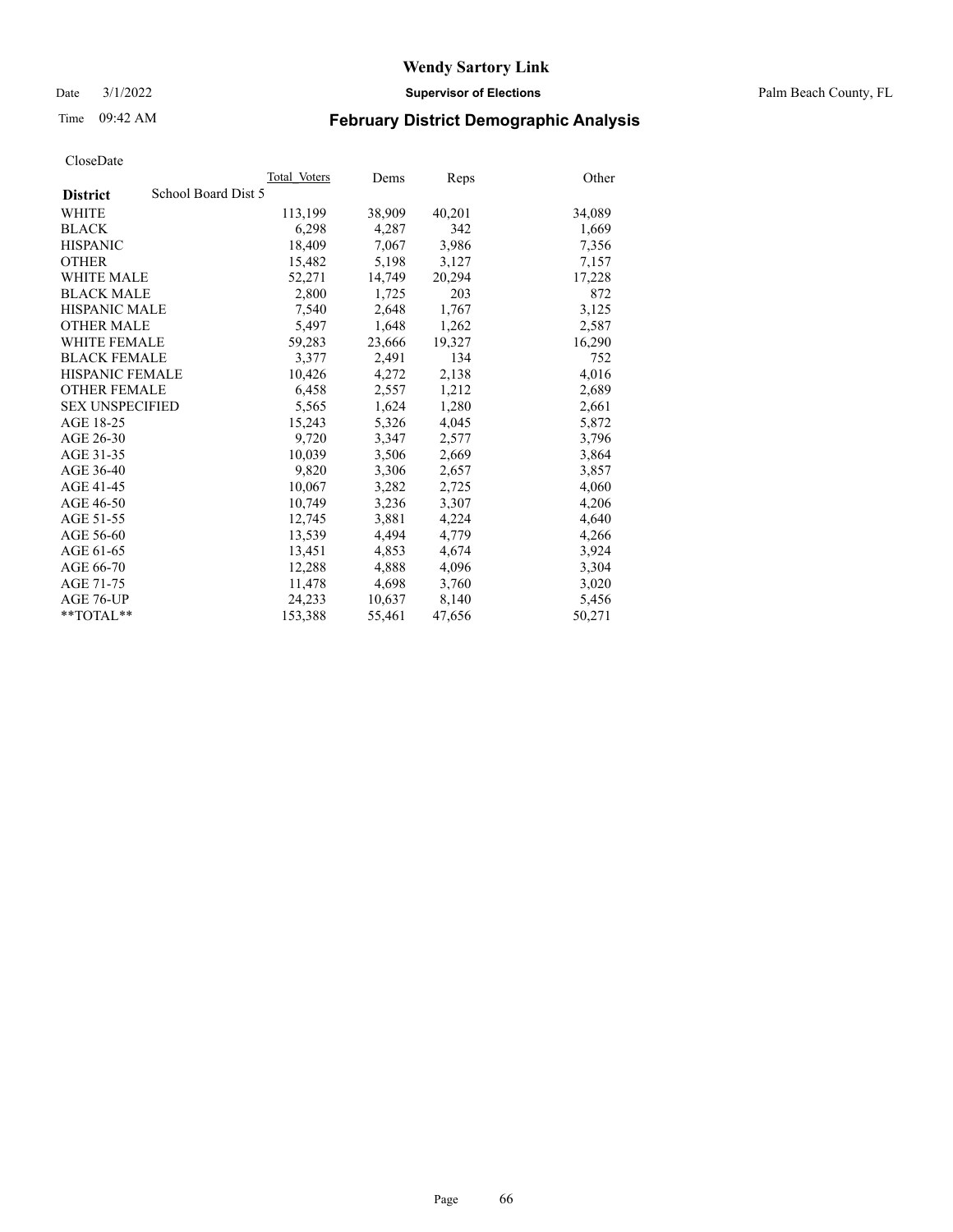Date 3/1/2022 **Supervisor of Elections** Palm Beach County, FL

# Time 09:42 AM **February District Demographic Analysis**

|                        | Total Voters        | Dems   | Reps   | Other  |
|------------------------|---------------------|--------|--------|--------|
| <b>District</b>        | School Board Dist 6 |        |        |        |
| WHITE                  | 75,190              | 20,748 | 32,147 | 22,295 |
| <b>BLACK</b>           | 24,504              | 18,847 | 870    | 4,787  |
| <b>HISPANIC</b>        | 22,353              | 8,126  | 5,668  | 8,559  |
| <b>OTHER</b>           | 13,441              | 4,961  | 2,645  | 5,835  |
| <b>WHITE MALE</b>      | 35,777              | 8,369  | 16,427 | 10,981 |
| <b>BLACK MALE</b>      | 10,588              | 7,648  | 498    | 2,442  |
| <b>HISPANIC MALE</b>   | 10,024              | 3,283  | 2,814  | 3,927  |
| <b>OTHER MALE</b>      | 5.016               | 1,720  | 1,108  | 2,188  |
| <b>WHITE FEMALE</b>    | 38,469              | 12,153 | 15,338 | 10,978 |
| <b>BLACK FEMALE</b>    | 13,564              | 10,955 | 363    | 2,246  |
| HISPANIC FEMALE        | 11,824              | 4,667  | 2,751  | 4,406  |
| <b>OTHER FEMALE</b>    | 5,663               | 2,424  | 1,038  | 2,201  |
| <b>SEX UNSPECIFIED</b> | 4,459               | 1,408  | 967    | 2,084  |
| AGE 18-25              | 15,515              | 5,931  | 3,669  | 5,915  |
| AGE 26-30              | 10,389              | 3,942  | 2,517  | 3,930  |
| AGE 31-35              | 11,238              | 4,181  | 3,031  | 4,026  |
| AGE 36-40              | 11,279              | 3,995  | 3,192  | 4,092  |
| AGE 41-45              | 10,805              | 3,876  | 2,974  | 3,955  |
| AGE 46-50              | 11,433              | 4,078  | 3,558  | 3,797  |
| AGE 51-55              | 12,823              | 4,478  | 4,496  | 3,849  |
| AGE 56-60              | 13,419              | 5,007  | 4,971  | 3,441  |
| AGE 61-65              | 11.625              | 4,749  | 4,035  | 2,841  |
| AGE 66-70              | 9,200               | 4,171  | 3,037  | 1,992  |
| AGE 71-75              | 7,461               | 3,427  | 2,444  | 1,590  |
| AGE 76-UP              | 10,290              | 4,846  | 3,402  | 2,042  |
| $*$ $TOTAL**$          | 135,488             | 52,682 | 41,330 | 41,476 |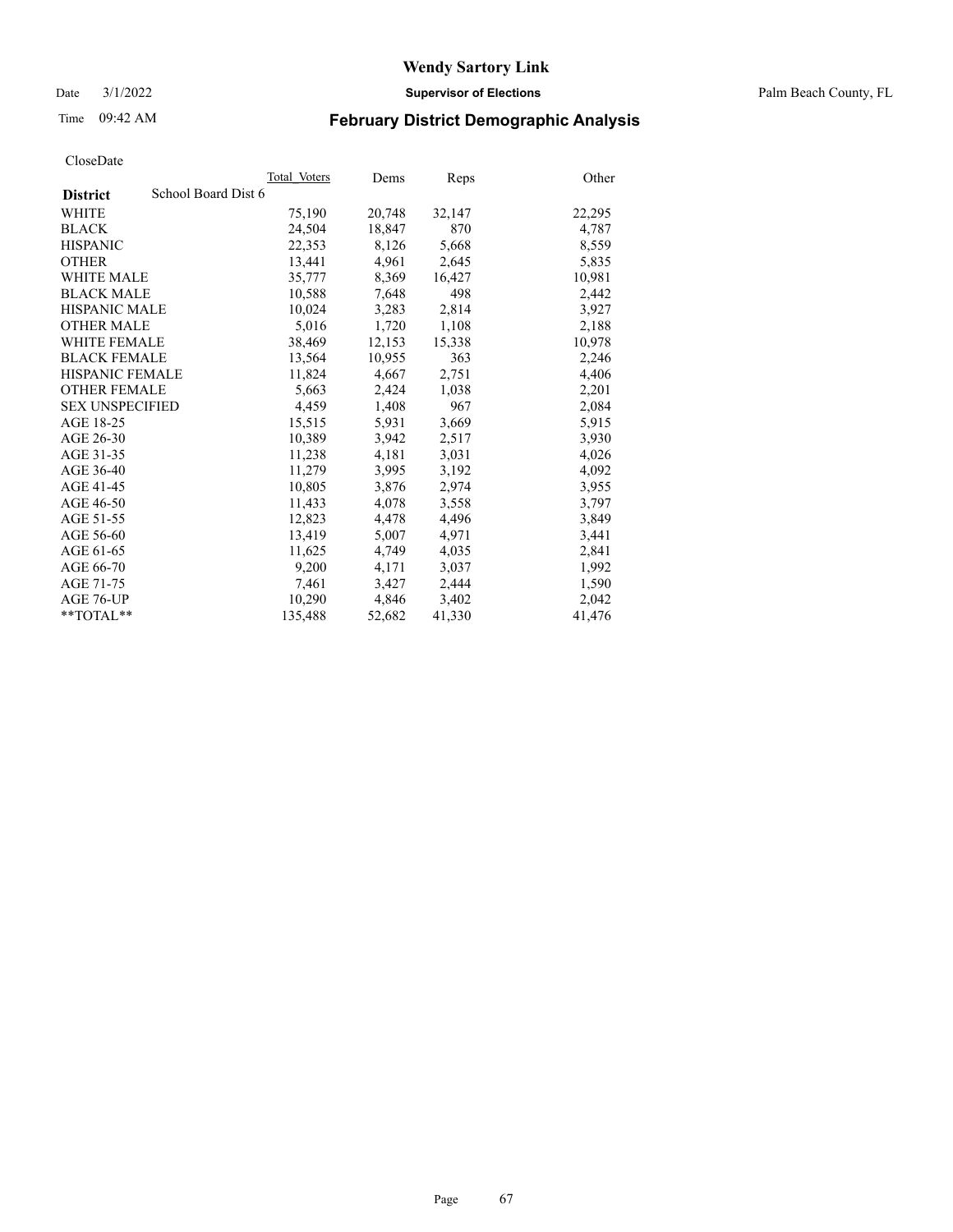Date 3/1/2022 **Supervisor of Elections** Palm Beach County, FL

# Time 09:42 AM **February District Demographic Analysis**

|                                        | Total Voters | Dems   | Reps   | Other  |
|----------------------------------------|--------------|--------|--------|--------|
| School Board Dist 7<br><b>District</b> |              |        |        |        |
| WHITE                                  | 40,431       | 14,282 | 13,099 | 13,050 |
| <b>BLACK</b>                           | 56,793       | 45,133 | 1,509  | 10,151 |
| <b>HISPANIC</b>                        | 13.933       | 6,223  | 2,211  | 5,499  |
| <b>OTHER</b>                           | 11,277       | 4,922  | 1,236  | 5,119  |
| <b>WHITE MALE</b>                      | 19,753       | 5,873  | 6,978  | 6,902  |
| <b>BLACK MALE</b>                      | 24,065       | 18,110 | 845    | 5,110  |
| <b>HISPANIC MALE</b>                   | 6,181        | 2,578  | 1,123  | 2,480  |
| <b>OTHER MALE</b>                      | 3.933        | 1,671  | 521    | 1,741  |
| <b>WHITE FEMALE</b>                    | 20,136       | 8,252  | 5.954  | 5,930  |
| <b>BLACK FEMALE</b>                    | 31,829       | 26,380 | 643    | 4,806  |
| <b>HISPANIC FEMALE</b>                 | 7,418        | 3,496  | 1,046  | 2,876  |
| <b>OTHER FEMALE</b>                    | 4,450        | 2,283  | 458    | 1,709  |
| <b>SEX UNSPECIFIED</b>                 | 4,602        | 1,880  | 475    | 2,247  |
| AGE 18-25                              | 13,880       | 7,522  | 1,322  | 5,036  |
| AGE 26-30                              | 12,707       | 6,580  | 1,587  | 4,540  |
| AGE 31-35                              | 13,233       | 7,226  | 1,574  | 4,433  |
| AGE 36-40                              | 11,025       | 6,134  | 1,322  | 3,569  |
| AGE 41-45                              | 9,237        | 5,250  | 1,083  | 2,904  |
| AGE 46-50                              | 8,881        | 5,108  | 1,299  | 2,474  |
| AGE 51-55                              | 9,550        | 5,476  | 1,605  | 2,469  |
| AGE 56-60                              | 10,395       | 6,191  | 1,864  | 2,340  |
| AGE 61-65                              | 9,932        | 6,139  | 1,820  | 1,973  |
| AGE 66-70                              | 7,958        | 5,105  | 1,409  | 1,444  |
| AGE 71-75                              | 6,295        | 4,004  | 1,112  | 1,179  |
| AGE 76-UP                              | 9.335        | 5,821  | 2,058  | 1,456  |
| $*$ $TOTAL**$                          | 122,434      | 70,560 | 18,055 | 33,819 |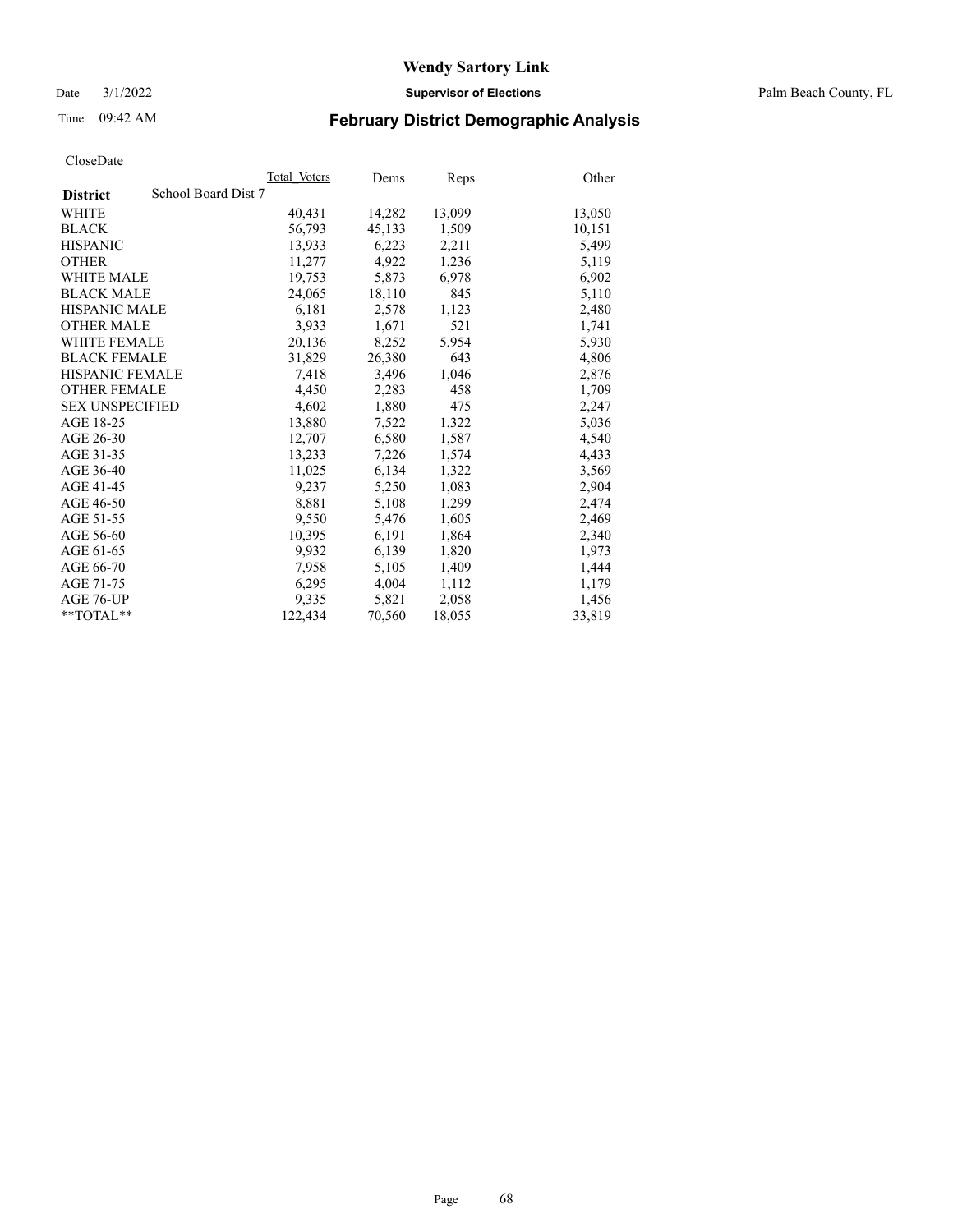Date 3/1/2022 **Supervisor of Elections** Palm Beach County, FL

# Time 09:42 AM **February District Demographic Analysis**

|                        | Total Voters         | Dems   | Reps   | Other |
|------------------------|----------------------|--------|--------|-------|
| <b>District</b>        | State Senate Dist 25 |        |        |       |
| WHITE                  | 20,669               | 4,693  | 9,866  | 6,110 |
| <b>BLACK</b>           | 4,707                | 3,717  | 178    | 812   |
| <b>HISPANIC</b>        | 3.978                | 1,269  | 1,216  | 1,493 |
| <b>OTHER</b>           | 2,311                | 748    | 619    | 944   |
| <b>WHITE MALE</b>      | 10,232               | 1,925  | 5,127  | 3,180 |
| <b>BLACK MALE</b>      | 2,033                | 1,521  | 95     | 417   |
| <b>HISPANIC MALE</b>   | 1,795                | 538    | 588    | 669   |
| <b>OTHER MALE</b>      | 789                  | 239    | 234    | 316   |
| <b>WHITE FEMALE</b>    | 10,173               | 2,720  | 4,623  | 2,830 |
| <b>BLACK FEMALE</b>    | 2,593                | 2,132  | 82     | 379   |
| <b>HISPANIC FEMALE</b> | 2,086                | 702    | 606    | 778   |
| <b>OTHER FEMALE</b>    | 935                  | 355    | 231    | 349   |
| <b>SEX UNSPECIFIED</b> | 991                  | 277    | 280    | 434   |
| AGE 18-25              | 3,373                | 1,090  | 1,043  | 1,240 |
| AGE 26-30              | 2,394                | 760    | 729    | 905   |
| AGE 31-35              | 2,716                | 834    | 965    | 917   |
| AGE 36-40              | 2,881                | 792    | 1,055  | 1,034 |
| AGE 41-45              | 2,520                | 711    | 889    | 920   |
| AGE 46-50              | 2,565                | 703    | 1,016  | 846   |
| AGE 51-55              | 3,032                | 894    | 1,306  | 832   |
| AGE 56-60              | 3,482                | 1,147  | 1,485  | 850   |
| AGE 61-65              | 2,988                | 1,095  | 1,209  | 684   |
| AGE 66-70              | 2,248                | 947    | 835    | 466   |
| AGE 71-75              | 1,589                | 646    | 589    | 354   |
| AGE 76-UP              | 1,876                | 808    | 758    | 310   |
| $*$ $TOTAL**$          | 31,665               | 10,427 | 11,879 | 9,359 |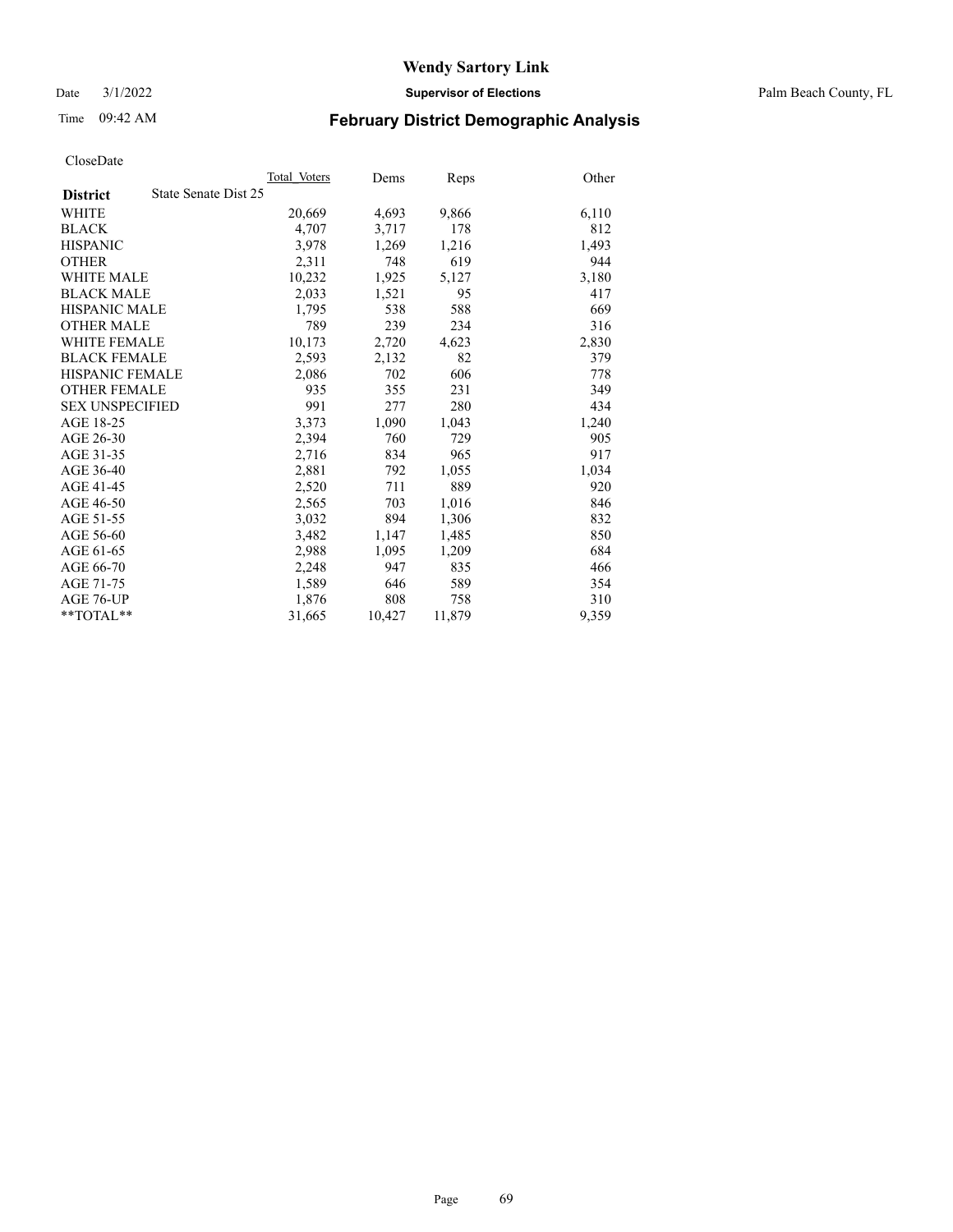Date 3/1/2022 **Supervisor of Elections** Palm Beach County, FL

# Time 09:42 AM **February District Demographic Analysis**

|                                         | Total Voters | Dems    | <b>Reps</b> | Other  |
|-----------------------------------------|--------------|---------|-------------|--------|
| State Senate Dist 29<br><b>District</b> |              |         |             |        |
| WHITE                                   | 191,763      | 66,706  | 68,890      | 56,167 |
| <b>BLACK</b>                            | 19,433       | 14,450  | 820         | 4,163  |
| <b>HISPANIC</b>                         | 32,261       | 12,306  | 7,366       | 12,589 |
| <b>OTHER</b>                            | 25,976       | 9,007   | 5,258       | 11,711 |
| <b>WHITE MALE</b>                       | 88,486       | 25,479  | 34,813      | 28,194 |
| <b>BLACK MALE</b>                       | 8,408        | 5,795   | 478         | 2,135  |
| <b>HISPANIC MALE</b>                    | 13,543       | 4,718   | 3,366       | 5,459  |
| <b>OTHER MALE</b>                       | 9,289        | 2,914   | 2,117       | 4,258  |
| <b>WHITE FEMALE</b>                     | 100,646      | 40,440  | 33,153      | 27,053 |
| <b>BLACK FEMALE</b>                     | 10,717       | 8,450   | 333         | 1,934  |
| <b>HISPANIC FEMALE</b>                  | 17,971       | 7,344   | 3,850       | 6,777  |
| <b>OTHER FEMALE</b>                     | 10,940       | 4,427   | 2,081       | 4,432  |
| <b>SEX UNSPECIFIED</b>                  | 9.164        | 2,763   | 2,088       | 4,313  |
| AGE 18-25                               | 25,880       | 9,349   | 6,610       | 9,921  |
| AGE 26-30                               | 16.039       | 5,819   | 4,087       | 6,133  |
| AGE 31-35                               | 16,775       | 6,169   | 4,332       | 6,274  |
| AGE 36-40                               | 16,883       | 5,966   | 4,477       | 6,440  |
| AGE 41-45                               | 17,610       | 6,016   | 4,833       | 6,761  |
| AGE 46-50                               | 19,011       | 6,051   | 5,914       | 7,046  |
| AGE 51-55                               | 22,121       | 7,037   | 7,467       | 7,617  |
| AGE 56-60                               | 23,308       | 8,010   | 8,319       | 6,979  |
| AGE 61-65                               | 23,151       | 8,664   | 8,014       | 6,473  |
| AGE 66-70                               | 21,846       | 9,210   | 7,064       | 5,572  |
| AGE 71-75                               | 22,192       | 9,618   | 7,053       | 5,521  |
| AGE 76-UP                               | 44,592       | 20,550  | 14,158      | 9,884  |
| $*$ $TOTAL**$                           | 269,433      | 102,469 | 82,334      | 84,630 |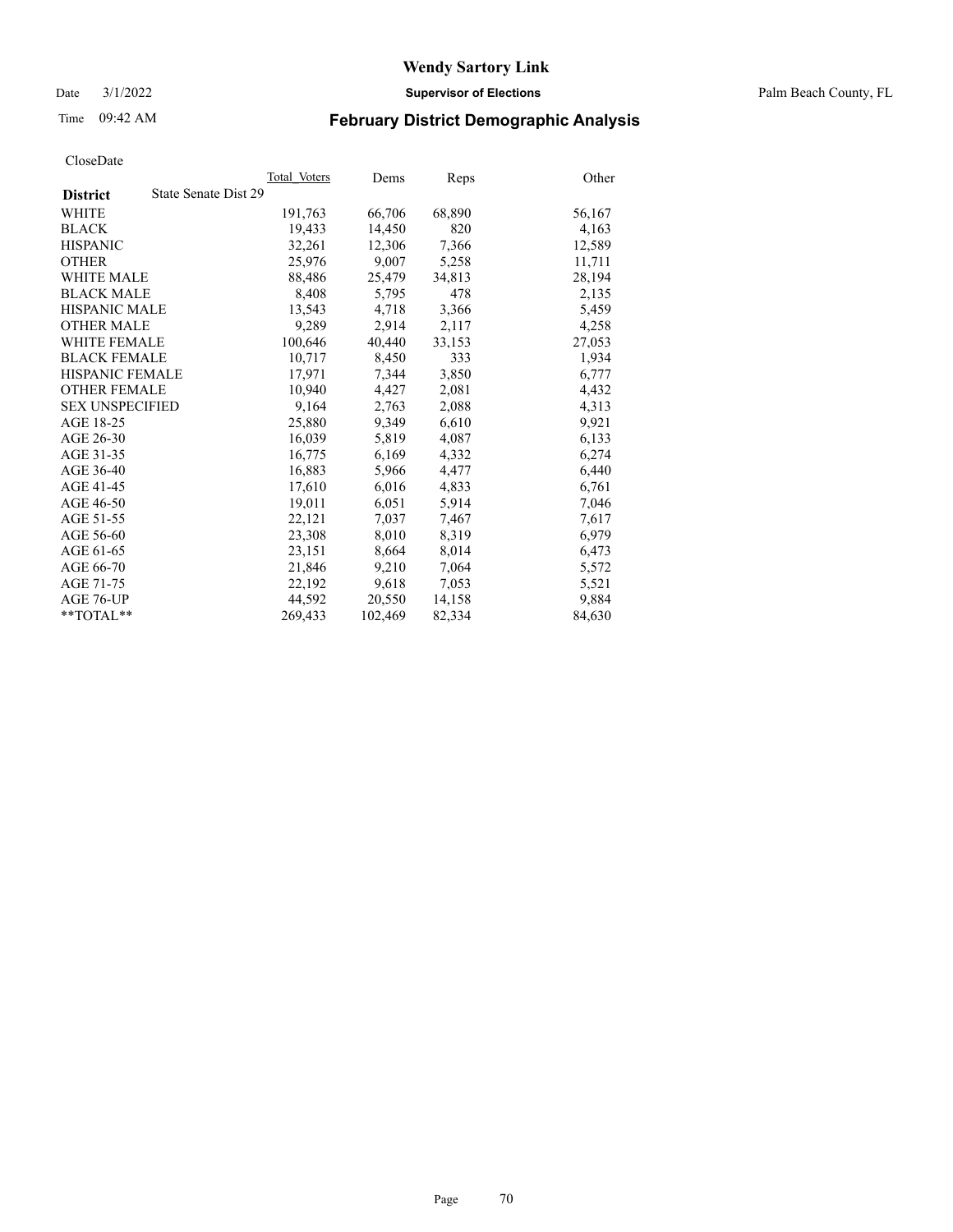Date 3/1/2022 **Supervisor of Elections** Palm Beach County, FL

# Time 09:42 AM **February District Demographic Analysis**

|                                         | Total Voters | Dems    | Reps    | Other   |
|-----------------------------------------|--------------|---------|---------|---------|
| State Senate Dist 30<br><b>District</b> |              |         |         |         |
| WHITE                                   | 214,555      | 62,298  | 89,999  | 62,258  |
| <b>BLACK</b>                            | 64,414       | 49,674  | 2,055   | 12,685  |
| <b>HISPANIC</b>                         | 42,054       | 16,559  | 9,438   | 16,057  |
| <b>OTHER</b>                            | 31,098       | 11,357  | 5,823   | 13,918  |
| <b>WHITE MALE</b>                       | 100,950      | 24,259  | 45,195  | 31,496  |
| <b>BLACK MALE</b>                       | 26,892       | 19,403  | 1,125   | 6,364   |
| <b>HISPANIC MALE</b>                    | 18,237       | 6,551   | 4,519   | 7,167   |
| <b>OTHER MALE</b>                       | 10,953       | 3,794   | 2,233   | 4,926   |
| <b>WHITE FEMALE</b>                     | 111,136      | 37,398  | 43,834  | 29,904  |
| <b>BLACK FEMALE</b>                     | 36.559       | 29.596  | 906     | 6,057   |
| <b>HISPANIC FEMALE</b>                  | 22,791       | 9.594   | 4,726   | 8,471   |
| <b>OTHER FEMALE</b>                     | 12,921       | 5,458   | 2,364   | 5,099   |
| <b>SEX UNSPECIFIED</b>                  | 11.408       | 3,693   | 2,333   | 5,382   |
| AGE 18-25                               | 32,279       | 13,146  | 7,025   | 12,108  |
| AGE 26-30                               | 26,478       | 10,555  | 5,915   | 10,008  |
| AGE 31-35                               | 28,035       | 11,592  | 6,409   | 10,034  |
| AGE 36-40                               | 26,515       | 10,569  | 6,401   | 9,545   |
| AGE 41-45                               | 24,010       | 9,515   | 5,849   | 8,646   |
| AGE 46-50                               | 24,661       | 9,602   | 7,005   | 8,054   |
| AGE 51-55                               | 28,302       | 10,523  | 9,538   | 8,241   |
| AGE 56-60                               | 31,935       | 11,947  | 11,475  | 8,513   |
| AGE 61-65                               | 31,799       | 12,725  | 11,319  | 7,755   |
| AGE 66-70                               | 27,823       | 11,687  | 9,560   | 6,576   |
| AGE 71-75                               | 25,490       | 10,507  | 9,039   | 5,944   |
| AGE 76-UP                               | 44,763       | 17,510  | 17,774  | 9,479   |
| $*$ $TOTAL**$                           | 352,121      | 139,888 | 107,315 | 104,918 |
|                                         |              |         |         |         |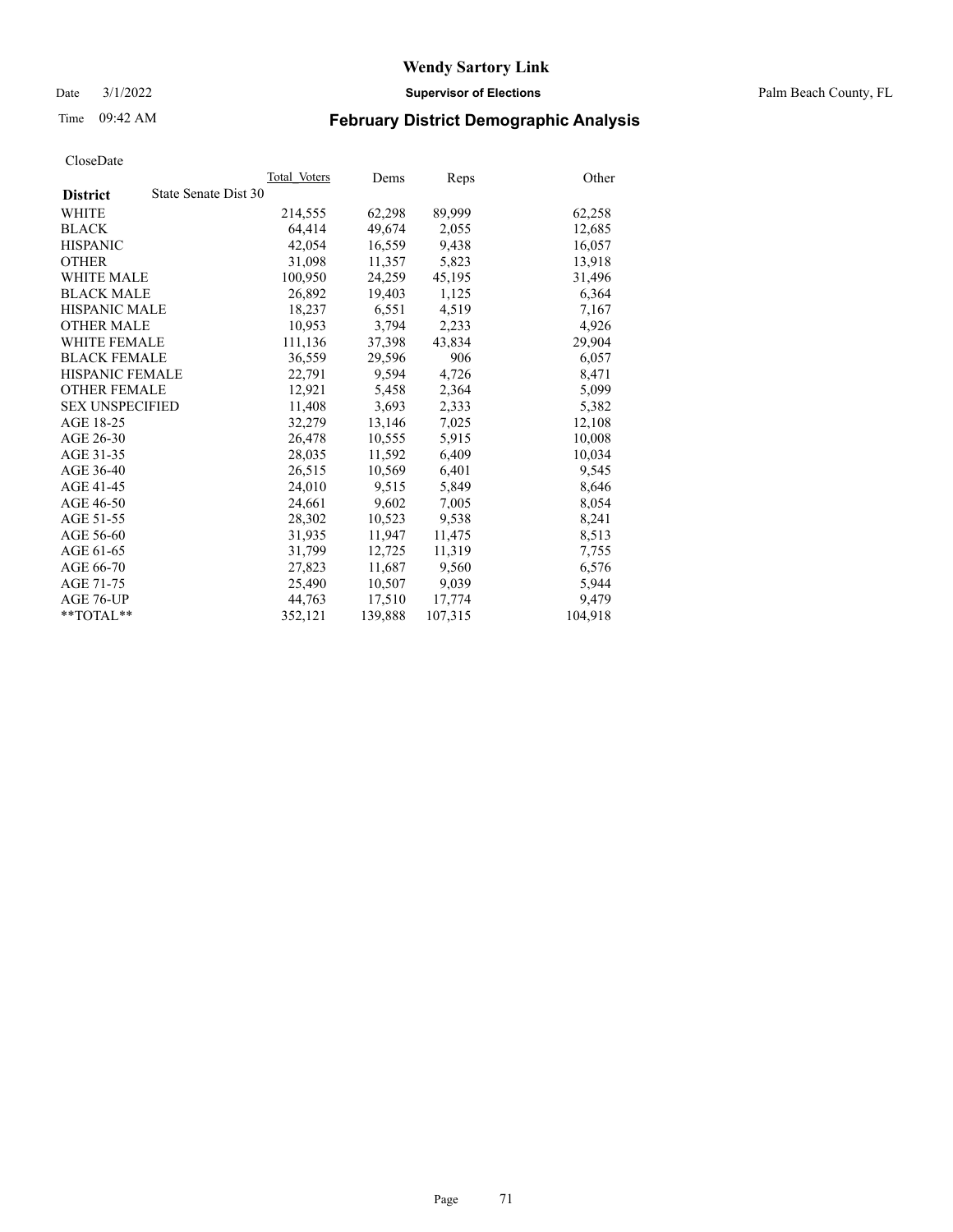Date 3/1/2022 **Supervisor of Elections** Palm Beach County, FL

# Time 09:42 AM **February District Demographic Analysis**

| Cioscizate             |                      |              |         |        |         |
|------------------------|----------------------|--------------|---------|--------|---------|
|                        |                      | Total Voters | Dems    | Reps   | Other   |
| <b>District</b>        | State Senate Dist 31 |              |         |        |         |
| WHITE                  |                      | 203,235      | 78,084  | 65,934 | 59,217  |
| <b>BLACK</b>           |                      | 51,603       | 38,742  | 1,665  | 11,196  |
| <b>HISPANIC</b>        |                      | 50.432       | 21,502  | 9,633  | 19.297  |
| <b>OTHER</b>           |                      | 29,285       | 11,434  | 4,802  | 13,049  |
| <b>WHITE MALE</b>      |                      | 93.014       | 29,902  | 33,189 | 29,923  |
| <b>BLACK MALE</b>      |                      | 22,463       | 15,845  | 950    | 5,668   |
| HISPANIC MALE          |                      | 21,902       | 8,578   | 4,656  | 8,668   |
| <b>OTHER MALE</b>      |                      | 10,180       | 3,805   | 1,920  | 4,455   |
| <b>WHITE FEMALE</b>    |                      | 107,588      | 47,252  | 31,942 | 28,394  |
| <b>BLACK FEMALE</b>    |                      | 28,269       | 22,302  | 682    | 5,285   |
| <b>HISPANIC FEMALE</b> |                      | 27,356       | 12,459  | 4,769  | 10,128  |
| <b>OTHER FEMALE</b>    |                      | 12,029       | 5,362   | 1,893  | 4,774   |
| <b>SEX UNSPECIFIED</b> |                      | 11,480       | 4,103   | 1,979  | 5,398   |
| AGE 18-25              |                      | 29,321       | 12,670  | 4,664  | 11,987  |
| AGE 26-30              |                      | 23,095       | 9,586   | 4,248  | 9,261   |
| AGE 31-35              |                      | 24,953       | 10,676  | 4,701  | 9,576   |
| AGE 36-40              |                      | 22,875       | 9,926   | 4,467  | 8,482   |
| AGE 41-45              |                      | 20,822       | 9,000   | 4,202  | 7,620   |
| AGE 46-50              |                      | 21,473       | 9,041   | 5,108  | 7,324   |
| AGE 51-55              |                      | 24,611       | 10,018  | 6,688  | 7,905   |
| AGE 56-60              |                      | 27,987       | 11,645  | 8,402  | 7,940   |
| AGE 61-65              |                      | 29,274       | 13,078  | 8,539  | 7,657   |
| AGE 66-70              |                      | 28,071       | 13,435  | 7,781  | 6,855   |
| AGE 71-75              |                      | 28,065       | 13,565  | 7,735  | 6,765   |
| AGE 76-UP              |                      | 53,989       | 27,112  | 15,498 | 11,379  |
| $*$ $TOTAL**$          |                      | 334,555      | 149,762 | 82,034 | 102,759 |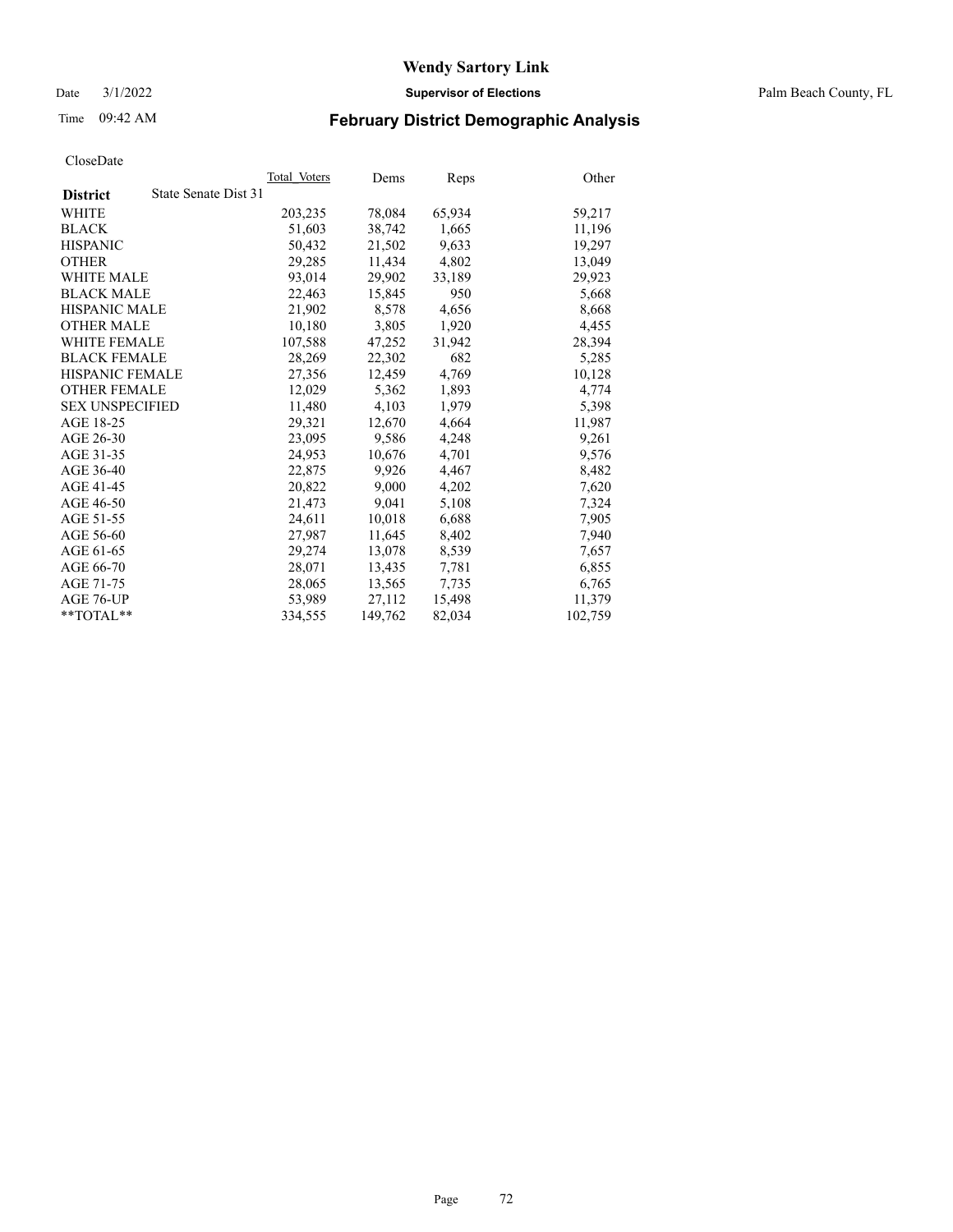Date 3/1/2022 **Supervisor of Elections** Palm Beach County, FL

## Time 09:42 AM **February District Demographic Analysis**

|                        | Total Voters              | Dems   | Reps   | Other  |
|------------------------|---------------------------|--------|--------|--------|
| <b>District</b>        | Acme Improvement District |        |        |        |
| WHITE                  | 24,136                    | 7,249  | 9,859  | 7,028  |
| <b>BLACK</b>           | 3,306                     | 2,358  | 141    | 807    |
| <b>HISPANIC</b>        | 5.601                     | 1,995  | 1,438  | 2,168  |
| <b>OTHER</b>           | 3,480                     | 1,209  | 749    | 1,522  |
| <b>WHITE MALE</b>      | 11,209                    | 2,860  | 4,937  | 3,412  |
| <b>BLACK MALE</b>      | 1,420                     | 927    | 85     | 408    |
| <b>HISPANIC MALE</b>   | 2,488                     | 791    | 701    | 996    |
| <b>OTHER MALE</b>      | 1,274                     | 400    | 304    | 570    |
| <b>WHITE FEMALE</b>    | 12,640                    | 4,313  | 4,814  | 3,513  |
| <b>BLACK FEMALE</b>    | 1,841                     | 1,402  | 56     | 383    |
| <b>HISPANIC FEMALE</b> | 2,989                     | 1,163  | 700    | 1,126  |
| <b>OTHER FEMALE</b>    | 1,479                     | 582    | 321    | 576    |
| <b>SEX UNSPECIFIED</b> | 1,149                     | 354    | 263    | 532    |
| AGE 18-25              | 4,255                     | 1,519  | 1,125  | 1,611  |
| AGE 26-30              | 2,456                     | 832    | 660    | 964    |
| AGE 31-35              | 2,611                     | 863    | 763    | 985    |
| AGE 36-40              | 2,776                     | 924    | 802    | 1,050  |
| AGE 41-45              | 2,876                     | 987    | 855    | 1,034  |
| AGE 46-50              | 3,122                     | 990    | 1,045  | 1,087  |
| AGE 51-55              | 3,490                     | 1,087  | 1,272  | 1,131  |
| AGE 56-60              | 3,471                     | 1,124  | 1,402  | 945    |
| AGE 61-65              | 3,166                     | 1,052  | 1,268  | 846    |
| AGE 66-70              | 2,558                     | 1,021  | 924    | 613    |
| AGE 71-75              | 2,335                     | 981    | 848    | 506    |
| AGE 76-UP              | 3,404                     | 1,430  | 1,221  | 753    |
| $*$ $TOTAL**$          | 36,523                    | 12,811 | 12,187 | 11,525 |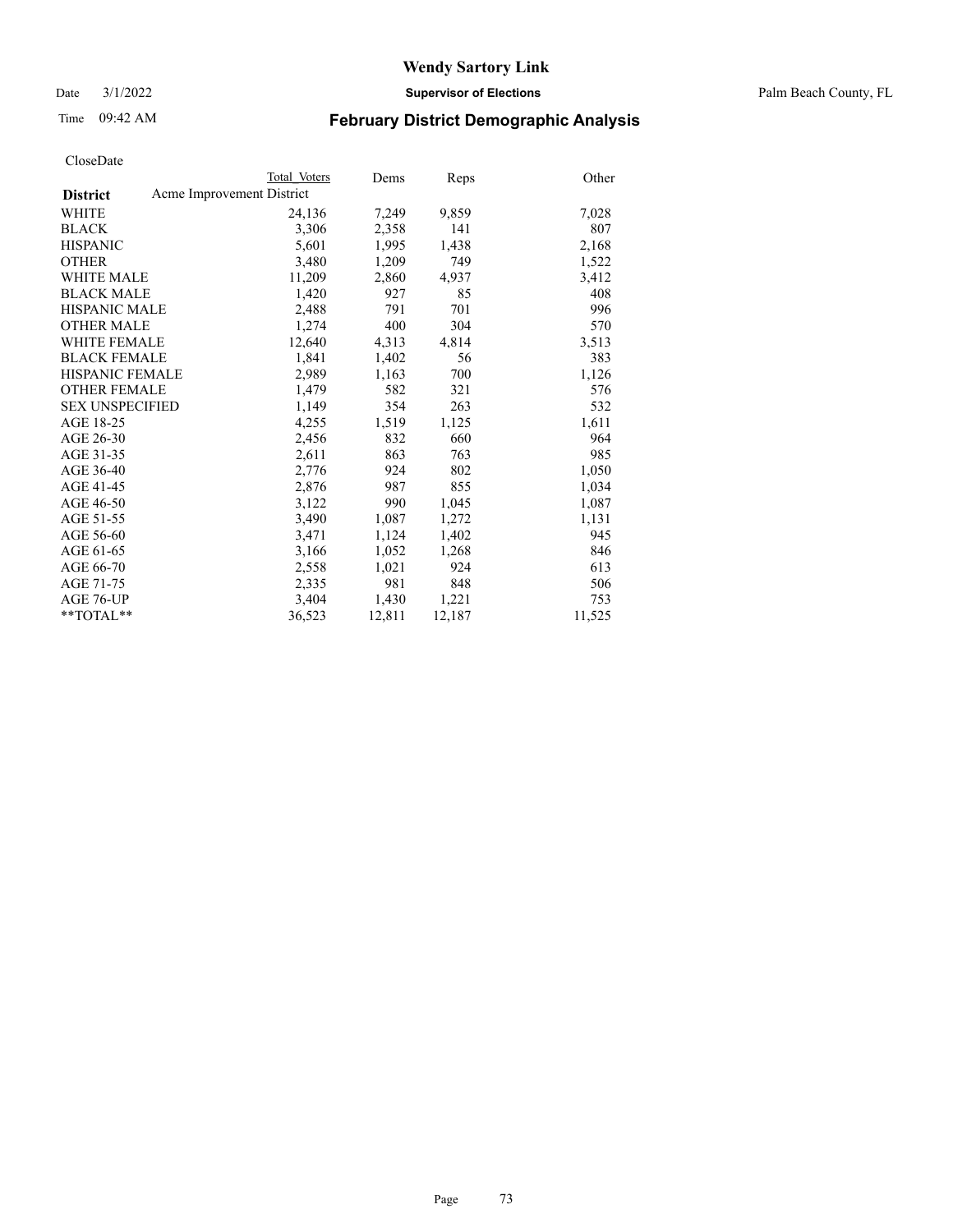Date 3/1/2022 **Supervisor of Elections** Palm Beach County, FL

# Time 09:42 AM **February District Demographic Analysis**

|                                         | Total Voters | Dems | Reps           | Other |
|-----------------------------------------|--------------|------|----------------|-------|
| Briger Comm Dev Dist<br><b>District</b> |              |      |                |       |
| <b>WHITE</b>                            | 246          | 98   | 78             | 70    |
| <b>BLACK</b>                            | 584          | 449  | 9              | 126   |
| <b>HISPANIC</b>                         | 152          | 79   | 9              | 64    |
| <b>OTHER</b>                            | 235          | 98   | 21             | 116   |
| <b>WHITE MALE</b>                       | 126          | 41   | 44             | 41    |
| <b>BLACK MALE</b>                       | 253          | 179  | 6              | 68    |
| <b>HISPANIC MALE</b>                    | 67           | 33   | 5              | 29    |
| <b>OTHER MALE</b>                       | 81           | 29   | 8              | 44    |
| <b>WHITE FEMALE</b>                     | 117          | 56   | 32             | 29    |
| <b>BLACK FEMALE</b>                     | 324          | 265  | 3              | 56    |
| <b>HISPANIC FEMALE</b>                  | 82           | 45   | $\overline{4}$ | 33    |
| <b>OTHER FEMALE</b>                     | 108          | 52   | 11             | 45    |
| <b>SEX UNSPECIFIED</b>                  | 58           | 24   | $\overline{4}$ | 30    |
| AGE 18-25                               | 152          | 96   | 10             | 46    |
| AGE 26-30                               | 115          | 65   | 8              | 42    |
| AGE 31-35                               | 105          | 54   | 16             | 35    |
| AGE 36-40                               | 128          | 82   | 7              | 39    |
| AGE 41-45                               | 147          | 81   | 19             | 47    |
| AGE 46-50                               | 145          | 82   | 18             | 45    |
| AGE 51-55                               | 127          | 75   | 14             | 38    |
| AGE 56-60                               | 95           | 58   | 7              | 30    |
| AGE 61-65                               | 72           | 44   | 5              | 23    |
| AGE 66-70                               | 53           | 36   | $\overline{4}$ | 13    |
| AGE 71-75                               | 46           | 32   | 5              | 9     |
| AGE 76-UP                               | 32           | 19   | $\overline{4}$ | 9     |
| **TOTAL**                               | 1,217        | 724  | 117            | 376   |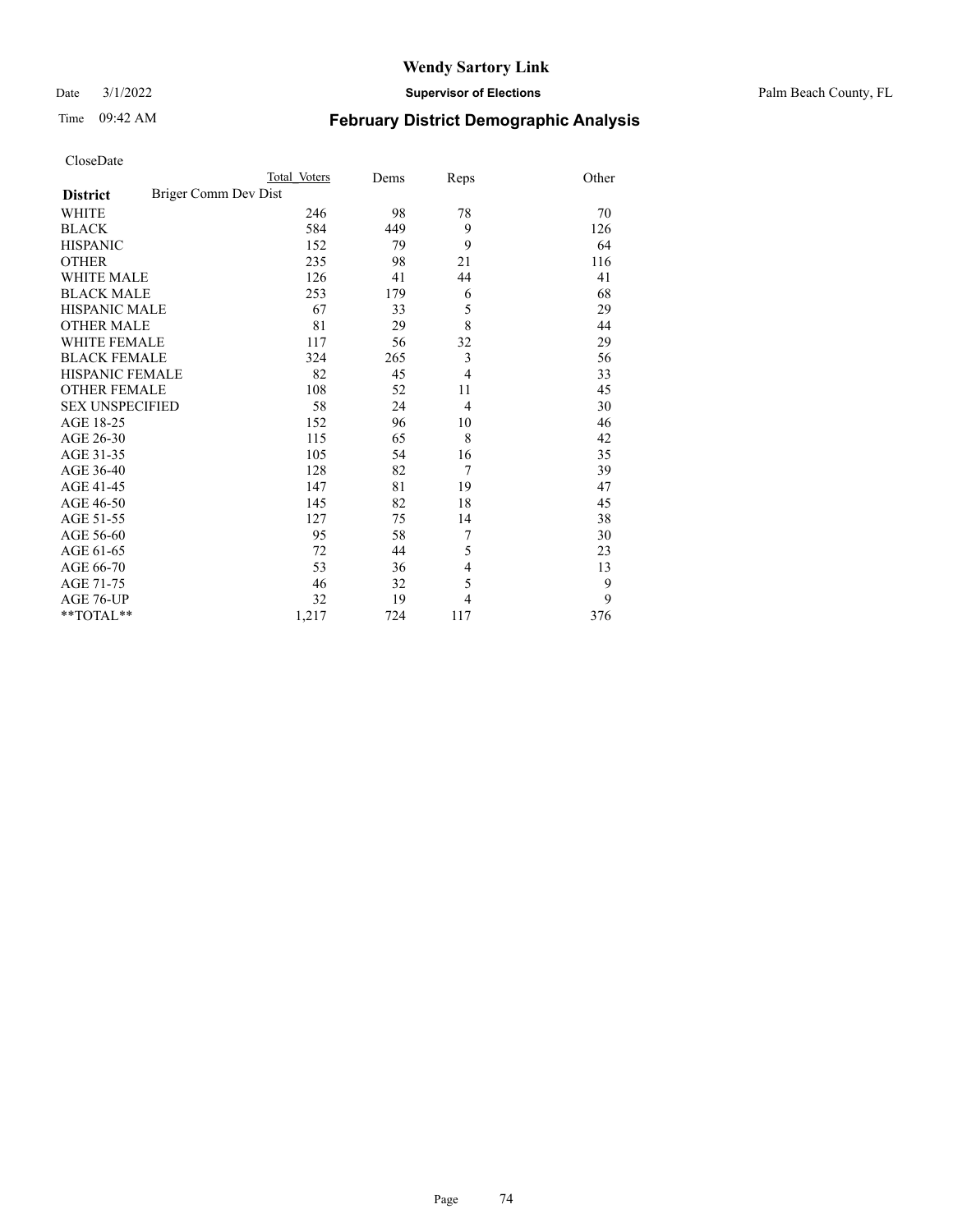Date 3/1/2022 **Supervisor of Elections** Palm Beach County, FL

## Time 09:42 AM **February District Demographic Analysis**

|                                           | Total Voters | Dems   | <b>Reps</b> | Other  |
|-------------------------------------------|--------------|--------|-------------|--------|
| Boca Raton Taxing Dist<br><b>District</b> |              |        |             |        |
| WHITE                                     | 72,678       | 23,595 | 27,170      | 21,913 |
| <b>BLACK</b>                              | 2,953        | 1,960  | 174         | 819    |
| <b>HISPANIC</b>                           | 8,574        | 3,018  | 2,077       | 3,479  |
| <b>OTHER</b>                              | 8,415        | 2,661  | 1,832       | 3,922  |
| <b>WHITE MALE</b>                         | 34,004       | 8,999  | 13,817      | 11,188 |
| <b>BLACK MALE</b>                         | 1,311        | 797    | 104         | 410    |
| <b>HISPANIC MALE</b>                      | 3,463        | 1,083  | 876         | 1,504  |
| <b>OTHER MALE</b>                         | 2,961        | 829    | 722         | 1,410  |
| <b>WHITE FEMALE</b>                       | 37,670       | 14,306 | 12,973      | 10,391 |
| <b>BLACK FEMALE</b>                       | 1,587        | 1,130  | 68          | 389    |
| <b>HISPANIC FEMALE</b>                    | 4,903        | 1,870  | 1,149       | 1,884  |
| <b>OTHER FEMALE</b>                       | 3,426        | 1,284  | 712         | 1,430  |
| <b>SEX UNSPECIFIED</b>                    | 3,187        | 886    | 806         | 1,495  |
| AGE 18-25                                 | 9,675        | 3,244  | 2,866       | 3,565  |
| AGE 26-30                                 | 6,120        | 1,994  | 1,798       | 2,328  |
| AGE 31-35                                 | 5,959        | 1,940  | 1,708       | 2,311  |
| AGE 36-40                                 | 5,670        | 1,803  | 1,652       | 2,215  |
| AGE 41-45                                 | 5,708        | 1,753  | 1,671       | 2,284  |
| AGE 46-50                                 | 6,224        | 1,767  | 2,060       | 2,397  |
| AGE 51-55                                 | 7,737        | 2,117  | 2,824       | 2,796  |
| AGE 56-60                                 | 8,150        | 2,498  | 3,092       | 2,560  |
| AGE 61-65                                 | 7,833        | 2,602  | 2,939       | 2,292  |
| AGE 66-70                                 | 7,148        | 2,667  | 2,516       | 1,965  |
| AGE 71-75                                 | 6,958        | 2,687  | 2,436       | 1,835  |
| AGE 76-UP                                 | 15,429       | 6,158  | 5,689       | 3,582  |
| **TOTAL**                                 | 92,620       | 31,234 | 31,253      | 30,133 |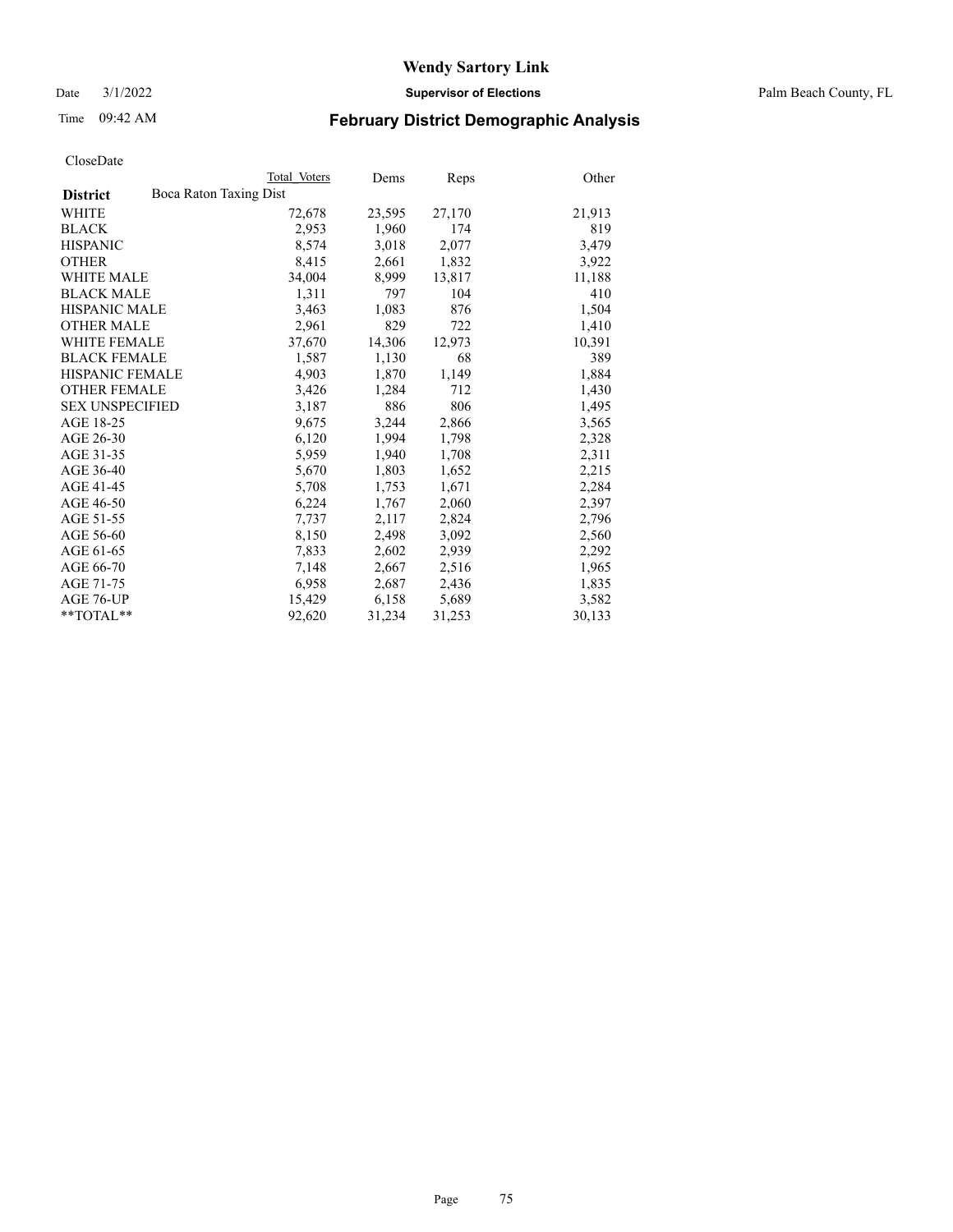**District** Boynton Village Comm Dist

## **Wendy Sartory Link**

Date 3/1/2022 **Supervisor of Elections** Palm Beach County, FL

Total\_Voters Dems Reps Other

# Time 09:42 AM **February District Demographic Analysis**

| <b>BLACK</b>           | 89  | 56  | 5              | 28             |
|------------------------|-----|-----|----------------|----------------|
| <b>HISPANIC</b>        | 115 | 48  | 20             | 47             |
| <b>OTHER</b>           | 79  | 29  | 15             | 35             |
| <b>WHITE MALE</b>      | 244 | 67  | 97             | 80             |
| <b>BLACK MALE</b>      | 33  | 16  | 1              | 16             |
| <b>HISPANIC MALE</b>   | 56  | 21  | 11             | 24             |
| <b>OTHER MALE</b>      | 34  | 11  | 8              | 15             |
| WHITE FEMALE           | 259 | 110 | 81             | 68             |
| <b>BLACK FEMALE</b>    | 56  | 40  | $\overline{4}$ | 12             |
| <b>HISPANIC FEMALE</b> | 58  | 26  | 9              | 23             |
| <b>OTHER FEMALE</b>    | 33  | 14  | $\overline{4}$ | 15             |
| <b>SEX UNSPECIFIED</b> | 18  | 7   | 5              | 6              |
| AGE 18-25              | 95  | 37  | 23             | 35             |
| AGE 26-30              | 185 | 73  | 57             | 55             |
| AGE 31-35              | 118 | 46  | 21             | 51             |
| AGE 36-40              | 78  | 29  | 22             | 27             |
| AGE 41-45              | 43  | 18  | 10             | 15             |
| AGE 46-50              | 59  | 19  | 17             | 23             |
| AGE 51-55              | 56  | 15  | 29             | 12             |
| AGE 56-60              | 45  | 23  | 11             | 11             |
| AGE 61-65              | 34  | 14  | 9              | 11             |
| AGE 66-70              | 24  | 9   | 11             | $\overline{4}$ |
| AGE 71-75              | 24  | 14  | $\overline{2}$ | 8              |
| AGE 76-UP              | 30  | 15  | 8              | 7              |
| **TOTAL**              | 791 | 312 | 220            | 259            |

WHITE 508 179 180 149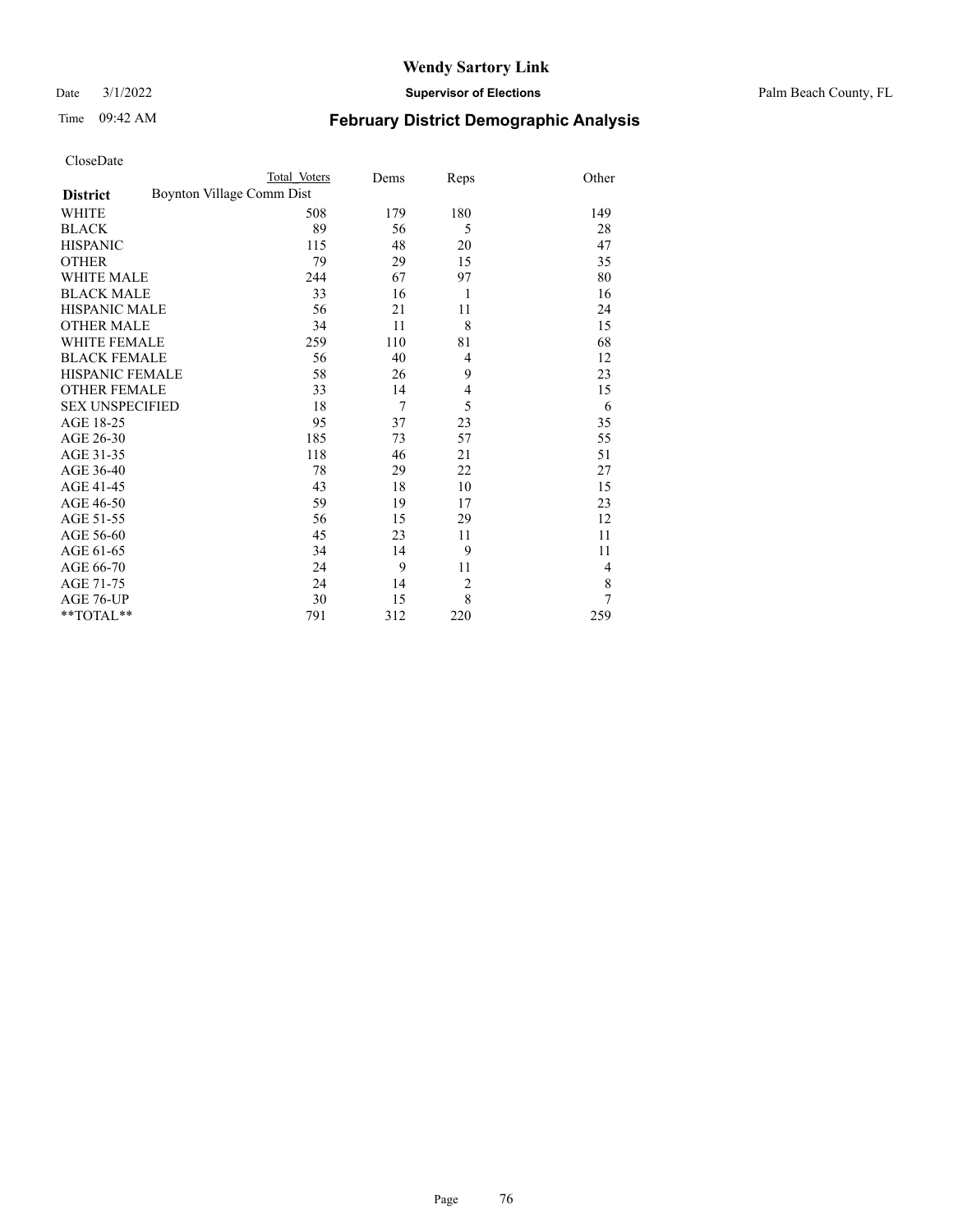Date 3/1/2022 **Supervisor of Elections** Palm Beach County, FL

## Time 09:42 AM **February District Demographic Analysis**

|                                           | Total Voters | Dems   | Reps   | Other  |
|-------------------------------------------|--------------|--------|--------|--------|
| Lox Environ Imprv Dist<br><b>District</b> |              |        |        |        |
| <b>WHITE</b>                              | 56,010       | 14,190 | 25,611 | 16,209 |
| <b>BLACK</b>                              | 1,284        | 901    | 79     | 304    |
| <b>HISPANIC</b>                           | 3,592        | 1,293  | 987    | 1,312  |
| <b>OTHER</b>                              | 4,441        | 1,361  | 1,185  | 1,895  |
| <b>WHITE MALE</b>                         | 26,458       | 5,360  | 12,868 | 8,230  |
| <b>BLACK MALE</b>                         | 602          | 400    | 44     | 158    |
| <b>HISPANIC MALE</b>                      | 1,526        | 512    | 436    | 578    |
| <b>OTHER MALE</b>                         | 1,501        | 431    | 421    | 649    |
| <b>WHITE FEMALE</b>                       | 28,948       | 8,675  | 12,488 | 7,785  |
| <b>BLACK FEMALE</b>                       | 669          | 492    | 33     | 144    |
| HISPANIC FEMALE                           | 1,982        | 752    | 525    | 705    |
| <b>OTHER FEMALE</b>                       | 1,772        | 651    | 454    | 667    |
| <b>SEX UNSPECIFIED</b>                    | 1,801        | 440    | 567    | 794    |
| AGE 18-25                                 | 5,645        | 1,594  | 1,994  | 2,057  |
| AGE 26-30                                 | 4,023        | 1,113  | 1,400  | 1,510  |
| AGE 31-35                                 | 4,175        | 1,218  | 1,424  | 1,533  |
| AGE 36-40                                 | 4,475        | 1,195  | 1,644  | 1,636  |
| AGE 41-45                                 | 4,345        | 1,105  | 1,609  | 1,631  |
| AGE 46-50                                 | 4,718        | 1,192  | 1,873  | 1,653  |
| AGE 51-55                                 | 5,679        | 1,343  | 2,622  | 1,714  |
| AGE 56-60                                 | 6,378        | 1,583  | 3,073  | 1,722  |
| AGE 61-65                                 | 6,440        | 1,796  | 3,041  | 1,603  |
| AGE 66-70                                 | 5,756        | 1,741  | 2,526  | 1,489  |
| AGE 71-75                                 | 5,079        | 1,537  | 2,267  | 1,275  |
| AGE 76-UP                                 | 8,607        | 2,327  | 4,386  | 1,894  |
| $*$ $TOTAL**$                             | 65,327       | 17,745 | 27,862 | 19,720 |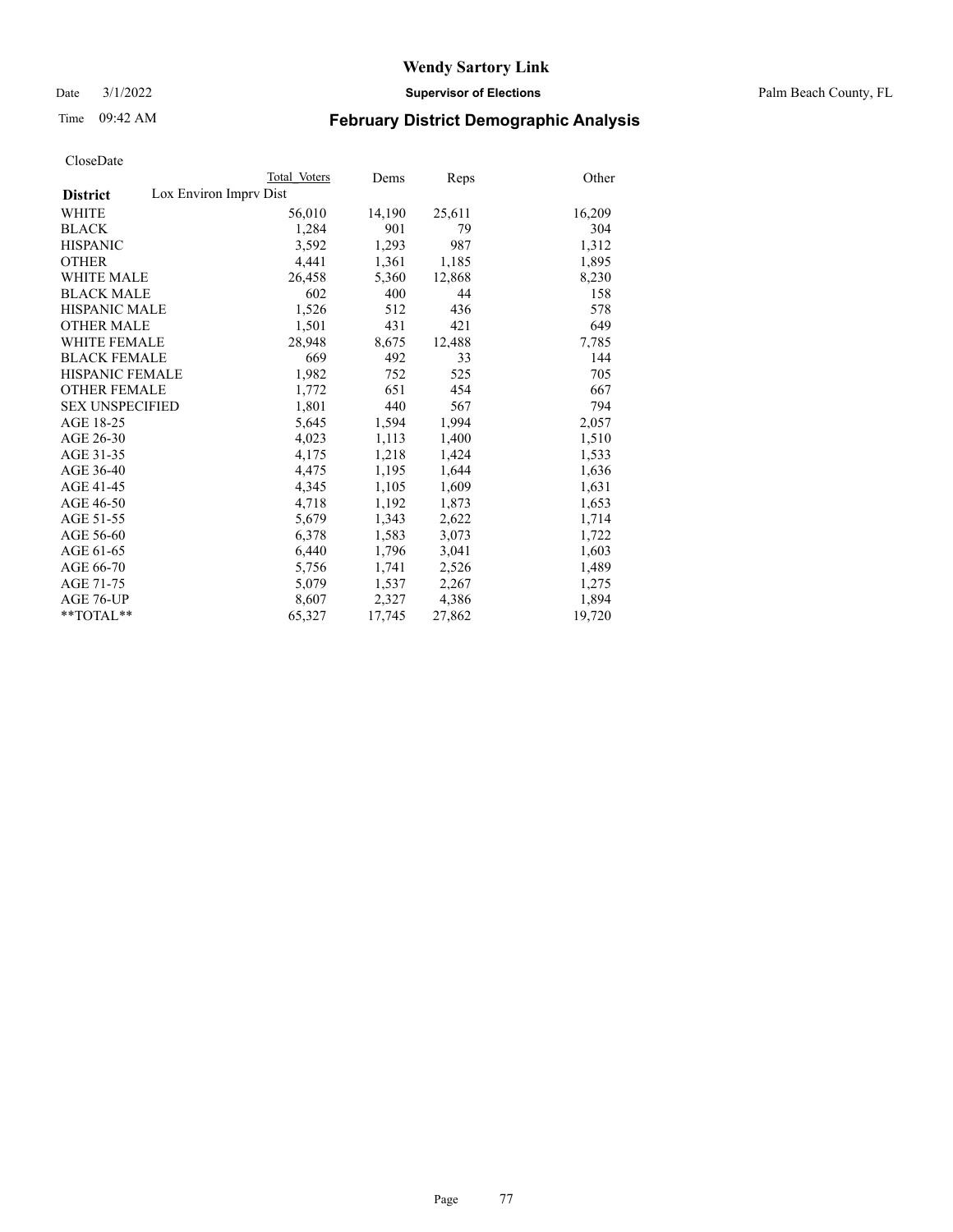Date 3/1/2022 **Supervisor of Elections** Palm Beach County, FL

# Time 09:42 AM **February District Demographic Analysis**

| CloseDate |
|-----------|
|-----------|

| CloseDate              |                                |              |      |      |       |
|------------------------|--------------------------------|--------------|------|------|-------|
|                        |                                | Total Voters | Dems | Reps | Other |
| <b>District</b>        | Greenacres Annexation Question |              |      |      |       |
| <b>WHITE</b>           |                                | 0            | 0    | 0    | 0     |
| <b>BLACK</b>           |                                | 0            | 0    | 0    | 0     |
| <b>HISPANIC</b>        |                                |              | 0    | 0    |       |
| <b>OTHER</b>           |                                |              | 0    |      |       |
| <b>WHITE MALE</b>      |                                |              | 0    |      |       |
| <b>BLACK MALE</b>      |                                |              | 0    |      |       |
| <b>HISPANIC MALE</b>   |                                |              | 0    |      |       |
| <b>OTHER MALE</b>      |                                |              |      |      |       |
| <b>WHITE FEMALE</b>    |                                |              | 0    |      |       |
| <b>BLACK FEMALE</b>    |                                |              | 0    |      |       |
| <b>HISPANIC FEMALE</b> |                                |              | 0    |      |       |
| <b>OTHER FEMALE</b>    |                                |              | 0    |      |       |
| <b>SEX UNSPECIFIED</b> |                                |              | 0    |      |       |
| AGE 18-25              |                                |              | 0    |      |       |
| AGE 26-30              |                                |              | 0    |      |       |
| AGE 31-35              |                                |              |      |      |       |
| AGE 36-40              |                                |              | 0    |      |       |
| AGE 41-45              |                                |              | 0    |      |       |
| AGE 46-50              |                                |              | 0    |      |       |
| AGE 51-55              |                                |              | 0    |      |       |
| AGE 56-60              |                                |              | 0    |      |       |
| AGE 61-65              |                                |              | 0    |      |       |
| AGE 66-70              |                                |              |      |      |       |
| AGE 71-75              |                                |              |      |      |       |
| AGE 76-UP              |                                |              |      |      |       |

\*\*TOTAL\*\*  $0$  0 0 0 0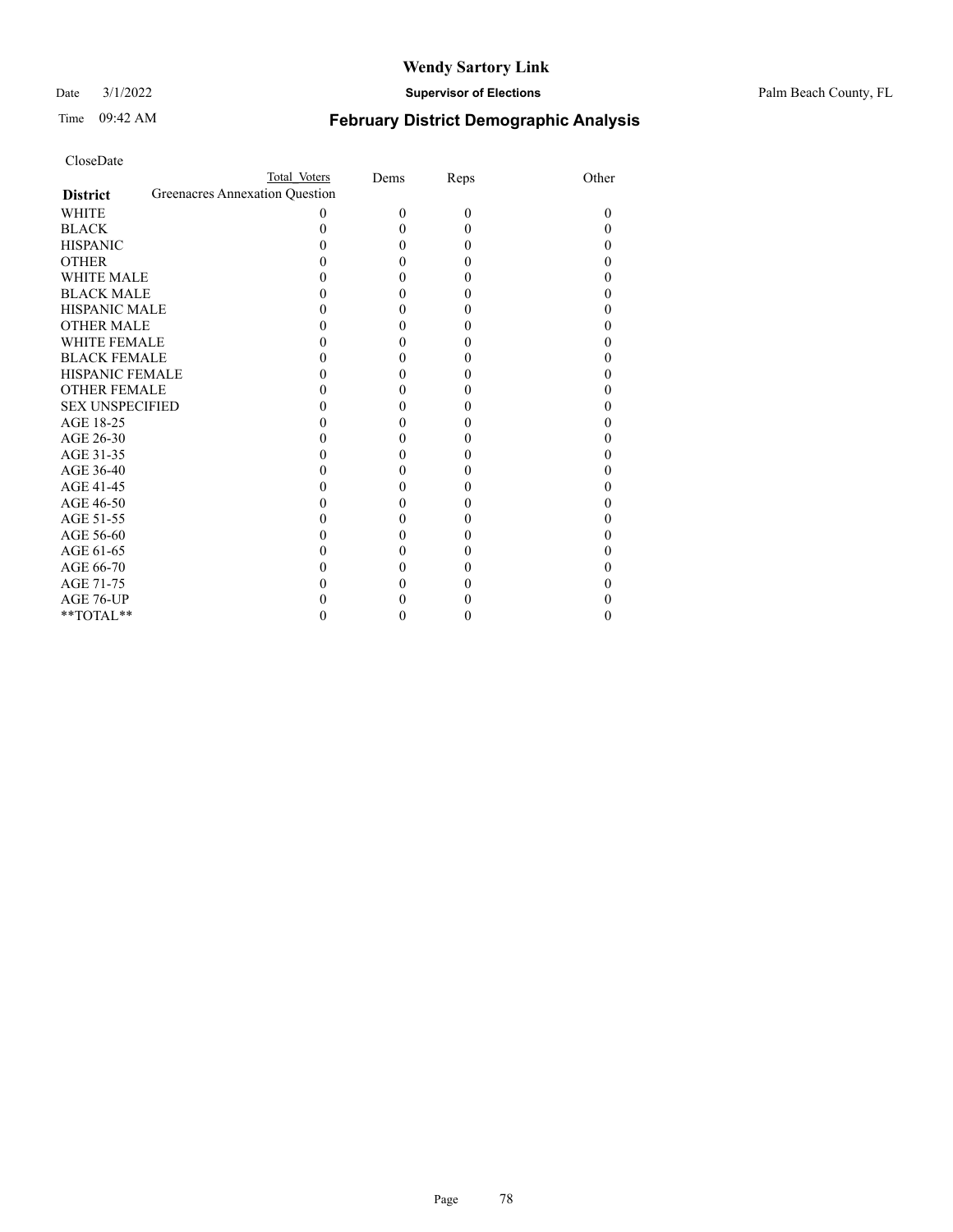Date 3/1/2022 **Supervisor of Elections** Palm Beach County, FL

# Time 09:42 AM **February District Demographic Analysis**

| Total Voters        | Dems  | Reps | Other |
|---------------------|-------|------|-------|
| Hamal Comm Dev Dist |       |      |       |
| 742                 | 237   | 263  | 242   |
| 864                 | 648   | 33   | 183   |
| 436                 | 187   | 72   | 177   |
| 362                 | 143   | 44   | 175   |
| 336                 | 93    | 127  | 116   |
| 357                 | 254   | 16   | 87    |
| 192                 | 85    | 33   | 74    |
| 142                 | 50    | 22   | 70    |
| 394                 | 141   | 132  | 121   |
| 497                 | 385   | 17   | 95    |
| 235                 | 96    | 39   | 100   |
| 168                 | 75    | 17   | 76    |
| 82                  | 35    | 9    | 38    |
| 274                 | 142   | 31   | 101   |
| 200                 | 100   | 21   | 79    |
| 286                 | 134   | 55   | 97    |
| 254                 | 117   | 40   | 97    |
| 246                 | 130   | 45   | 71    |
| 259                 | 133   | 48   | 78    |
| 241                 | 104   | 47   | 90    |
| 226                 | 111   | 46   | 69    |
| 144                 | 75    | 37   | 32    |
| 117                 | 70    | 16   | 31    |
| 67                  | 41    | 14   | 12    |
| 90                  | 58    | 12   | 20    |
| 2,404               | 1,215 | 412  | 777   |
|                     |       |      |       |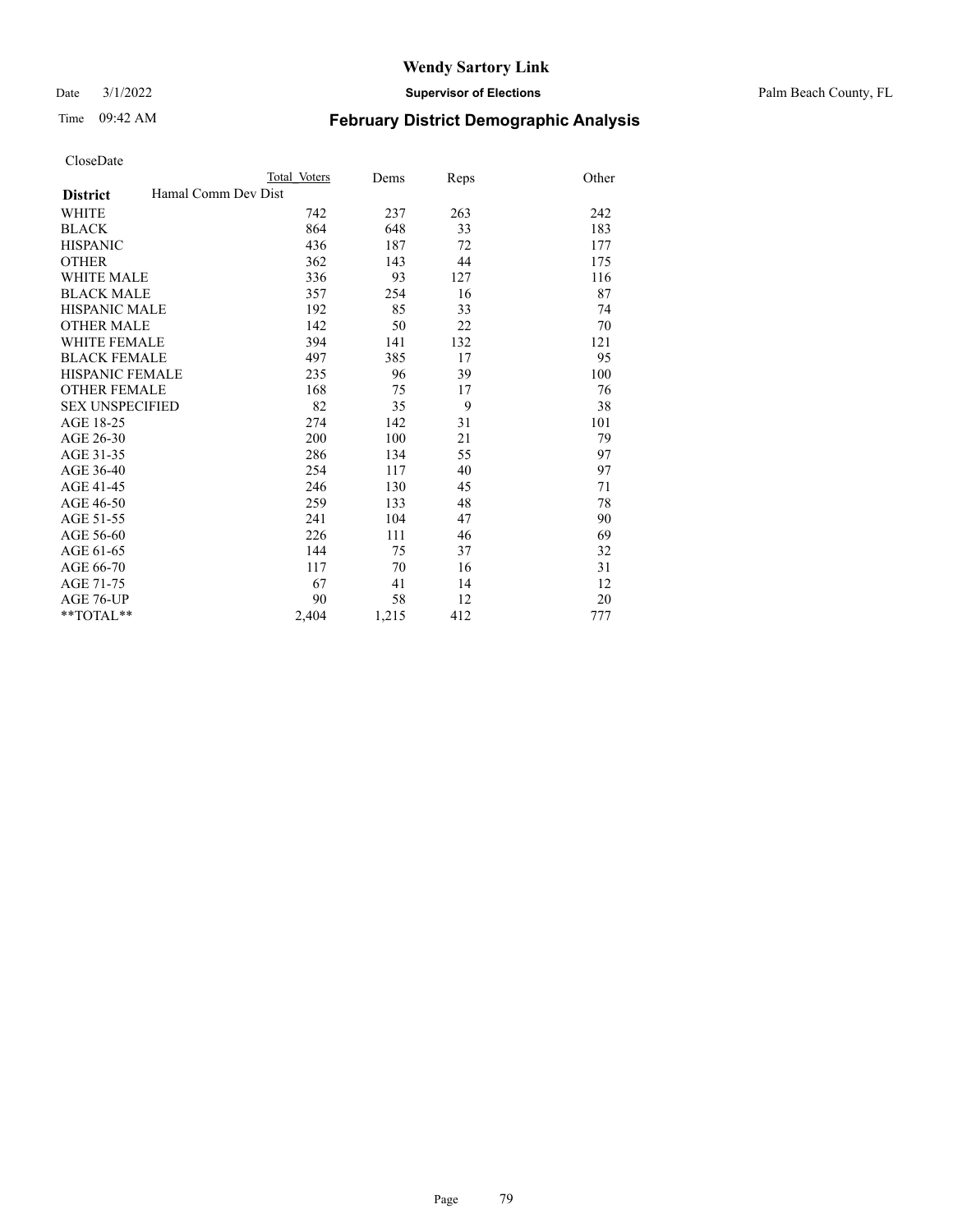Date 3/1/2022 **Supervisor of Elections** Palm Beach County, FL

| CloseDate |  |
|-----------|--|
|-----------|--|

|  | . . |  |
|--|-----|--|
|  |     |  |
|  |     |  |
|  |     |  |
|  |     |  |
|  |     |  |
|  |     |  |
|  |     |  |
|  |     |  |

|                                             | Total Voters | Dems | Reps           | Other          |
|---------------------------------------------|--------------|------|----------------|----------------|
| Hypo Haverhill Comm Dist<br><b>District</b> |              |      |                |                |
| WHITE                                       | 222          | 82   | 69             | 71             |
| <b>BLACK</b>                                | 185          | 141  | 5              | 39             |
| <b>HISPANIC</b>                             | 100          | 38   | 18             | 44             |
| <b>OTHER</b>                                | 131          | 45   | 12             | 74             |
| <b>WHITE MALE</b>                           | 106          | 32   | 35             | 39             |
| <b>BLACK MALE</b>                           | 86           | 63   | $\overline{2}$ | 21             |
| <b>HISPANIC MALE</b>                        | 43           | 11   | $\,$ 8 $\,$    | 24             |
| <b>OTHER MALE</b>                           | 45           | 16   | 5              | 24             |
| <b>WHITE FEMALE</b>                         | 110          | 47   | 33             | 30             |
| <b>BLACK FEMALE</b>                         | 94           | 73   | 3              | 18             |
| <b>HISPANIC FEMALE</b>                      | 56           | 26   | 10             | 20             |
| <b>OTHER FEMALE</b>                         | 71           | 24   | 7              | 40             |
| <b>SEX UNSPECIFIED</b>                      | 27           | 14   | 1              | 12             |
| AGE 18-25                                   | 82           | 38   | 5              | 39             |
| AGE 26-30                                   | 52           | 26   | 8              | 18             |
| AGE 31-35                                   | 63           | 26   | 13             | 24             |
| AGE 36-40                                   | 60           | 27   | 7              | 26             |
| AGE 41-45                                   | 74           | 35   | 14             | 25             |
| AGE 46-50                                   | 80           | 34   | 12             | 34             |
| AGE 51-55                                   | 68           | 33   | 17             | 18             |
| AGE 56-60                                   | 48           | 23   | 12             | 13             |
| AGE 61-65                                   | 35           | 21   | $\overline{4}$ | 10             |
| AGE 66-70                                   | 32           | 21   | 4              | 7              |
| AGE 71-75                                   | 21           | 9    | 5              | 7              |
| AGE 76-UP                                   | 23           | 13   | 3              | $\overline{7}$ |
| **TOTAL**                                   | 638          | 306  | 104            | 228            |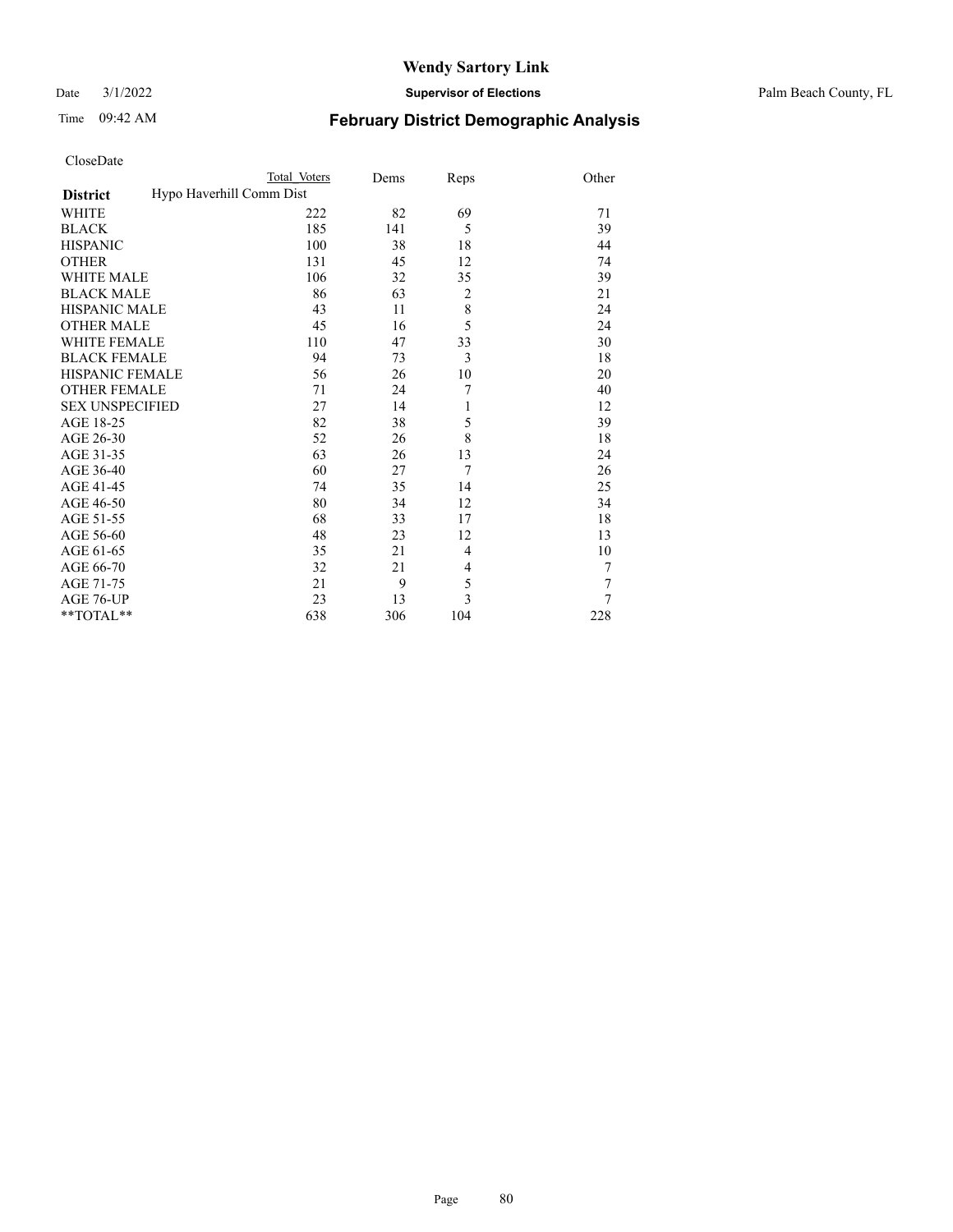Date 3/1/2022 **Supervisor of Elections** Palm Beach County, FL

# Time 09:42 AM **February District Demographic Analysis**

|                        | Total Voters            | Dems   | Reps   | Other  |
|------------------------|-------------------------|--------|--------|--------|
| <b>District</b>        | Indian Trail Imprv Dist |        |        |        |
| WHITE                  | 21,976                  | 5,217  | 10,076 | 6,683  |
| <b>BLACK</b>           | 4,760                   | 3,456  | 198    | 1,106  |
| <b>HISPANIC</b>        | 5,260                   | 1,636  | 1,630  | 1,994  |
| <b>OTHER</b>           | 3,602                   | 1,279  | 805    | 1,518  |
| <b>WHITE MALE</b>      | 10,856                  | 2,166  | 5,317  | 3,373  |
| <b>BLACK MALE</b>      | 2,218                   | 1,510  | 120    | 588    |
| <b>HISPANIC MALE</b>   | 2,401                   | 672    | 812    | 917    |
| <b>OTHER MALE</b>      | 1,383                   | 465    | 349    | 569    |
| <b>WHITE FEMALE</b>    | 10,788                  | 2,982  | 4,616  | 3,190  |
| <b>BLACK FEMALE</b>    | 2,468                   | 1,901  | 76     | 491    |
| HISPANIC FEMALE        | 2,745                   | 930    | 793    | 1,022  |
| <b>OTHER FEMALE</b>    | 1,492                   | 621    | 282    | 589    |
| <b>SEX UNSPECIFIED</b> | 1,217                   | 328    | 331    | 558    |
| AGE 18-25              | 4.019                   | 1,249  | 1,181  | 1,589  |
| AGE 26-30              | 2,851                   | 852    | 864    | 1,135  |
| AGE 31-35              | 3,019                   | 850    | 1,051  | 1,118  |
| AGE 36-40              | 3,090                   | 810    | 1,145  | 1,135  |
| AGE 41-45              | 2,704                   | 773    | 911    | 1,020  |
| AGE 46-50              | 2,984                   | 850    | 1,093  | 1,041  |
| AGE 51-55              | 3,611                   | 1,073  | 1,480  | 1,058  |
| AGE 56-60              | 4,162                   | 1,368  | 1,693  | 1,101  |
| AGE 61-65              | 3,303                   | 1,260  | 1,231  | 812    |
| AGE 66-70              | 2,284                   | 915    | 834    | 535    |
| AGE 71-75              | 1,660                   | 736    | 553    | 371    |
| AGE 76-UP              | 1,906                   | 852    | 672    | 382    |
| $*$ $TOTAL**$          | 35,598                  | 11,588 | 12,709 | 11,301 |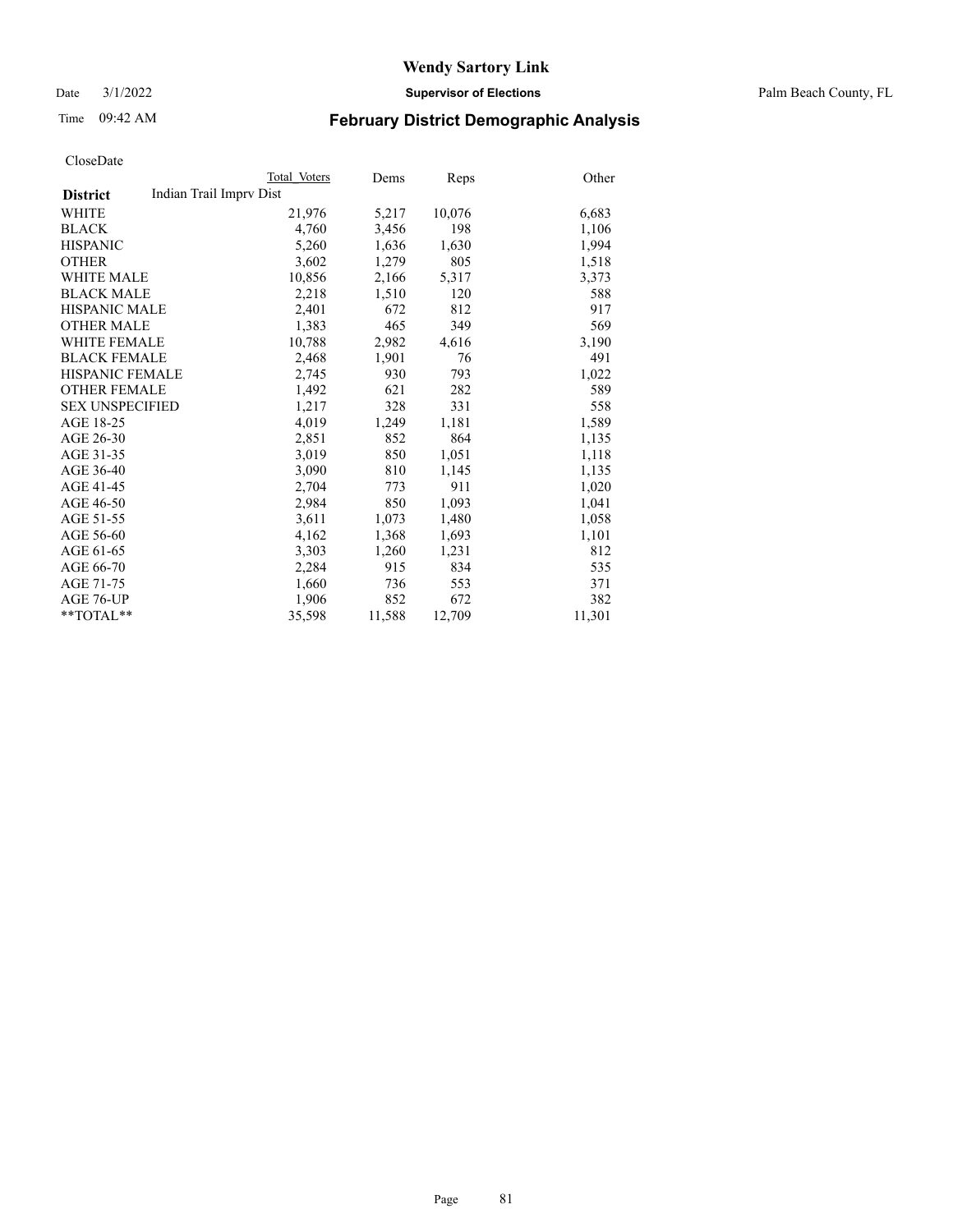Date 3/1/2022 **Supervisor of Elections** Palm Beach County, FL

# Time 09:42 AM **February District Demographic Analysis**

| CloseDate |
|-----------|
|-----------|

|                                           | Total Voters | Dems | Reps           | Other |
|-------------------------------------------|--------------|------|----------------|-------|
| Journeys Comm Dev Dist<br><b>District</b> |              |      |                |       |
| WHITE                                     | 778          | 248  | 276            | 254   |
| <b>BLACK</b>                              | 94           | 68   | 5              | 21    |
| <b>HISPANIC</b>                           | 139          | 59   | 27             | 53    |
| <b>OTHER</b>                              | 152          | 54   | 31             | 67    |
| <b>WHITE MALE</b>                         | 376          | 97   | 148            | 131   |
| <b>BLACK MALE</b>                         | 42           | 29   | $\overline{4}$ | 9     |
| <b>HISPANIC MALE</b>                      | 68           | 26   | 15             | 27    |
| <b>OTHER MALE</b>                         | 64           | 22   | 15             | 27    |
| <b>WHITE FEMALE</b>                       | 394          | 150  | 124            | 120   |
| <b>BLACK FEMALE</b>                       | 51           | 39   | $\theta$       | 12    |
| <b>HISPANIC FEMALE</b>                    | 69           | 32   | 12             | 25    |
| <b>OTHER FEMALE</b>                       | 68           | 28   | 12             | 28    |
| <b>SEX UNSPECIFIED</b>                    | 31           | 6    | 9              | 16    |
| AGE 18-25                                 | 191          | 75   | 41             | 75    |
| AGE 26-30                                 | 62           | 19   | 17             | 26    |
| AGE 31-35                                 | 50           | 17   | 14             | 19    |
| AGE 36-40                                 | 72           | 24   | 17             | 31    |
| AGE 41-45                                 | 93           | 34   | 21             | 38    |
| AGE 46-50                                 | 137          | 48   | 38             | 51    |
| AGE 51-55                                 | 160          | 57   | 50             | 53    |
| AGE 56-60                                 | 143          | 49   | 51             | 43    |
| AGE 61-65                                 | 79           | 30   | 33             | 16    |
| AGE 66-70                                 | 71           | 31   | 21             | 19    |
| AGE 71-75                                 | 46           | 16   | 16             | 14    |
| AGE 76-UP                                 | 59           | 29   | 20             | 10    |

\*\*TOTAL\*\* 1,163 429 339 395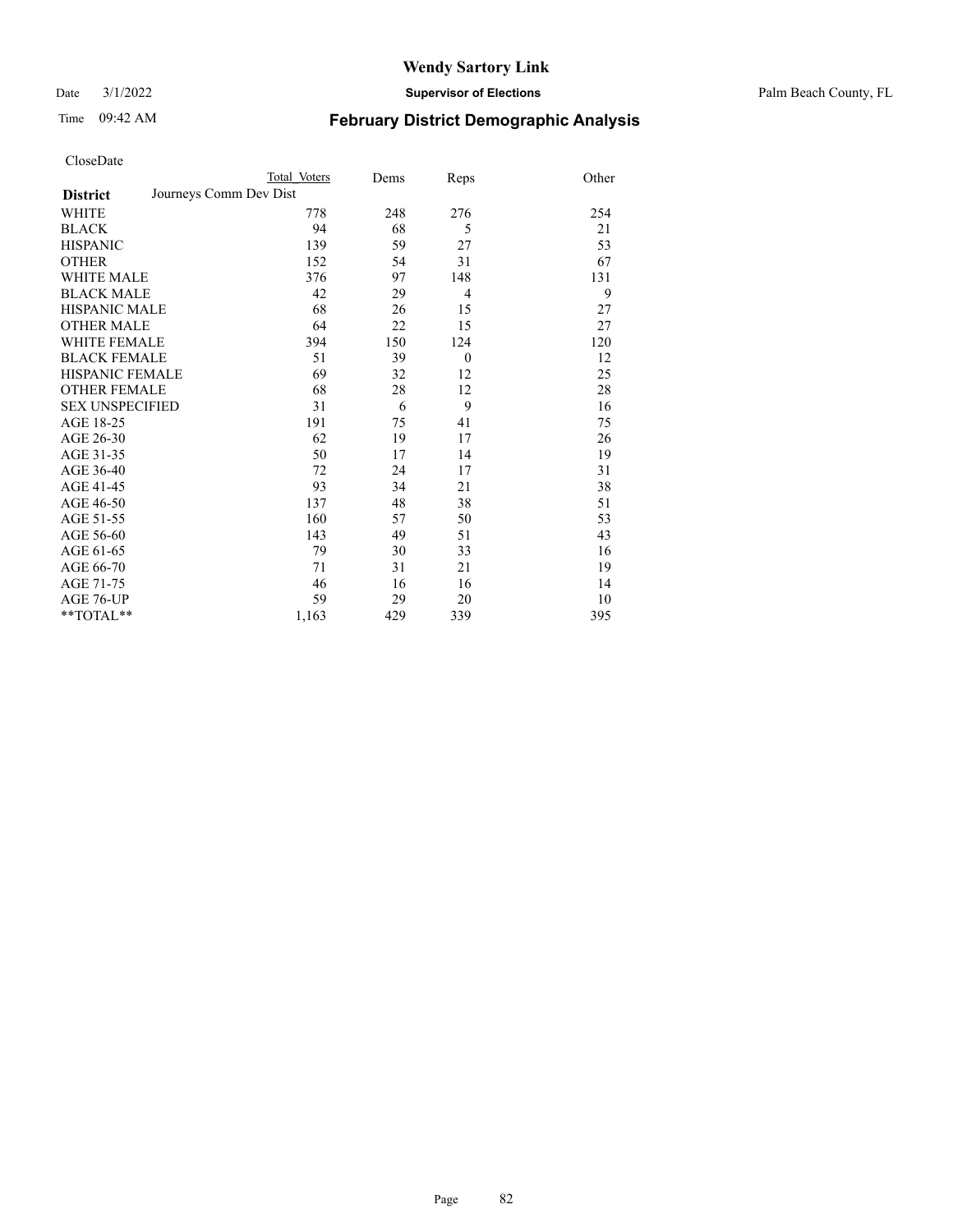Date 3/1/2022 **Supervisor of Elections** Palm Beach County, FL

# Time 09:42 AM **February District Demographic Analysis**

|                        |                    | Total Voters | Dems   | Reps   | Other  |
|------------------------|--------------------|--------------|--------|--------|--------|
| <b>District</b>        | Jupiter Inlet Dist |              |        |        |        |
| <b>WHITE</b>           |                    | 81,594       | 20,770 | 37,415 | 23,409 |
| <b>BLACK</b>           |                    | 1,847        | 1,271  | 123    | 453    |
| <b>HISPANIC</b>        |                    | 5,316        | 1,832  | 1,528  | 1,956  |
| <b>OTHER</b>           |                    | 6,505        | 1,924  | 1,786  | 2,795  |
| <b>WHITE MALE</b>      |                    | 38,700       | 7,896  | 18,882 | 11,922 |
| <b>BLACK MALE</b>      |                    | 878          | 572    | 62     | 244    |
| <b>HISPANIC MALE</b>   |                    | 2,229        | 702    | 674    | 853    |
| <b>OTHER MALE</b>      |                    | 2,186        | 593    | 639    | 954    |
| <b>WHITE FEMALE</b>    |                    | 42,039       | 12,667 | 18,167 | 11,205 |
| <b>BLACK FEMALE</b>    |                    | 951          | 687    | 59     | 205    |
| <b>HISPANIC FEMALE</b> |                    | 2,968        | 1,086  | 819    | 1,063  |
| <b>OTHER FEMALE</b>    |                    | 2,629        | 923    | 696    | 1,010  |
| <b>SEX UNSPECIFIED</b> |                    | 2,579        | 622    | 818    | 1,139  |
| AGE 18-25              |                    | 8,006        | 2,175  | 2,895  | 2,936  |
| AGE 26-30              |                    | 5,711        | 1,543  | 2,034  | 2,134  |
| AGE 31-35              |                    | 6,110        | 1,677  | 2,212  | 2,221  |
| AGE 36-40              |                    | 6,610        | 1,701  | 2,441  | 2,468  |
| AGE 41-45              |                    | 6,439        | 1,621  | 2,397  | 2,421  |
| AGE 46-50              |                    | 6,821        | 1,654  | 2,770  | 2,397  |
| AGE 51-55              |                    | 8,222        | 1,899  | 3,837  | 2,486  |
| AGE 56-60              |                    | 9,431        | 2,308  | 4,592  | 2,531  |
| AGE 61-65              |                    | 9,466        | 2,606  | 4,494  | 2,366  |
| AGE 66-70              |                    | 8,301        | 2,583  | 3,637  | 2,081  |
| AGE 71-75              |                    | 7,366        | 2,279  | 3,259  | 1,828  |
| AGE 76-UP              |                    | 12,770       | 3,749  | 6,281  | 2,740  |
| $*$ $TOTAL**$          |                    | 95,262       | 25,797 | 40,852 | 28,613 |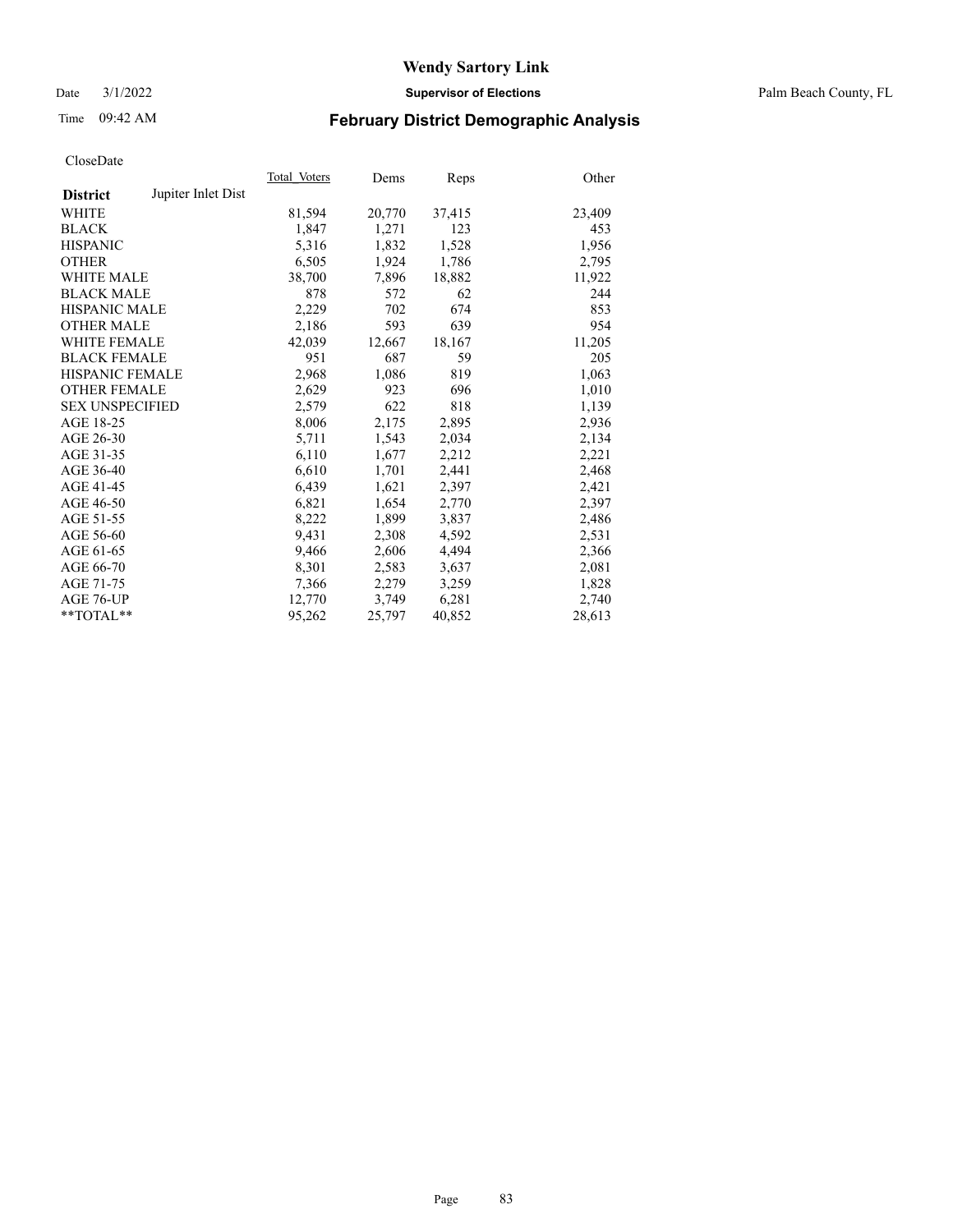Date 3/1/2022 **Supervisor of Elections** Palm Beach County, FL

# Time 09:42 AM **February District Demographic Analysis**

|                        |                  | Total Voters | Dems    | Reps    | Other   |
|------------------------|------------------|--------------|---------|---------|---------|
| <b>District</b>        | Library District |              |         |         |         |
| WHITE                  |                  | 433,565      | 147,743 | 161,943 | 123,879 |
| <b>BLACK</b>           |                  | 71,900       | 53,374  | 2,682   | 15,844  |
| <b>HISPANIC</b>        |                  | 92,888       | 37,058  | 20,306  | 35,524  |
| <b>OTHER</b>           |                  | 59,885       | 21,732  | 11,595  | 26,558  |
| <b>WHITE MALE</b>      |                  | 199,229      | 56,014  | 81,321  | 61,894  |
| <b>BLACK MALE</b>      |                  | 30,769       | 21,240  | 1,518   | 8,011   |
| <b>HISPANIC MALE</b>   |                  | 40,087       | 14,583  | 9,700   | 15,804  |
| <b>OTHER MALE</b>      |                  | 21.131       | 7,212   | 4,581   | 9,338   |
| <b>WHITE FEMALE</b>    |                  | 228,909      | 90,092  | 78,708  | 60,109  |
| <b>BLACK FEMALE</b>    |                  | 39,980       | 31,363  | 1,124   | 7,493   |
| <b>HISPANIC FEMALE</b> |                  | 50,578       | 21,637  | 10,188  | 18,753  |
| <b>OTHER FEMALE</b>    |                  | 25,083       | 10,470  | 4,614   | 9,999   |
| <b>SEX UNSPECIFIED</b> |                  | 21,869       | 6,968   | 4,634   | 10,267  |
| AGE 18-25              |                  | 59,804       | 22,637  | 13,471  | 23,696  |
| AGE 26-30              |                  | 41,324       | 15,341  | 9,632   | 16,351  |
| AGE 31-35              |                  | 44,374       | 16,811  | 11,008  | 16,555  |
| AGE 36-40              |                  | 44.393       | 16,350  | 11,413  | 16,630  |
| AGE 41-45              |                  | 43,627       | 15,865  | 11,466  | 16,296  |
| AGE 46-50              |                  | 45.664       | 16,093  | 13,626  | 15,945  |
| AGE 51-55              |                  | 52,186       | 18,053  | 17,558  | 16,575  |
| AGE 56-60              |                  | 57,540       | 20,625  | 20,638  | 16,277  |
| AGE 61-65              |                  | 57,881       | 22,705  | 20,027  | 15,149  |
| AGE 66-70              |                  | 54,107       | 23,386  | 17,512  | 13,209  |
| AGE 71-75              |                  | 53,941       | 23,732  | 17,217  | 12,992  |
| AGE 76-UP              |                  | 103,338      | 48,288  | 32,947  | 22,103  |
| $*$ $TOTAL**$          |                  | 658,238      | 259,907 | 196,526 | 201,805 |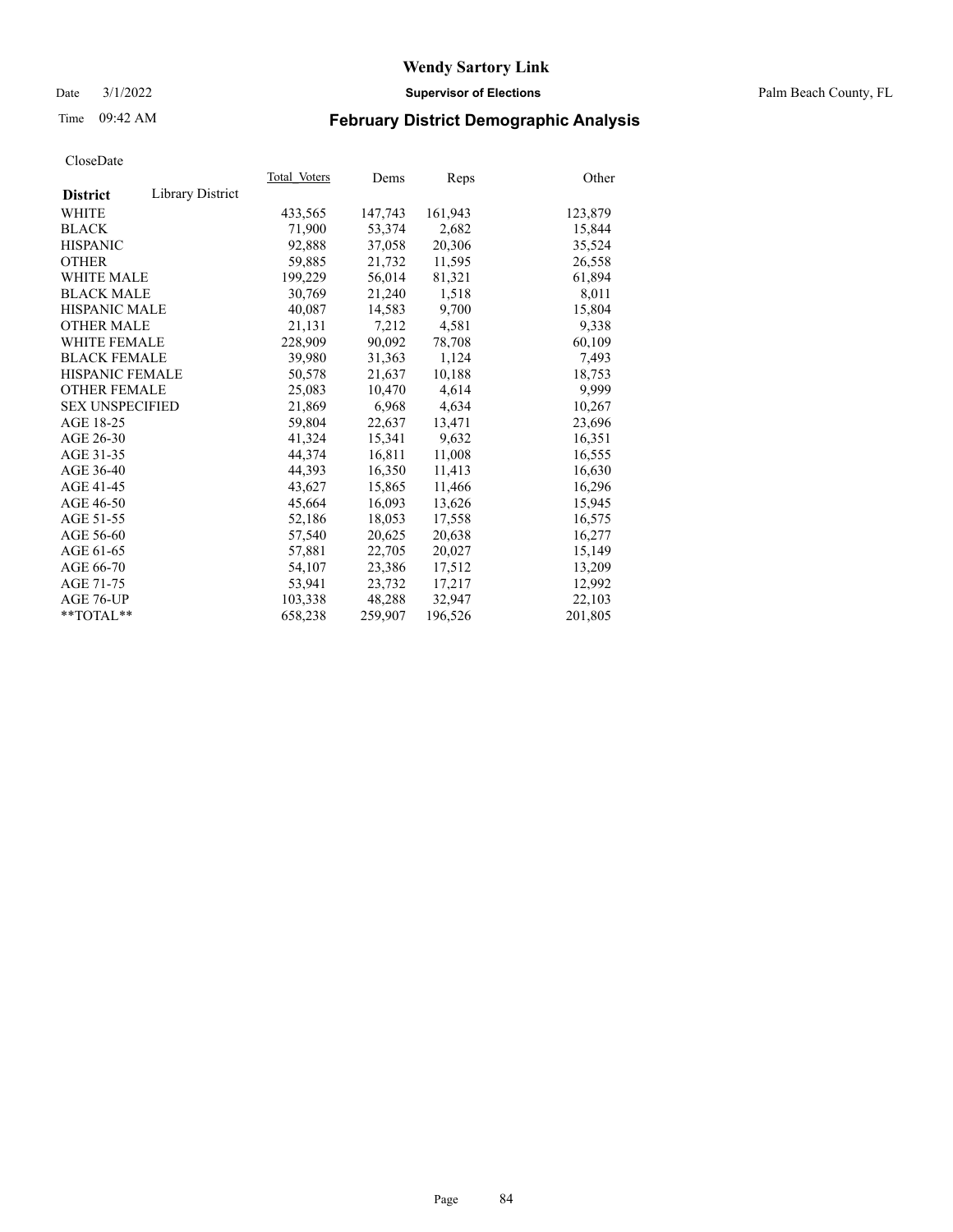Date 3/1/2022 **Supervisor of Elections** Palm Beach County, FL

# Time 09:42 AM **February District Demographic Analysis**

| CloseDate |  |
|-----------|--|
|-----------|--|

|                        | Total Voters           | Dems | Reps           | Other          |
|------------------------|------------------------|------|----------------|----------------|
| <b>District</b>        | Monterey Comm Dev Dist |      |                |                |
| <b>WHITE</b>           | 182                    | 56   | 56             | 70             |
| <b>BLACK</b>           | 111                    | 79   | $\overline{4}$ | 28             |
| <b>HISPANIC</b>        | 99                     | 42   | 14             | 43             |
| <b>OTHER</b>           | 78                     | 31   | 13             | 34             |
| <b>WHITE MALE</b>      | 90                     | 26   | 29             | 35             |
| <b>BLACK MALE</b>      | 42                     | 29   | $\overline{2}$ | 11             |
| <b>HISPANIC MALE</b>   | 44                     | 17   | $\overline{4}$ | 23             |
| <b>OTHER MALE</b>      | 29                     | 13   | 5              | 11             |
| <b>WHITE FEMALE</b>    | 91                     | 30   | 27             | 34             |
| <b>BLACK FEMALE</b>    | 65                     | 48   | $\overline{2}$ | 15             |
| <b>HISPANIC FEMALE</b> | 55                     | 25   | 10             | 20             |
| <b>OTHER FEMALE</b>    | 34                     | 12   | 7              | 15             |
| <b>SEX UNSPECIFIED</b> | 20                     | 8    | 1              | 11             |
| AGE 18-25              | 49                     | 22   | 7              | 20             |
| AGE 26-30              | 58                     | 17   | 18             | 23             |
| AGE 31-35              | 78                     | 34   | 17             | 27             |
| AGE 36-40              | 86                     | 42   | 11             | 33             |
| AGE 41-45              | 57                     | 32   | 6              | 19             |
| AGE 46-50              | 39                     | 17   | 6              | 16             |
| AGE 51-55              | 36                     | 19   | $\overline{4}$ | 13             |
| AGE 56-60              | 29                     | 10   | 10             | 9              |
| AGE 61-65              | 15                     | 6    | $\overline{4}$ | 5              |
| AGE 66-70              | 14                     | 5    | $\overline{2}$ | $\overline{7}$ |
| AGE 71-75              | 5                      | 3    | 1              | $\mathbf{1}$   |
| AGE 76-UP              | 4                      | 1    | 1              | $\overline{2}$ |
| **TOTAL**              | 470                    | 208  | 87             | 175            |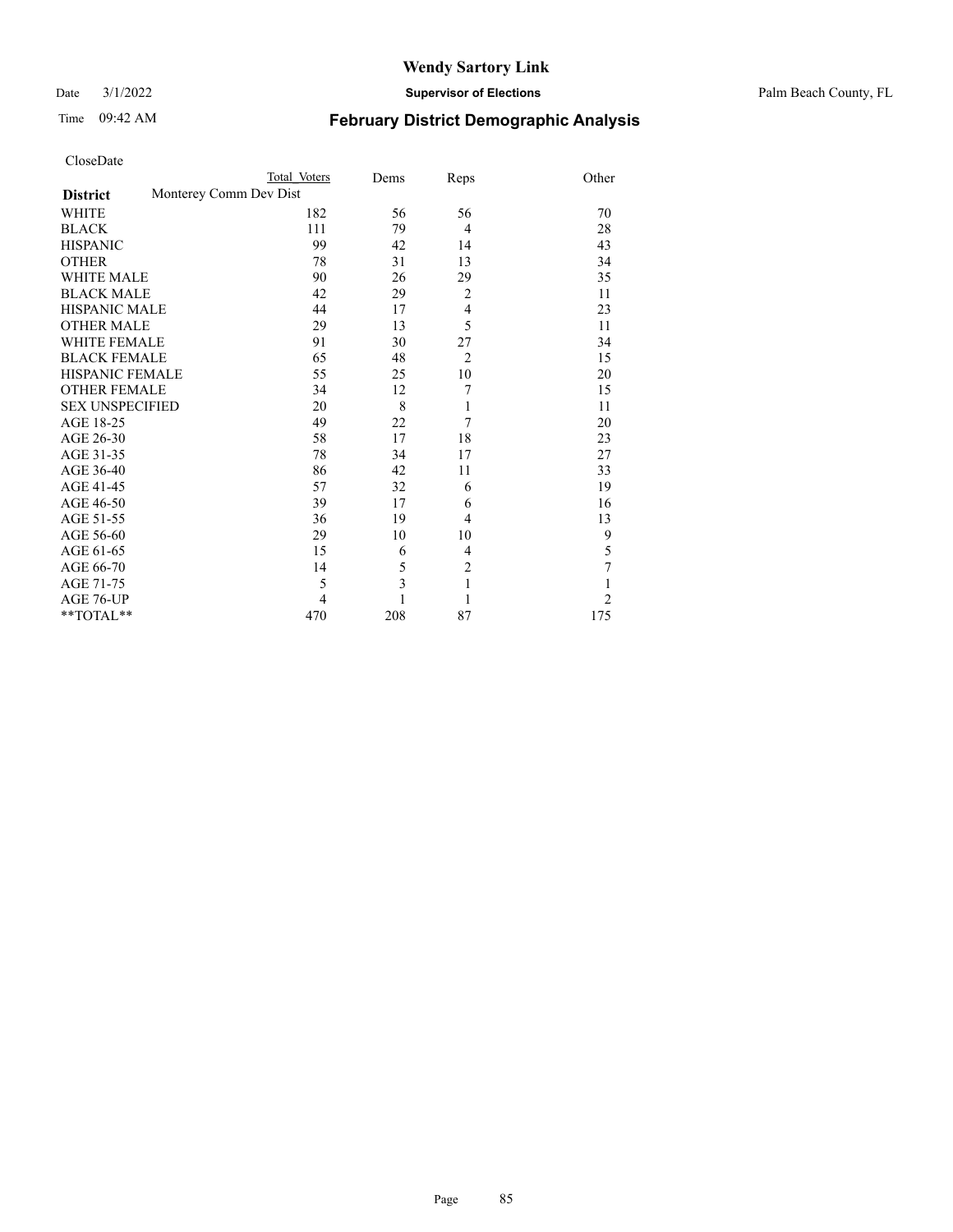Date 3/1/2022 **Supervisor of Elections** Palm Beach County, FL

| CloseDate |  |
|-----------|--|
|-----------|--|

| <b>February District Demographic Analysis</b> |  |  |
|-----------------------------------------------|--|--|
|                                               |  |  |

|                        | Total Voters           | Dems | Reps           | Other          |
|------------------------|------------------------|------|----------------|----------------|
| <b>District</b>        | Marsh Harbour Comm Dev |      |                |                |
| WHITE                  | 44                     | 16   | 9              | 19             |
| <b>BLACK</b>           | 440                    | 343  | 13             | 84             |
| <b>HISPANIC</b>        | 29                     | 15   | 5              | 9              |
| <b>OTHER</b>           | 57                     | 23   | 3              | 31             |
| <b>WHITE MALE</b>      | 24                     | 6    | 3              | 15             |
| <b>BLACK MALE</b>      | 164                    | 117  | 8              | 39             |
| <b>HISPANIC MALE</b>   | 15                     | 6    | 4              | 5              |
| <b>OTHER MALE</b>      | 18                     | 7    | $\overline{c}$ | 9              |
| <b>WHITE FEMALE</b>    | 19                     | 10   | 5              | $\overline{4}$ |
| <b>BLACK FEMALE</b>    | 267                    | 219  | 5              | 43             |
| <b>HISPANIC FEMALE</b> | 14                     | 9    | 1              | $\overline{4}$ |
| <b>OTHER FEMALE</b>    | 24                     | 12   | 1              | 11             |
| <b>SEX UNSPECIFIED</b> | 25                     | 11   | 1              | 13             |
| AGE 18-25              | 116                    | 73   | 7              | 36             |
| AGE 26-30              | 76                     | 49   | 3              | 24             |
| AGE 31-35              | 73                     | 47   | 7              | 19             |
| AGE 36-40              | 69                     | 50   | 1              | 18             |
| AGE 41-45              | 62                     | 42   | 3              | 17             |
| AGE 46-50              | 59                     | 51   | 3              | 5              |
| AGE 51-55              | 36                     | 27   | 1              | 8              |
| AGE 56-60              | 26                     | 18   | 3              | 5              |
| AGE 61-65              | 24                     | 20   | 1              | 3              |
| AGE 66-70              | 14                     | 9    | 1              | 4              |
| AGE 71-75              | 11                     | 7    | $\theta$       | 4              |
| AGE 76-UP              | 4                      | 4    | $\theta$       | 0              |
| **TOTAL**              | 570                    | 397  | 30             | 143            |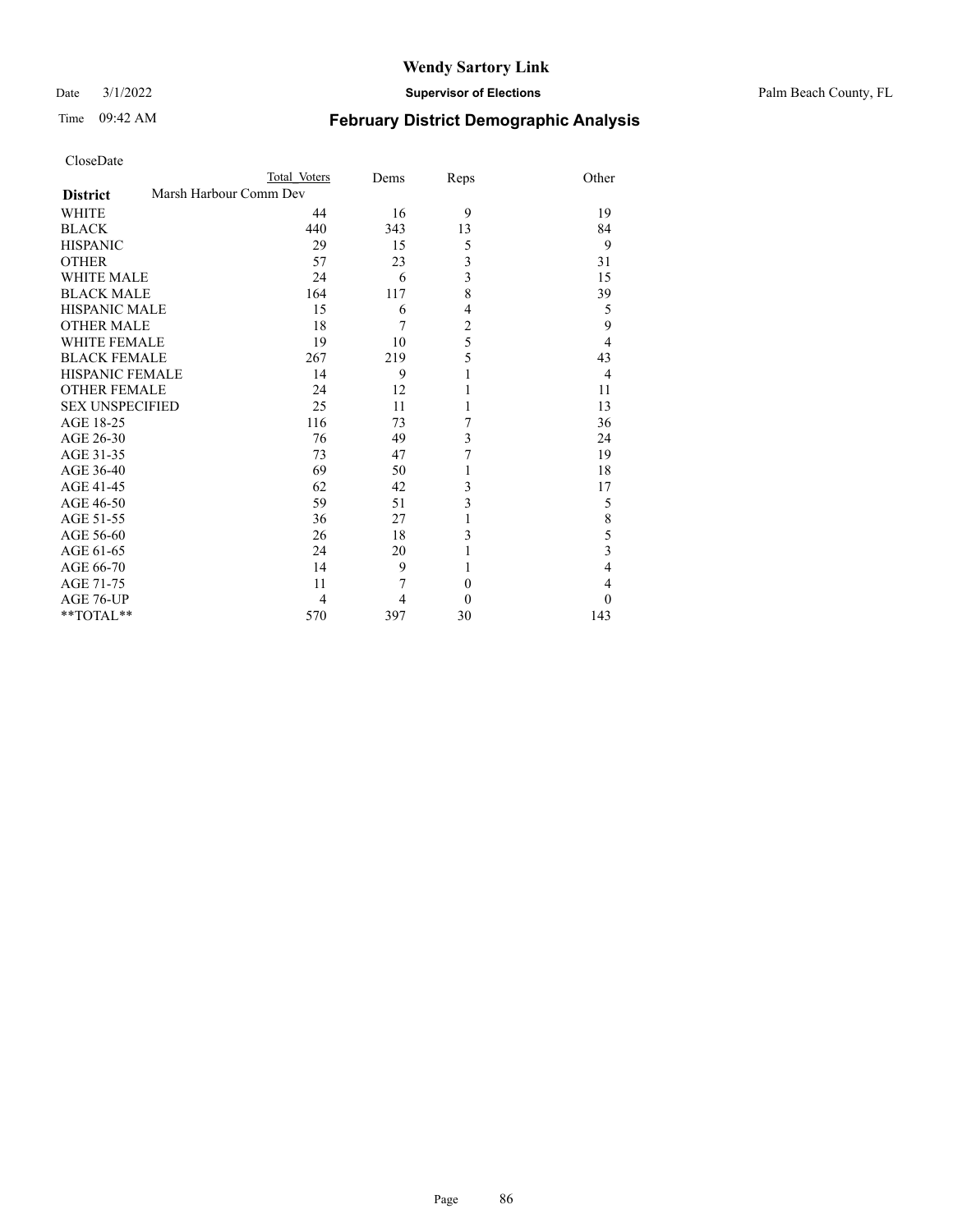Date 3/1/2022 **Supervisor of Elections** Palm Beach County, FL

# Time 09:42 AM **February District Demographic Analysis**

|                                        | Total Voters | Dems   | Reps   | Other  |
|----------------------------------------|--------------|--------|--------|--------|
| Northern Impry Dist<br><b>District</b> |              |        |        |        |
| WHITE                                  | 89,778       | 26,034 | 37,738 | 26,006 |
| <b>BLACK</b>                           | 16,351       | 12,250 | 556    | 3,545  |
| <b>HISPANIC</b>                        | 11,596       | 4,487  | 2,558  | 4,551  |
| <b>OTHER</b>                           | 11,491       | 4,076  | 2,343  | 5,072  |
| <b>WHITE MALE</b>                      | 41,901       | 9,851  | 18,957 | 13,093 |
| <b>BLACK MALE</b>                      | 6,747        | 4,707  | 296    | 1,744  |
| <b>HISPANIC MALE</b>                   | 4,865        | 1,724  | 1,149  | 1,992  |
| <b>OTHER MALE</b>                      | 4,039        | 1,313  | 880    | 1,846  |
| <b>WHITE FEMALE</b>                    | 46,872       | 15,902 | 18,384 | 12,586 |
| <b>BLACK FEMALE</b>                    | 9,368        | 7.370  | 253    | 1,745  |
| HISPANIC FEMALE                        | 6,468        | 2,646  | 1,363  | 2,459  |
| <b>OTHER FEMALE</b>                    | 4,963        | 2,036  | 984    | 1,943  |
| <b>SEX UNSPECIFIED</b>                 | 3,870        | 1,237  | 895    | 1,738  |
| AGE 18-25                              | 11,045       | 4,082  | 2,906  | 4,057  |
| AGE 26-30                              | 9,244        | 3,469  | 2,345  | 3,430  |
| AGE 31-35                              | 10,049       | 3,877  | 2,619  | 3,553  |
| AGE 36-40                              | 9.846        | 3,587  | 2,561  | 3,698  |
| AGE 41-45                              | 9,184        | 3,241  | 2,547  | 3,396  |
| AGE 46-50                              | 9,385        | 3,182  | 2,962  | 3,241  |
| AGE 51-55                              | 10,706       | 3,533  | 3,964  | 3,209  |
| AGE 56-60                              | 11,477       | 3,798  | 4,536  | 3,143  |
| AGE 61-65                              | 11,259       | 4,026  | 4,404  | 2,829  |
| AGE 66-70                              | 10,182       | 3,948  | 3,766  | 2,468  |
| AGE 71-75                              | 9,860        | 3,743  | 3,742  | 2,375  |
| AGE 76-UP                              | 16,966       | 6,357  | 6,839  | 3,770  |
| $*$ $TOTAL**$                          | 129,216      | 46,847 | 43,195 | 39,174 |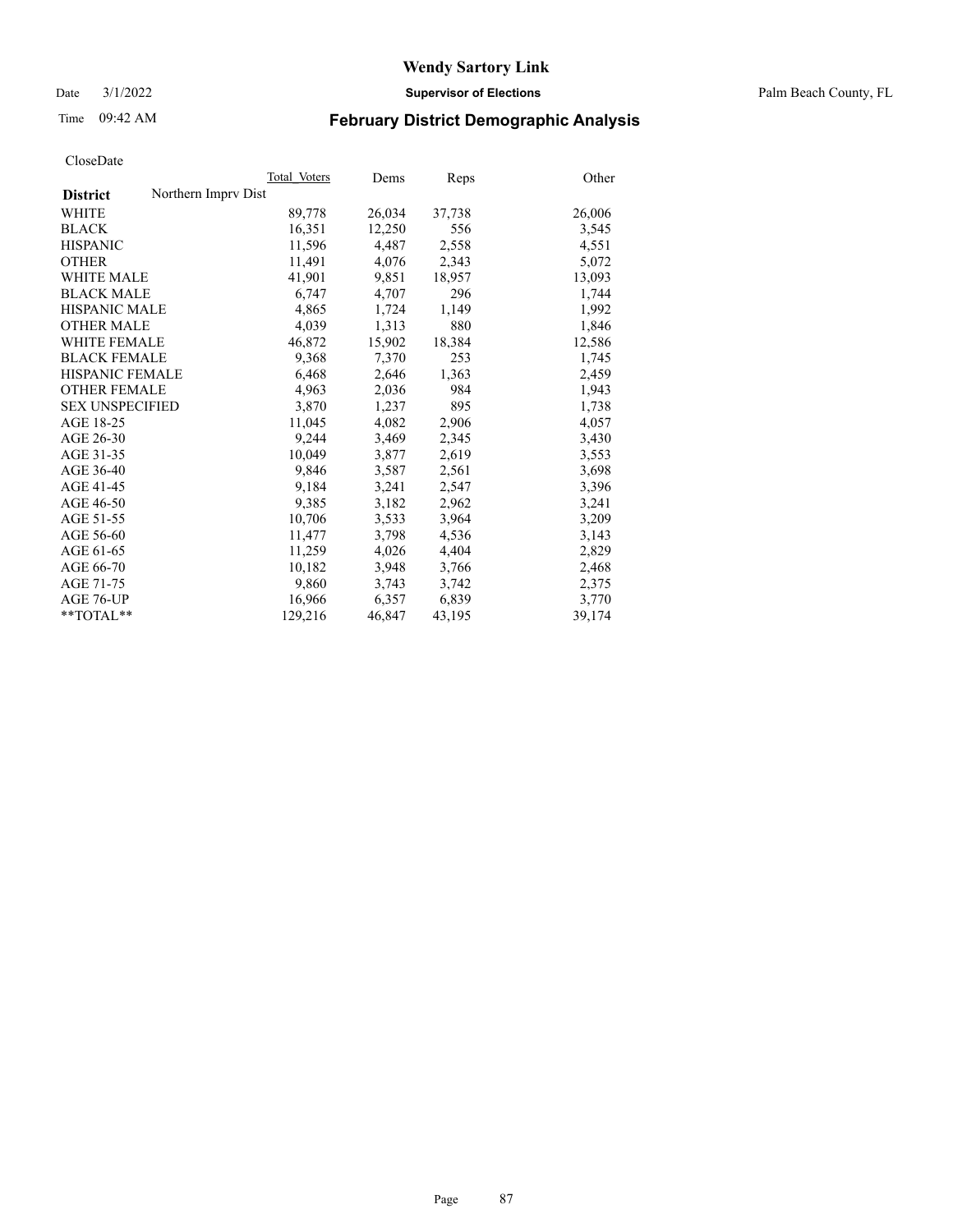Date 3/1/2022 **Supervisor of Elections** Palm Beach County, FL

# Time 09:42 AM **February District Demographic Analysis**

| CloseDate |
|-----------|
|-----------|

| Total Voters         | Dems           |                | Other                   |
|----------------------|----------------|----------------|-------------------------|
| Osprey Oaks Comm Dev |                |                |                         |
| 271                  | 104            | 90             | 77                      |
| 47                   | 33             | $\overline{4}$ | 10                      |
| 60                   | 16             | 19             | 25                      |
| 66                   | 21             | 10             | 35                      |
| 137                  | 47             | 43             | 47                      |
| 21                   | 15             | 1              | 5                       |
| 25                   | 6              | 11             | 8                       |
| 30                   | 11             | 6              | 13                      |
| 134                  | 57             | 47             | 30                      |
| 26                   | 18             | 3              | 5                       |
| 34                   | 10             | 8              | 16                      |
| 25                   | 7              | 3              | 15                      |
| 10                   | $\overline{2}$ | 1              | $\tau$                  |
| 49                   | 16             | 13             | 20                      |
| 15                   | 7              | 1              | 7                       |
| 23                   | 9              | 5              | 9                       |
| 46                   | 17             | 15             | 14                      |
| 63                   | 22             | 18             | 23                      |
| 66                   | 26             | 16             | 24                      |
| 63                   | 28             | 18             | 17                      |
| 29                   | 11             | 9              | 9                       |
| 30                   | 15             | 11             | $\overline{\mathbf{4}}$ |
| 26                   | 11             | 8              | $\overline{7}$          |
| 16                   | 6              | 4              | 6                       |
| 18                   | 6              | 5              | 7                       |
| 444                  | 174            | 123            | 147                     |
|                      |                |                | Reps                    |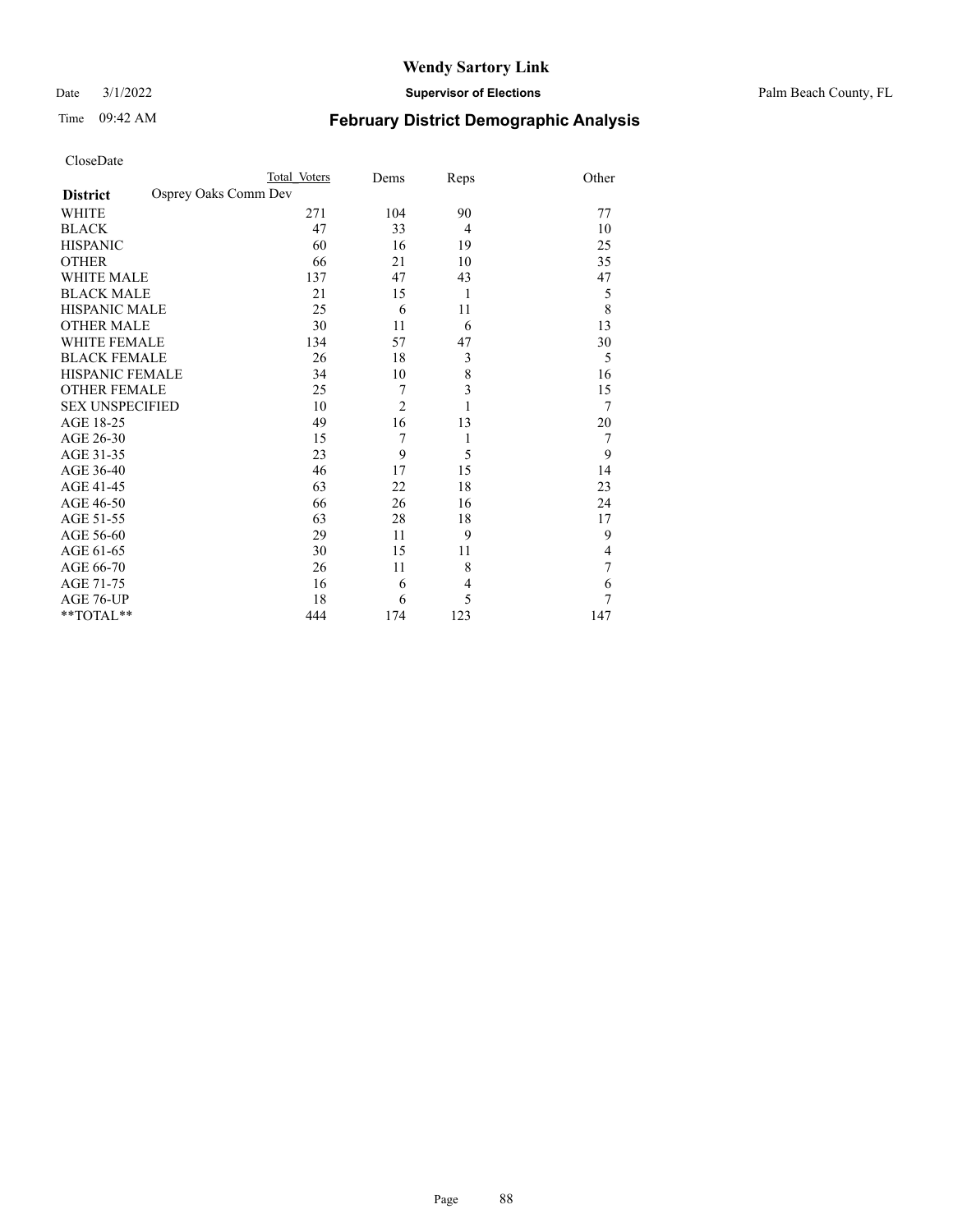Date 3/1/2022 **Supervisor of Elections** Palm Beach County, FL

## Time 09:42 AM **February District Demographic Analysis**

| CloseDate |
|-----------|
|-----------|

| CloseDate       |                   |      |      |       |
|-----------------|-------------------|------|------|-------|
|                 | Total Voters      | Dems | Reps | Other |
| <b>District</b> | Old Palm Comm Dev |      |      |       |
| <b>WHITE</b>    | 380               | 54   | 237  | 89    |
| <b>BLACK</b>    | 9                 | b    |      |       |
| <b>HISPANIC</b> | 3                 |      |      |       |
| <b>OTHER</b>    | 27                |      | 16   | 10    |

WHITE MALE 187 21 118 48  $\begin{array}{cccccccccccccc} \text{BLACK MALE} & & & & 4 & & 2 & & 1 & & & 1 \\ \text{HISPANIC MALE} & & & & 0 & & & 0 & & & 0 \\ \end{array}$ HISPANIC MALE 0 0 0 0 OTHER MALE  $\begin{array}{cccc} 7 & 0 & 4 & 3 \\ 185 & 32 & 117 & 36 \end{array}$ WHITE FEMALE 185 32 117 36<br>BLACK FEMALE 5 4 1 0

HISPANIC FEMALE 3 0 2 1 OTHER FEMALE 11 1 7 3<br>SEX UNSPECIFIED 17 1 7 9 SEX UNSPECIFIED 17 1 7 9<br>AGE 18-25 20 5 9

AGE 26-30 11 4 4 3<br>AGE 31-35 11 2 8 1 AGE 31-35 11 2 8 1<br>AGE 36-40 15 1 7 7 AGE 36-40 15 1 7 7<br>AGE 41-45 12 2 8 2 AGE 41-45 12 2 8 2<br>AGE 46-50 19 3 9 7 AGE 46-50 19 3 9 7<br>AGE 51-55 38 1 23 14 AGE 51-55 38 1 23 14<br>AGE 56-60 59 17 34 8 AGE 56-60 59 17 34 8<br>AGE 61-65 69 8 44 17

AGE 66-70 58 4 40 14<br>AGE 71-75 42 6 29 7

AGE 76-UP  $65$  8 42 15<br>
\*\*TOTAL\*\* 419 61 257 101

BLACK FEMALE 5 4 1

AGE 18-25 20 5 9<br>AGE 26-30 11 4 4

AGE 71-75 42 6 29

\*\*TOTAL\*\* 419 61 257

AGE 61-65 69 8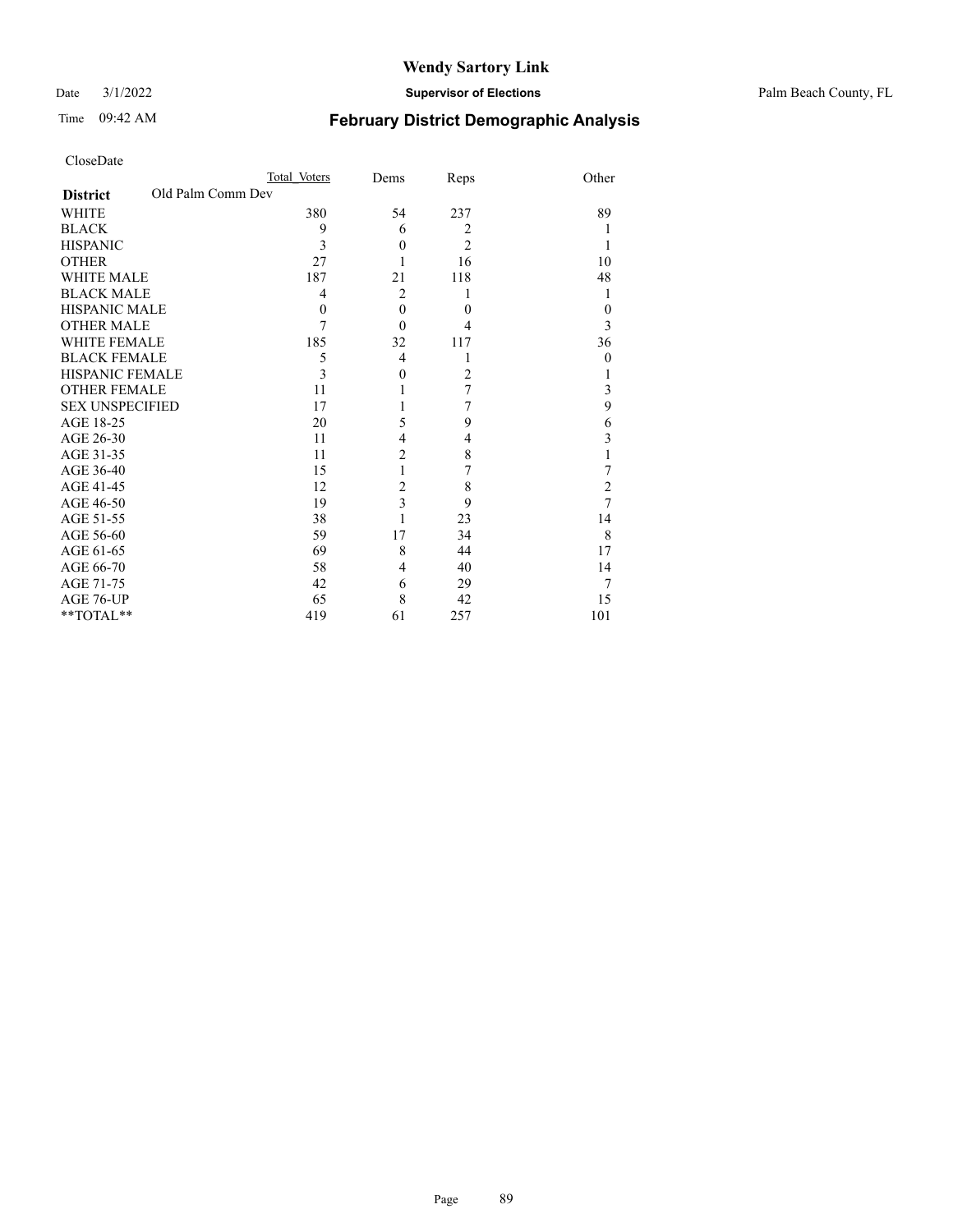Date 3/1/2022 **Supervisor of Elections** Palm Beach County, FL

| CloseDate |  |
|-----------|--|
|-----------|--|

| CloseDate              |                                 |              |      |                |       |
|------------------------|---------------------------------|--------------|------|----------------|-------|
|                        |                                 | Total Voters | Dems | Reps           | Other |
| <b>District</b>        | <b>Plantation Comm Dev Dist</b> |              |      |                |       |
| WHITE                  |                                 | 666          | 173  | 293            | 200   |
| <b>BLACK</b>           |                                 | 297          | 219  | 9              | 69    |
| <b>HISPANIC</b>        |                                 | 248          | 90   | 59             | 99    |
| <b>OTHER</b>           |                                 | 224          | 82   | 32             | 110   |
| <b>WHITE MALE</b>      |                                 | 327          | 60   | 152            | 115   |
| <b>BLACK MALE</b>      |                                 | 129          | 88   | $\overline{2}$ | 39    |
| <b>HISPANIC MALE</b>   |                                 | 124          | 44   | 34             | 46    |
| <b>OTHER MALE</b>      |                                 | 86           | 33   | 13             | 40    |
| <b>WHITE FEMALE</b>    |                                 | 331          | 112  | 139            | 80    |
| <b>BLACK FEMALE</b>    |                                 | 159          | 126  | 7              | 26    |
| <b>HISPANIC FEMALE</b> |                                 | 120          | 45   | 25             | 50    |
| <b>OTHER FEMALE</b>    |                                 | 91           | 36   | 12             | 43    |
| <b>SEX UNSPECIFIED</b> |                                 | 64           | 19   | 8              | 37    |
| AGE 18-25              |                                 | 201          | 78   | 48             | 75    |
| AGE 26-30              |                                 | 93           | 33   | 25             | 35    |
| AGE 31-35              |                                 | 104          | 30   | 34             | 40    |
| AGE 36-40              |                                 | 154          | 53   | 48             | 53    |
| AGE 41-45              |                                 | 164          | 61   | 51             | 52    |
| AGE 46-50              |                                 | 213          | 76   | 56             | 81    |
| AGE 51-55              |                                 | 151          | 60   | 41             | 50    |
| AGE 56-60              |                                 | 114          | 46   | 43             | 25    |
| AGE 61-65              |                                 | 74           | 35   | 14             | 25    |
| AGE 66-70              |                                 | 50           | 30   | 9              | 11    |
| AGE 71-75              |                                 | 65           | 42   | 11             | 12    |
| AGE 76-UP              |                                 | 52           | 20   | 13             | 19    |
| $*$ $TOTAL**$          |                                 | 1,435        | 564  | 393            | 478   |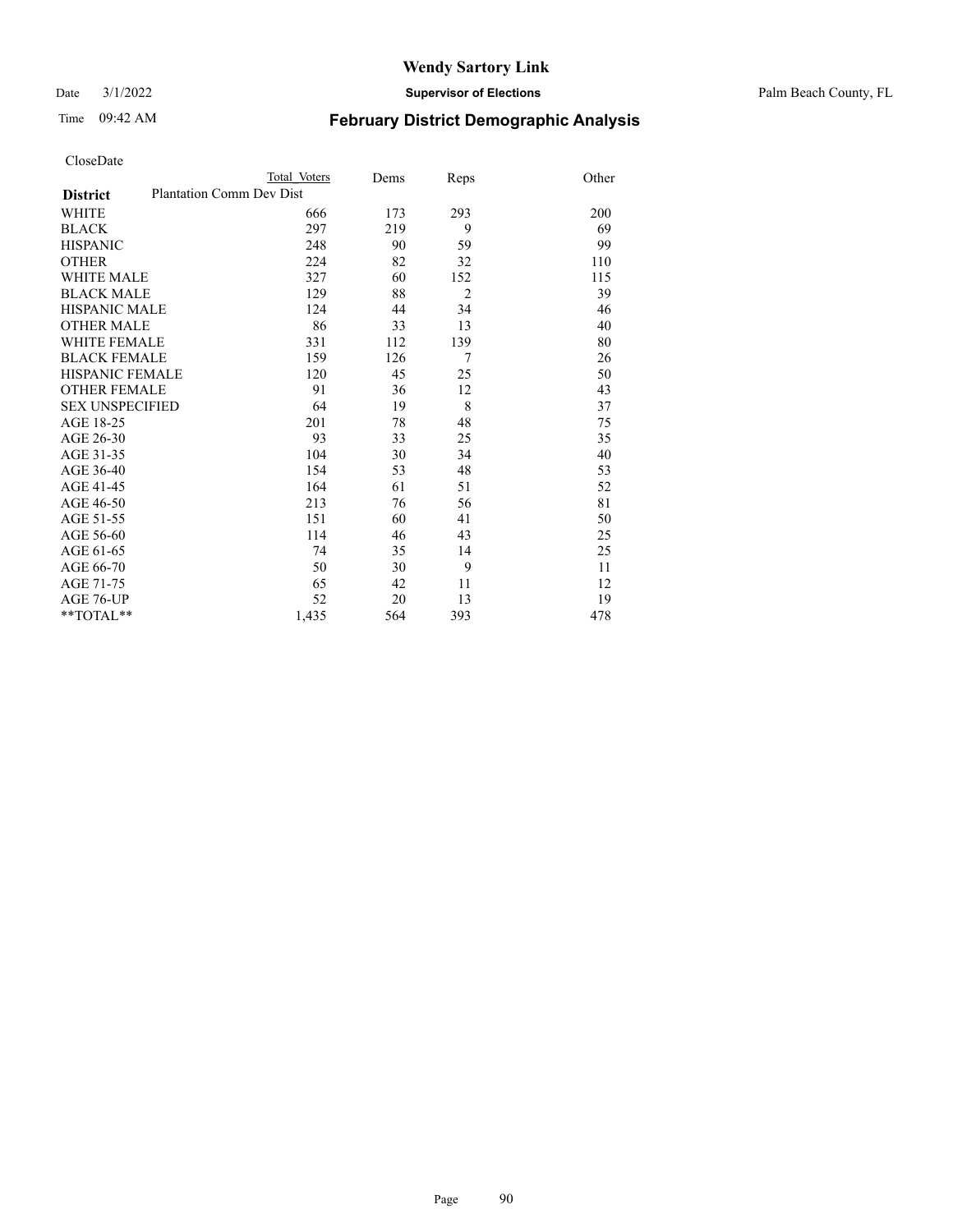Date 3/1/2022 **Supervisor of Elections** Palm Beach County, FL

# Time 09:42 AM **February District Demographic Analysis**

|                                       | Total Voters | Dems    | Reps   | Other  |
|---------------------------------------|--------------|---------|--------|--------|
| Port Of Palm Beach<br><b>District</b> |              |         |        |        |
| WHITE                                 | 166,275      | 49,438  | 68,242 | 48,595 |
| <b>BLACK</b>                          | 73,236       | 57,164  | 2,279  | 13,793 |
| <b>HISPANIC</b>                       | 40,215       | 15,754  | 9,093  | 15,368 |
| <b>OTHER</b>                          | 28,449       | 10,811  | 5,071  | 12,567 |
| <b>WHITE MALE</b>                     | 78,319       | 19,576  | 34,367 | 24,376 |
| <b>BLACK MALE</b>                     | 30,602       | 22,424  | 1,257  | 6,921  |
| <b>HISPANIC MALE</b>                  | 17,663       | 6,305   | 4,434  | 6,924  |
| <b>OTHER MALE</b>                     | 10,161       | 3,630   | 2,006  | 4,525  |
| <b>WHITE FEMALE</b>                   | 85,939       | 29,350  | 33,090 | 23,499 |
| <b>BLACK FEMALE</b>                   | 41.532       | 33.951  | 998    | 6,583  |
| <b>HISPANIC FEMALE</b>                | 21,593       | 9.075   | 4,486  | 8,032  |
| <b>OTHER FEMALE</b>                   | 11,946       | 5,235   | 2,082  | 4,629  |
| <b>SEX UNSPECIFIED</b>                | 10.201       | 3.499   | 1,910  | 4,792  |
| AGE 18-25                             | 30,255       | 13,100  | 5,930  | 11,225 |
| AGE 26-30                             | 24,636       | 10,517  | 4,984  | 9,135  |
| AGE 31-35                             | 26,023       | 11,446  | 5,538  | 9,039  |
| AGE 36-40                             | 24,120       | 10,225  | 5,393  | 8,502  |
| AGE 41-45                             | 21,524       | 9,170   | 4,842  | 7,512  |
| AGE 46-50                             | 22,046       | 9,197   | 5,828  | 7,021  |
| AGE 51-55                             | 25,228       | 10,246  | 7,761  | 7,221  |
| AGE 56-60                             | 27,916       | 11,581  | 9,139  | 7,196  |
| AGE 61-65                             | 27,010       | 11,863  | 8,728  | 6,419  |
| AGE 66-70                             | 23,180       | 10,763  | 7,223  | 5,194  |
| AGE 71-75                             | 20,988       | 9,548   | 6,762  | 4,678  |
| AGE 76-UP                             | 35,225       | 15,503  | 12,552 | 7,170  |
| $*$ $TOTAL**$                         | 308,175      | 133,167 | 84,685 | 90,323 |
|                                       |              |         |        |        |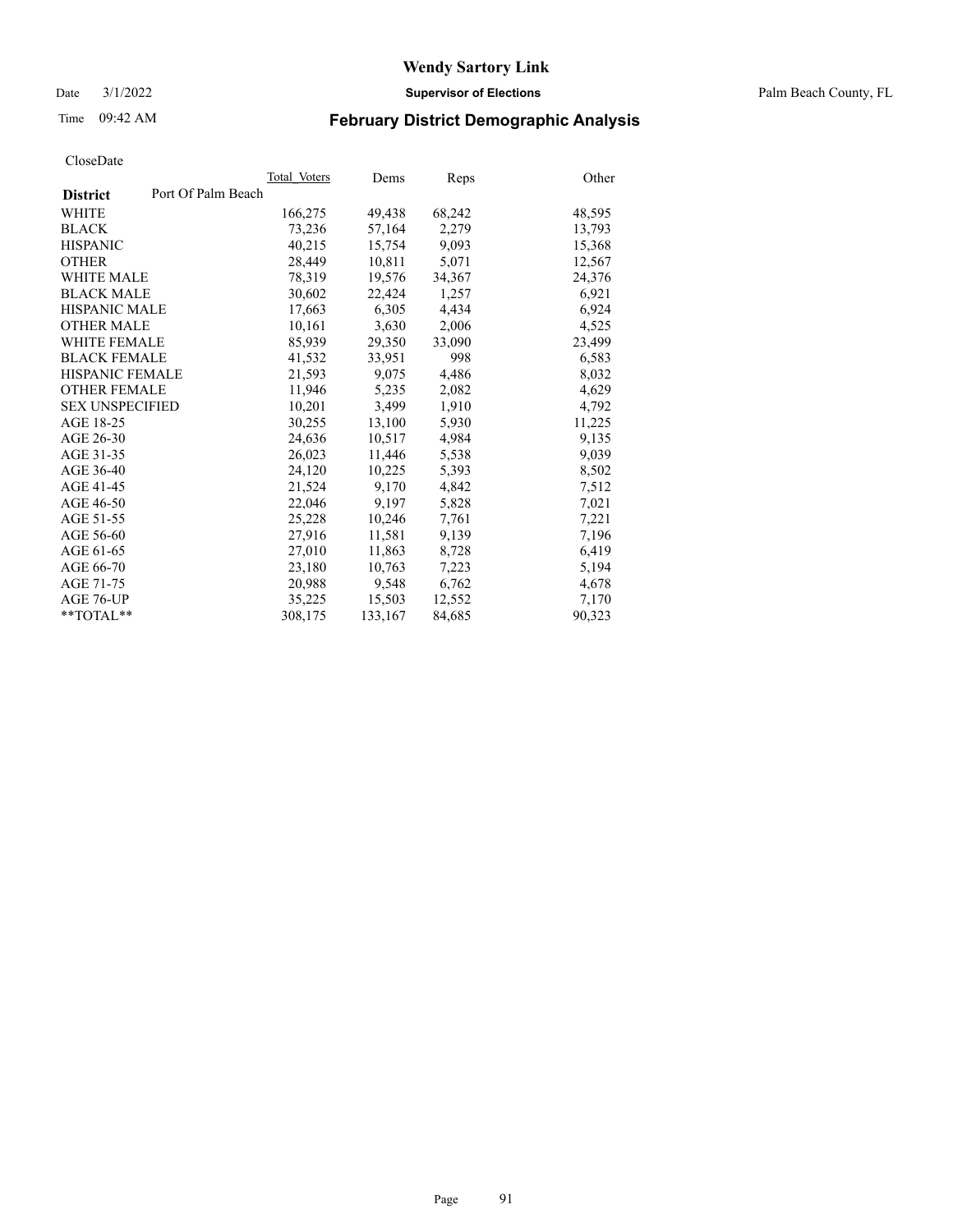Date 3/1/2022 **Supervisor of Elections** Palm Beach County, FL

# Time 09:42 AM **February District Demographic Analysis**

|                                         | Total Voters | Dems | Reps           | Other |
|-----------------------------------------|--------------|------|----------------|-------|
| Renaissance Comm Dev<br><b>District</b> |              |      |                |       |
| <b>WHITE</b>                            | 1,013        | 331  | 314            | 368   |
| <b>BLACK</b>                            | 284          | 187  | 10             | 87    |
| <b>HISPANIC</b>                         | 292          | 107  | 60             | 125   |
| <b>OTHER</b>                            | 194          | 57   | 38             | 99    |
| <b>WHITE MALE</b>                       | 518          | 155  | 177            | 186   |
| <b>BLACK MALE</b>                       | 119          | 74   | 6              | 39    |
| <b>HISPANIC MALE</b>                    | 123          | 40   | 31             | 52    |
| <b>OTHER MALE</b>                       | 74           | 20   | 16             | 38    |
| <b>WHITE FEMALE</b>                     | 485          | 174  | 136            | 175   |
| <b>BLACK FEMALE</b>                     | 165          | 113  | $\overline{4}$ | 48    |
| <b>HISPANIC FEMALE</b>                  | 164          | 65   | 28             | 71    |
| <b>OTHER FEMALE</b>                     | 81           | 28   | 10             | 43    |
| <b>SEX UNSPECIFIED</b>                  | 54           | 13   | 14             | 27    |
| AGE 18-25                               | 179          | 75   | 30             | 74    |
| AGE 26-30                               | 257          | 94   | 50             | 113   |
| AGE 31-35                               | 259          | 108  | 48             | 103   |
| AGE 36-40                               | 192          | 71   | 41             | 80    |
| AGE 41-45                               | 176          | 74   | 38             | 64    |
| AGE 46-50                               | 167          | 55   | 43             | 69    |
| AGE 51-55                               | 144          | 52   | 43             | 49    |
| AGE 56-60                               | 114          | 28   | 45             | 41    |
| AGE 61-65                               | 107          | 47   | 30             | 30    |
| AGE 66-70                               | 83           | 40   | 20             | 23    |
| AGE 71-75                               | 62           | 23   | 17             | 22    |
| <b>AGE 76-UP</b>                        | 43           | 15   | 17             | 11    |
| **TOTAL**                               | 1,783        | 682  | 422            | 679   |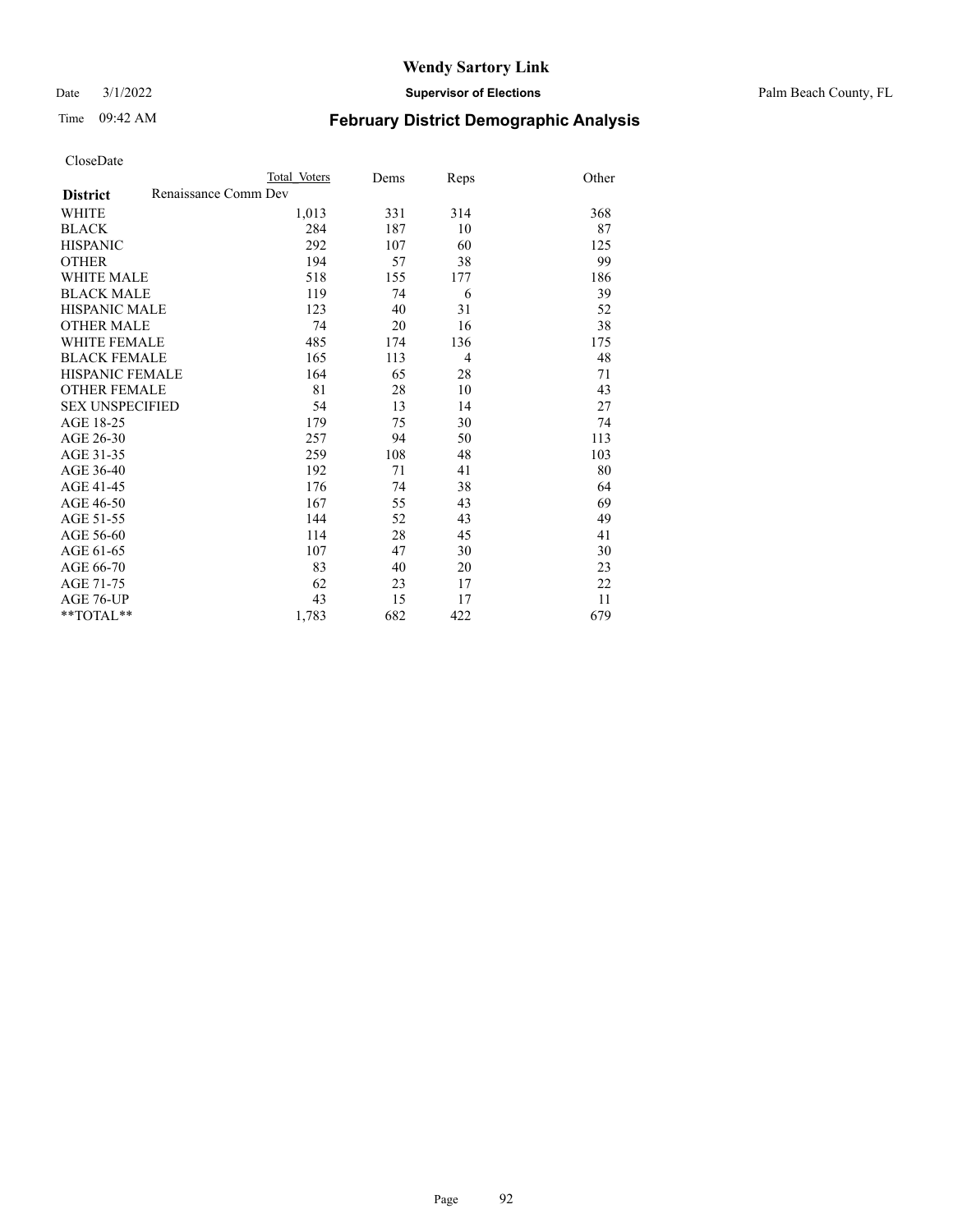Date 3/1/2022 **Supervisor of Elections** Palm Beach County, FL

| CloseDate              |                     |                |      |                |                |
|------------------------|---------------------|----------------|------|----------------|----------------|
|                        |                     | Total Voters   | Dems | Reps           | Other          |
| <b>District</b>        | Sonoma Bay Comm Dev |                |      |                |                |
| WHITE                  |                     | 63             | 25   | 22             | 16             |
| <b>BLACK</b>           |                     | 268            | 207  | 6              | 55             |
| <b>HISPANIC</b>        |                     | 44             | 21   | 3              | 20             |
| <b>OTHER</b>           |                     | 58             | 21   | 7              | 30             |
| <b>WHITE MALE</b>      |                     | 28             | 8    | 13             | 7              |
| <b>BLACK MALE</b>      |                     | 100            | 67   | 3              | 30             |
| <b>HISPANIC MALE</b>   |                     | 13             | 6    | $\overline{c}$ | 5              |
| <b>OTHER MALE</b>      |                     | 20             | 7    | $\overline{c}$ | 11             |
| <b>WHITE FEMALE</b>    |                     | 35             | 17   | 9              | 9              |
| <b>BLACK FEMALE</b>    |                     | 165            | 137  | 3              | 25             |
| HISPANIC FEMALE        |                     | 30             | 15   | 1              | 14             |
| <b>OTHER FEMALE</b>    |                     | 26             | 11   | 2              | 13             |
| <b>SEX UNSPECIFIED</b> |                     | 16             | 6    | 3              | $\overline{7}$ |
| AGE 18-25              |                     | 52             | 32   | 6              | 14             |
| AGE 26-30              |                     | 44             | 26   | 4              | 14             |
| AGE 31-35              |                     | 78             | 49   | $\overline{4}$ | 25             |
| AGE 36-40              |                     | 58             | 34   | 6              | 18             |
| AGE 41-45              |                     | 55             | 26   | 7              | 22             |
| AGE 46-50              |                     | 36             | 27   | $\overline{c}$ | 7              |
| AGE 51-55              |                     | 32             | 25   | 3              | $\overline{4}$ |
| AGE 56-60              |                     | 21             | 14   | 1              | 6              |
| AGE 61-65              |                     | 34             | 22   | 4              | 8              |
| AGE 66-70              |                     | 16             | 15   | $\theta$       |                |
| AGE 71-75              |                     | $\overline{c}$ | 1    | $\theta$       |                |
| AGE 76-UP              |                     | 5              | 3    |                |                |
| **TOTAL**              |                     | 433            | 274  | 38             | 121            |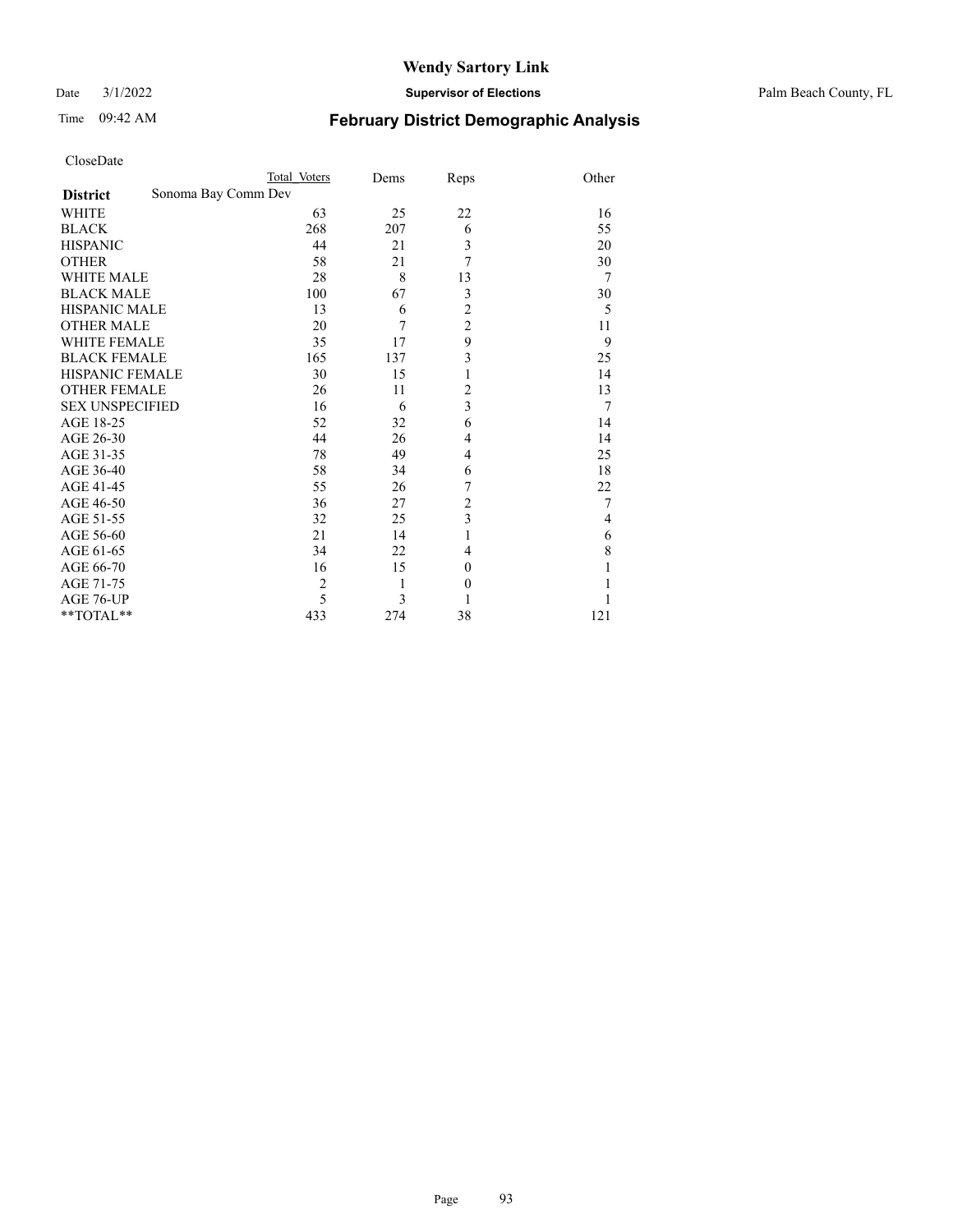Date 3/1/2022 **Supervisor of Elections** Palm Beach County, FL

# Time 09:42 AM **February District Demographic Analysis**

|                                        | Total Voters | Dems | Reps | Other |
|----------------------------------------|--------------|------|------|-------|
| Seminole Impry Dist<br><b>District</b> |              |      |      |       |
| <b>WHITE</b>                           | 820          | 180  | 393  | 247   |
| <b>BLACK</b>                           | 350          | 230  | 22   | 98    |
| <b>HISPANIC</b>                        | 477          | 128  | 140  | 209   |
| <b>OTHER</b>                           | 153          | 57   | 28   | 68    |
| WHITE MALE                             | 398          | 70   | 205  | 123   |
| <b>BLACK MALE</b>                      | 148          | 83   | 15   | 50    |
| <b>HISPANIC MALE</b>                   | 231          | 52   | 82   | 97    |
| <b>OTHER MALE</b>                      | 67           | 25   | 11   | 31    |
| WHITE FEMALE                           | 418          | 109  | 187  | 122   |
| <b>BLACK FEMALE</b>                    | 201          | 146  | 7    | 48    |
| <b>HISPANIC FEMALE</b>                 | 244          | 74   | 58   | 112   |
| <b>OTHER FEMALE</b>                    | 71           | 28   | 13   | 30    |
| <b>SEX UNSPECIFIED</b>                 | 22           | 8    | 5    | 9     |
| AGE 18-25                              | 126          | 40   | 39   | 47    |
| AGE 26-30                              | 151          | 43   | 61   | 47    |
| AGE 31-35                              | 251          | 54   | 73   | 124   |
| AGE 36-40                              | 230          | 73   | 65   | 92    |
| AGE 41-45                              | 225          | 75   | 66   | 84    |
| AGE 46-50                              | 170          | 63   | 59   | 48    |
| AGE 51-55                              | 156          | 56   | 52   | 48    |
| AGE 56-60                              | 149          | 49   | 60   | 40    |
| AGE 61-65                              | 129          | 58   | 35   | 36    |
| AGE 66-70                              | 84           | 28   | 34   | 22    |
| AGE 71-75                              | 74           | 31   | 25   | 18    |
| AGE 76-UP                              | 55           | 25   | 14   | 16    |
| $*$ $TOTAL**$                          | 1,800        | 595  | 583  | 622   |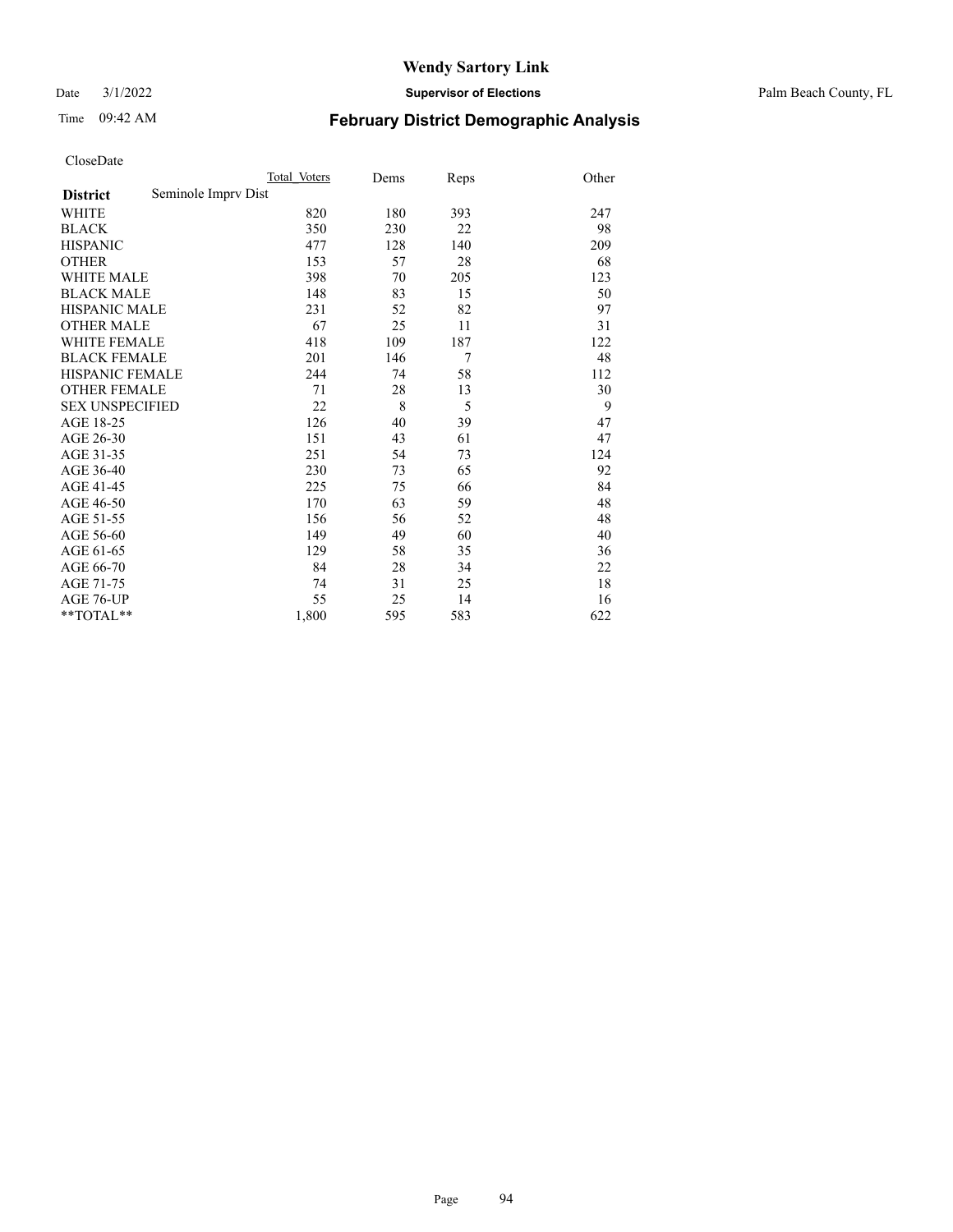Date 3/1/2022 **Supervisor of Elections** Palm Beach County, FL

| CloseDate |
|-----------|
|-----------|

|                                            | Total Voters | Dems | Reps | Other |
|--------------------------------------------|--------------|------|------|-------|
| Terracina Comm Dev Dist<br><b>District</b> |              |      |      |       |
| WHITE                                      | 177          | 66   | 55   | 56    |
| <b>BLACK</b>                               | 481          | 359  | 15   | 107   |
| <b>HISPANIC</b>                            | 154          | 64   | 43   | 47    |
| <b>OTHER</b>                               | 193          | 70   | 33   | 90    |
| <b>WHITE MALE</b>                          | 98           | 33   | 33   | 32    |
| <b>BLACK MALE</b>                          | 222          | 151  | 12   | 59    |
| <b>HISPANIC MALE</b>                       | 69           | 21   | 23   | 25    |
| <b>OTHER MALE</b>                          | 74           | 29   | 12   | 33    |
| <b>WHITE FEMALE</b>                        | 77           | 33   | 20   | 24    |
| <b>BLACK FEMALE</b>                        | 251          | 202  | 3    | 46    |
| <b>HISPANIC FEMALE</b>                     | 81           | 41   | 20   | 20    |
| <b>OTHER FEMALE</b>                        | 93           | 35   | 20   | 38    |
| <b>SEX UNSPECIFIED</b>                     | 40           | 14   | 3    | 23    |
| AGE 18-25                                  | 128          | 64   | 13   | 51    |
| AGE 26-30                                  | 89           | 49   | 8    | 32    |
| AGE 31-35                                  | 79           | 40   | 9    | 30    |
| AGE 36-40                                  | 107          | 62   | 17   | 28    |
| AGE 41-45                                  | 116          | 63   | 18   | 35    |
| AGE 46-50                                  | 114          | 62   | 20   | 32    |
| AGE 51-55                                  | 96           | 54   | 16   | 26    |
| AGE 56-60                                  | 82           | 45   | 13   | 24    |
| AGE 61-65                                  | 70           | 42   | 11   | 17    |
| AGE 66-70                                  | 58           | 34   | 10   | 14    |
| AGE 71-75                                  | 36           | 24   | 5    | 7     |
| <b>AGE 76-UP</b>                           | 30           | 20   | 6    | 4     |
| $*$ TOTAL $*$                              | 1,005        | 559  | 146  | 300   |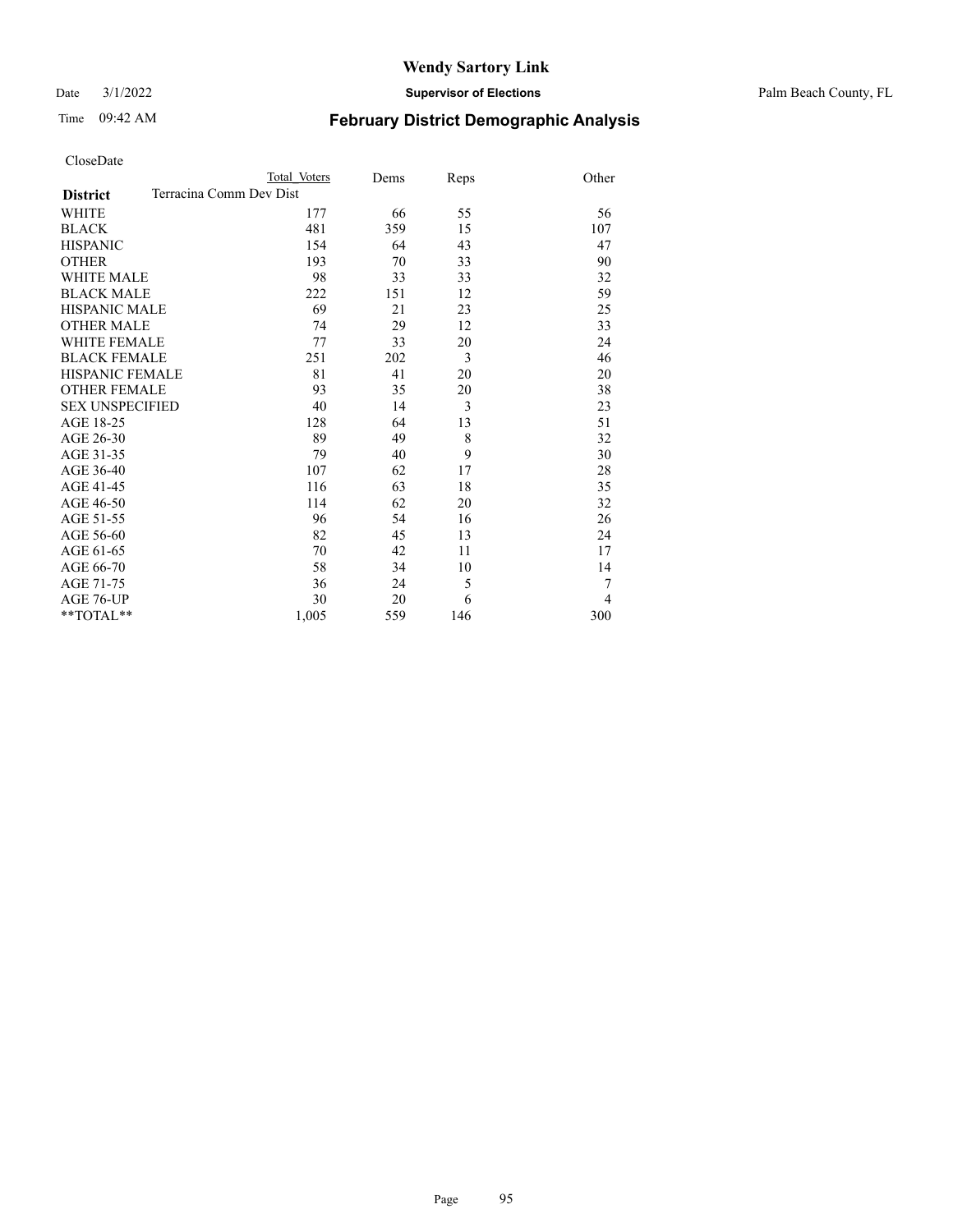Date 3/1/2022 **Supervisor of Elections** Palm Beach County, FL

| CloseDate |  |
|-----------|--|
|-----------|--|

| CloseDate              |                        |              |      |                |       |
|------------------------|------------------------|--------------|------|----------------|-------|
|                        |                        | Total Voters | Dems | Reps           | Other |
| <b>District</b>        | Thousand Comm Dev Dist |              |      |                |       |
| <b>WHITE</b>           |                        | 296          | 82   | 103            | 111   |
| <b>BLACK</b>           |                        | 815          | 650  | 25             | 140   |
| <b>HISPANIC</b>        |                        | 149          | 60   | 28             | 61    |
| <b>OTHER</b>           |                        | 214          | 94   | 29             | 91    |
| <b>WHITE MALE</b>      |                        | 152          | 38   | 58             | 56    |
| <b>BLACK MALE</b>      |                        | 354          | 261  | 17             | 76    |
| <b>HISPANIC MALE</b>   |                        | 70           | 22   | 15             | 33    |
| <b>OTHER MALE</b>      |                        | 86           | 35   | 18             | 33    |
| WHITE FEMALE           |                        | 140          | 44   | 44             | 52    |
| <b>BLACK FEMALE</b>    |                        | 454          | 384  | 8              | 62    |
| <b>HISPANIC FEMALE</b> |                        | 77           | 37   | 13             | 27    |
| <b>OTHER FEMALE</b>    |                        | 95           | 46   | 10             | 39    |
| <b>SEX UNSPECIFIED</b> |                        | 46           | 19   | $\overline{2}$ | 25    |
| AGE 18-25              |                        | 193          | 115  | 12             | 66    |
| AGE 26-30              |                        | 149          | 79   | 24             | 46    |
| AGE 31-35              |                        | 135          | 82   | 11             | 42    |
| AGE 36-40              |                        | 164          | 100  | 26             | 38    |
| AGE 41-45              |                        | 188          | 113  | 25             | 50    |
| AGE 46-50              |                        | 162          | 92   | 22             | 48    |
| AGE 51-55              |                        | 129          | 79   | 17             | 33    |
| AGE 56-60              |                        | 114          | 68   | 18             | 28    |
| AGE 61-65              |                        | 95           | 63   | 10             | 22    |
| AGE 66-70              |                        | 65           | 50   | 6              | 9     |
| AGE 71-75              |                        | 46           | 28   | 8              | 10    |
| AGE 76-UP              |                        | 34           | 17   | 6              | 11    |
| $*$ $TOTAL**$          |                        | 1,474        | 886  | 185            | 403   |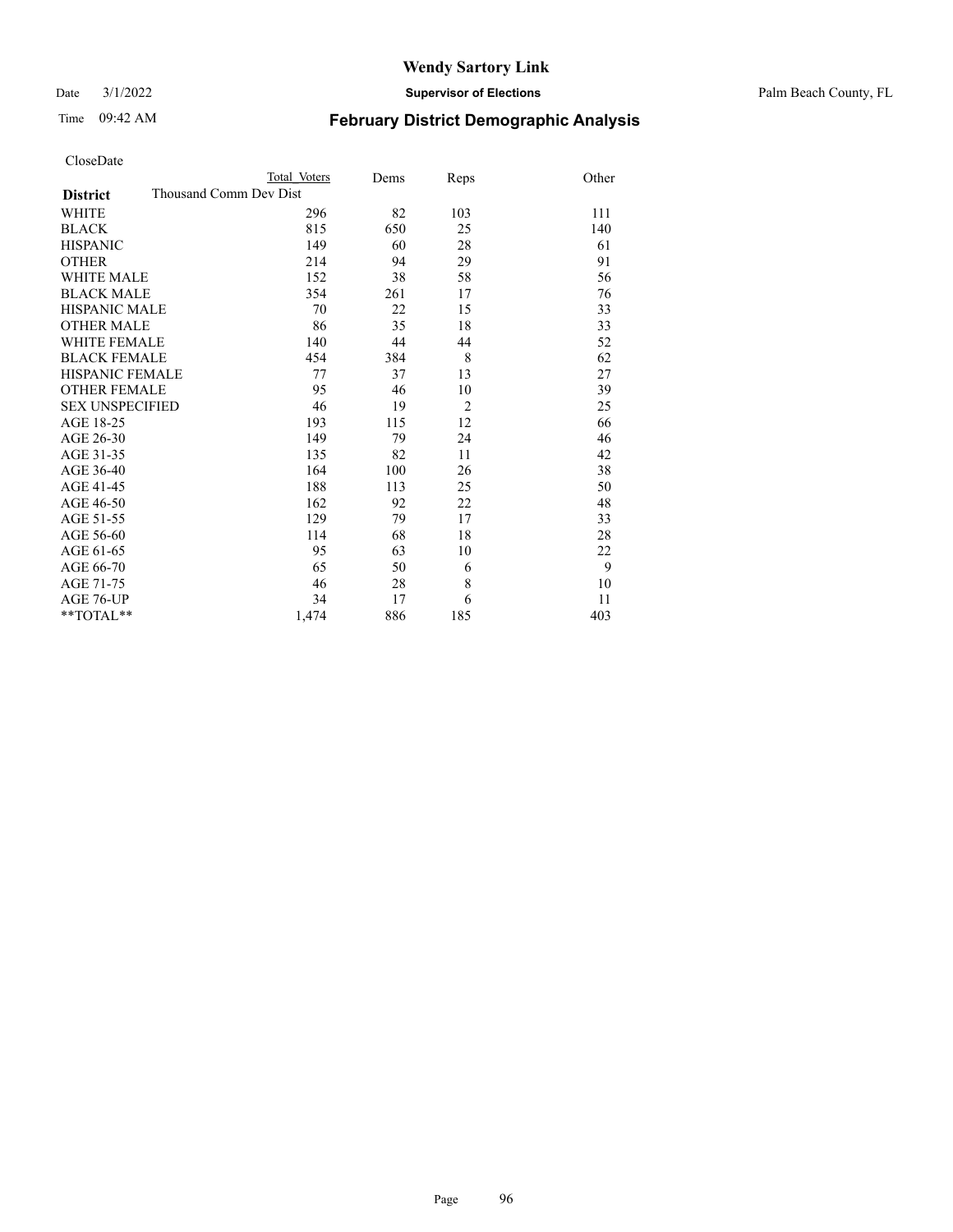Date 3/1/2022 **Supervisor of Elections** Palm Beach County, FL

| CloseDate |
|-----------|
|-----------|

|                                        | Total Voters | Dems           | Reps           | Other            |
|----------------------------------------|--------------|----------------|----------------|------------------|
| Vista Comm Dev Dist<br><b>District</b> |              |                |                |                  |
| <b>WHITE</b>                           | 112          | 30             | 38             | 44               |
| <b>BLACK</b>                           | 123          | 89             | $\overline{2}$ | 32               |
| <b>HISPANIC</b>                        | 74           | 26             | 14             | 34               |
| <b>OTHER</b>                           | 50           | 22             | 6              | 22               |
| <b>WHITE MALE</b>                      | 52           | 12             | 20             | 20               |
| <b>BLACK MALE</b>                      | 42           | 28             | 1              | 13               |
| <b>HISPANIC MALE</b>                   | 30           | 9              | 8              | 13               |
| <b>OTHER MALE</b>                      | 19           | 9              | $\overline{2}$ | 8                |
| <b>WHITE FEMALE</b>                    | 58           | 18             | 17             | 23               |
| <b>BLACK FEMALE</b>                    | 81           | 61             | 1              | 19               |
| HISPANIC FEMALE                        | 41           | 15             | 6              | 20               |
| <b>OTHER FEMALE</b>                    | 24           | 11             | $\overline{4}$ | 9                |
| <b>SEX UNSPECIFIED</b>                 | 12           | 4              | 1              | 7                |
| AGE 18-25                              | 50           | 25             | 7              | 18               |
| AGE 26-30                              | 36           | 17             | 5              | 14               |
| AGE 31-35                              | 52           | 21             | 10             | 21               |
| AGE 36-40                              | 49           | 27             | 7              | 15               |
| AGE 41-45                              | 45           | 21             | 8              | 16               |
| AGE 46-50                              | 32           | 13             | $\overline{4}$ | 15               |
| AGE 51-55                              | 28           | 13             | 5              | 10               |
| AGE 56-60                              | 26           | 11             | 6              | 9                |
| AGE 61-65                              | 17           | 8              | $\overline{2}$ | 7                |
| AGE 66-70                              | 15           | 7              | $\overline{4}$ | $\overline{4}$   |
| AGE 71-75                              | 3            | $\overline{c}$ | 1              | $\boldsymbol{0}$ |
| AGE 76-UP                              | 6            | $\overline{c}$ | 1              | 3                |
| **TOTAL**                              | 359          | 167            | 60             | 132              |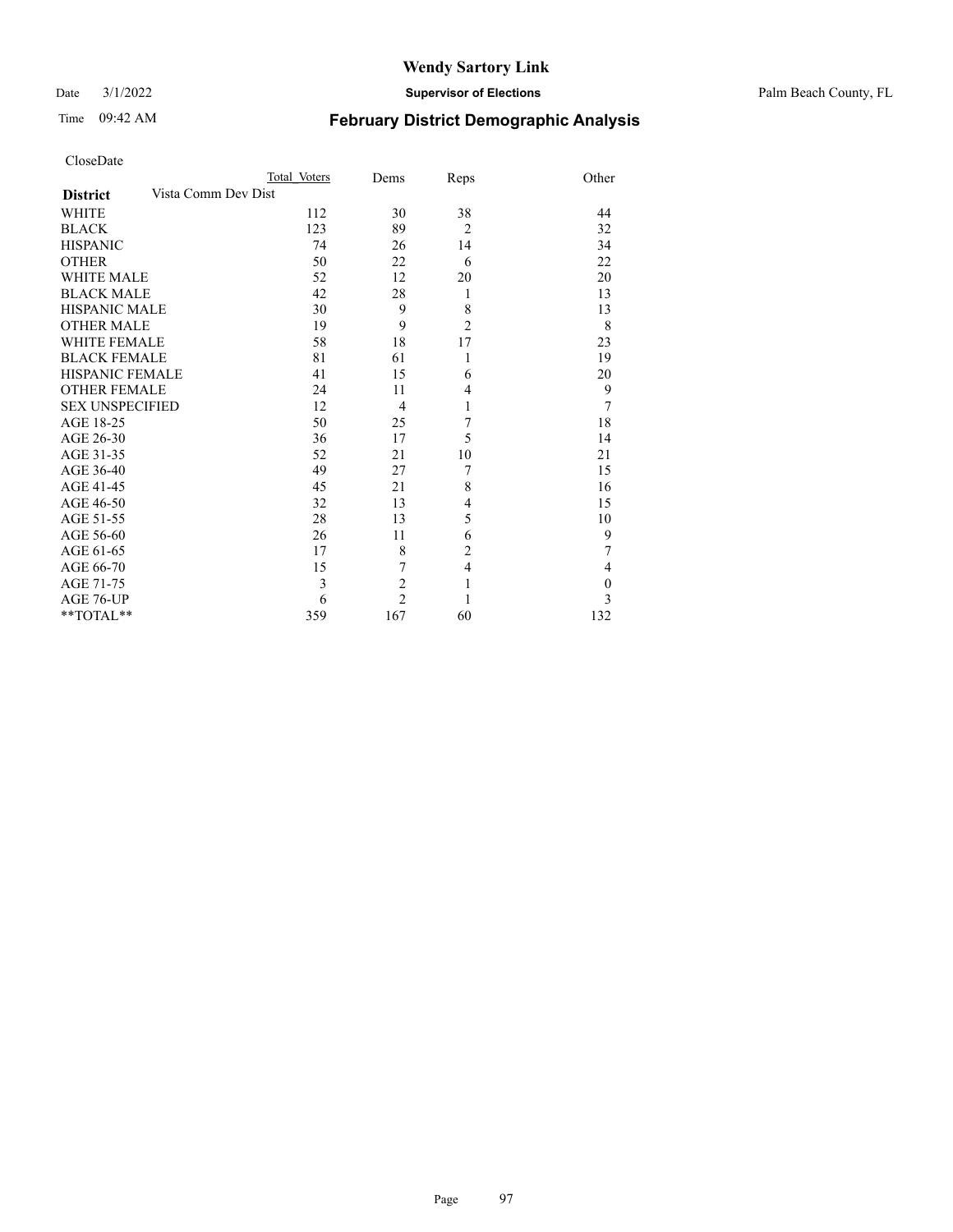Date 3/1/2022 **Supervisor of Elections** Palm Beach County, FL

| CloseDate |
|-----------|
|-----------|

| CloseDate              |                       |              |      |          |       |
|------------------------|-----------------------|--------------|------|----------|-------|
|                        |                       | Total Voters | Dems | Reps     | Other |
| <b>District</b>        | Winston Comm Dev Dist |              |      |          |       |
| <b>WHITE</b>           |                       | 813          | 247  | 290      | 276   |
| <b>BLACK</b>           |                       | 90           | 60   | 1        | 29    |
| <b>HISPANIC</b>        |                       | 137          | 59   | 29       | 49    |
| <b>OTHER</b>           |                       | 128          | 34   | 31       | 63    |
| <b>WHITE MALE</b>      |                       | 404          | 102  | 160      | 142   |
| <b>BLACK MALE</b>      |                       | 40           | 24   | $\theta$ | 16    |
| <b>HISPANIC MALE</b>   |                       | 56           | 22   | 15       | 19    |
| <b>OTHER MALE</b>      |                       | 42           | 9    | 10       | 23    |
| <b>WHITE FEMALE</b>    |                       | 402          | 143  | 127      | 132   |
| <b>BLACK FEMALE</b>    |                       | 46           | 33   | 1        | 12    |
| <b>HISPANIC FEMALE</b> |                       | 78           | 35   | 14       | 29    |
| <b>OTHER FEMALE</b>    |                       | 57           | 16   | 14       | 27    |
| <b>SEX UNSPECIFIED</b> |                       | 40           | 15   | 9        | 16    |
| AGE 18-25              |                       | 185          | 66   | 32       | 87    |
| AGE 26-30              |                       | 52           | 16   | 7        | 29    |
| AGE 31-35              |                       | 67           | 20   | 24       | 23    |
| AGE 36-40              |                       | 83           | 22   | 25       | 36    |
| AGE 41-45              |                       | 119          | 31   | 40       | 48    |
| AGE 46-50              |                       | 127          | 48   | 33       | 46    |
| AGE 51-55              |                       | 153          | 55   | 46       | 52    |
| AGE 56-60              |                       | 121          | 48   | 48       | 25    |
| AGE 61-65              |                       | 99           | 32   | 43       | 24    |
| AGE 66-70              |                       | 57           | 20   | 21       | 16    |
| AGE 71-75              |                       | 47           | 18   | 15       | 14    |
| AGE 76-UP              |                       | 58           | 24   | 17       | 17    |
| $*$ $TOTAL**$          |                       | 1,168        | 400  | 351      | 417   |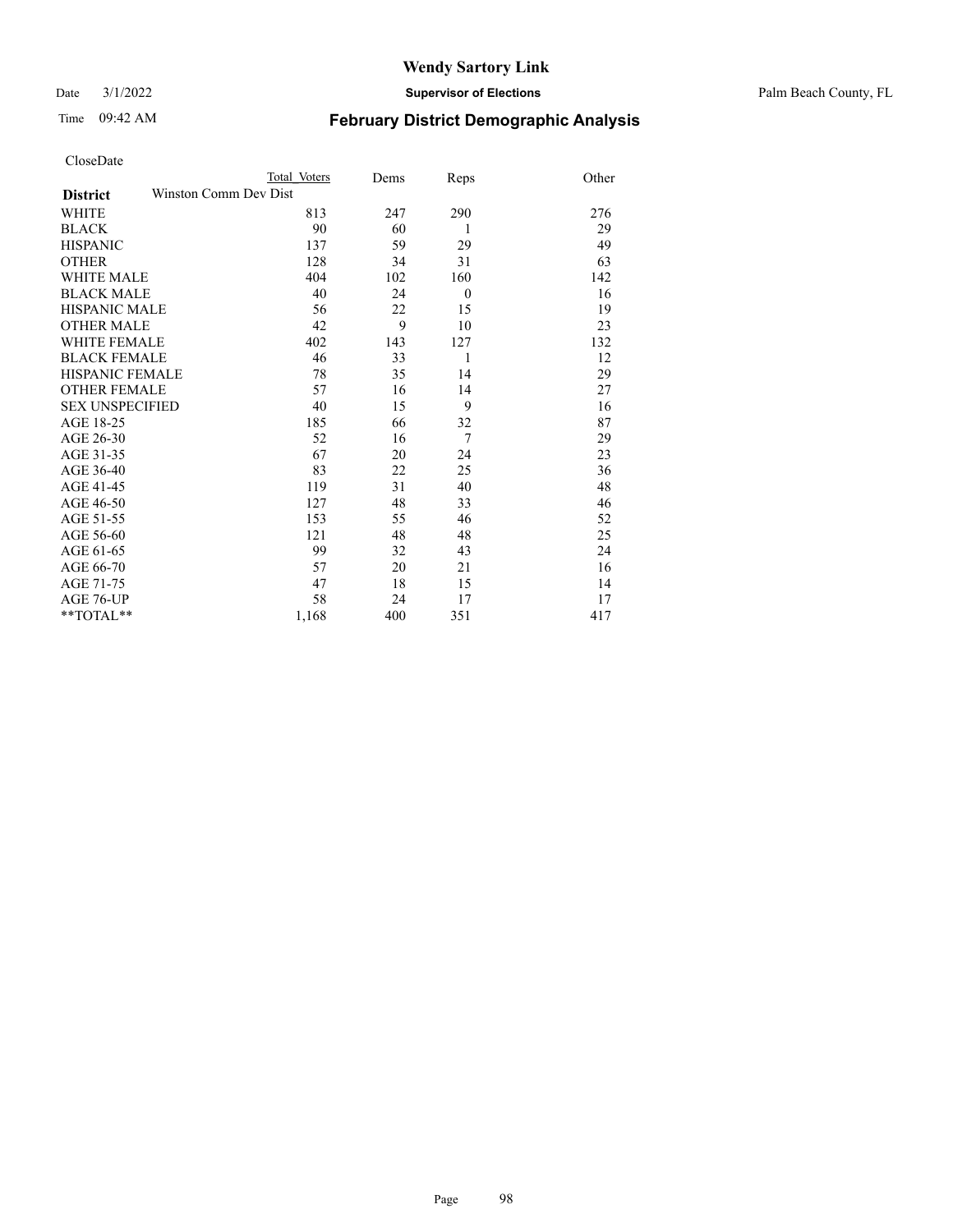Date 3/1/2022 **Supervisor of Elections** Palm Beach County, FL

| CloseDate              |                      |      |                |       |
|------------------------|----------------------|------|----------------|-------|
|                        | Total Voters         | Dems | Reps           | Other |
| <b>District</b>        | Wyndam Park Comm Dev |      |                |       |
| WHITE                  | 110                  | 43   | 32             | 35    |
| <b>BLACK</b>           | 258                  | 200  | 9              | 49    |
| <b>HISPANIC</b>        | 170                  | 70   | 26             | 74    |
| <b>OTHER</b>           | 119                  | 51   | 11             | 57    |
| <b>WHITE MALE</b>      | 55                   | 22   | 15             | 18    |
| <b>BLACK MALE</b>      | 101                  | 69   | 7              | 25    |
| <b>HISPANIC MALE</b>   | 76                   | 30   | 12             | 34    |
| <b>OTHER MALE</b>      | 41                   | 15   | 4              | 22    |
| <b>WHITE FEMALE</b>    | 54                   | 20   | 17             | 17    |
| <b>BLACK FEMALE</b>    | 153                  | 130  | $\overline{2}$ | 21    |
| <b>HISPANIC FEMALE</b> | 90                   | 39   | 13             | 38    |
| <b>OTHER FEMALE</b>    | 59                   | 28   | 6              | 25    |
| <b>SEX UNSPECIFIED</b> | 28                   | 11   | $\overline{2}$ | 15    |
| AGE 18-25              | 98                   | 54   | 7              | 37    |
| AGE 26-30              | 56                   | 31   | 3              | 22    |
| AGE 31-35              | 45                   | 23   | $\overline{3}$ | 19    |
| AGE 36-40              | 68                   | 39   | 6              | 23    |
| AGE 41-45              | 78                   | 38   | 11             | 29    |
| AGE 46-50              | 82                   | 46   | 11             | 25    |
| AGE 51-55              | 55                   | 30   | 6              | 19    |
| AGE 56-60              | 60                   | 32   | 11             | 17    |
| AGE 61-65              | 41                   | 28   | 3              | 10    |
| AGE 66-70              | 29                   | 16   | 7              | 6     |
| AGE 71-75              | 14                   | 8    | $\overline{3}$ | 3     |
| AGE 76-UP              | 31                   | 19   | 7              | 5     |
| $*$ $TOTAL**$          | 657                  | 364  | 78             | 215   |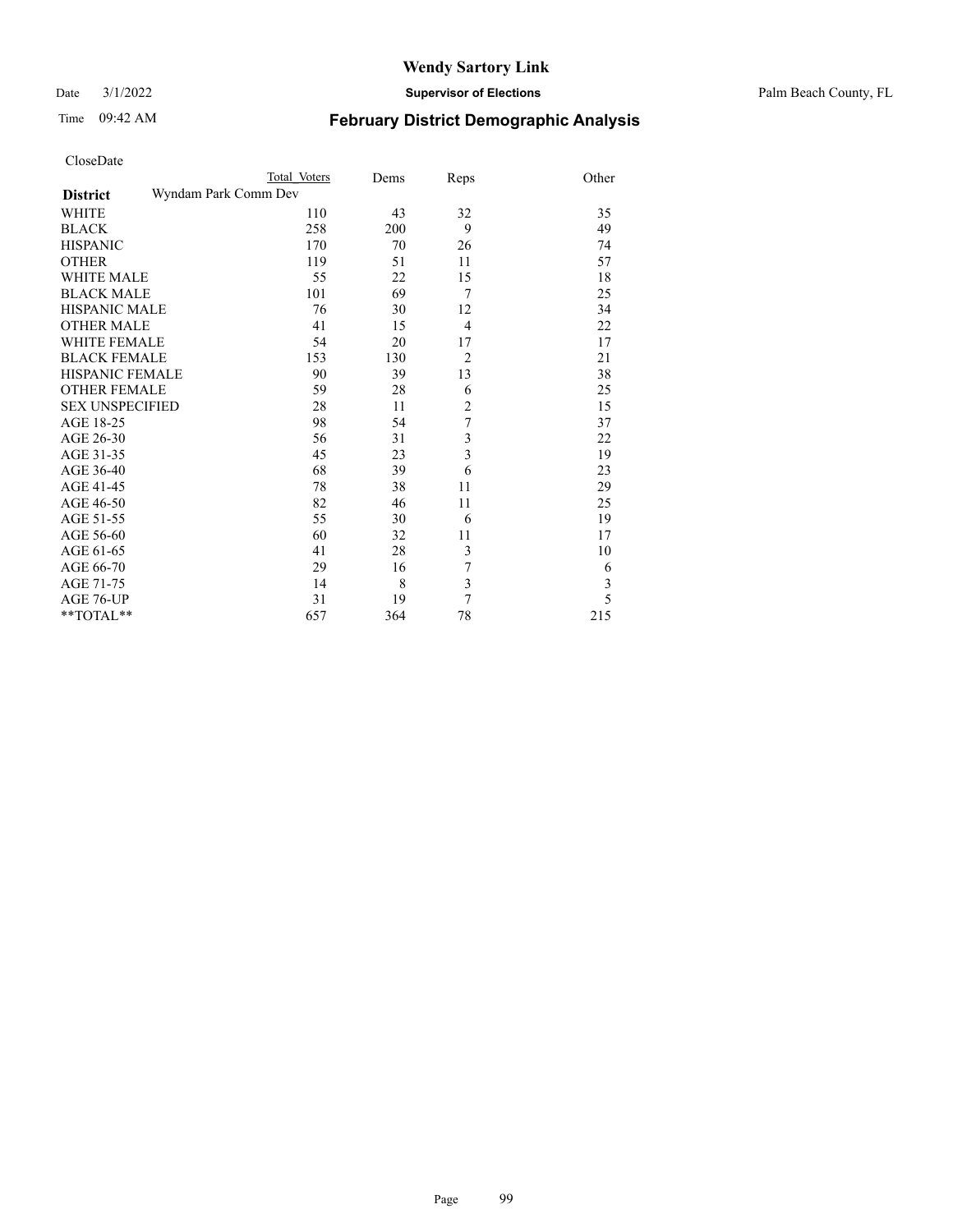#### Date 3/1/2022 **Supervisor of Elections** Palm Beach County, FL

# Time 09:42 AM **February District Demographic Analysis**

|                           | Total Voters | Dems | Reps     | Other |
|---------------------------|--------------|------|----------|-------|
| Ward 1<br><b>District</b> |              |      |          |       |
| WHITE                     | 1,617        | 407  | 802      | 408   |
| <b>BLACK</b>              | 39           | 28   | 1        | 10    |
| <b>HISPANIC</b>           | 92           | 23   | 46       | 23    |
| <b>OTHER</b>              | 125          | 35   | 36       | 54    |
| <b>WHITE MALE</b>         | 763          | 180  | 376      | 207   |
| <b>BLACK MALE</b>         | 19           | 15   | 1        | 3     |
| <b>HISPANIC MALE</b>      | 32           | 6    | 17       | 9     |
| <b>OTHER MALE</b>         | 44           | 10   | 14       | 20    |
| <b>WHITE FEMALE</b>       | 840          | 223  | 418      | 199   |
| <b>BLACK FEMALE</b>       | 20           | 13   | $\theta$ | 7     |
| <b>HISPANIC FEMALE</b>    | 58           | 17   | 28       | 13    |
| <b>OTHER FEMALE</b>       | 51           | 18   | 14       | 19    |
| <b>SEX UNSPECIFIED</b>    | 45           | 10   | 17       | 18    |
| AGE 18-25                 | 100          | 22   | 44       | 34    |
| AGE 26-30                 | 75           | 19   | 24       | 32    |
| AGE 31-35                 | 72           | 20   | 31       | 21    |
| AGE 36-40                 | 70           | 17   | 30       | 23    |
| AGE 41-45                 | 93           | 20   | 46       | 27    |
| AGE 46-50                 | 109          | 23   | 51       | 35    |
| AGE 51-55                 | 133          | 27   | 64       | 42    |
| AGE 56-60                 | 156          | 38   | 78       | 40    |
| AGE 61-65                 | 166          | 54   | 77       | 35    |
| AGE 66-70                 | 212          | 68   | 89       | 55    |
| AGE 71-75                 | 215          | 57   | 101      | 57    |
| AGE 76-UP                 | 472          | 128  | 250      | 94    |
| $*$ $TOTAL**$             | 1,873        | 493  | 885      | 495   |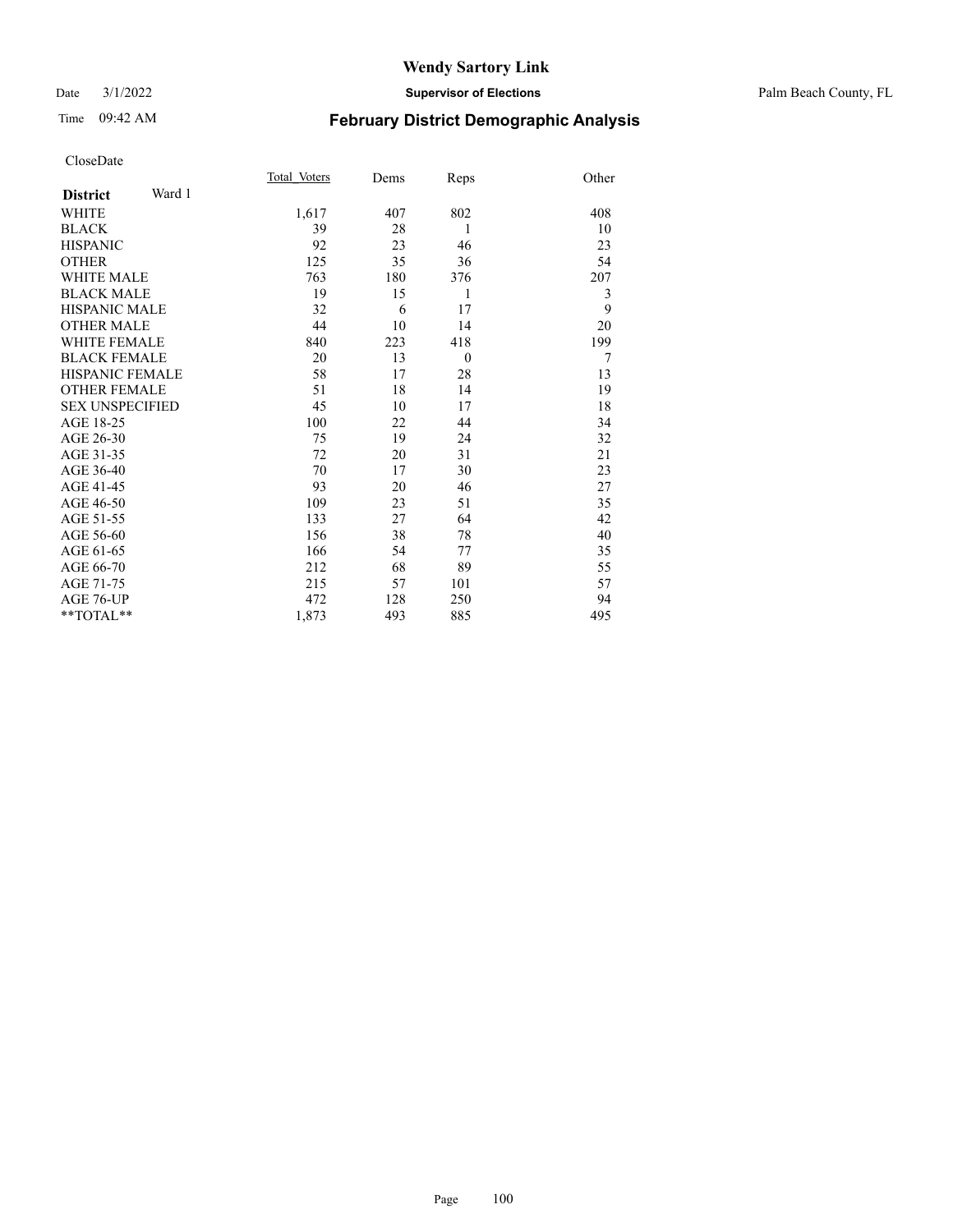Date 3/1/2022 **Supervisor of Elections** Palm Beach County, FL

## Time 09:42 AM **February District Demographic Analysis**

|                                         | Total Voters | Dems  | Reps  | Other |
|-----------------------------------------|--------------|-------|-------|-------|
| Boynton Beach Dist 1<br><b>District</b> |              |       |       |       |
| WHITE                                   | 10,057       | 3,769 | 3,291 | 2,997 |
| <b>BLACK</b>                            | 1,926        | 1,393 | 65    | 468   |
| <b>HISPANIC</b>                         | 1,370        | 581   | 237   | 552   |
| <b>OTHER</b>                            | 1,149        | 434   | 190   | 525   |
| <b>WHITE MALE</b>                       | 4,493        | 1,422 | 1,601 | 1,470 |
| <b>BLACK MALE</b>                       | 779          | 513   | 34    | 232   |
| <b>HISPANIC MALE</b>                    | 581          | 229   | 112   | 240   |
| <b>OTHER MALE</b>                       | 415          | 154   | 73    | 188   |
| <b>WHITE FEMALE</b>                     | 5,433        | 2,297 | 1,658 | 1,478 |
| <b>BLACK FEMALE</b>                     | 1,121        | 859   | 30    | 232   |
| <b>HISPANIC FEMALE</b>                  | 763          | 340   | 119   | 304   |
| <b>OTHER FEMALE</b>                     | 488          | 206   | 77    | 205   |
| <b>SEX UNSPECIFIED</b>                  | 423          | 155   | 78    | 190   |
| AGE 18-25                               | 944          | 393   | 157   | 394   |
| AGE 26-30                               | 1,080        | 438   | 231   | 411   |
| AGE 31-35                               | 1,147        | 481   | 219   | 447   |
| AGE 36-40                               | 952          | 418   | 186   | 348   |
| AGE 41-45                               | 779          | 328   | 160   | 291   |
| AGE 46-50                               | 838          | 355   | 190   | 293   |
| AGE 51-55                               | 884          | 344   | 253   | 287   |
| AGE 56-60                               | 1,046        | 400   | 345   | 301   |
| AGE 61-65                               | 1,295        | 557   | 379   | 359   |
| AGE 66-70                               | 1.207        | 533   | 355   | 319   |
| AGE 71-75                               | 1,274        | 562   | 354   | 358   |
| AGE 76-UP                               | 3,055        | 1,367 | 954   | 734   |
| $*$ $TOTAL**$                           | 14,502       | 6,177 | 3,783 | 4,542 |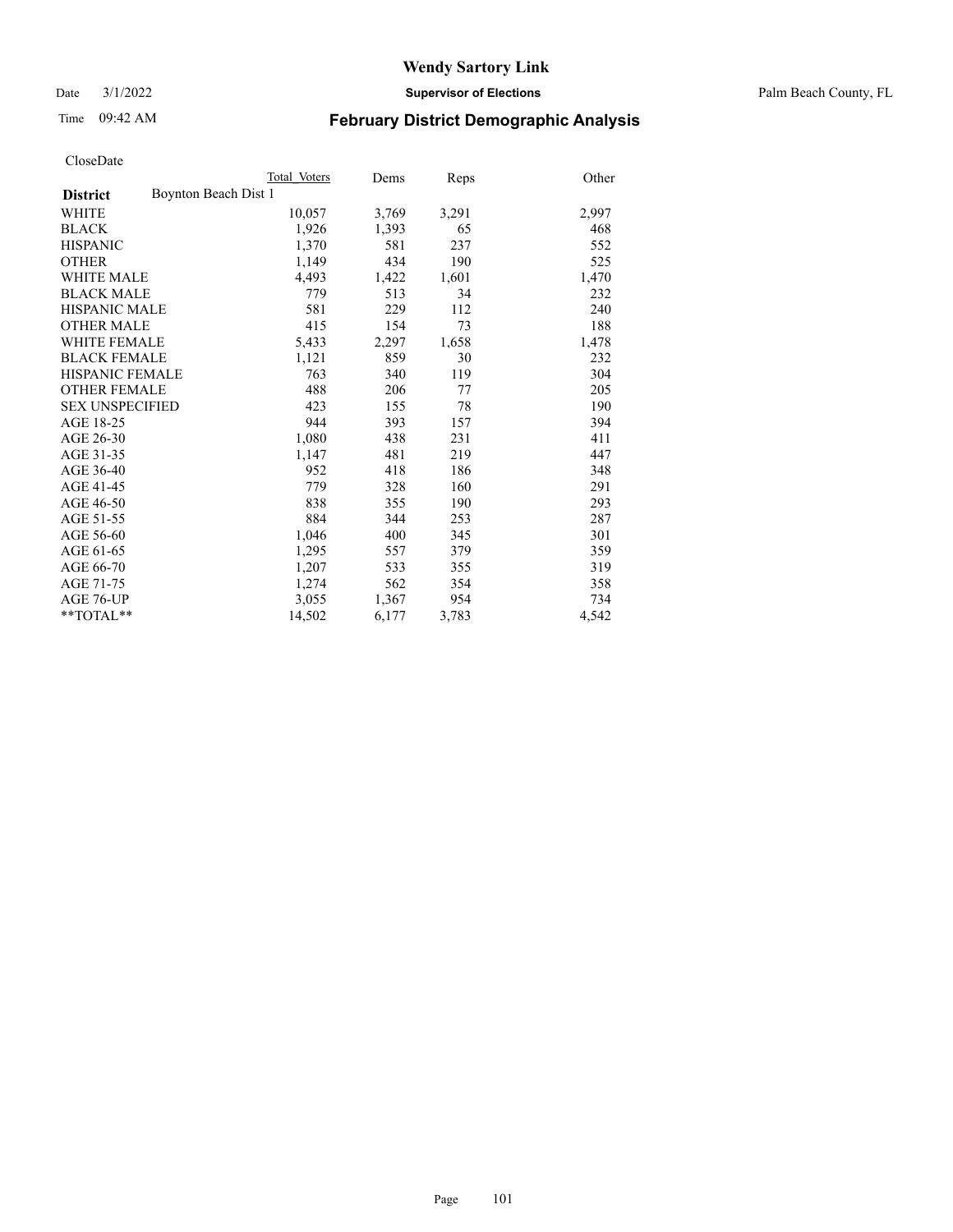Date 3/1/2022 **Supervisor of Elections** Palm Beach County, FL

# Time 09:42 AM **February District Demographic Analysis**

|                                         | Total Voters | Dems  | Reps  | Other |
|-----------------------------------------|--------------|-------|-------|-------|
| Boynton Beach Dist 2<br><b>District</b> |              |       |       |       |
| WHITE                                   | 3,777        | 1,181 | 1,349 | 1,247 |
| <b>BLACK</b>                            | 5,809        | 4,684 | 125   | 1,000 |
| <b>HISPANIC</b>                         | 1,124        | 540   | 172   | 412   |
| <b>OTHER</b>                            | 937          | 408   | 97    | 432   |
| <b>WHITE MALE</b>                       | 1,819        | 455   | 733   | 631   |
| <b>BLACK MALE</b>                       | 2,550        | 1,963 | 65    | 522   |
| <b>HISPANIC MALE</b>                    | 513          | 230   | 86    | 197   |
| <b>OTHER MALE</b>                       | 331          | 131   | 47    | 153   |
| <b>WHITE FEMALE</b>                     | 1,901        | 708   | 598   | 595   |
| <b>BLACK FEMALE</b>                     | 3,166        | 2,656 | 57    | 453   |
| <b>HISPANIC FEMALE</b>                  | 590          | 301   | 84    | 205   |
| <b>OTHER FEMALE</b>                     | 348          | 182   | 33    | 133   |
| <b>SEX UNSPECIFIED</b>                  | 418          | 182   | 38    | 198   |
| AGE 18-25                               | 1,341        | 754   | 131   | 456   |
| AGE 26-30                               | 1,127        | 595   | 142   | 390   |
| AGE 31-35                               | 1,136        | 646   | 108   | 382   |
| AGE 36-40                               | 1,032        | 581   | 107   | 344   |
| AGE 41-45                               | 823          | 501   | 95    | 227   |
| AGE 46-50                               | 782          | 468   | 112   | 202   |
| AGE 51-55                               | 871          | 494   | 155   | 222   |
| AGE 56-60                               | 1,040        | 600   | 207   | 233   |
| AGE 61-65                               | 1,051        | 651   | 215   | 185   |
| AGE 66-70                               | 826          | 529   | 142   | 155   |
| AGE 71-75                               | 701          | 442   | 137   | 122   |
| AGE 76-UP                               | 917          | 552   | 192   | 173   |
| $*$ $TOTAL**$                           | 11,647       | 6,813 | 1,743 | 3,091 |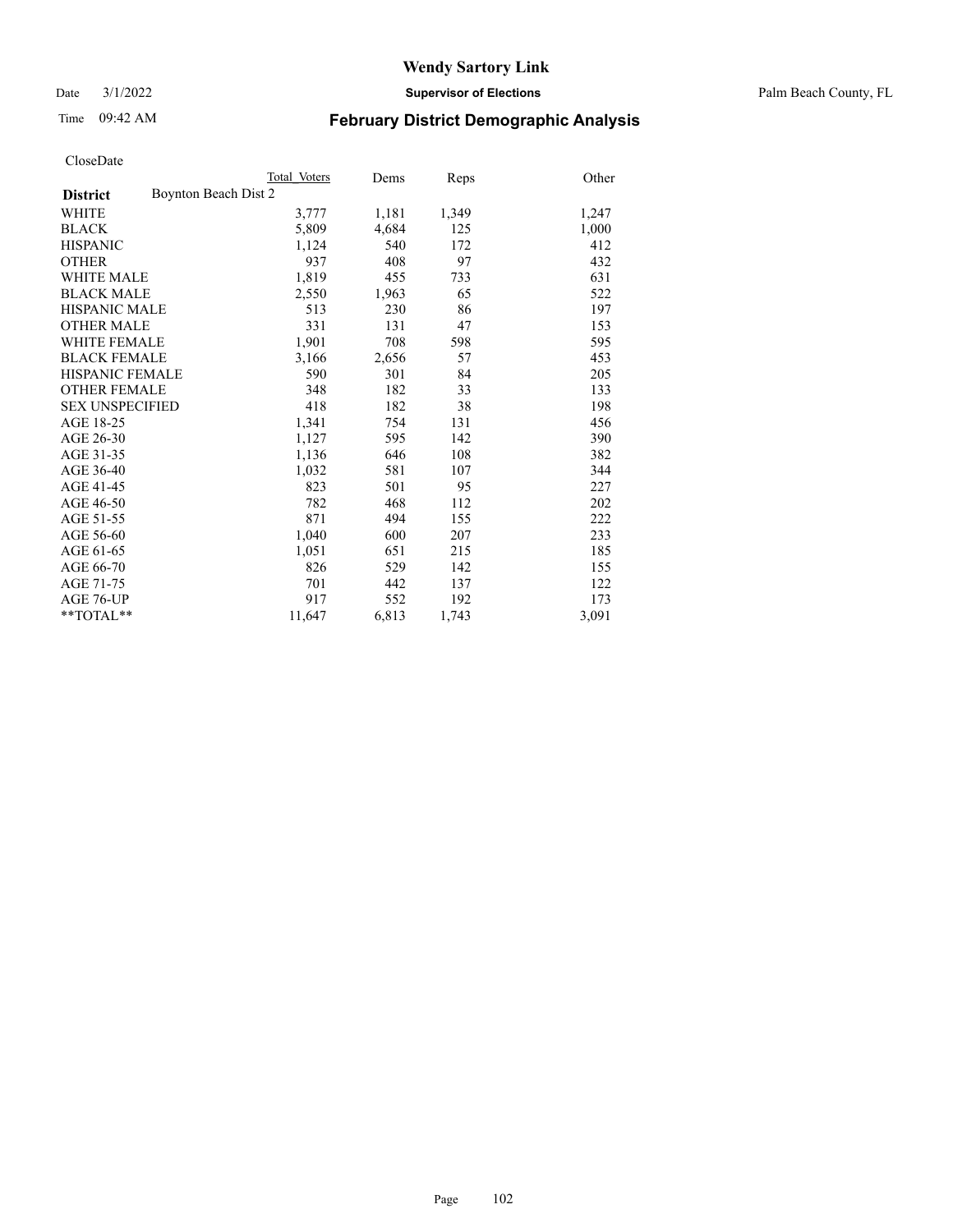Date 3/1/2022 **Supervisor of Elections** Palm Beach County, FL

# Time 09:42 AM **February District Demographic Analysis**

|                                         | Total Voters | Dems  | <b>Reps</b> | Other |
|-----------------------------------------|--------------|-------|-------------|-------|
| Boynton Beach Dist 3<br><b>District</b> |              |       |             |       |
| WHITE                                   | 8,392        | 2,685 | 3,031       | 2,676 |
| <b>BLACK</b>                            | 2,498        | 1,889 | 87          | 522   |
| <b>HISPANIC</b>                         | 1,095        | 461   | 192         | 442   |
| <b>OTHER</b>                            | 1,081        | 435   | 188         | 458   |
| <b>WHITE MALE</b>                       | 3,990        | 1,088 | 1,533       | 1,369 |
| <b>BLACK MALE</b>                       | 1,138        | 807   | 55          | 276   |
| <b>HISPANIC MALE</b>                    | 478          | 174   | 90          | 214   |
| <b>OTHER MALE</b>                       | 349          | 134   | 71          | 144   |
| WHITE FEMALE                            | 4,296        | 1,572 | 1,460       | 1,264 |
| <b>BLACK FEMALE</b>                     | 1,314        | 1,051 | 30          | 233   |
| <b>HISPANIC FEMALE</b>                  | 602          | 281   | 100         | 221   |
| <b>OTHER FEMALE</b>                     | 426          | 203   | 63          | 160   |
| <b>SEX UNSPECIFIED</b>                  | 459          | 155   | 90          | 214   |
| AGE 18-25                               | 1,113        | 531   | 164         | 418   |
| AGE 26-30                               | 1,225        | 488   | 263         | 474   |
| AGE 31-35                               | 1,334        | 523   | 296         | 515   |
| AGE 36-40                               | 1,110        | 461   | 260         | 389   |
| AGE 41-45                               | 863          | 374   | 194         | 295   |
| AGE 46-50                               | 806          | 334   | 228         | 244   |
| AGE 51-55                               | 1,022        | 424   | 259         | 339   |
| AGE 56-60                               | 1,118        | 452   | 355         | 311   |
| AGE 61-65                               | 1,169        | 491   | 377         | 301   |
| AGE 66-70                               | 1,021        | 460   | 300         | 261   |
| AGE 71-75                               | 836          | 353   | 267         | 216   |
| AGE 76-UP                               | 1,449        | 579   | 535         | 335   |
| $*$ $TOTAL**$                           | 13,066       | 5,470 | 3,498       | 4,098 |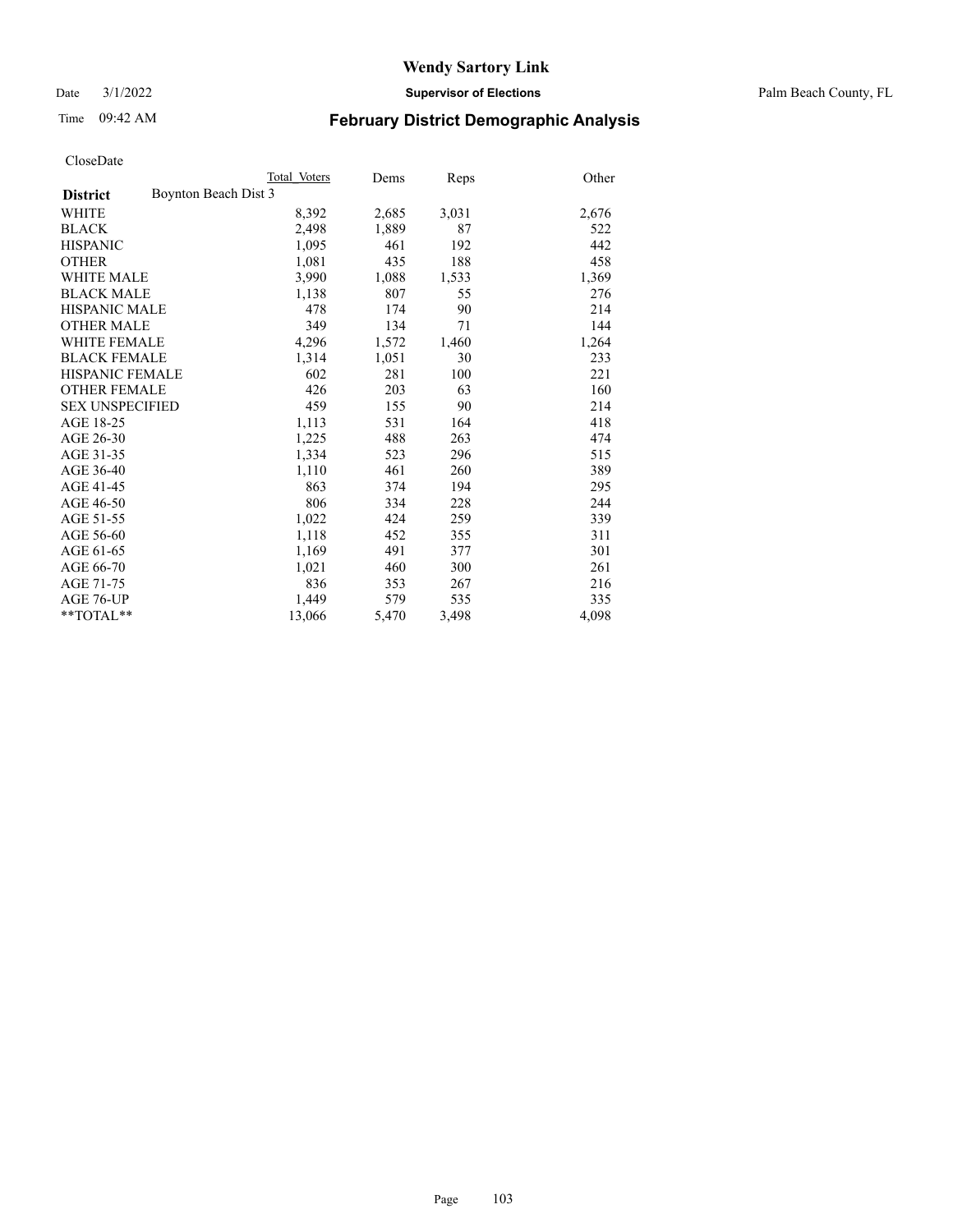Date 3/1/2022 **Supervisor of Elections** Palm Beach County, FL

## Time 09:42 AM **February District Demographic Analysis**

|                                         | Total Voters | Dems  | <b>Reps</b> | Other |
|-----------------------------------------|--------------|-------|-------------|-------|
| Boynton Beach Dist 4<br><b>District</b> |              |       |             |       |
| WHITE                                   | 7,045        | 2,564 | 2,287       | 2,194 |
| <b>BLACK</b>                            | 2,470        | 1,808 | 80          | 582   |
| <b>HISPANIC</b>                         | 1,784        | 750   | 305         | 729   |
| <b>OTHER</b>                            | 1,447        | 563   | 226         | 658   |
| <b>WHITE MALE</b>                       | 3,247        | 1,002 | 1,178       | 1,067 |
| <b>BLACK MALE</b>                       | 1,017        | 700   | 43          | 274   |
| <b>HISPANIC MALE</b>                    | 765          | 276   | 151         | 338   |
| <b>OTHER MALE</b>                       | 508          | 189   | 89          | 230   |
| WHITE FEMALE                            | 3,702        | 1,527 | 1,083       | 1,092 |
| <b>BLACK FEMALE</b>                     | 1,421        | 1,085 | 37          | 299   |
| <b>HISPANIC FEMALE</b>                  | 984          | 462   | 151         | 371   |
| <b>OTHER FEMALE</b>                     | 631          | 282   | 96          | 253   |
| <b>SEX UNSPECIFIED</b>                  | 459          | 156   | 68          | 235   |
| AGE 18-25                               | 1,204        | 524   | 198         | 482   |
| AGE 26-30                               | 1,166        | 494   | 218         | 454   |
| AGE 31-35                               | 1,359        | 586   | 260         | 513   |
| AGE 36-40                               | 1,221        | 545   | 207         | 469   |
| AGE 41-45                               | 977          | 455   | 173         | 349   |
| AGE 46-50                               | 1,075        | 501   | 215         | 359   |
| AGE 51-55                               | 1,205        | 503   | 297         | 405   |
| AGE 56-60                               | 1,161        | 494   | 326         | 341   |
| AGE 61-65                               | 994          | 451   | 299         | 244   |
| AGE 66-70                               | 798          | 372   | 222         | 204   |
| AGE 71-75                               | 572          | 248   | 183         | 141   |
| AGE 76-UP                               | 1,014        | 512   | 300         | 202   |
| $*$ $TOTAL**$                           | 12,746       | 5,685 | 2,898       | 4,163 |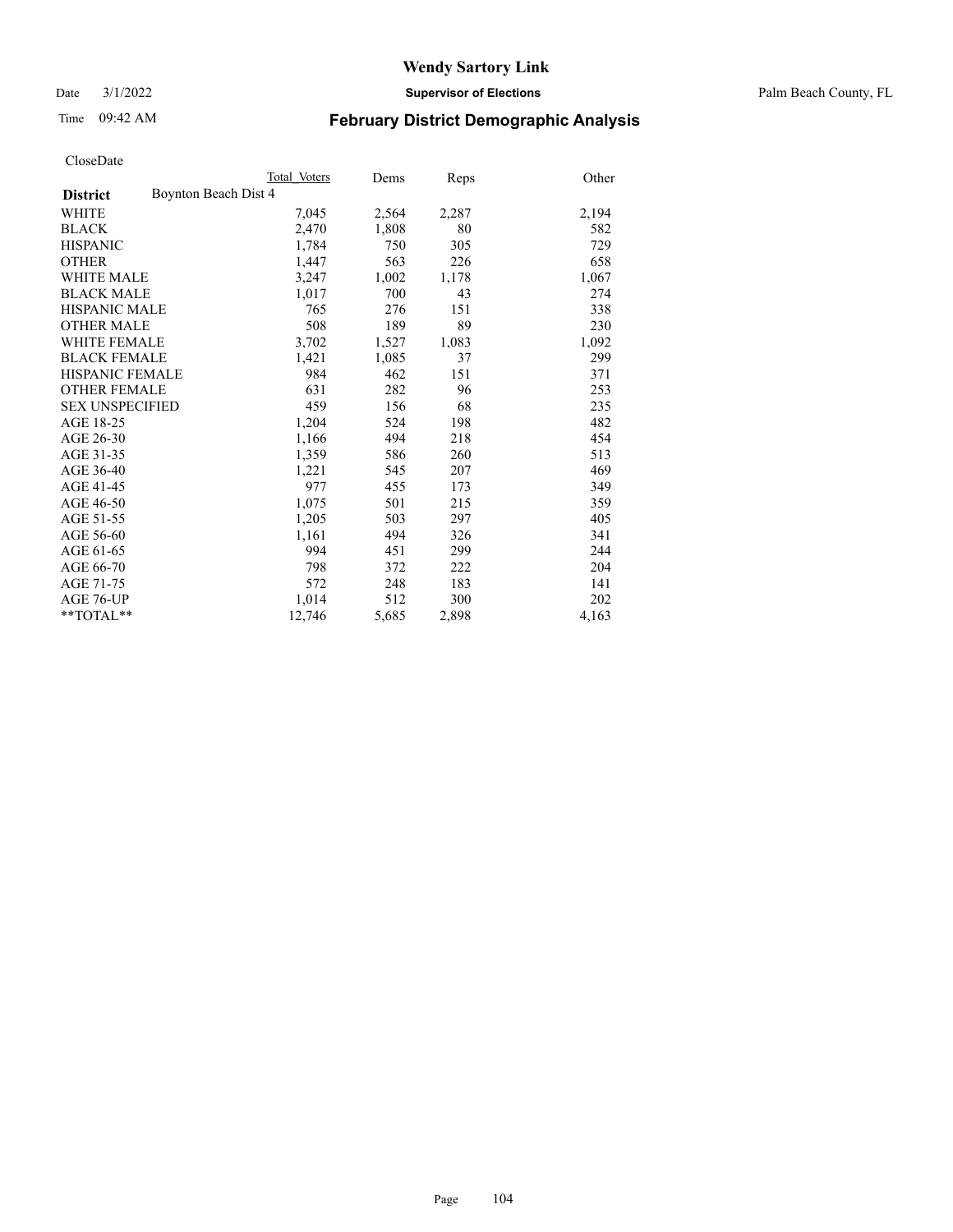#### Date 3/1/2022 **Supervisor of Elections** Palm Beach County, FL

# Time 09:42 AM **February District Demographic Analysis**

|                           | Total Voters | Dems  | Reps  | Other |
|---------------------------|--------------|-------|-------|-------|
| Ward 1<br><b>District</b> |              |       |       |       |
| WHITE                     | 959          | 242   | 557   | 160   |
| <b>BLACK</b>              | 4,143        | 3,565 | 101   | 477   |
| <b>HISPANIC</b>           | 1,768        | 805   | 371   | 592   |
| <b>OTHER</b>              | 462          | 236   | 42    | 184   |
| WHITE MALE                | 450          | 113   | 263   | 74    |
| <b>BLACK MALE</b>         | 1,675        | 1,395 | 61    | 219   |
| HISPANIC MALE             | 830          | 348   | 198   | 284   |
| <b>OTHER MALE</b>         | 173          | 87    | 16    | 70    |
| <b>WHITE FEMALE</b>       | 497          | 126   | 290   | 81    |
| <b>BLACK FEMALE</b>       | 2,403        | 2,120 | 40    | 243   |
| <b>HISPANIC FEMALE</b>    | 896          | 443   | 168   | 285   |
| <b>OTHER FEMALE</b>       | 153          | 95    | 16    | 42    |
| <b>SEX UNSPECIFIED</b>    | 255          | 121   | 19    | 115   |
| AGE 18-25                 | 933          | 565   | 80    | 288   |
| AGE 26-30                 | 742          | 459   | 78    | 205   |
| AGE 31-35                 | 745          | 517   | 67    | 161   |
| AGE 36-40                 | 573          | 367   | 54    | 152   |
| AGE 41-45                 | 461          | 303   | 65    | 93    |
| AGE 46-50                 | 472          | 296   | 85    | 91    |
| AGE 51-55                 | 558          | 359   | 91    | 108   |
| AGE 56-60                 | 601          | 427   | 99    | 75    |
| AGE 61-65                 | 570          | 376   | 111   | 83    |
| AGE 66-70                 | 556          | 398   | 102   | 56    |
| AGE 71-75                 | 434          | 293   | 95    | 46    |
| AGE 76-UP                 | 687          | 488   | 144   | 55    |
| $*$ $TOTAL**$             | 7,332        | 4,848 | 1,071 | 1,413 |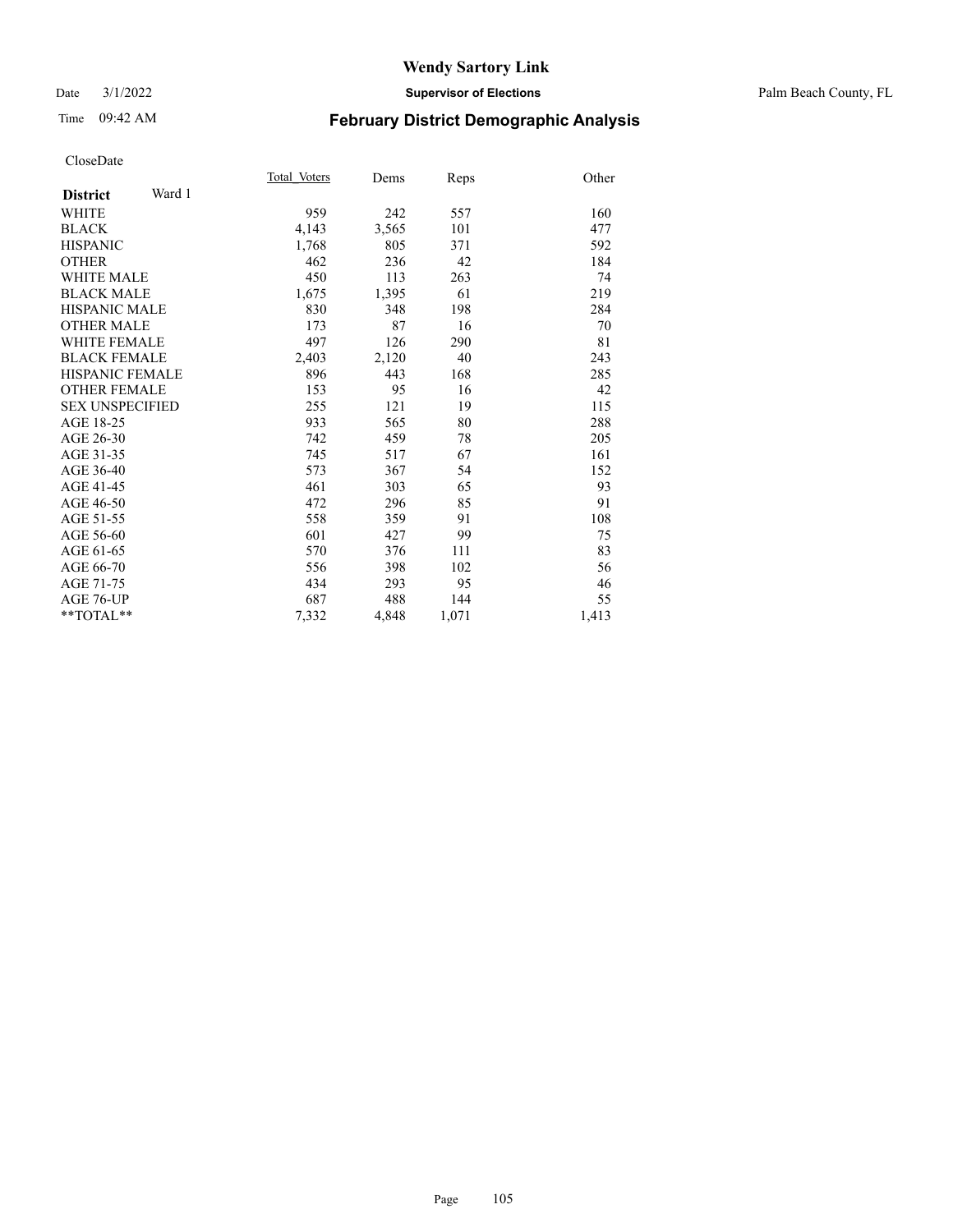#### Date 3/1/2022 **Supervisor of Elections** Palm Beach County, FL

## Time 09:42 AM **February District Demographic Analysis**

|                           | Total Voters | Dems   | Reps   | Other  |
|---------------------------|--------------|--------|--------|--------|
| Ward 1<br><b>District</b> |              |        |        |        |
| WHITE                     | 54,264       | 16,513 | 21,159 | 16,592 |
| <b>BLACK</b>              | 2,349        | 1,572  | 136    | 641    |
| <b>HISPANIC</b>           | 6,213        | 2,147  | 1,561  | 2,505  |
| <b>OTHER</b>              | 6,288        | 1,977  | 1,363  | 2,948  |
| <b>WHITE MALE</b>         | 26,057       | 6,527  | 10,892 | 8,638  |
| <b>BLACK MALE</b>         | 1,045        | 641    | 80     | 324    |
| <b>HISPANIC MALE</b>      | 2,506        | 784    | 648    | 1,074  |
| <b>OTHER MALE</b>         | 2,220        | 606    | 541    | 1,073  |
| <b>WHITE FEMALE</b>       | 27,458       | 9,776  | 9,964  | 7,718  |
| <b>BLACK FEMALE</b>       | 1,257        | 904    | 54     | 299    |
| HISPANIC FEMALE           | 3,561        | 1,318  | 871    | 1,372  |
| <b>OTHER FEMALE</b>       | 2,559        | 962    | 534    | 1,063  |
| <b>SEX UNSPECIFIED</b>    | 2,371        | 654    | 617    | 1,100  |
| AGE 18-25                 | 7,705        | 2,592  | 2,295  | 2,818  |
| AGE 26-30                 | 4,795        | 1,552  | 1,423  | 1,820  |
| AGE 31-35                 | 4,638        | 1,500  | 1,333  | 1,805  |
| AGE 36-40                 | 4,500        | 1,414  | 1,311  | 1,775  |
| AGE 41-45                 | 4,470        | 1,363  | 1,303  | 1,804  |
| AGE 46-50                 | 4,857        | 1,370  | 1,647  | 1,840  |
| AGE 51-55                 | 6,100        | 1,639  | 2,306  | 2,155  |
| AGE 56-60                 | 6,486        | 1,903  | 2,573  | 2,010  |
| AGE 61-65                 | 6,072        | 1,999  | 2,323  | 1,750  |
| AGE 66-70                 | 5,451        | 1,959  | 1,973  | 1,519  |
| AGE 71-75                 | 4,923        | 1,805  | 1,805  | 1,313  |
| AGE 76-UP                 | 9,109        | 3,109  | 3,925  | 2,075  |
| $*$ TOTAL $*$             | 69,114       | 22,209 | 24,219 | 22,686 |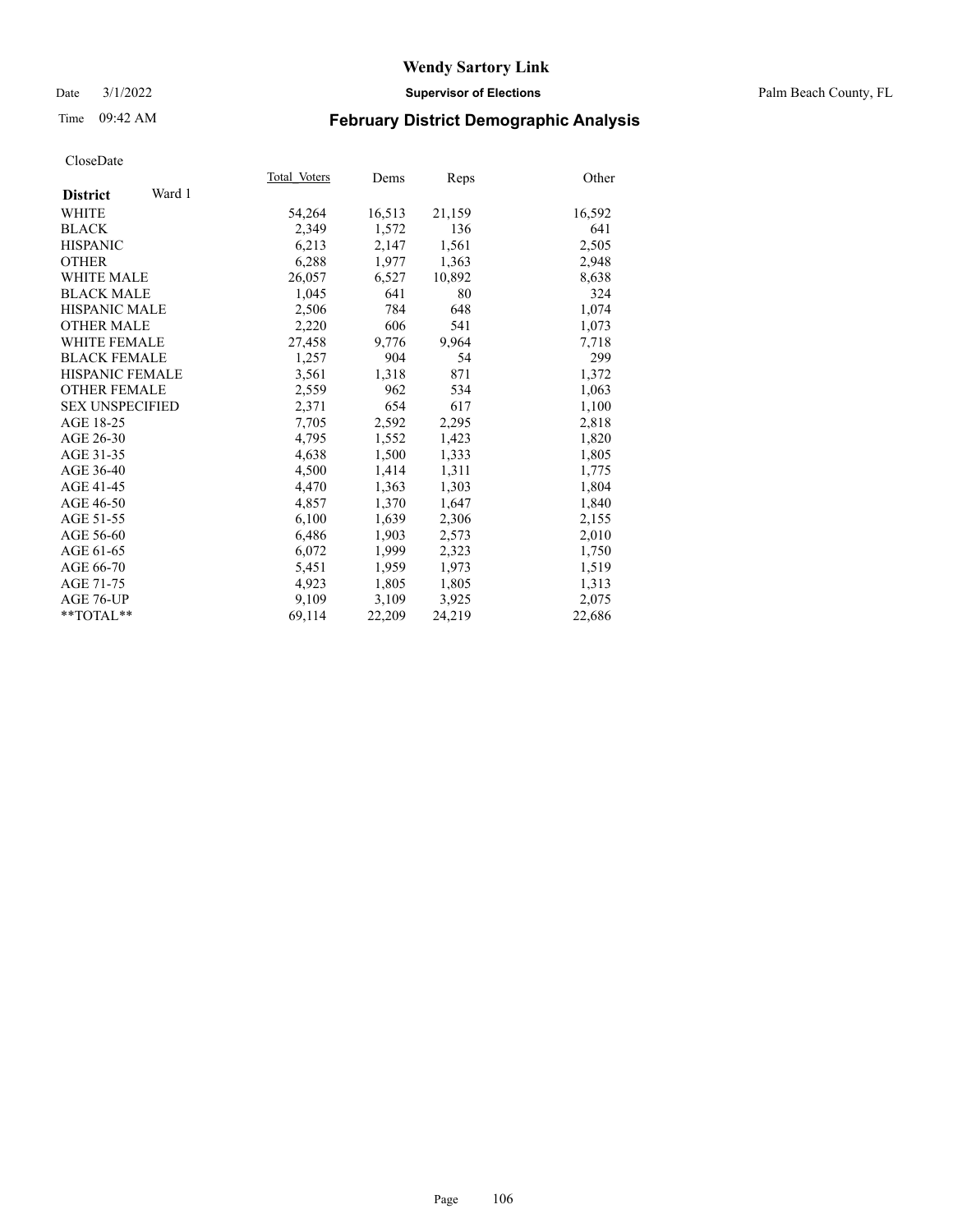#### Date 3/1/2022 **Supervisor of Elections** Palm Beach County, FL

| CloseDate |
|-----------|
|-----------|

|                        | Total Voters | Dems           |                | Other          |
|------------------------|--------------|----------------|----------------|----------------|
| Ward 1                 |              |                |                |                |
|                        | 299          | 79             | 136            | 84             |
|                        | $\mathbf{0}$ | $\overline{0}$ | $\theta$       | $\theta$       |
|                        | 10           | 3              |                | 6              |
|                        | 16           | 5              | 5              | 6              |
| <b>WHITE MALE</b>      | 125          | 26             | 56             | 43             |
| <b>BLACK MALE</b>      | $\mathbf{0}$ | $\theta$       | $\theta$       | $\theta$       |
| HISPANIC MALE          | 3            | $\overline{2}$ | $\theta$       |                |
| <b>OTHER MALE</b>      | 5            | $\overline{2}$ | $\overline{2}$ |                |
| WHITE FEMALE           | 172          | 53             | 78             | 41             |
| <b>BLACK FEMALE</b>    | $\theta$     | $\theta$       | $\theta$       | $\theta$       |
| HISPANIC FEMALE        | 6            |                |                | 4              |
| OTHER FEMALE           | 4            | 2              | $\theta$       | $\overline{2}$ |
| <b>SEX UNSPECIFIED</b> | 10           |                | 5              | 4              |
|                        | 7            | 2              | 2              | 3              |
|                        | 4            |                | $\overline{c}$ | 1              |
|                        | 5            |                | $\overline{c}$ | 2              |
|                        | 5            | 3              |                |                |
|                        | 7            |                | 3              | 3              |
|                        | 6            | 2              |                | $\overline{3}$ |
|                        | 19           | 3              | 9              | 7              |
|                        | 18           | 5              | 8              | 5              |
|                        | 33           | 13             | 11             | 9              |
|                        | 25           | 8              | 6              | 11             |
|                        | 45           | 12             | 21             | 12             |
|                        | 151          | 36             | 76             | 39             |
| $*$ $TOTAL**$          | 325          | 87             | 142            | 96             |
|                        |              |                |                | Reps           |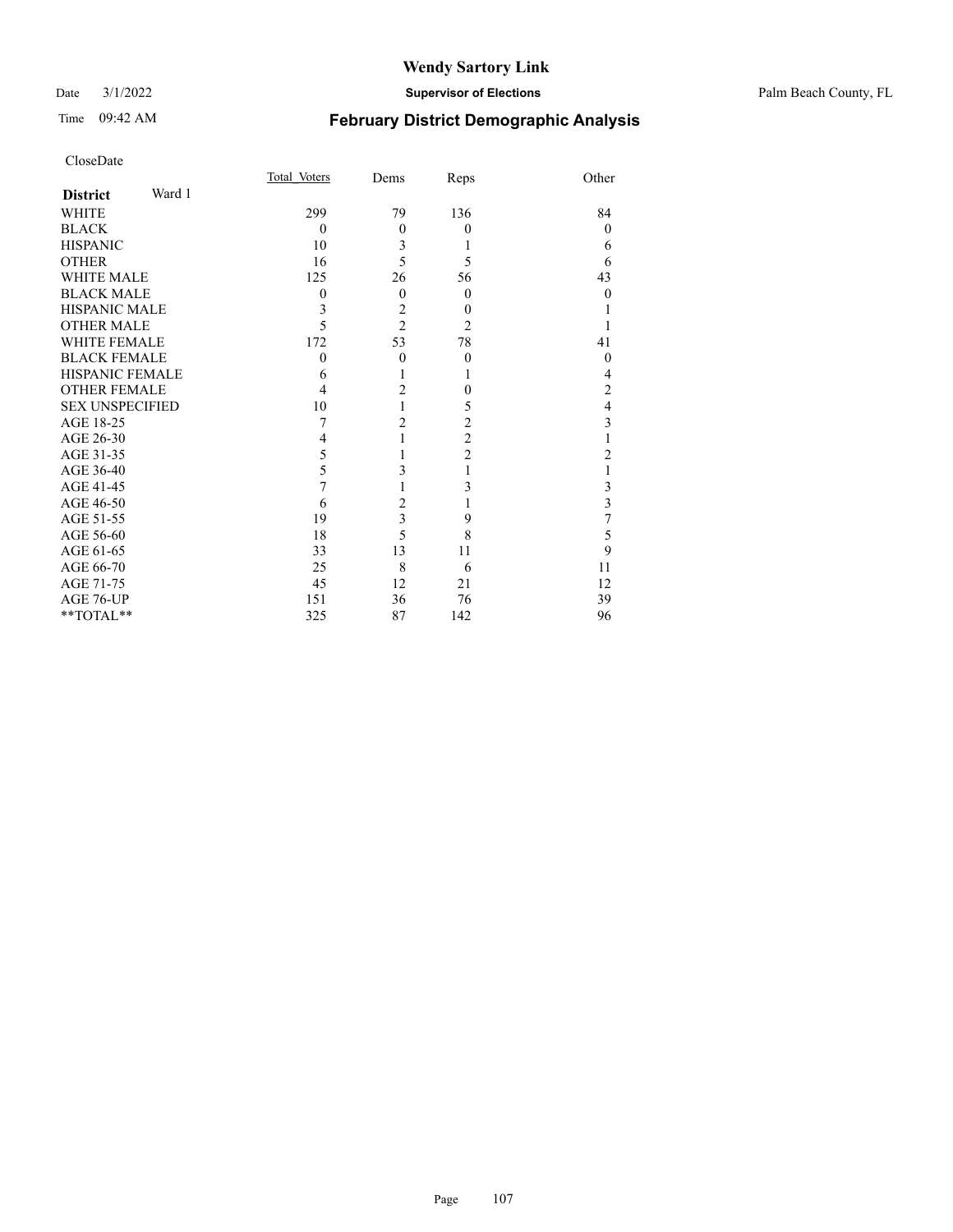#### Date 3/1/2022 **Supervisor of Elections** Palm Beach County, FL

| CloseDate              |        |              |                |                |                  |
|------------------------|--------|--------------|----------------|----------------|------------------|
|                        |        | Total Voters | Dems           | Reps           | Other            |
| <b>District</b>        | Ward 1 |              |                |                |                  |
| <b>WHITE</b>           |        | 56           | 18             | 21             | 17               |
| <b>BLACK</b>           |        | 2            | 1              | $\theta$       | 1                |
| <b>HISPANIC</b>        |        | 22           | 6              | 6              | 10               |
| <b>OTHER</b>           |        | 5            |                | $\theta$       | 4                |
| <b>WHITE MALE</b>      |        | 27           | 8              | 11             | 8                |
| <b>BLACK MALE</b>      |        | 2            |                | 0              | 1                |
| HISPANIC MALE          |        | 8            |                | 5              | $\overline{c}$   |
| <b>OTHER MALE</b>      |        | $\theta$     | $\theta$       | $\theta$       | $\mathbf{0}$     |
| <b>WHITE FEMALE</b>    |        | 28           | 10             | 10             | 8                |
| <b>BLACK FEMALE</b>    |        | $\theta$     | $\mathbf{0}$   | $\theta$       | $\boldsymbol{0}$ |
| <b>HISPANIC FEMALE</b> |        | 14           | 5              | 1              | 8                |
| <b>OTHER FEMALE</b>    |        | 3            | 0              | $\theta$       | 3                |
| <b>SEX UNSPECIFIED</b> |        | 3            |                | $\theta$       | $\overline{c}$   |
| AGE 18-25              |        | 9            | 3              | 4              | $\overline{c}$   |
| AGE 26-30              |        | 3            | $\overline{2}$ | 0              | 1                |
| AGE 31-35              |        | 10           | $\overline{4}$ | 2              | $\overline{4}$   |
| AGE 36-40              |        | 8            | $\overline{c}$ | $\theta$       | 6                |
| AGE 41-45              |        | 3            | 1              | $\theta$       | $\overline{c}$   |
| AGE 46-50              |        | 7            | 0              | 5              | $\overline{c}$   |
| AGE 51-55              |        | 5            | 1              | 3              | $\mathbf{1}$     |
| AGE 56-60              |        | 8            | $\overline{2}$ | 3              | $\mathfrak{Z}$   |
| AGE 61-65              |        | 8            | 3              | $\theta$       | 5                |
| AGE 66-70              |        | 7            | 3              | 2              | $\overline{c}$   |
| AGE 71-75              |        | 5            | $\overline{c}$ | $\overline{2}$ | 1                |
| AGE 76-UP              |        | 12           | 3              | 6              | 3                |
| **TOTAL**              |        | 85           | 26             | 27             | 32               |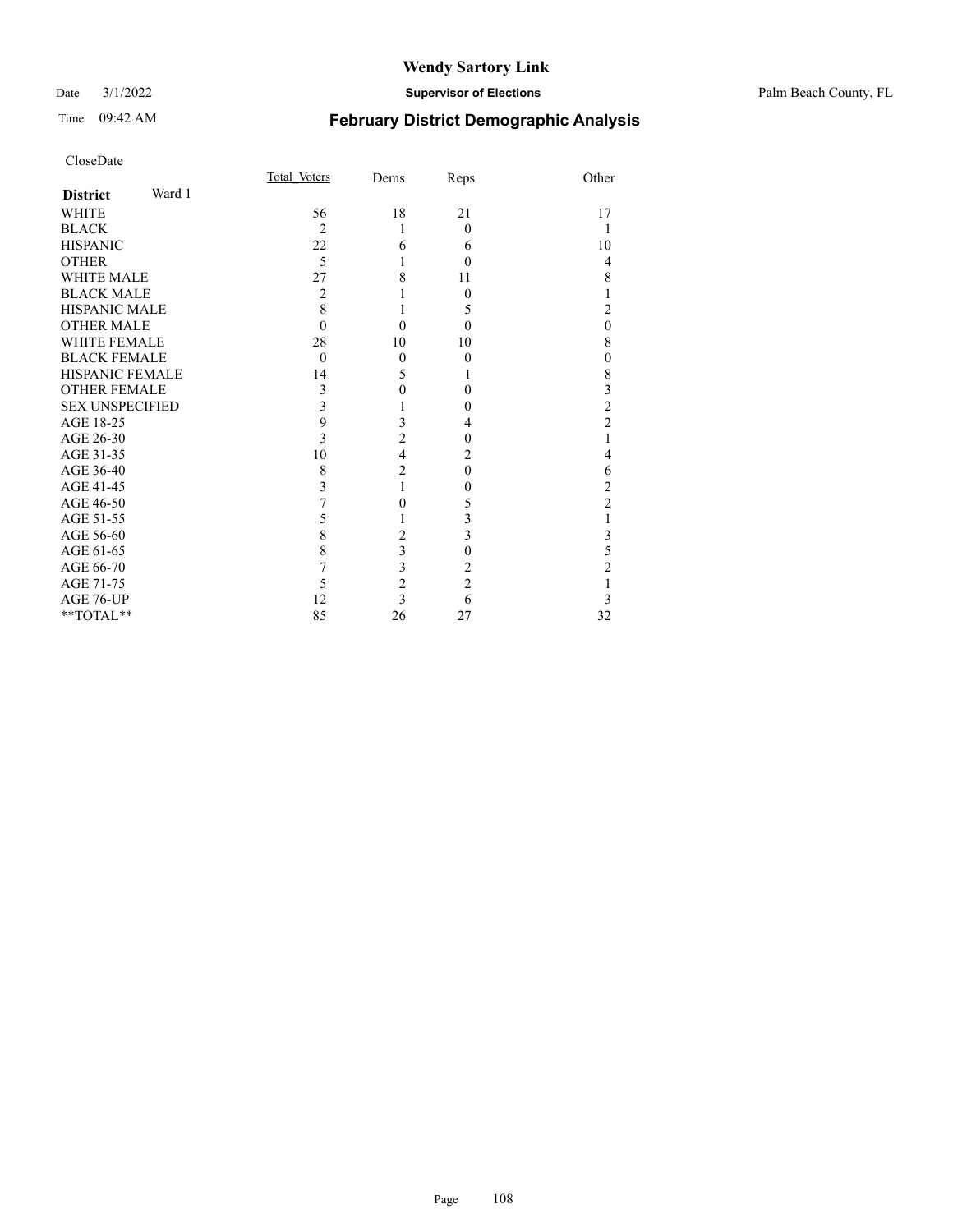#### Date 3/1/2022 **Supervisor of Elections** Palm Beach County, FL

# Time 09:42 AM **February District Demographic Analysis**

| Total Voters | Dems   | Reps   | Other  |
|--------------|--------|--------|--------|
|              |        |        |        |
| 30,897       | 10,501 | 10,743 | 9,653  |
| 9,415        | 7,503  | 269    | 1,643  |
| 3,285        | 1,461  | 631    | 1,193  |
| 3,688        | 1,473  | 662    | 1,553  |
| 14,474       | 4,004  | 5,454  | 5,016  |
| 4,252        | 3,230  | 150    | 872    |
| 1,369        | 572    | 273    | 524    |
| 1,283        | 480    | 264    | 539    |
| 15,992       | 6,352  | 5,159  | 4,481  |
| 5,015        | 4,158  | 116    | 741    |
| 1,848        | 862    | 346    | 640    |
| 1,501        | 685    | 253    | 563    |
| 1,516        | 576    | 282    | 658    |
| 3,795        | 1,720  | 713    | 1,362  |
| 3,747        | 1,567  | 787    | 1,393  |
| 3,988        | 1,732  | 788    | 1,468  |
| 3,295        | 1,416  | 719    | 1,160  |
| 2,704        | 1,146  | 578    | 980    |
| 2,859        | 1,178  | 716    | 965    |
| 3,484        | 1,381  | 1,007  | 1,096  |
| 4,314        | 1,820  | 1,313  | 1,181  |
| 4,524        | 1,987  | 1,364  | 1,173  |
| 4,299        | 2,058  | 1,206  | 1,035  |
| 3,779        | 1,859  | 1,021  | 899    |
| 6,493        | 3,073  | 2,093  | 1,327  |
| 47,285       | 20,938 | 12,305 | 14,042 |
|              |        |        |        |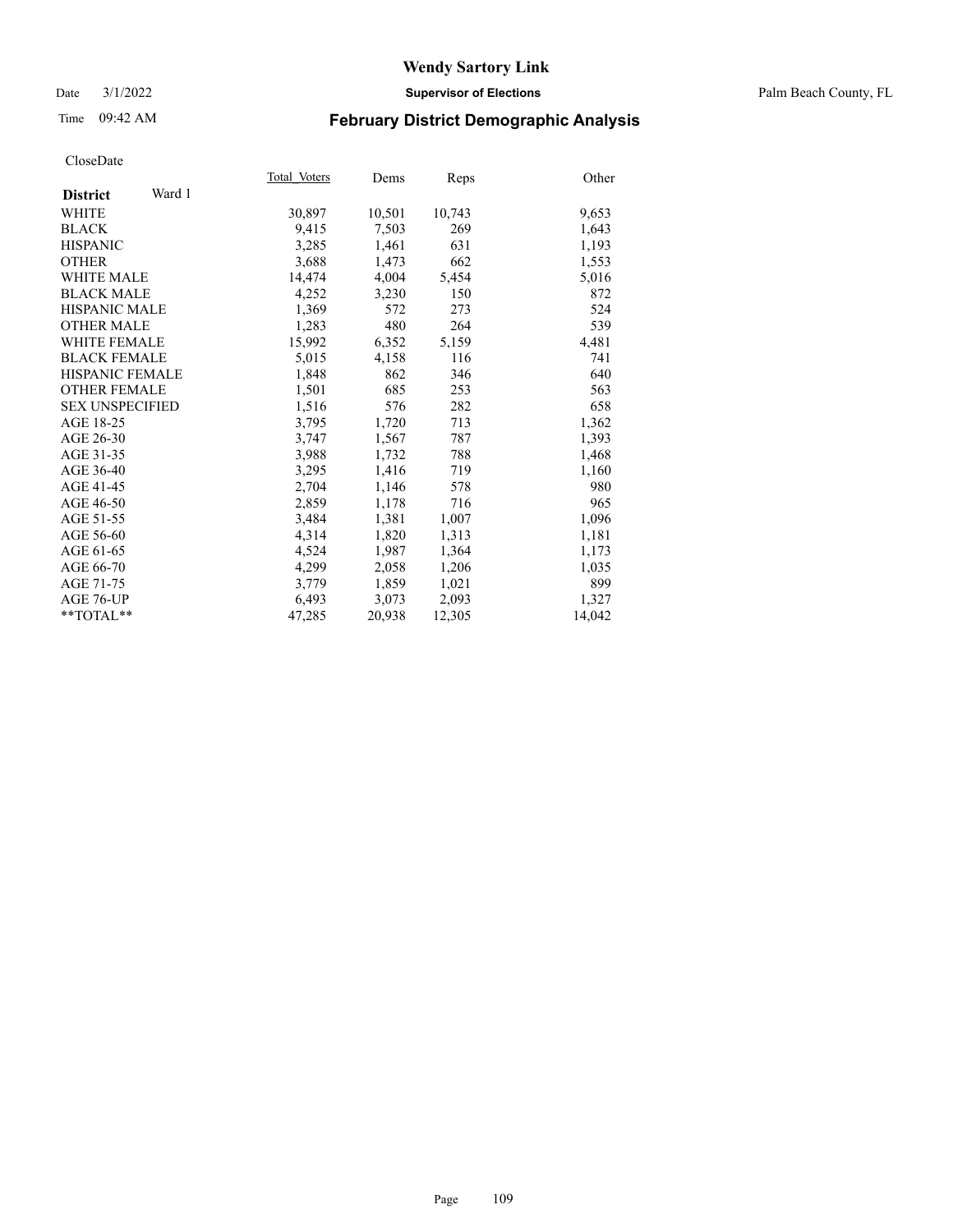#### Date 3/1/2022 **Supervisor of Elections** Palm Beach County, FL

# Time 09:42 AM **February District Demographic Analysis**

|                           | Total Voters | Dems   | Reps  | Other |
|---------------------------|--------------|--------|-------|-------|
| Ward 1<br><b>District</b> |              |        |       |       |
| WHITE                     | 8,799        | 3,209  | 2,882 | 2,708 |
| <b>BLACK</b>              | 4,874        | 3,551  | 160   | 1,163 |
| <b>HISPANIC</b>           | 6,940        | 3,076  | 1,170 | 2,694 |
| <b>OTHER</b>              | 2,721        | 1,111  | 357   | 1,253 |
| <b>WHITE MALE</b>         | 3,864        | 1,208  | 1,360 | 1,296 |
| <b>BLACK MALE</b>         | 1,976        | 1,334  | 95    | 547   |
| <b>HISPANIC MALE</b>      | 2,966        | 1,203  | 553   | 1,210 |
| <b>OTHER MALE</b>         | 959          | 396    | 137   | 426   |
| <b>WHITE FEMALE</b>       | 4,803        | 1,959  | 1,489 | 1,355 |
| <b>BLACK FEMALE</b>       | 2,816        | 2,154  | 64    | 598   |
| HISPANIC FEMALE           | 3,792        | 1,795  | 587   | 1,410 |
| <b>OTHER FEMALE</b>       | 1,106        | 517    | 138   | 451   |
| <b>SEX UNSPECIFIED</b>    | 1,033        | 370    | 144   | 519   |
| AGE 18-25                 | 2,814        | 1,264  | 299   | 1,251 |
| AGE 26-30                 | 1,838        | 813    | 220   | 805   |
| AGE 31-35                 | 1,974        | 910    | 280   | 784   |
| AGE 36-40                 | 1,869        | 867    | 272   | 730   |
| AGE 41-45                 | 1,801        | 853    | 295   | 653   |
| AGE 46-50                 | 1,836        | 885    | 345   | 606   |
| AGE 51-55                 | 1,925        | 929    | 376   | 620   |
| AGE 56-60                 | 1,963        | 943    | 465   | 555   |
| AGE 61-65                 | 1,905        | 899    | 468   | 538   |
| AGE 66-70                 | 1,568        | 778    | 397   | 393   |
| AGE 71-75                 | 1,379        | 657    | 363   | 359   |
| AGE 76-UP                 | 2,458        | 1,147  | 789   | 522   |
| $*$ TOTAL $*$             | 23,334       | 10,947 | 4,569 | 7,818 |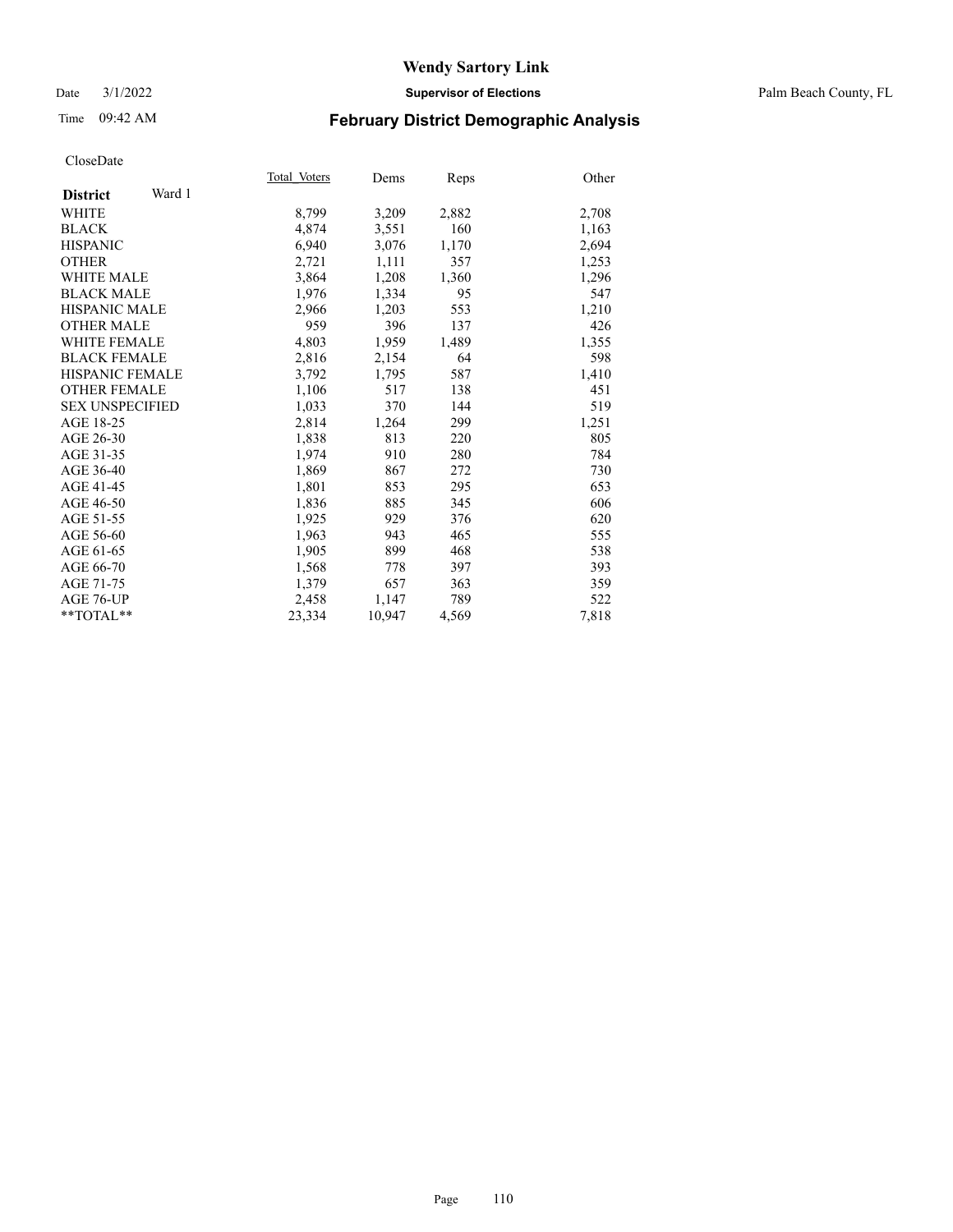#### Date 3/1/2022 **Supervisor of Elections** Palm Beach County, FL

# Time 09:42 AM **February District Demographic Analysis**

| CloseDate              |        |                |                  |                         |                          |
|------------------------|--------|----------------|------------------|-------------------------|--------------------------|
|                        |        | Total Voters   | Dems             | Reps                    | Other                    |
| <b>District</b>        | Ward 1 |                |                  |                         |                          |
| <b>WHITE</b>           |        | 125            | 34               | 51                      | 40                       |
| <b>BLACK</b>           |        | 2              | $\theta$         | $\theta$                | $\overline{2}$           |
| <b>HISPANIC</b>        |        | 33             | 8                | 10                      | 15                       |
| <b>OTHER</b>           |        | 13             | $\theta$         | $\overline{2}$          | 11                       |
| <b>WHITE MALE</b>      |        | 64             | 15               | 30                      | 19                       |
| <b>BLACK MALE</b>      |        | $\overline{2}$ | $\theta$         | $\theta$                | $\overline{2}$           |
| <b>HISPANIC MALE</b>   |        | 16             | 6                | 4                       | 6                        |
| <b>OTHER MALE</b>      |        | 5              | $\theta$         | 1                       | $\overline{4}$           |
| <b>WHITE FEMALE</b>    |        | 59             | 19               | 21                      | 19                       |
| <b>BLACK FEMALE</b>    |        | $\theta$       | $\boldsymbol{0}$ | $\boldsymbol{0}$        | $\boldsymbol{0}$         |
| <b>HISPANIC FEMALE</b> |        | 16             | $\overline{c}$   | 5                       | 9                        |
| <b>OTHER FEMALE</b>    |        | 5              | $\overline{0}$   | 1                       | $\overline{\mathcal{L}}$ |
| <b>SEX UNSPECIFIED</b> |        | 6              | $\theta$         | 1                       | 5                        |
| AGE 18-25              |        | 18             | 4                | 6                       | 8                        |
| AGE 26-30              |        | 16             | $\overline{4}$   | 3                       | 9                        |
| AGE 31-35              |        | 17             | $\overline{c}$   | 9                       | 6                        |
| AGE 36-40              |        | 9              | 3                | $\overline{\mathbf{c}}$ | $\overline{4}$           |
| AGE 41-45              |        | 8              | 3                | 3                       | $\overline{c}$           |
| AGE 46-50              |        | 14             | $\overline{0}$   | 6                       | 8                        |
| AGE 51-55              |        | 15             | $\overline{4}$   | 6                       | 5                        |
| AGE 56-60              |        | 32             | 9                | 12                      | 11                       |
| AGE 61-65              |        | 10             | $\overline{2}$   | 4                       | 4                        |
| AGE 66-70              |        | 16             | $\overline{4}$   | 6                       | 6                        |
| AGE 71-75              |        | 9              | $\overline{4}$   | $\overline{c}$          | 3                        |
| AGE 76-UP              |        | 9              | 3                | $\overline{4}$          | $\overline{2}$           |
| $**TOTAL**$            |        | 173            | 42               | 63                      | 68                       |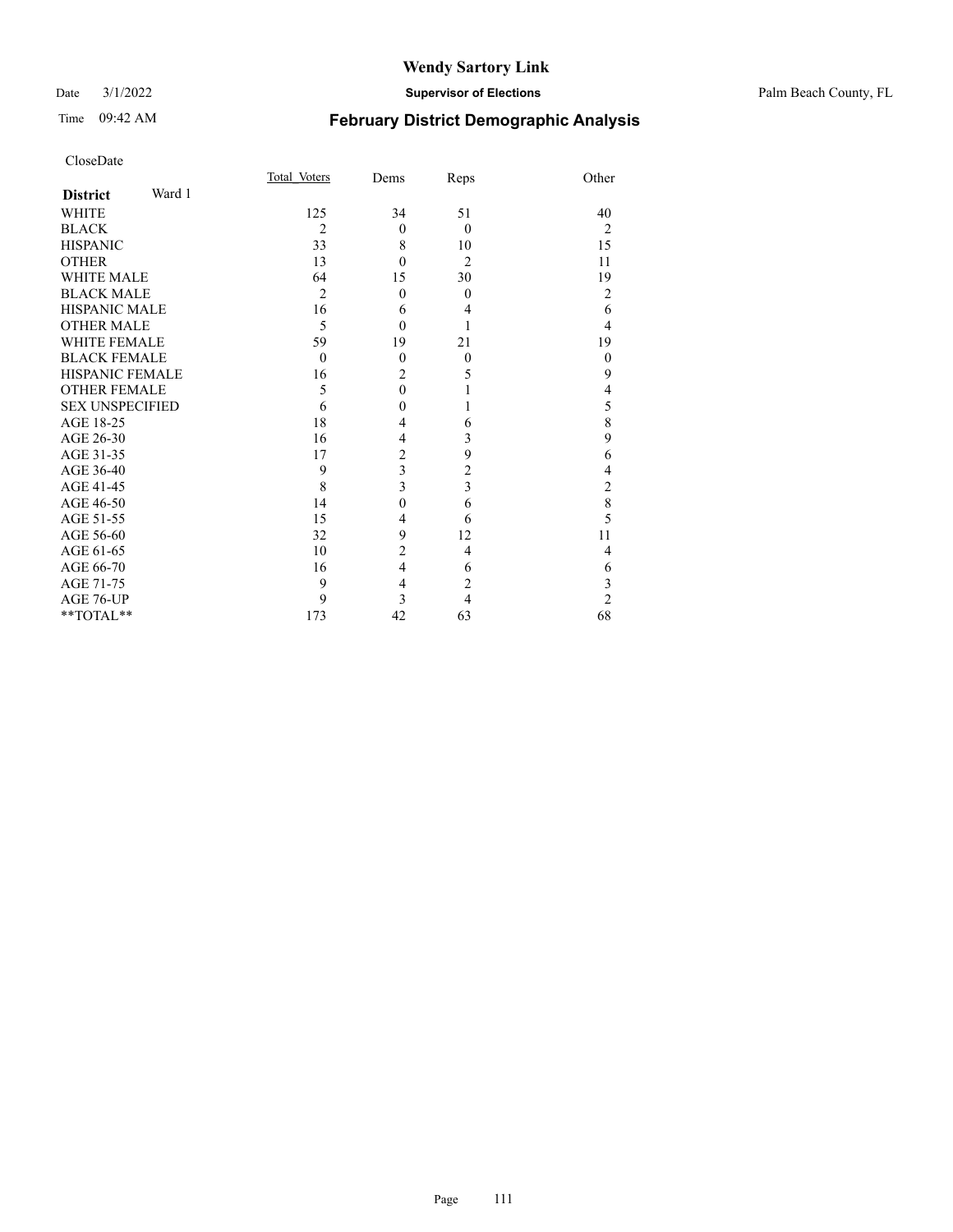#### Date 3/1/2022 **Supervisor of Elections** Palm Beach County, FL

# Time 09:42 AM **February District Demographic Analysis**

| CloseDate |
|-----------|
|-----------|

|                           | Total Voters   | Dems           | Reps           | Other            |
|---------------------------|----------------|----------------|----------------|------------------|
| Ward 1<br><b>District</b> |                |                |                |                  |
| <b>WHITE</b>              | 817            | 170            | 439            | 208              |
| <b>BLACK</b>              | 4              | 4              | $\theta$       | $\overline{0}$   |
| <b>HISPANIC</b>           | 23             | 4              | 9              | 10               |
| <b>OTHER</b>              | 38             | 7              | 11             | 20               |
| <b>WHITE MALE</b>         | 402            | 68             | 224            | 110              |
| <b>BLACK MALE</b>         | $\overline{c}$ | $\overline{2}$ | $\theta$       | $\theta$         |
| <b>HISPANIC MALE</b>      | $\overline{7}$ | $\mathbf{0}$   | $\overline{2}$ | 5                |
| <b>OTHER MALE</b>         | 18             | $\overline{2}$ | $\overline{7}$ | $\overline{9}$   |
| <b>WHITE FEMALE</b>       | 404            | 99             | 208            | 97               |
| <b>BLACK FEMALE</b>       | $\overline{2}$ | $\overline{2}$ | $\theta$       | $\boldsymbol{0}$ |
| <b>HISPANIC FEMALE</b>    | 16             | $\overline{4}$ | 7              | 5                |
| <b>OTHER FEMALE</b>       | 11             | $\overline{2}$ | 3              | 6                |
| <b>SEX UNSPECIFIED</b>    | 19             | 6              | 7              | 6                |
| AGE 18-25                 | 56             | 9              | 18             | 29               |
| AGE 26-30                 | 26             | $\overline{4}$ | 9              | 13               |
| AGE 31-35                 | 37             | 11             | 13             | 13               |
| AGE 36-40                 | 47             | 8              | 20             | 19               |
| AGE 41-45                 | 25             | 3              | 13             | 9                |
| AGE 46-50                 | 44             | 6              | 23             | 15               |
| AGE 51-55                 | 59             | 10             | 29             | 20               |
| AGE 56-60                 | 82             | 11             | 46             | 25               |
| AGE 61-65                 | 94             | 17             | 58             | 19               |
| AGE 66-70                 | 109            | 29             | 58             | 22               |
| AGE 71-75                 | 108            | 25             | 63             | 20               |
| AGE 76-UP                 | 195            | 52             | 109            | 34               |
| $*$ $TOTAL**$             | 882            | 185            | 459            | 238              |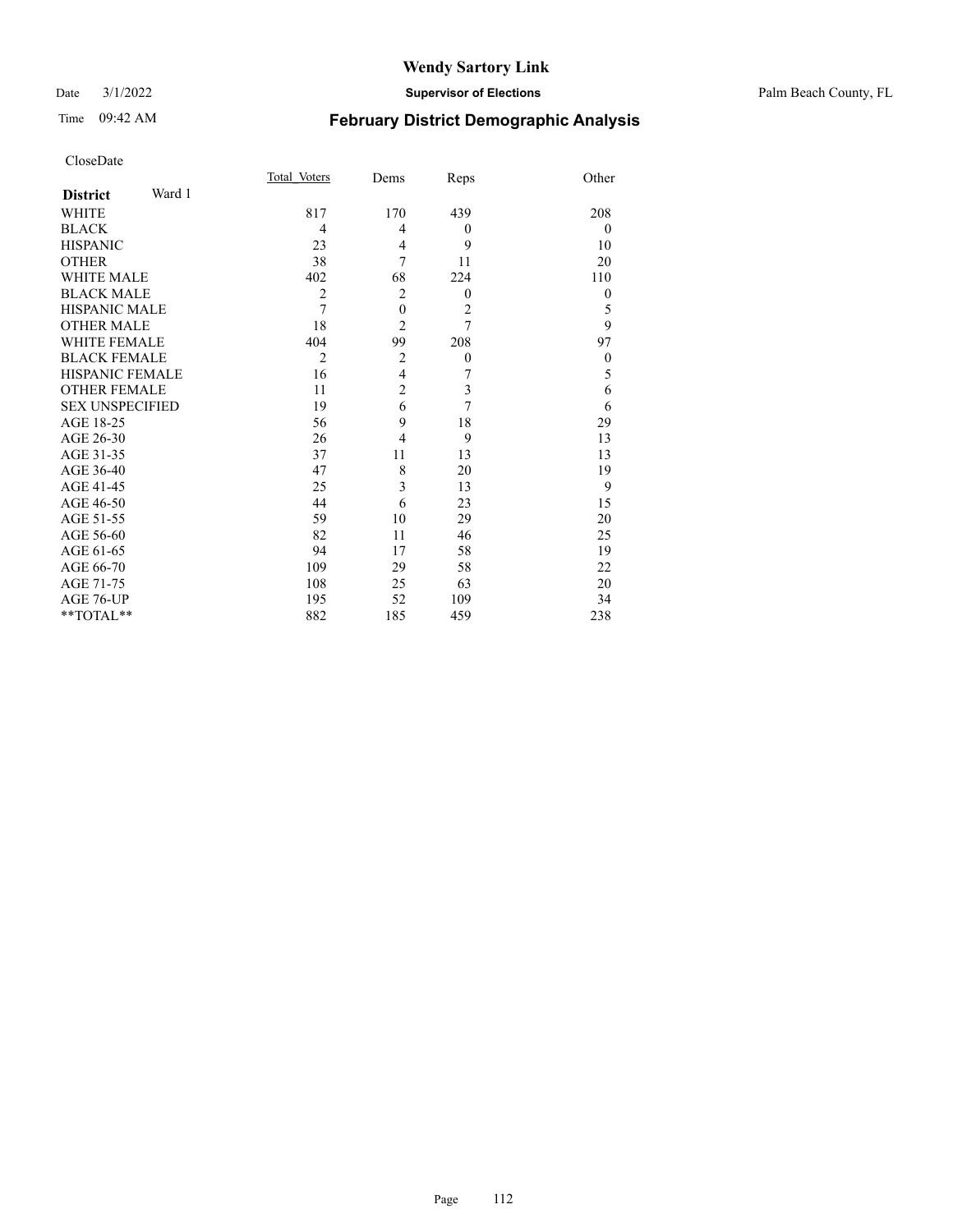#### Date 3/1/2022 **Supervisor of Elections** Palm Beach County, FL

# Time 09:42 AM **February District Demographic Analysis**

|                        |        | Total Voters | Dems  | Reps           | Other |
|------------------------|--------|--------------|-------|----------------|-------|
| <b>District</b>        | Ward 1 |              |       |                |       |
| <b>WHITE</b>           |        | 3,478        | 1,025 | 1,451          | 1,002 |
| <b>BLACK</b>           |        | 22           | 15    | 3              | 4     |
| <b>HISPANIC</b>        |        | 146          | 46    | 43             | 57    |
| <b>OTHER</b>           |        | 271          | 97    | 68             | 106   |
| <b>WHITE MALE</b>      |        | 1,658        | 421   | 736            | 501   |
| <b>BLACK MALE</b>      |        | 9            | 6     | $\overline{2}$ | 1     |
| <b>HISPANIC MALE</b>   |        | 46           | 13    | 15             | 18    |
| <b>OTHER MALE</b>      |        | 87           | 24    | 21             | 42    |
| <b>WHITE FEMALE</b>    |        | 1,778        | 600   | 688            | 490   |
| <b>BLACK FEMALE</b>    |        | 13           | 9     | 1              | 3     |
| <b>HISPANIC FEMALE</b> |        | 97           | 33    | 28             | 36    |
| <b>OTHER FEMALE</b>    |        | 119          | 51    | 31             | 37    |
| <b>SEX UNSPECIFIED</b> |        | 106          | 23    | 42             | 41    |
| AGE 18-25              |        | 169          | 49    | 52             | 68    |
| AGE 26-30              |        | 93           | 32    | 26             | 35    |
| AGE 31-35              |        | 95           | 27    | 28             | 40    |
| AGE 36-40              |        | 84           | 24    | 30             | 30    |
| AGE 41-45              |        | 83           | 19    | 28             | 36    |
| AGE 46-50              |        | 115          | 17    | 45             | 53    |
| AGE 51-55              |        | 199          | 42    | 94             | 63    |
| AGE 56-60              |        | 385          | 103   | 159            | 123   |
| AGE 61-65              |        | 448          | 151   | 161            | 136   |
| AGE 66-70              |        | 459          | 142   | 187            | 130   |
| AGE 71-75              |        | 588          | 199   | 216            | 173   |
| AGE 76-UP              |        | 1,199        | 378   | 539            | 282   |
| $*$ $TOTAL**$          |        | 3,917        | 1,183 | 1,565          | 1,169 |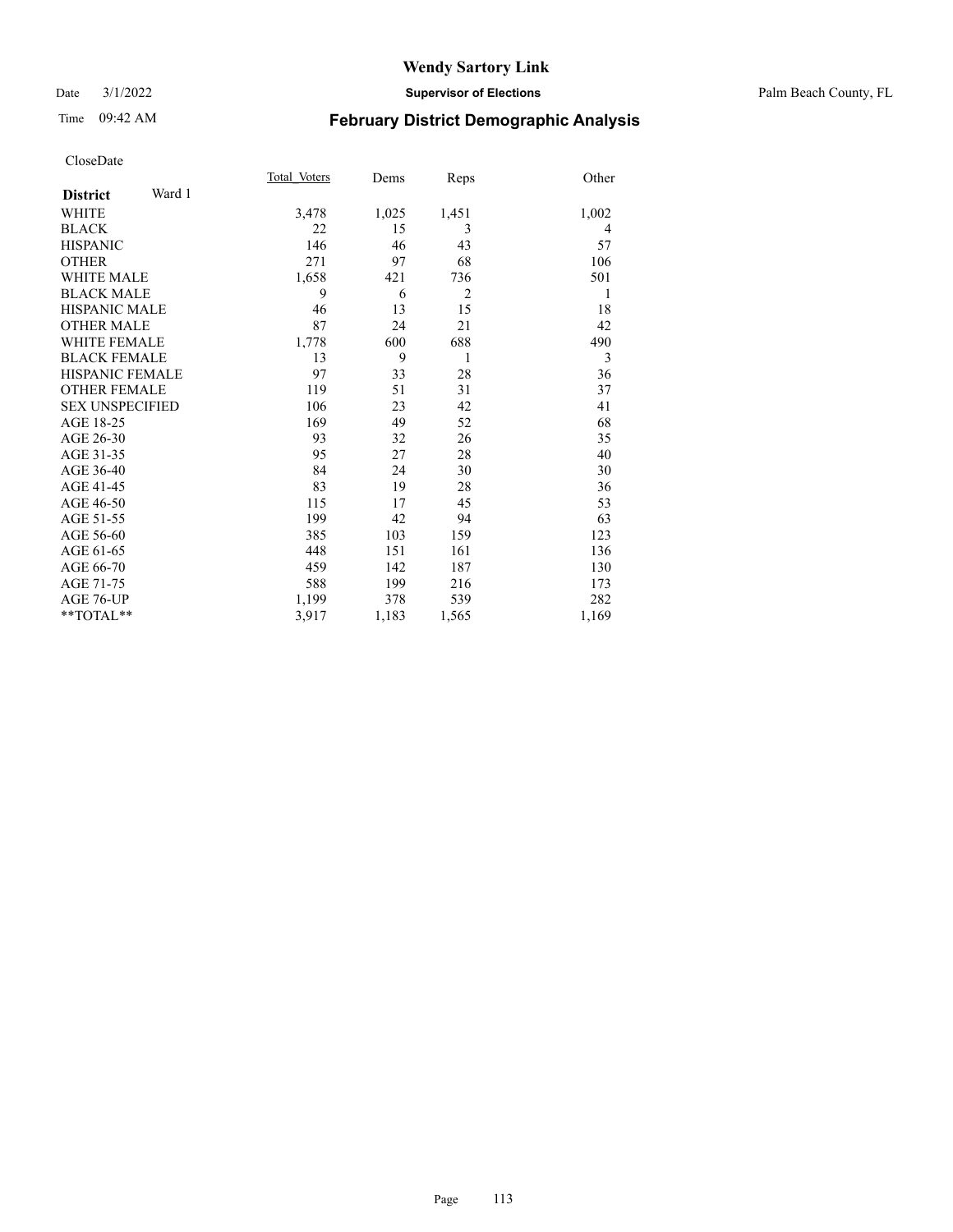#### Date 3/1/2022 **Supervisor of Elections** Palm Beach County, FL

# Time 09:42 AM **February District Demographic Analysis**

|                           | Total Voters | Dems | Reps           | Other |
|---------------------------|--------------|------|----------------|-------|
| Ward 1<br><b>District</b> |              |      |                |       |
| <b>WHITE</b>              | 487          | 138  | 218            | 131   |
| <b>BLACK</b>              | 393          | 298  | 19             | 76    |
| <b>HISPANIC</b>           | 310          | 125  | 71             | 114   |
| <b>OTHER</b>              | 143          | 44   | 28             | 71    |
| <b>WHITE MALE</b>         | 240          | 57   | 105            | 78    |
| <b>BLACK MALE</b>         | 174          | 117  | 12             | 45    |
| <b>HISPANIC MALE</b>      | 143          | 48   | 38             | 57    |
| <b>OTHER MALE</b>         | 38           | 13   | 5              | 20    |
| <b>WHITE FEMALE</b>       | 240          | 80   | 109            | 51    |
| <b>BLACK FEMALE</b>       | 215          | 178  | $\overline{7}$ | 30    |
| <b>HISPANIC FEMALE</b>    | 157          | 72   | 30             | 55    |
| <b>OTHER FEMALE</b>       | 58           | 21   | 10             | 27    |
| <b>SEX UNSPECIFIED</b>    | 68           | 19   | 20             | 29    |
| AGE 18-25                 | 152          | 64   | 29             | 59    |
| AGE 26-30                 | 124          | 56   | 22             | 46    |
| AGE 31-35                 | 124          | 55   | 26             | 43    |
| AGE 36-40                 | 111          | 52   | 17             | 42    |
| AGE 41-45                 | 111          | 63   | 24             | 24    |
| AGE 46-50                 | 98           | 54   | 18             | 26    |
| AGE 51-55                 | 138          | 54   | 46             | 38    |
| AGE 56-60                 | 128          | 50   | 37             | 41    |
| AGE 61-65                 | 132          | 57   | 42             | 33    |
| AGE 66-70                 | 77           | 43   | 19             | 15    |
| AGE 71-75                 | 60           | 28   | 21             | 11    |
| AGE 76-UP                 | 78           | 29   | 35             | 14    |
| $**TOTAL**$               | 1,333        | 605  | 336            | 392   |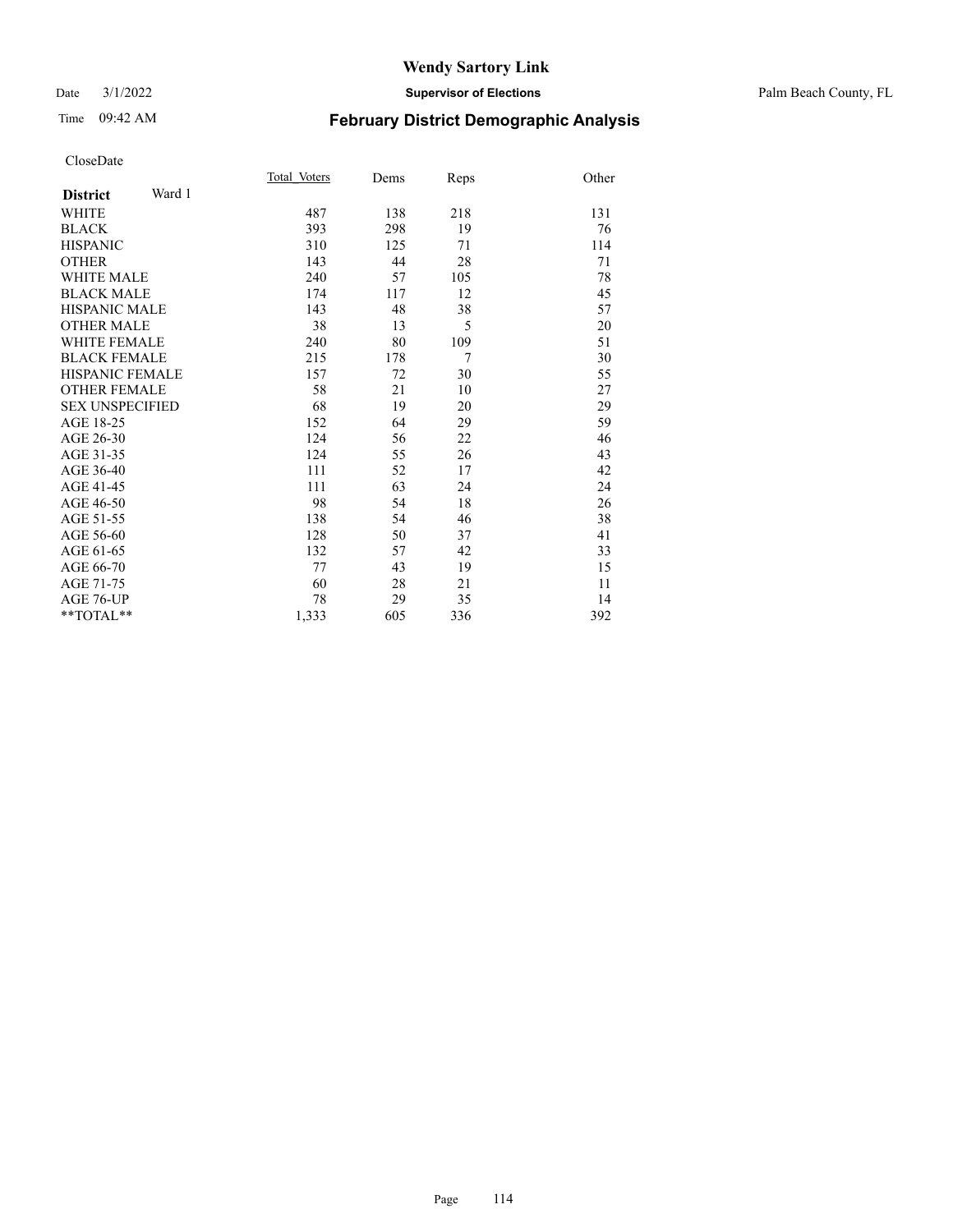#### Date 3/1/2022 **Supervisor of Elections** Palm Beach County, FL

# Time 09:42 AM **February District Demographic Analysis**

|                        |        | Total Voters | Dems | Reps           | Other |
|------------------------|--------|--------------|------|----------------|-------|
| <b>District</b>        | Ward 1 |              |      |                |       |
| <b>WHITE</b>           |        | 1,660        | 504  | 613            | 543   |
| <b>BLACK</b>           |        | 122          | 89   | 7              | 26    |
| <b>HISPANIC</b>        |        | 182          | 71   | 29             | 82    |
| <b>OTHER</b>           |        | 154          | 46   | 39             | 69    |
| <b>WHITE MALE</b>      |        | 788          | 199  | 315            | 274   |
| <b>BLACK MALE</b>      |        | 47           | 30   | 4              | 13    |
| <b>HISPANIC MALE</b>   |        | 78           | 33   | 11             | 34    |
| <b>OTHER MALE</b>      |        | 50           | 13   | 14             | 23    |
| <b>WHITE FEMALE</b>    |        | 854          | 301  | 291            | 262   |
| <b>BLACK FEMALE</b>    |        | 73           | 59   | $\overline{2}$ | 12    |
| <b>HISPANIC FEMALE</b> |        | 95           | 35   | 16             | 44    |
| <b>OTHER FEMALE</b>    |        | 75           | 24   | 18             | 33    |
| <b>SEX UNSPECIFIED</b> |        | 58           | 16   | 17             | 25    |
| AGE 18-25              |        | 130          | 48   | 29             | 53    |
| AGE 26-30              |        | 143          | 43   | 39             | 61    |
| AGE 31-35              |        | 148          | 50   | 36             | 62    |
| AGE 36-40              |        | 132          | 48   | 38             | 46    |
| AGE 41-45              |        | 132          | 43   | 32             | 57    |
| AGE 46-50              |        | 171          | 53   | 51             | 67    |
| AGE 51-55              |        | 194          | 61   | 68             | 65    |
| AGE 56-60              |        | 223          | 70   | 83             | 70    |
| AGE 61-65              |        | 236          | 81   | 83             | 72    |
| AGE 66-70              |        | 207          | 77   | 63             | 67    |
| AGE 71-75              |        | 147          | 55   | 58             | 34    |
| AGE 76-UP              |        | 255          | 81   | 108            | 66    |
| $*$ $TOTAL**$          |        | 2,118        | 710  | 688            | 720   |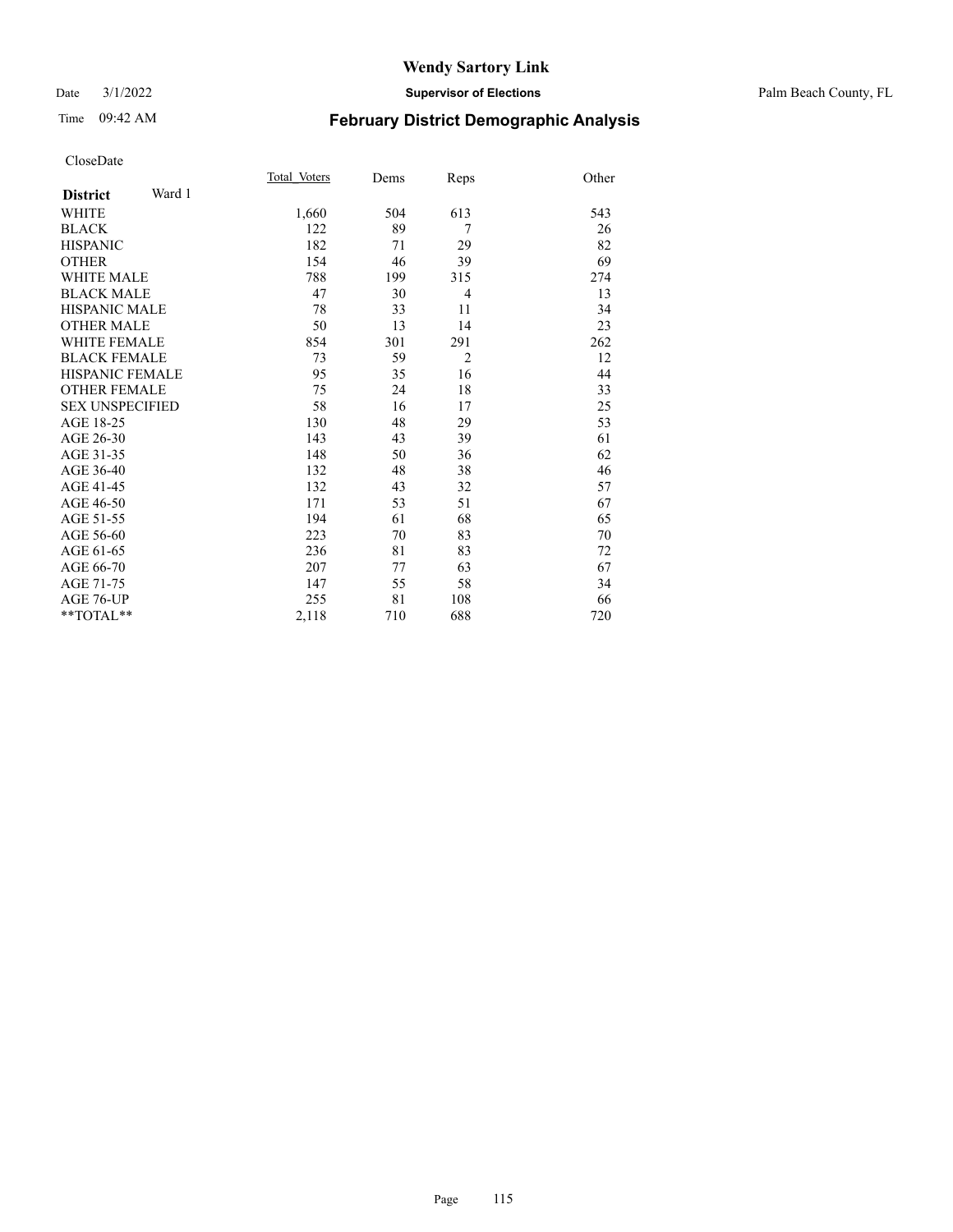#### Date 3/1/2022 **Supervisor of Elections** Palm Beach County, FL

# Time 09:42 AM **February District Demographic Analysis**

|                        | Total Voters | Dems | Reps           | Other          |
|------------------------|--------------|------|----------------|----------------|
| Ward 1                 |              |      |                |                |
|                        | 2,892        | 732  | 1,374          | 786            |
|                        | 17           | 8    | 4              | 5              |
|                        | 80           | 18   | 34             | 28             |
|                        | 172          | 46   | 54             | 72             |
|                        | 1,321        | 266  | 650            | 405            |
|                        | 8            | 4    | $\overline{2}$ | $\overline{2}$ |
|                        | 34           | 9    | 16             | 9              |
|                        | 52           | 8    | 19             | 25             |
|                        | 1,540        | 461  | 709            | 370            |
|                        | 9            | 4    | $\overline{2}$ | 3              |
| <b>HISPANIC FEMALE</b> | 45           | 9    | 18             | 18             |
|                        | 74           | 24   | 26             | 24             |
| <b>SEX UNSPECIFIED</b> | 73           | 14   | 24             | 35             |
|                        | 117          | 34   | 40             | 43             |
|                        | 80           | 17   | 36             | 27             |
|                        | 91           | 18   | 35             | 38             |
|                        | 102          | 21   | 46             | 35             |
|                        | 91           | 17   | 37             | 37             |
|                        | 120          | 26   | 45             | 49             |
|                        | 186          | 31   | 87             | 68             |
|                        | 303          | 72   | 150            | 81             |
|                        | 376          | 97   | 176            | 103            |
|                        | 391          | 105  | 178            | 108            |
|                        | 409          | 120  | 176            | 113            |
|                        | 895          | 246  | 460            | 189            |
|                        | 3,161        | 804  | 1,466          | 891            |
|                        |              |      |                |                |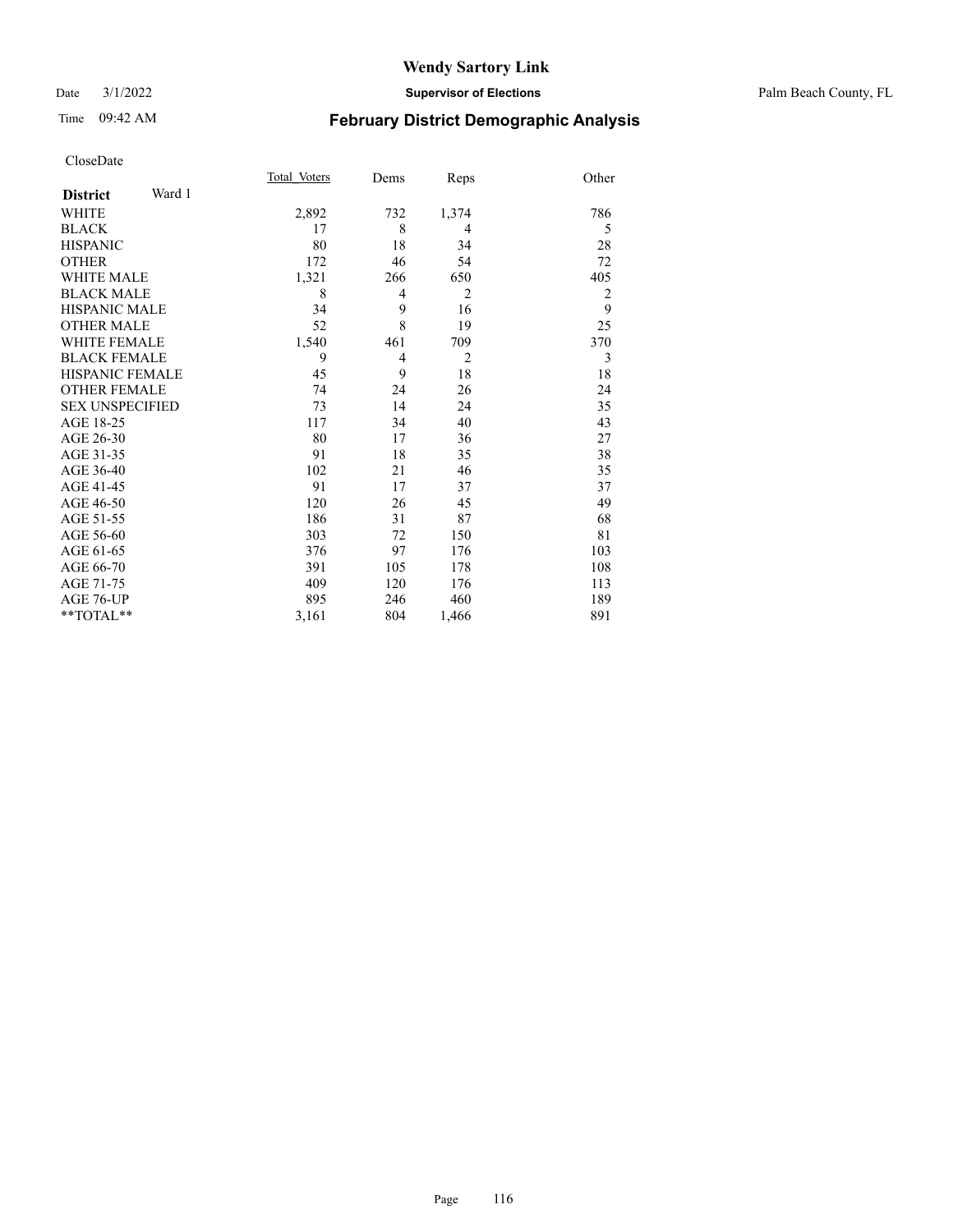#### Date 3/1/2022 **Supervisor of Elections** Palm Beach County, FL

# Time 09:42 AM **February District Demographic Analysis**

| CloseDate |
|-----------|
|-----------|

|                | Dems           | Reps                                | Other            |
|----------------|----------------|-------------------------------------|------------------|
|                |                |                                     |                  |
| 360            | 61             | 205                                 | 94               |
| $\theta$       | $\mathbf{0}$   | $\mathbf{0}$                        | $\boldsymbol{0}$ |
| 5              | $\mathbf{0}$   | 4                                   |                  |
| 26             | 8              | 10                                  | 8                |
| 172            | 16             | 106                                 | 50               |
| $\mathbf{0}$   | $\mathbf{0}$   | $\boldsymbol{0}$                    | $\theta$         |
| 0              | $\theta$       | 0                                   | 0                |
| 4              | $\overline{2}$ | $\overline{2}$                      | $\theta$         |
| 186            | 45             | 97                                  | 44               |
| $\theta$       | $\mathbf{0}$   | $\mathbf{0}$                        | $\boldsymbol{0}$ |
| 5              | $\theta$       | 4                                   |                  |
| 16             | 5              |                                     | 6                |
| 8              |                |                                     | $\overline{c}$   |
| 42             | 6              | 19                                  | 17               |
| 18             | 4              | 10                                  | 4                |
| 12             | 2              | 5                                   | 5                |
| $\overline{4}$ | $\mathbf{0}$   | 4                                   | $\mathbf{0}$     |
| 12             | 5              |                                     | $\overline{c}$   |
| 15             |                |                                     | 5                |
| 37             | 6              | 22                                  | 9                |
| 47             |                | 29                                  | 15               |
| 56             | 12             | 27                                  | 17               |
| 36             | 6              | 19                                  | 11               |
| 35             | 6              | 20                                  | 9                |
| 77             | 17             | 51                                  | 9                |
| 391            | 69             | 219                                 | 103              |
|                |                | Total Voters<br>$\overline{2}$<br>3 | 5<br>5<br>5<br>8 |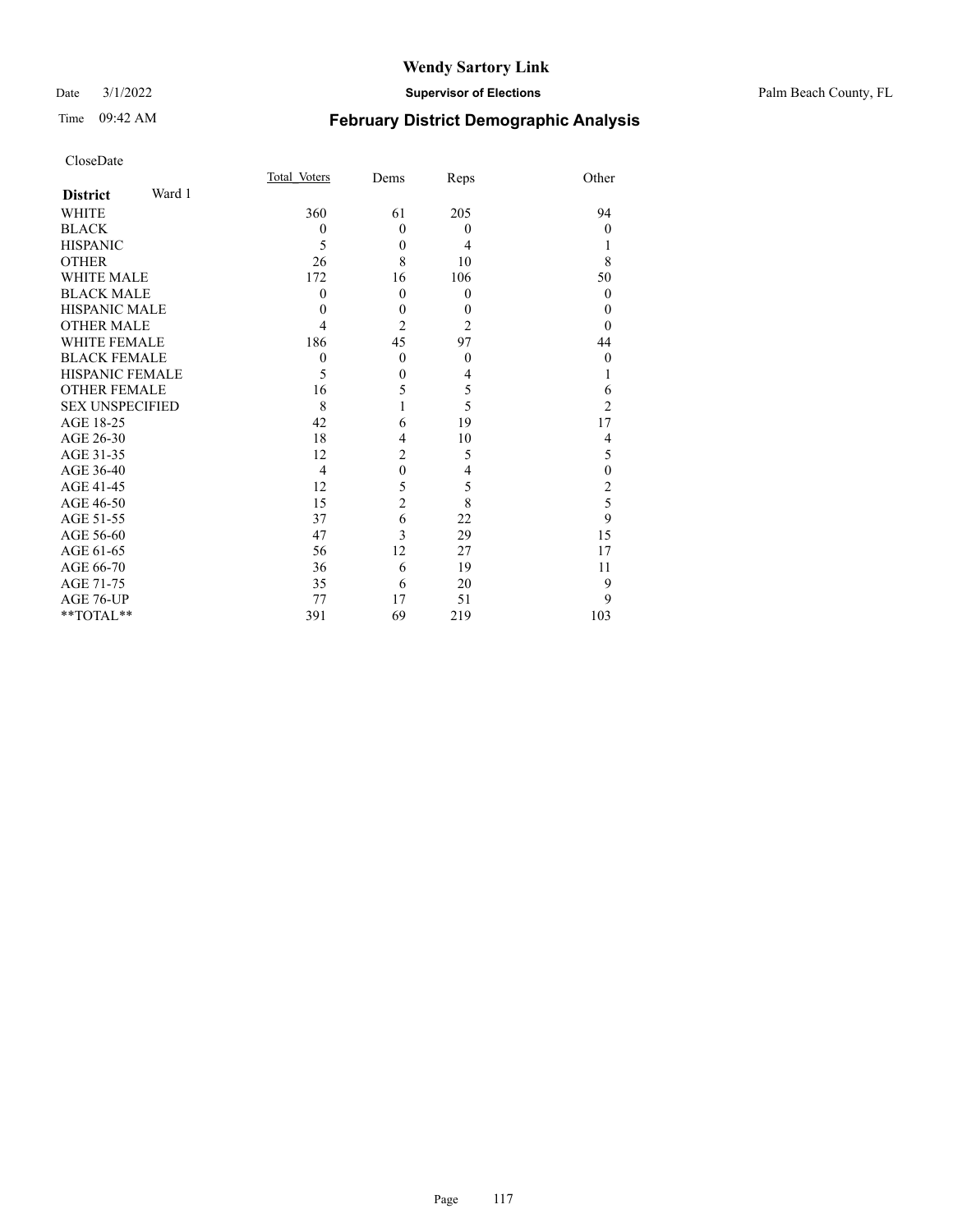#### Date 3/1/2022 **Supervisor of Elections** Palm Beach County, FL

# Time 09:42 AM **February District Demographic Analysis**

|                           | Total Voters | Dems   | Reps   | Other  |
|---------------------------|--------------|--------|--------|--------|
| Ward 1<br><b>District</b> |              |        |        |        |
| WHITE                     | 38,500       | 10,072 | 16,953 | 11,475 |
| <b>BLACK</b>              | 620          | 405    | 46     | 169    |
| <b>HISPANIC</b>           | 2,618        | 993    | 675    | 950    |
| <b>OTHER</b>              | 3,248        | 1,014  | 815    | 1,419  |
| <b>WHITE MALE</b>         | 18,062       | 3,784  | 8,495  | 5,783  |
| <b>BLACK MALE</b>         | 305          | 187    | 23     | 95     |
| <b>HISPANIC MALE</b>      | 1,095        | 386    | 298    | 411    |
| <b>OTHER MALE</b>         | 1,125        | 332    | 294    | 499    |
| <b>WHITE FEMALE</b>       | 20,030       | 6,176  | 8,288  | 5,566  |
| <b>BLACK FEMALE</b>       | 307          | 213    | 21     | 73     |
| HISPANIC FEMALE           | 1,464        | 586    | 357    | 521    |
| <b>OTHER FEMALE</b>       | 1,299        | 485    | 313    | 501    |
| <b>SEX UNSPECIFIED</b>    | 1,250        | 313    | 380    | 557    |
| AGE 18-25                 | 3,919        | 1,146  | 1,309  | 1,464  |
| AGE 26-30                 | 2,876        | 828    | 961    | 1,087  |
| AGE 31-35                 | 2,913        | 843    | 981    | 1,089  |
| AGE 36-40                 | 3,096        | 877    | 1,059  | 1,160  |
| AGE 41-45                 | 3,145        | 799    | 1,141  | 1,205  |
| AGE 46-50                 | 3,417        | 843    | 1,346  | 1,228  |
| AGE 51-55                 | 4,036        | 964    | 1,810  | 1,262  |
| AGE 56-60                 | 4,366        | 1,090  | 2,040  | 1,236  |
| AGE 61-65                 | 4,287        | 1,224  | 1,961  | 1,102  |
| AGE 66-70                 | 3,775        | 1,173  | 1,605  | 997    |
| AGE 71-75                 | 3,401        | 1,034  | 1,497  | 870    |
| AGE 76-UP                 | 5,752        | 1,663  | 2,778  | 1,311  |
| $*$ TOTAL $*$             | 44,986       | 12,484 | 18,489 | 14,013 |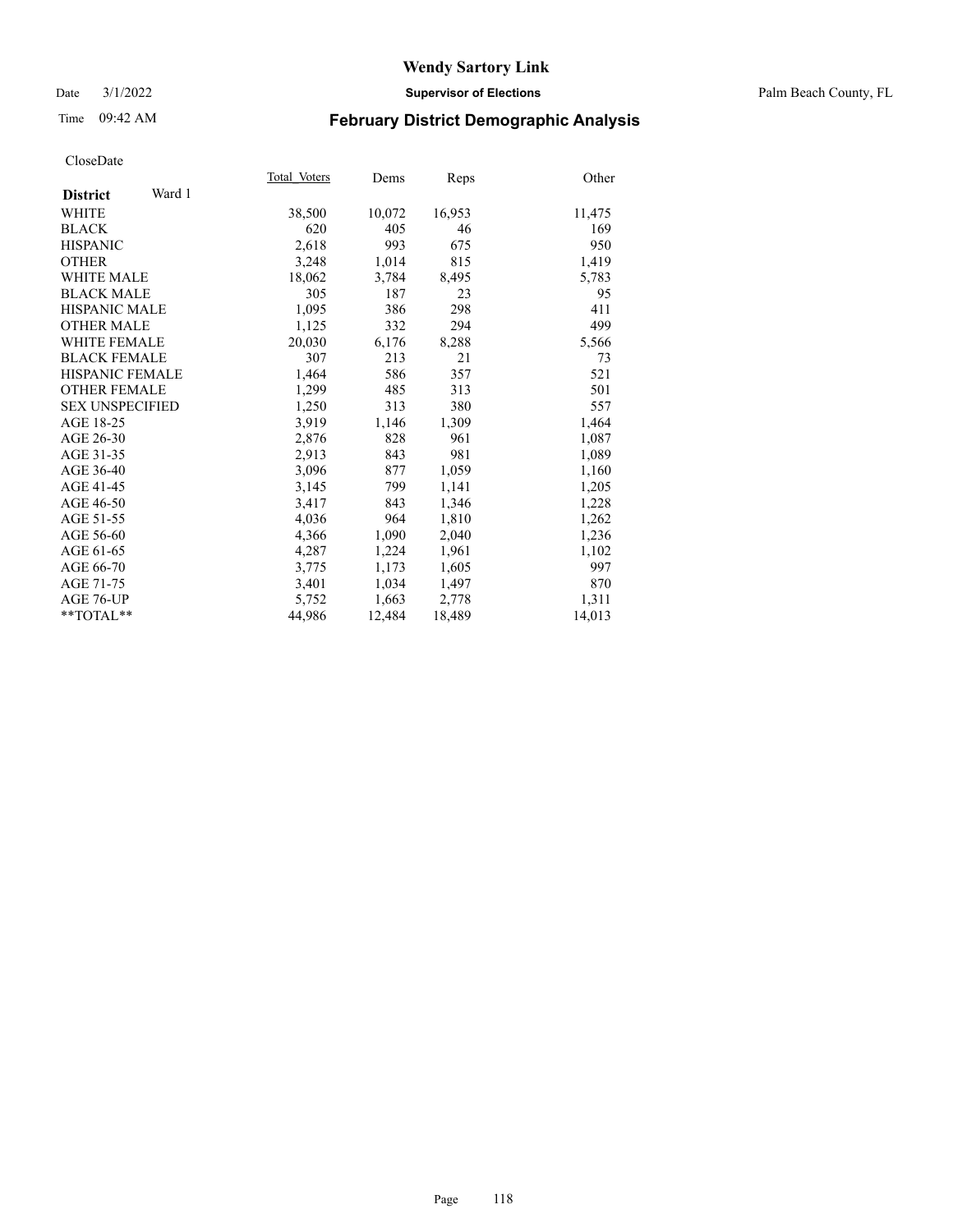#### Date 3/1/2022 **Supervisor of Elections** Palm Beach County, FL

# Time 09:42 AM **February District Demographic Analysis**

|       | Dems         | Reps  | Other |
|-------|--------------|-------|-------|
|       |              |       |       |
| 4,258 | 1,420        | 1,514 | 1,324 |
| 1,251 | 909          | 44    | 298   |
| 929   | 409          | 139   | 381   |
| 593   | 237          | 94    | 262   |
| 2,101 | 595          | 800   | 706   |
| 584   | 404          | 32    | 148   |
| 403   | 160          | 80    | 163   |
| 209   | 84           | 36    | 89    |
| 2,101 | 811          | 696   | 594   |
| 642   | 493          | 10    | 139   |
| 503   | 237          | 58    | 208   |
| 233   | 113          | 37    | 83    |
| 252   | 77           | 41    | 134   |
| 708   | 286          | 122   | 300   |
| 648   | 241          | 132   | 275   |
| 671   | 295          | 112   | 264   |
| 554   | 230          | 111   | 213   |
| 480   | 222          | 90    | 168   |
| 531   | 213          | 128   | 190   |
| 598   | 228          | 189   | 181   |
| 721   | 293          | 239   | 189   |
| 679   | 289          | 205   | 185   |
| 500   | 243          | 151   | 106   |
| 352   | 180          | 107   | 65    |
| 589   | 255          | 205   | 129   |
| 7,031 | 2,975        | 1,791 | 2,265 |
|       | Total Voters |       |       |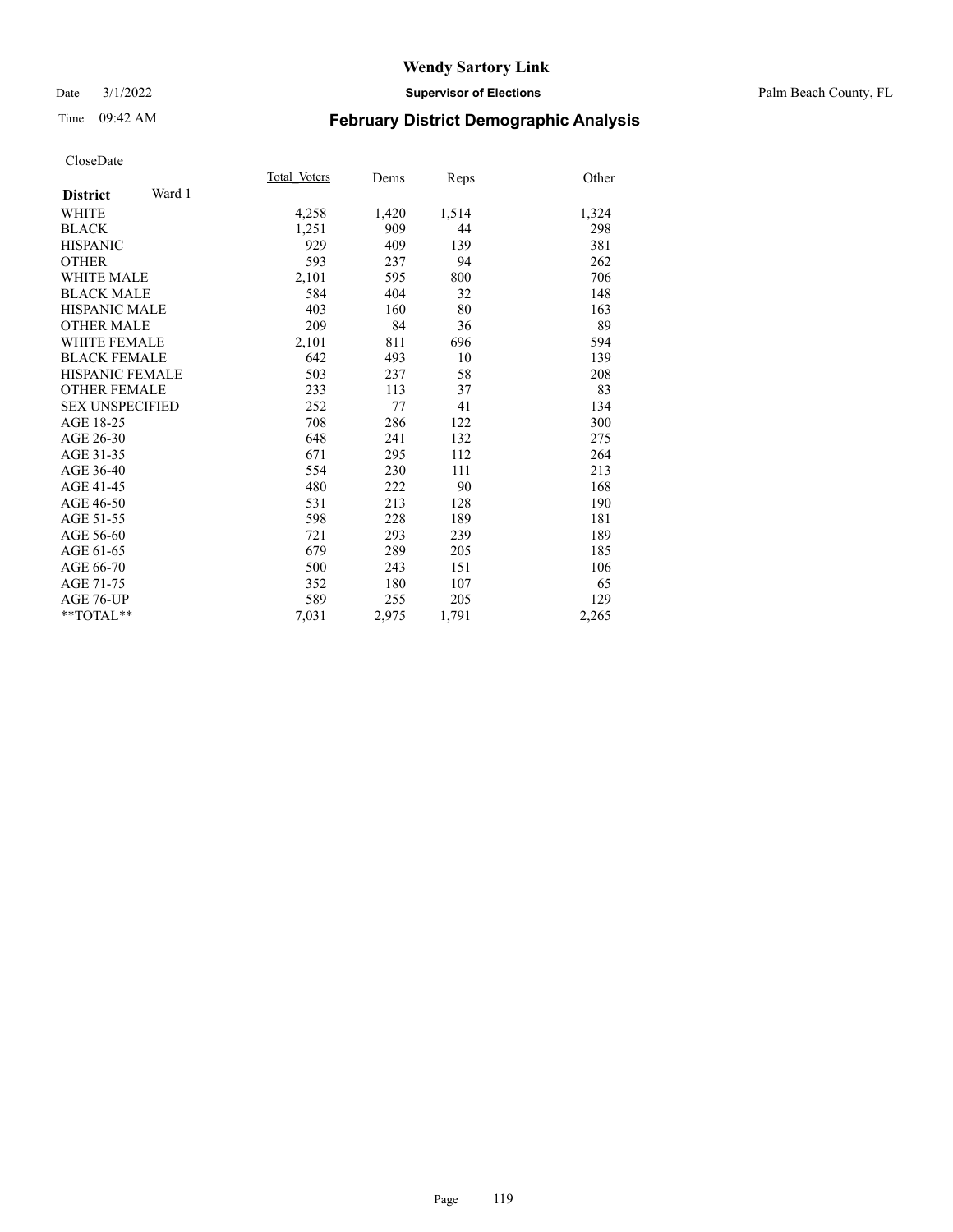#### Date 3/1/2022 **Supervisor of Elections** Palm Beach County, FL

# Time 09:42 AM **February District Demographic Analysis**

|                           | Total Voters | Dems | Reps           | Other |
|---------------------------|--------------|------|----------------|-------|
| Ward 1<br><b>District</b> |              |      |                |       |
| WHITE                     | 2,031        | 722  | 839            | 470   |
| <b>BLACK</b>              | 83           | 59   | $\overline{2}$ | 22    |
| <b>HISPANIC</b>           | 488          | 154  | 193            | 141   |
| <b>OTHER</b>              | 171          | 52   | 43             | 76    |
| <b>WHITE MALE</b>         | 964          | 283  | 432            | 249   |
| <b>BLACK MALE</b>         | 39           | 24   | $\overline{2}$ | 13    |
| <b>HISPANIC MALE</b>      | 211          | 62   | 88             | 61    |
| <b>OTHER MALE</b>         | 56           | 16   | 18             | 22    |
| <b>WHITE FEMALE</b>       | 1,046        | 434  | 401            | 211   |
| <b>BLACK FEMALE</b>       | 44           | 35   | $\mathbf{0}$   | 9     |
| <b>HISPANIC FEMALE</b>    | 265          | 88   | 100            | 77    |
| <b>OTHER FEMALE</b>       | 63           | 22   | 14             | 27    |
| <b>SEX UNSPECIFIED</b>    | 83           | 22   | 21             | 40    |
| AGE 18-25                 | 215          | 70   | 64             | 81    |
| AGE 26-30                 | 158          | 45   | 61             | 52    |
| AGE 31-35                 | 214          | 59   | 71             | 84    |
| AGE 36-40                 | 220          | 69   | 79             | 72    |
| AGE 41-45                 | 221          | 79   | 66             | 76    |
| AGE 46-50                 | 237          | 85   | 86             | 66    |
| AGE 51-55                 | 248          | 76   | 109            | 63    |
| AGE 56-60                 | 272          | 93   | 122            | 57    |
| AGE 61-65                 | 263          | 92   | 118            | 53    |
| AGE 66-70                 | 235          | 110  | 89             | 36    |
| AGE 71-75                 | 216          | 90   | 94             | 32    |
| <b>AGE 76-UP</b>          | 274          | 119  | 118            | 37    |
| $*$ $TOTAL**$             | 2,773        | 987  | 1,077          | 709   |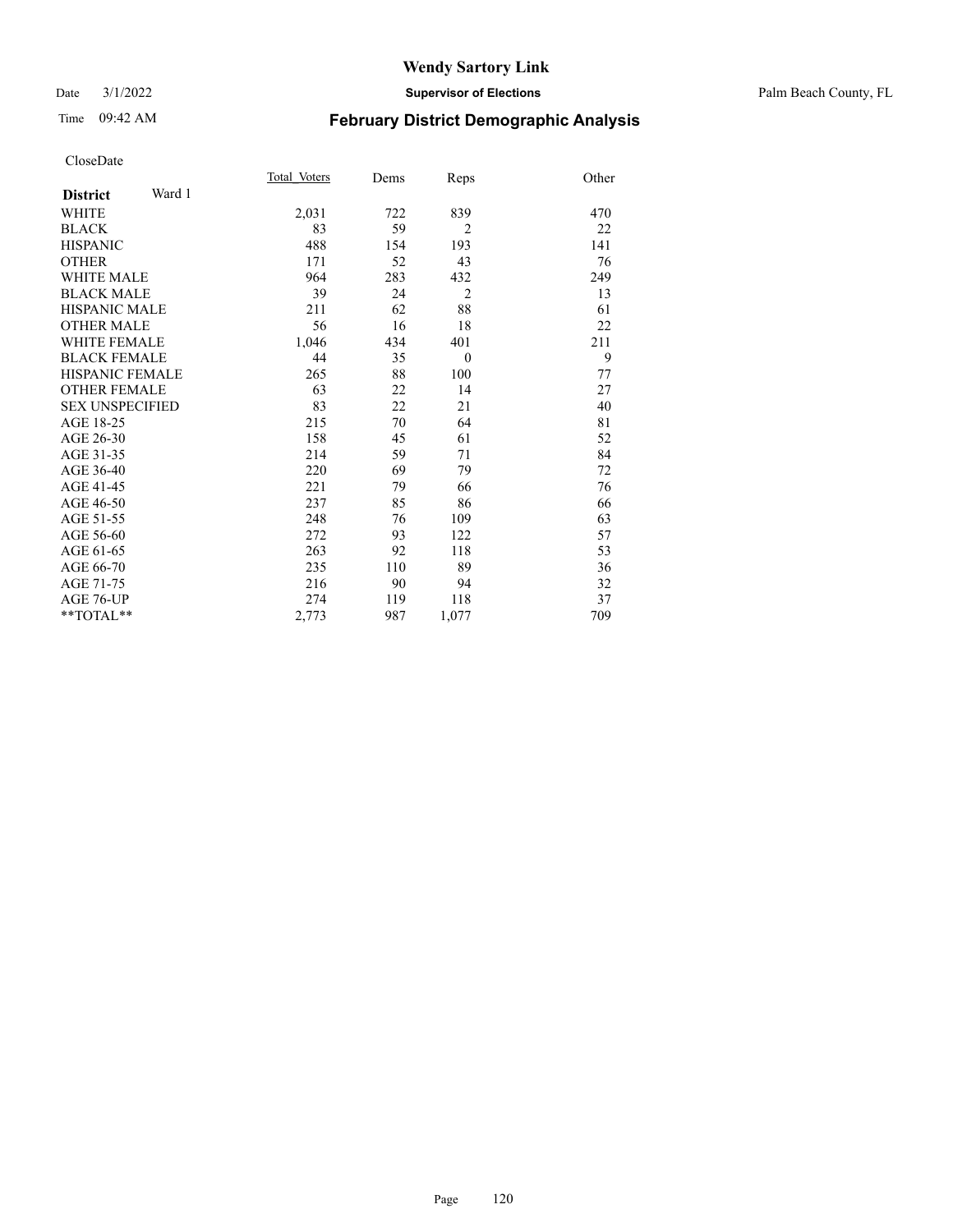#### Date 3/1/2022 **Supervisor of Elections** Palm Beach County, FL

# Time 09:42 AM **February District Demographic Analysis**

|                           | Total Voters | Dems | Reps | Other |
|---------------------------|--------------|------|------|-------|
| Ward 1<br><b>District</b> |              |      |      |       |
| <b>WHITE</b>              | 1,831        | 493  | 815  | 523   |
| <b>BLACK</b>              | 79           | 50   | 10   | 19    |
| <b>HISPANIC</b>           | 210          | 67   | 57   | 86    |
| <b>OTHER</b>              | 182          | 44   | 55   | 83    |
| <b>WHITE MALE</b>         | 881          | 208  | 417  | 256   |
| <b>BLACK MALE</b>         | 39           | 22   | 7    | 10    |
| <b>HISPANIC MALE</b>      | 103          | 29   | 25   | 49    |
| <b>OTHER MALE</b>         | 71           | 18   | 20   | 33    |
| <b>WHITE FEMALE</b>       | 927          | 280  | 388  | 259   |
| <b>BLACK FEMALE</b>       | 40           | 28   | 3    | 9     |
| <b>HISPANIC FEMALE</b>    | 100          | 38   | 29   | 33    |
| <b>OTHER FEMALE</b>       | 68           | 18   | 22   | 28    |
| <b>SEX UNSPECIFIED</b>    | 73           | 13   | 26   | 34    |
| AGE 18-25                 | 213          | 53   | 74   | 86    |
| AGE 26-30                 | 155          | 41   | 57   | 57    |
| AGE 31-35                 | 182          | 52   | 52   | 78    |
| AGE 36-40                 | 156          | 32   | 69   | 55    |
| AGE 41-45                 | 130          | 27   | 52   | 51    |
| AGE 46-50                 | 168          | 51   | 54   | 63    |
| AGE 51-55                 | 185          | 43   | 88   | 54    |
| AGE 56-60                 | 279          | 68   | 123  | 88    |
| AGE 61-65                 | 251          | 76   | 114  | 61    |
| AGE 66-70                 | 206          | 69   | 96   | 41    |
| AGE 71-75                 | 171          | 65   | 66   | 40    |
| AGE 76-UP                 | 206          | 77   | 92   | 37    |
| $*$ $TOTAL**$             | 2,302        | 654  | 937  | 711   |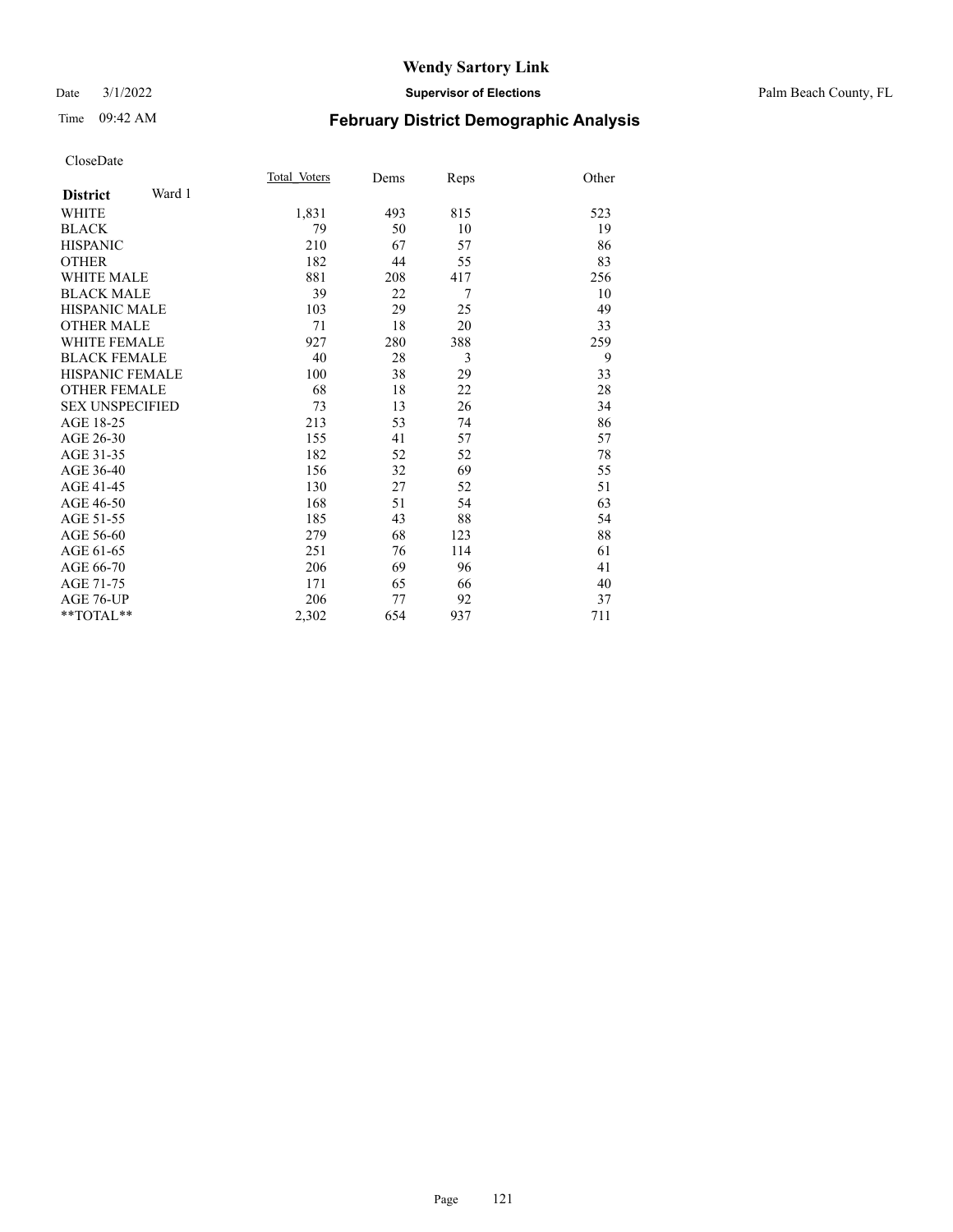#### Date 3/1/2022 **Supervisor of Elections** Palm Beach County, FL

# Time 09:42 AM **February District Demographic Analysis**

|                           | Total Voters | Dems  | Reps | Other |
|---------------------------|--------------|-------|------|-------|
| Ward 1<br><b>District</b> |              |       |      |       |
| <b>WHITE</b>              | 2,105        | 648   | 790  | 667   |
| <b>BLACK</b>              | 2,200        | 1,679 | 71   | 450   |
| <b>HISPANIC</b>           | 261          | 114   | 48   | 99    |
| <b>OTHER</b>              | 485          | 208   | 83   | 194   |
| <b>WHITE MALE</b>         | 1,044        | 275   | 413  | 356   |
| <b>BLACK MALE</b>         | 946          | 679   | 36   | 231   |
| <b>HISPANIC MALE</b>      | 113          | 49    | 23   | 41    |
| <b>OTHER MALE</b>         | 171          | 70    | 37   | 64    |
| <b>WHITE FEMALE</b>       | 1,029        | 360   | 369  | 300   |
| <b>BLACK FEMALE</b>       | 1,214        | 972   | 34   | 208   |
| <b>HISPANIC FEMALE</b>    | 143          | 62    | 24   | 57    |
| <b>OTHER FEMALE</b>       | 207          | 106   | 24   | 77    |
| <b>SEX UNSPECIFIED</b>    | 178          | 72    | 30   | 76    |
| AGE 18-25                 | 490          | 251   | 42   | 197   |
| AGE 26-30                 | 508          | 279   | 62   | 167   |
| AGE 31-35                 | 505          | 271   | 71   | 163   |
| AGE 36-40                 | 429          | 224   | 77   | 128   |
| AGE 41-45                 | 371          | 198   | 46   | 127   |
| AGE 46-50                 | 348          | 171   | 71   | 106   |
| AGE 51-55                 | 413          | 199   | 95   | 119   |
| AGE 56-60                 | 465          | 244   | 114  | 107   |
| AGE 61-65                 | 500          | 290   | 119  | 91    |
| AGE 66-70                 | 387          | 200   | 106  | 81    |
| AGE 71-75                 | 260          | 143   | 66   | 51    |
| AGE 76-UP                 | 375          | 179   | 123  | 73    |
| $*$ $TOTAL**$             | 5,051        | 2,649 | 992  | 1,410 |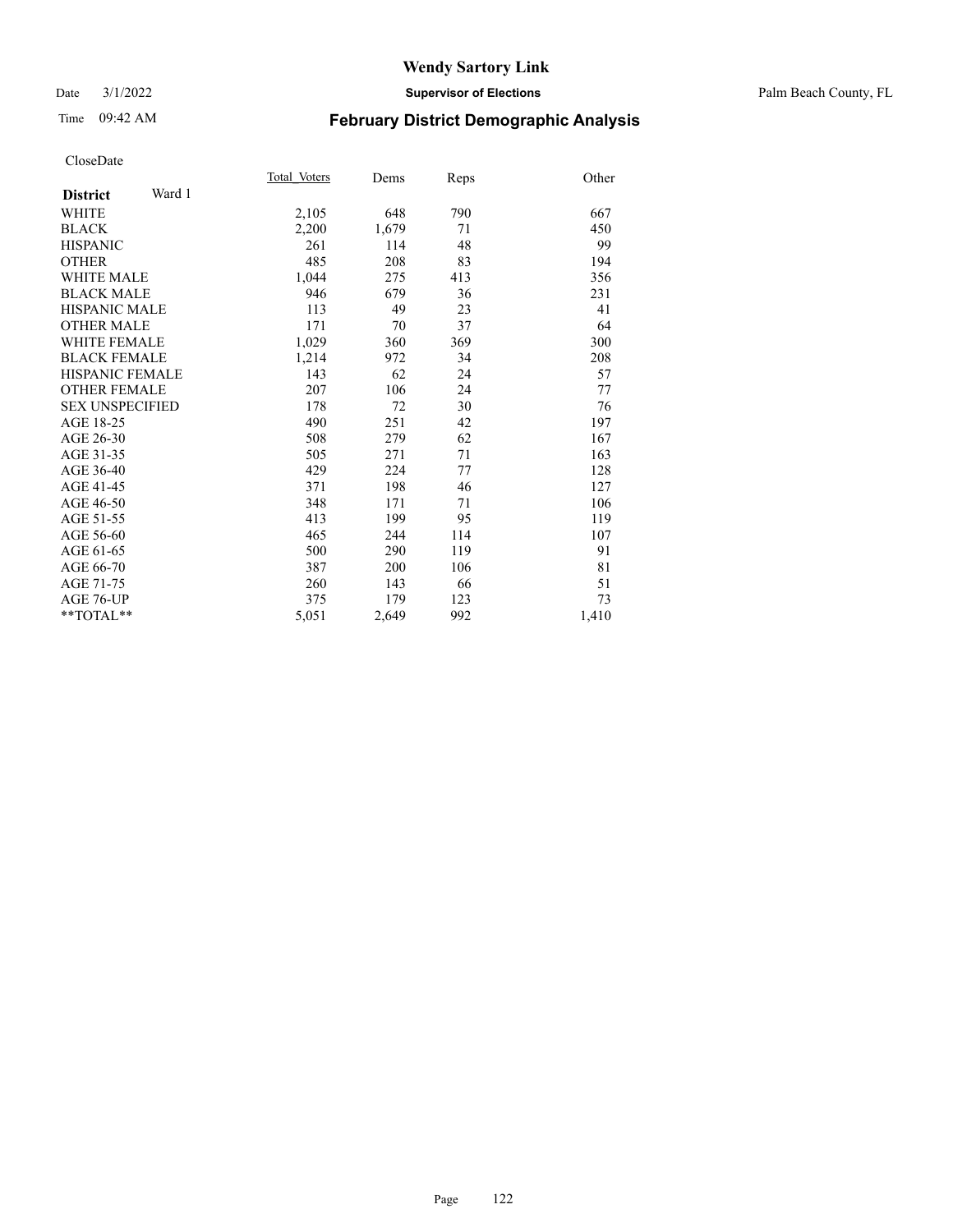#### Date 3/1/2022 **Supervisor of Elections** Palm Beach County, FL

# Time 09:42 AM **February District Demographic Analysis**

|                           | Total Voters | Dems  | Reps  | Other |
|---------------------------|--------------|-------|-------|-------|
| Ward 1<br><b>District</b> |              |       |       |       |
| WHITE                     | 9,507        | 3,932 | 2,599 | 2,976 |
| <b>BLACK</b>              | 3,199        | 2,364 | 112   | 723   |
| <b>HISPANIC</b>           | 3,564        | 1,583 | 602   | 1,379 |
| <b>OTHER</b>              | 1,549        | 666   | 170   | 713   |
| <b>WHITE MALE</b>         | 4,648        | 1,674 | 1,399 | 1,575 |
| <b>BLACK MALE</b>         | 1,453        | 1,028 | 72    | 353   |
| <b>HISPANIC MALE</b>      | 1,656        | 691   | 321   | 644   |
| <b>OTHER MALE</b>         | 578          | 247   | 62    | 269   |
| <b>WHITE FEMALE</b>       | 4,726        | 2,210 | 1,167 | 1,349 |
| <b>BLACK FEMALE</b>       | 1,682        | 1,291 | 38    | 353   |
| <b>HISPANIC FEMALE</b>    | 1,811        | 856   | 267   | 688   |
| <b>OTHER FEMALE</b>       | 575          | 273   | 82    | 220   |
| <b>SEX UNSPECIFIED</b>    | 683          | 270   | 75    | 338   |
| AGE 18-25                 | 1,843        | 854   | 214   | 775   |
| AGE 26-30                 | 1,593        | 698   | 240   | 655   |
| AGE 31-35                 | 1,755        | 811   | 255   | 689   |
| AGE 36-40                 | 1,561        | 758   | 266   | 537   |
| AGE 41-45                 | 1,262        | 583   | 190   | 489   |
| AGE 46-50                 | 1,265        | 578   | 240   | 447   |
| AGE 51-55                 | 1,486        | 684   | 305   | 497   |
| AGE 56-60                 | 1,705        | 813   | 421   | 471   |
| AGE 61-65                 | 1,651        | 839   | 395   | 417   |
| AGE 66-70                 | 1,340        | 714   | 315   | 311   |
| AGE 71-75                 | 971          | 513   | 228   | 230   |
| AGE 76-UP                 | 1,387        | 700   | 414   | 273   |
| $*$ $TOTAL**$             | 17,819       | 8,545 | 3,483 | 5,791 |
|                           |              |       |       |       |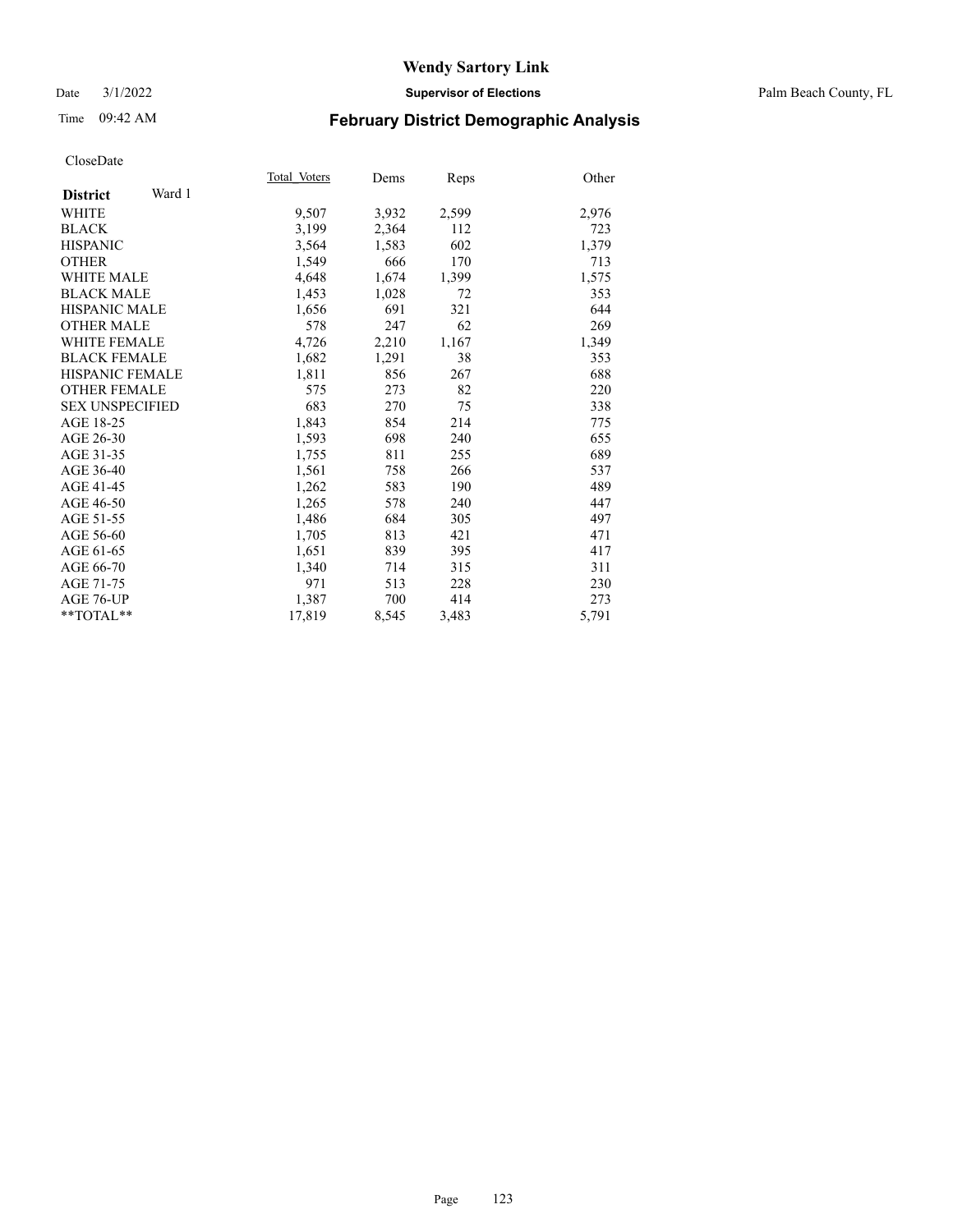#### Date 3/1/2022 **Supervisor of Elections** Palm Beach County, FL

# Time 09:42 AM **February District Demographic Analysis**

| CloseDate              |        |              |                |                |                         |
|------------------------|--------|--------------|----------------|----------------|-------------------------|
|                        |        | Total Voters | Dems           | Reps           | Other                   |
| <b>District</b>        | Ward 1 |              |                |                |                         |
| WHITE                  |        | 355          | 68             | 197            | 90                      |
| <b>BLACK</b>           |        | 6            | 3              | 1              | $\overline{c}$          |
| <b>HISPANIC</b>        |        | 6            | 1              | 2              | 3                       |
| <b>OTHER</b>           |        | 24           | 5              | 9              | 10                      |
| <b>WHITE MALE</b>      |        | 183          | 27             | 105            | 51                      |
| <b>BLACK MALE</b>      |        | 3            | 1              |                | 1                       |
| <b>HISPANIC MALE</b>   |        |              |                | $\theta$       | $\theta$                |
| <b>OTHER MALE</b>      |        | 8            | 1              | 2              | 5                       |
| <b>WHITE FEMALE</b>    |        | 167          | 40             | 90             | 37                      |
| <b>BLACK FEMALE</b>    |        | 3            | $\overline{2}$ | $\overline{0}$ | 1                       |
| <b>HISPANIC FEMALE</b> |        | 5            | $\mathbf{0}$   | 2              | 3                       |
| <b>OTHER FEMALE</b>    |        | 10           | 1              | 5              | 4                       |
| <b>SEX UNSPECIFIED</b> |        | 9            | $\overline{2}$ | 4              | $\mathfrak{Z}$          |
| AGE 18-25              |        | 24           | 6              | 13             | 5                       |
| AGE 26-30              |        | 8            | $\overline{c}$ | 4              | $\overline{c}$          |
| AGE 31-35              |        | 8            | $\mathbf{1}$   | 3              | $\overline{\mathbf{4}}$ |
| AGE 36-40              |        | 6            | $\overline{0}$ | 4              | $\overline{c}$          |
| AGE 41-45              |        | 12           | 5              | 6              | 1                       |
| AGE 46-50              |        | 23           | 4              | 11             | 8                       |
| AGE 51-55              |        | 24           | $\overline{2}$ | 12             | 10                      |
| AGE 56-60              |        | 39           | 6              | 25             | 8                       |
| AGE 61-65              |        | 56           | 7              | 37             | 12                      |
| AGE 66-70              |        | 46           | 12             | 16             | 18                      |
| AGE 71-75              |        | 44           | 8              | 24             | 12                      |
| AGE 76-UP              |        | 101          | 24             | 54             | 23                      |
| **TOTAL**              |        | 391          | 77             | 209            | 105                     |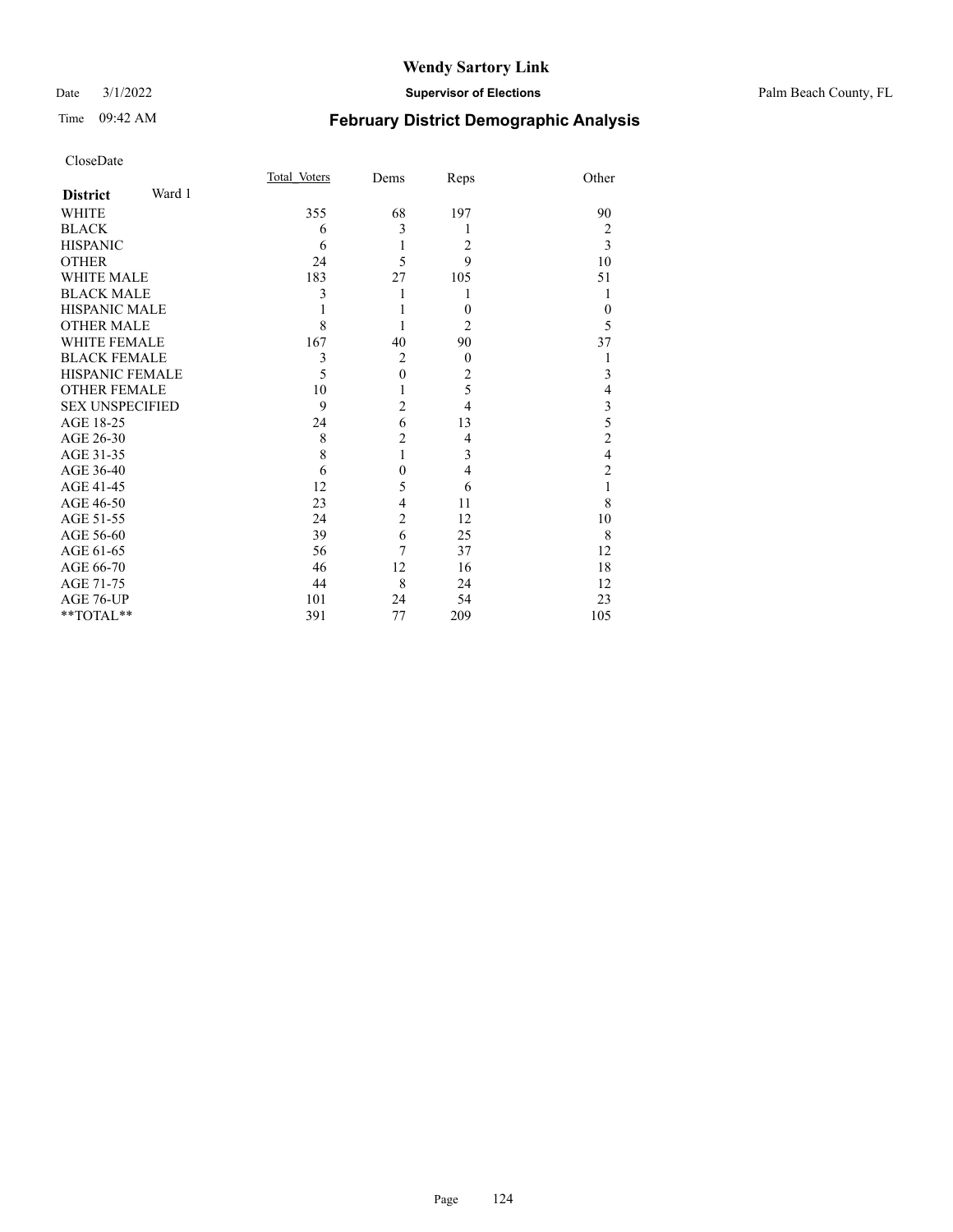| CloseDate |
|-----------|
|-----------|

| Page | 125 |
|------|-----|

|                           |                                |                | <b>Wendy Sartory Link</b> |                                               |                       |
|---------------------------|--------------------------------|----------------|---------------------------|-----------------------------------------------|-----------------------|
| 3/1/2022<br>Date          | <b>Supervisor of Elections</b> |                |                           |                                               | Palm Beach County, FL |
| 09:42 AM<br>Time          |                                |                |                           | <b>February District Demographic Analysis</b> |                       |
| CloseDate                 |                                |                |                           |                                               |                       |
|                           | Total Voters                   | Dems           | Reps                      | Other                                         |                       |
| Ward 1<br><b>District</b> |                                |                |                           |                                               |                       |
| <b>WHITE</b>              | 78                             | 34             | 18                        | 26                                            |                       |
| <b>BLACK</b>              | 773                            | 632            | 12                        | 129                                           |                       |
| <b>HISPANIC</b>           | 40                             | 16             | 6                         | 18                                            |                       |
| <b>OTHER</b>              | 66                             | 38             | 3                         | 25                                            |                       |
| <b>WHITE MALE</b>         | 42                             | 14             | 12                        | 16                                            |                       |
| <b>BLACK MALE</b>         | 310                            | 235            | 4                         | 71                                            |                       |
| <b>HISPANIC MALE</b>      | 13                             | $\overline{c}$ | 3                         | $\,$ $\,$                                     |                       |
| <b>OTHER MALE</b>         | 24                             | 16             | 1                         | $\overline{7}$                                |                       |
| WHITE FEMALE              | 35                             | 19             | 6                         | 10                                            |                       |
| <b>BLACK FEMALE</b>       | 454                            | 388            | 8                         | 58                                            |                       |
| HISPANIC FEMALE           | 24                             | 13             | 3                         | 8                                             |                       |
| <b>OTHER FEMALE</b>       | 27                             | 15             | $\boldsymbol{2}$          | 10                                            |                       |
| <b>SEX UNSPECIFIED</b>    | 28                             | 18             | $\boldsymbol{0}$          | 10                                            |                       |
| AGE 18-25                 | 124                            | 79             | $\overline{4}$            | 41                                            |                       |
| AGE 26-30                 | 121                            | 73             | $\,$ $\,$                 | 40                                            |                       |
| AGE 31-35                 | 141                            | 102            | $\overline{c}$            | 37                                            |                       |
| AGE 36-40                 | 99                             | 78             | 3                         | 18                                            |                       |
| AGE 41-45                 | 63                             | 46             | $\sqrt{2}$                | 15                                            |                       |
| AGE 46-50                 | 52                             | 39             | $\mathfrak{Z}$            | 10                                            |                       |
| AGE 51-55                 | 80                             | 69             | $\sqrt{2}$                | 9                                             |                       |
| AGE 56-60                 | 68                             | 57             | $\sqrt{2}$                | 9                                             |                       |
| AGE 61-65                 | 63                             | 55             | 1                         | 7                                             |                       |
| AGE 66-70                 | 53                             | 44             | 4                         | 5                                             |                       |
| AGE 71-75                 | 40                             | 33             | 3                         | 4                                             |                       |

AGE 76-UP 52 44 5 3 \*\*TOTAL\*\* 957 720 39 198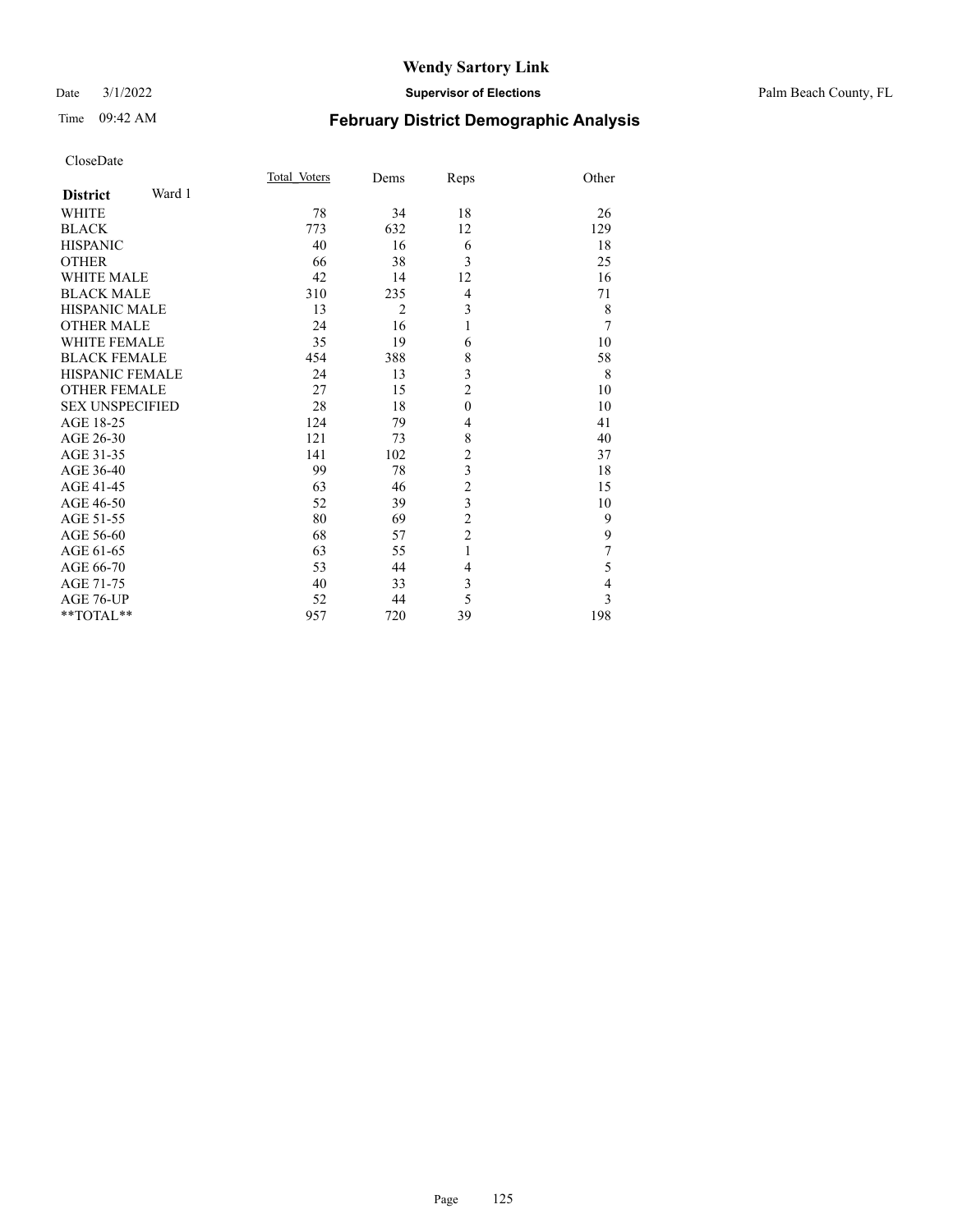#### Date 3/1/2022 **Supervisor of Elections** Palm Beach County, FL

# Time 09:42 AM **February District Demographic Analysis**

|                        |        | Total Voters | Dems  | Reps  | Other |
|------------------------|--------|--------------|-------|-------|-------|
| <b>District</b>        | Ward 1 |              |       |       |       |
| WHITE                  |        | 9,242        | 2,441 | 4,272 | 2,529 |
| <b>BLACK</b>           |        | 196          | 138   | 14    | 44    |
| <b>HISPANIC</b>        |        | 518          | 184   | 151   | 183   |
| <b>OTHER</b>           |        | 601          | 168   | 195   | 238   |
| <b>WHITE MALE</b>      |        | 4,392        | 976   | 2,134 | 1,282 |
| <b>BLACK MALE</b>      |        | 94           | 64    | 8     | 22    |
| <b>HISPANIC MALE</b>   |        | 218          | 64    | 72    | 82    |
| <b>OTHER MALE</b>      |        | 199          | 42    | 75    | 82    |
| <b>WHITE FEMALE</b>    |        | 4,742        | 1,429 | 2,090 | 1,223 |
| <b>BLACK FEMALE</b>    |        | 101          | 73    | 6     | 22    |
| <b>HISPANIC FEMALE</b> |        | 289          | 118   | 76    | 95    |
| <b>OTHER FEMALE</b>    |        | 248          | 86    | 81    | 81    |
| <b>SEX UNSPECIFIED</b> |        | 271          | 78    | 88    | 105   |
| AGE 18-25              |        | 689          | 197   | 256   | 236   |
| AGE 26-30              |        | 607          | 164   | 226   | 217   |
| AGE 31-35              |        | 631          | 168   | 248   | 215   |
| AGE 36-40              |        | 656          | 162   | 236   | 258   |
| AGE 41-45              |        | 544          | 171   | 190   | 183   |
| AGE 46-50              |        | 628          | 155   | 253   | 220   |
| AGE 51-55              |        | 811          | 178   | 394   | 239   |
| AGE 56-60              |        | 1,049        | 277   | 512   | 260   |
| AGE 61-65              |        | 1,113        | 313   | 546   | 254   |
| AGE 66-70              |        | 1,079        | 336   | 467   | 276   |
| AGE 71-75              |        | 896          | 299   | 380   | 217   |
| AGE 76-UP              |        | 1,854        | 511   | 924   | 419   |
| $*$ $TOTAL**$          |        | 10,557       | 2,931 | 4,632 | 2,994 |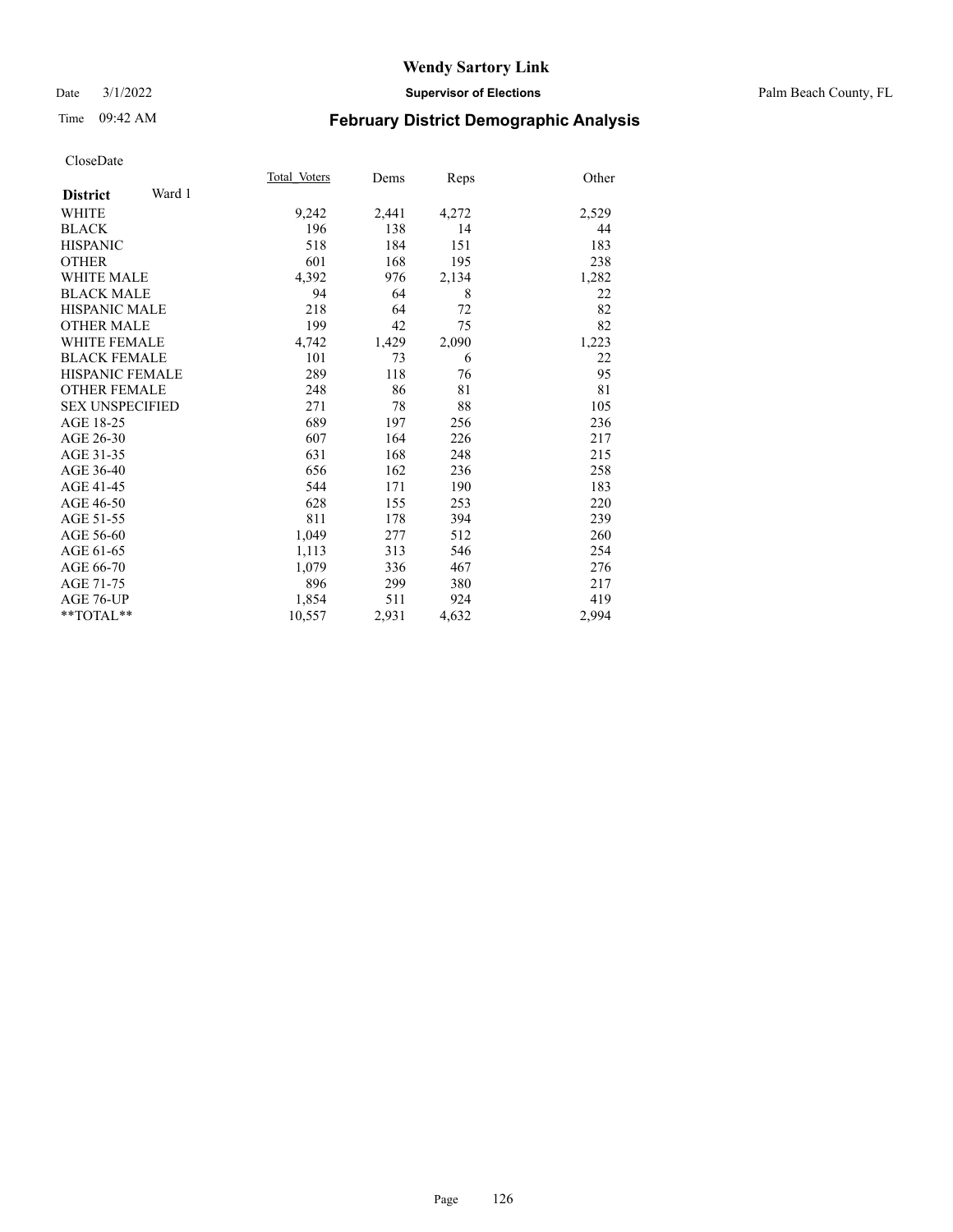#### Date 3/1/2022 **Supervisor of Elections** Palm Beach County, FL

# Time 09:42 AM **February District Demographic Analysis**

| Page | 127 |
|------|-----|

| CloseDate                 |              |                  |                  |                |
|---------------------------|--------------|------------------|------------------|----------------|
|                           | Total Voters | Dems             | Reps             | Other          |
| Ward 1<br><b>District</b> |              |                  |                  |                |
| <b>WHITE</b>              | 1,482        | 362              | 694              | 426            |
| <b>BLACK</b>              | 5            | 3                | $\mathbf{0}$     | $\overline{2}$ |
| <b>HISPANIC</b>           | 50           | 14               | 20               | 16             |
| <b>OTHER</b>              | 92           | 24               | 26               | 42             |
| <b>WHITE MALE</b>         | 719          | 146              | 363              | 210            |
| <b>BLACK MALE</b>         | $\mathbf{0}$ | $\boldsymbol{0}$ | $\boldsymbol{0}$ | $\theta$       |
| <b>HISPANIC MALE</b>      | 23           | $\overline{4}$   | 8                | 11             |
| <b>OTHER MALE</b>         | 31           | 6                | 9                | 16             |
| <b>WHITE FEMALE</b>       | 743          | 206              | 325              | 212            |
| <b>BLACK FEMALE</b>       | 5            | 3                | $\theta$         | $\overline{c}$ |
| <b>HISPANIC FEMALE</b>    | 27           | 10               | 12               | 5              |
| <b>OTHER FEMALE</b>       | 39           | 14               | 10               | 15             |
| <b>SEX UNSPECIFIED</b>    | 42           | 14               | 13               | 15             |
| AGE 18-25                 | 97           | 32               | 34               | 31             |
| AGE 26-30                 | 78           | 22               | 29               | 27             |
| AGE 31-35                 | 58           | 12               | 24               | 22             |
| AGE 36-40                 | 59           | 13               | 13               | 33             |
| AGE 41-45                 | 53           | 16               | 17               | 20             |
| AGE 46-50                 | 76           | 22               | 26               | 28             |
| AGE 51-55                 | 124          | 17               | 66               | 41             |
| AGE 56-60                 | 190          | 48               | 87               | 55             |
| AGE 61-65                 | 211          | 55               | 97               | 59             |
| AGE 66-70                 | 187          | 50               | 87               | 50             |
| AGE 71-75                 | 173          | 41               | 75               | 57             |
| AGE 76-UP                 | 322          | 75               | 185              | 62             |
| $*$ $TOTAL**$             | 1,629        | 403              | 740              | 486            |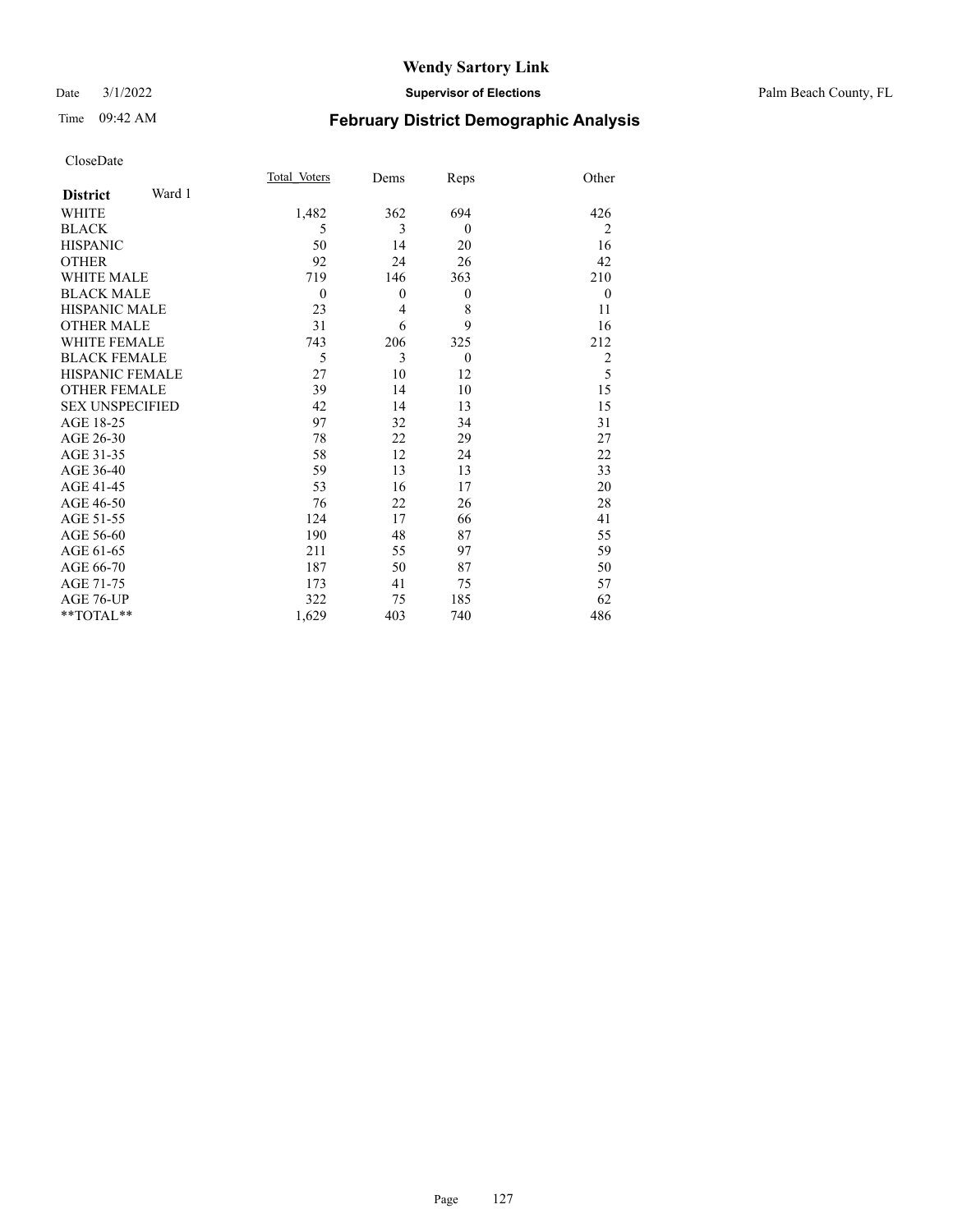#### Date 3/1/2022 **Supervisor of Elections** Palm Beach County, FL

# Time 09:42 AM **February District Demographic Analysis**

|                           | Total Voters | Dems  | Reps | Other |
|---------------------------|--------------|-------|------|-------|
| Ward 1<br><b>District</b> |              |       |      |       |
| WHITE                     | 299          | 79    | 168  | 52    |
| <b>BLACK</b>              | 1,765        | 1,524 | 43   | 198   |
| <b>HISPANIC</b>           | 605          | 276   | 112  | 217   |
| <b>OTHER</b>              | 179          | 92    | 24   | 63    |
| WHITE MALE                | 135          | 33    | 64   | 38    |
| <b>BLACK MALE</b>         | 741          | 626   | 17   | 98    |
| <b>HISPANIC MALE</b>      | 287          | 130   | 66   | 91    |
| <b>OTHER MALE</b>         | 60           | 36    | 8    | 16    |
| WHITE FEMALE              | 160          | 45    | 101  | 14    |
| <b>BLACK FEMALE</b>       | 995          | 871   | 25   | 99    |
| HISPANIC FEMALE           | 294          | 138   | 43   | 113   |
| <b>OTHER FEMALE</b>       | 43           | 23    | 8    | 12    |
| <b>SEX UNSPECIFIED</b>    | 132          | 68    | 15   | 49    |
| AGE 18-25                 | 366          | 244   | 28   | 94    |
| AGE 26-30                 | 306          | 189   | 23   | 94    |
| AGE 31-35                 | 276          | 174   | 30   | 72    |
| AGE 36-40                 | 248          | 172   | 14   | 62    |
| AGE 41-45                 | 188          | 130   | 21   | 37    |
| AGE 46-50                 | 172          | 125   | 19   | 28    |
| AGE 51-55                 | 210          | 146   | 34   | 30    |
| AGE 56-60                 | 255          | 181   | 32   | 42    |
| AGE 61-65                 | 203          | 155   | 29   | 19    |
| AGE 66-70                 | 226          | 173   | 26   | 27    |
| AGE 71-75                 | 153          | 98    | 42   | 13    |
| AGE 76-UP                 | 245          | 184   | 49   | 12    |
| $*$ $TOTAL**$             | 2,848        | 1,971 | 347  | 530   |
|                           |              |       |      |       |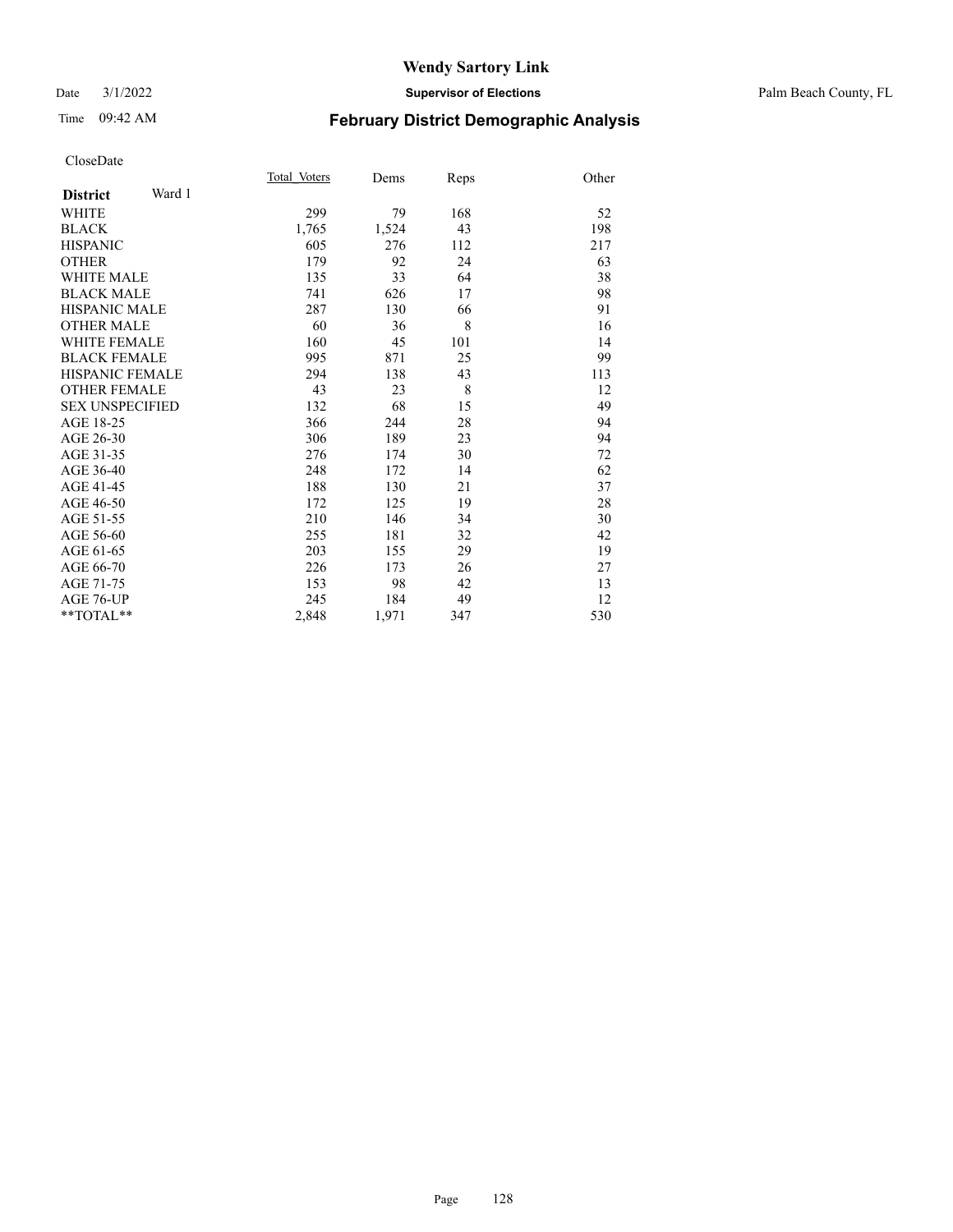#### Date 3/1/2022 **Supervisor of Elections** Palm Beach County, FL

# Time 09:42 AM **February District Demographic Analysis**

|                        |        | Total Voters | Dems  | Reps  | Other |
|------------------------|--------|--------------|-------|-------|-------|
| <b>District</b>        | Ward 1 |              |       |       |       |
| <b>WHITE</b>           |        | 7,552        | 1,887 | 3,520 | 2,145 |
| <b>BLACK</b>           |        | 47           | 29    | 7     | 11    |
| <b>HISPANIC</b>        |        | 189          | 49    | 71    | 69    |
| <b>OTHER</b>           |        | 566          | 141   | 180   | 245   |
| <b>WHITE MALE</b>      |        | 3,463        | 753   | 1,655 | 1,055 |
| <b>BLACK MALE</b>      |        | 22           | 11    | 4     | 7     |
| <b>HISPANIC MALE</b>   |        | 92           | 25    | 31    | 36    |
| <b>OTHER MALE</b>      |        | 174          | 38    | 52    | 84    |
| <b>WHITE FEMALE</b>    |        | 4,008        | 1,116 | 1,828 | 1,064 |
| <b>BLACK FEMALE</b>    |        | 25           | 18    | 3     | 4     |
| <b>HISPANIC FEMALE</b> |        | 95           | 24    | 40    | 31    |
| <b>OTHER FEMALE</b>    |        | 244          | 66    | 83    | 95    |
| <b>SEX UNSPECIFIED</b> |        | 221          | 49    | 78    | 94    |
| AGE 18-25              |        | 318          | 80    | 118   | 120   |
| AGE 26-30              |        | 252          | 67    | 91    | 94    |
| AGE 31-35              |        | 234          | 52    | 79    | 103   |
| AGE 36-40              |        | 255          | 47    | 99    | 109   |
| AGE 41-45              |        | 253          | 44    | 105   | 104   |
| AGE 46-50              |        | 320          | 61    | 142   | 117   |
| AGE 51-55              |        | 465          | 98    | 238   | 129   |
| AGE 56-60              |        | 676          | 128   | 328   | 220   |
| AGE 61-65              |        | 873          | 220   | 410   | 243   |
| AGE 66-70              |        | 930          | 265   | 408   | 257   |
| AGE 71-75              |        | 1,134        | 319   | 513   | 302   |
| AGE 76-UP              |        | 2,644        | 725   | 1,247 | 672   |
| $*$ $TOTAL**$          |        | 8,354        | 2,106 | 3,778 | 2,470 |
|                        |        |              |       |       |       |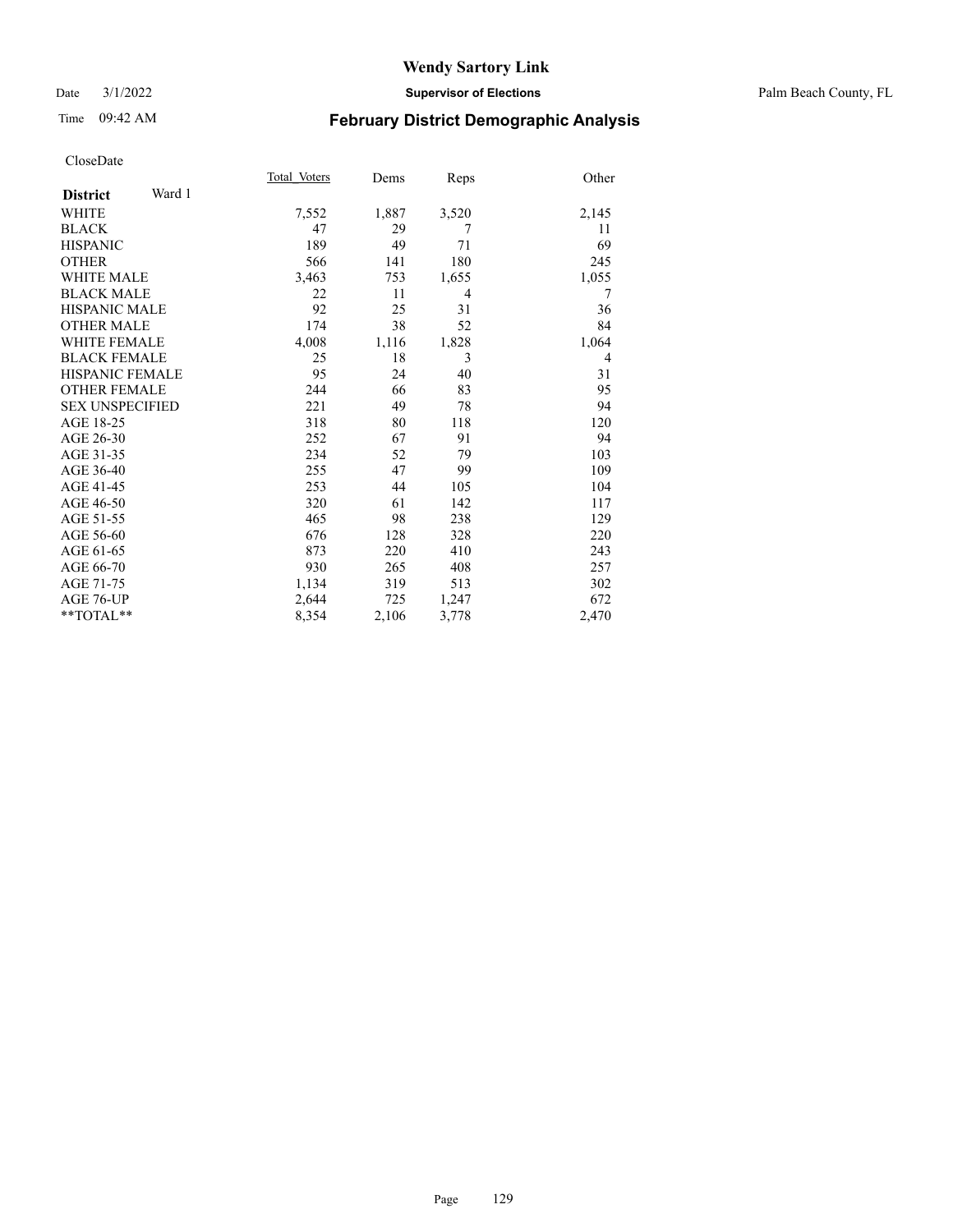#### Date 3/1/2022 **Supervisor of Elections** Palm Beach County, FL

# Time 09:42 AM **February District Demographic Analysis**

|                           | Total Voters | Dems   | Reps   | Other  |
|---------------------------|--------------|--------|--------|--------|
| Ward 1<br><b>District</b> |              |        |        |        |
| WHITE                     | 38,139       | 11,220 | 16,133 | 10,786 |
| <b>BLACK</b>              | 1,517        | 1,007  | 106    | 404    |
| <b>HISPANIC</b>           | 2,983        | 1,076  | 743    | 1,164  |
| <b>OTHER</b>              | 3,752        | 1,184  | 886    | 1,682  |
| <b>WHITE MALE</b>         | 17,422       | 4,091  | 8,008  | 5,323  |
| <b>BLACK MALE</b>         | 683          | 422    | 52     | 209    |
| <b>HISPANIC MALE</b>      | 1,208        | 395    | 318    | 495    |
| <b>OTHER MALE</b>         | 1,323        | 381    | 324    | 618    |
| <b>WHITE FEMALE</b>       | 20,278       | 7,011  | 7,952  | 5,315  |
| <b>BLACK FEMALE</b>       | 816          | 573    | 54     | 189    |
| HISPANIC FEMALE           | 1,703        | 655    | 413    | 635    |
| <b>OTHER FEMALE</b>       | 1,631        | 573    | 392    | 666    |
| <b>SEX UNSPECIFIED</b>    | 1,273        | 356    | 342    | 575    |
| AGE 18-25                 | 3,122        | 964    | 987    | 1,171  |
| AGE 26-30                 | 2,742        | 875    | 886    | 981    |
| AGE 31-35                 | 2,964        | 890    | 965    | 1,109  |
| AGE 36-40                 | 3,030        | 934    | 938    | 1,158  |
| AGE 41-45                 | 2,804        | 773    | 928    | 1,103  |
| AGE 46-50                 | 2,901        | 790    | 1,068  | 1,043  |
| AGE 51-55                 | 3,555        | 959    | 1,489  | 1,107  |
| AGE 56-60                 | 4,131        | 1,098  | 1,817  | 1,216  |
| AGE 61-65                 | 4,218        | 1,304  | 1,810  | 1,104  |
| AGE 66-70                 | 4,066        | 1,454  | 1,610  | 1,002  |
| AGE 71-75                 | 4,328        | 1,464  | 1,784  | 1,080  |
| AGE 76-UP                 | 8,525        | 2,980  | 3,585  | 1,960  |
| $*$ TOTAL $*$             | 46,391       | 14,487 | 17,868 | 14,036 |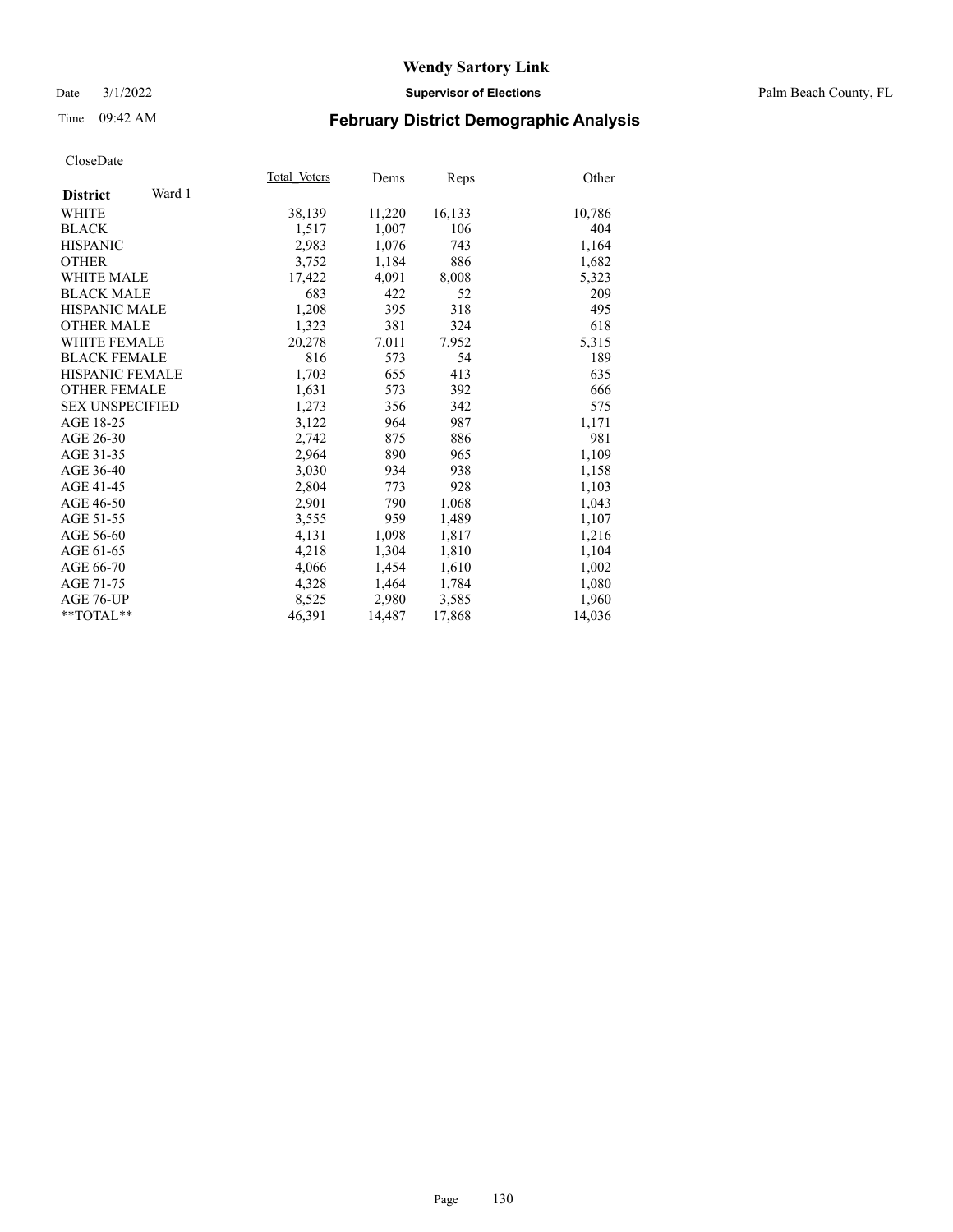$\mathrm{*}\ast\mathrm{TOTAL}*$ 

#### Date 3/1/2022 **Supervisor of Elections** Palm Beach County, FL

# Time 09:42 AM **February District Demographic Analysis**

| Page | 131 |
|------|-----|
|      |     |

|                           | Total Voters | Dems           | Reps           | Other          |
|---------------------------|--------------|----------------|----------------|----------------|
| Ward 1<br><b>District</b> |              |                |                |                |
| <b>WHITE</b>              | 977          | 247            | 427            | 303            |
| <b>BLACK</b>              | 11           | 8              | $\mathbf{0}$   | 3              |
| <b>HISPANIC</b>           | 20           | 5              | 7              | 8              |
| <b>OTHER</b>              | 63           | 13             | 22             | 28             |
| WHITE MALE                | 462          | 92             | 221            | 149            |
| <b>BLACK MALE</b>         | 8            | 6              | $\theta$       | $\overline{2}$ |
| HISPANIC MALE             | 9            | $\overline{c}$ | $\overline{c}$ | 5              |
| <b>OTHER MALE</b>         | 16           | 3              | 6              | 7              |
| <b>WHITE FEMALE</b>       | 505          | 153            | 200            | 152            |
| <b>BLACK FEMALE</b>       | 3            | $\overline{2}$ | $\mathbf{0}$   | 1              |
| <b>HISPANIC FEMALE</b>    | 11           | 3              | 5              | 3              |
| <b>OTHER FEMALE</b>       | 30           | 9              | 7              | 14             |
| <b>SEX UNSPECIFIED</b>    | 26           | $\overline{c}$ | 15             | 9              |
| AGE 18-25                 | 48           | 16             | 16             | 16             |
| AGE 26-30                 | 42           | 11             | 12             | 19             |
| AGE 31-35                 | 49           | 10             | 21             | 18             |
| AGE 36-40                 | 34           | 10             | 12             | 12             |
| AGE 41-45                 | 50           | 10             | 19             | 21             |
| AGE 46-50                 | 66           | 12             | 23             | 31             |
| AGE 51-55                 | 85           | 17             | 36             | 32             |
| AGE 56-60                 | 108          | 26             | 52             | 30             |
| AGE 61-65                 | 141          | 44             | 61             | 36             |

AGE 61-65 141 44 61 36<br>AGE 66-70 145 41 65 39 AGE 66-70 145 41 65 39<br>AGE 71-75 109 31 43 35 AGE 71-75 109 31 43 35<br>
AGE 76-UP 194 45 96 53<br>
\*\*TOTAL\*\* 1,071 273 456 342

AGE 76-UP 194 45 96<br>\*\*TOTAL\*\* 1,071 273 456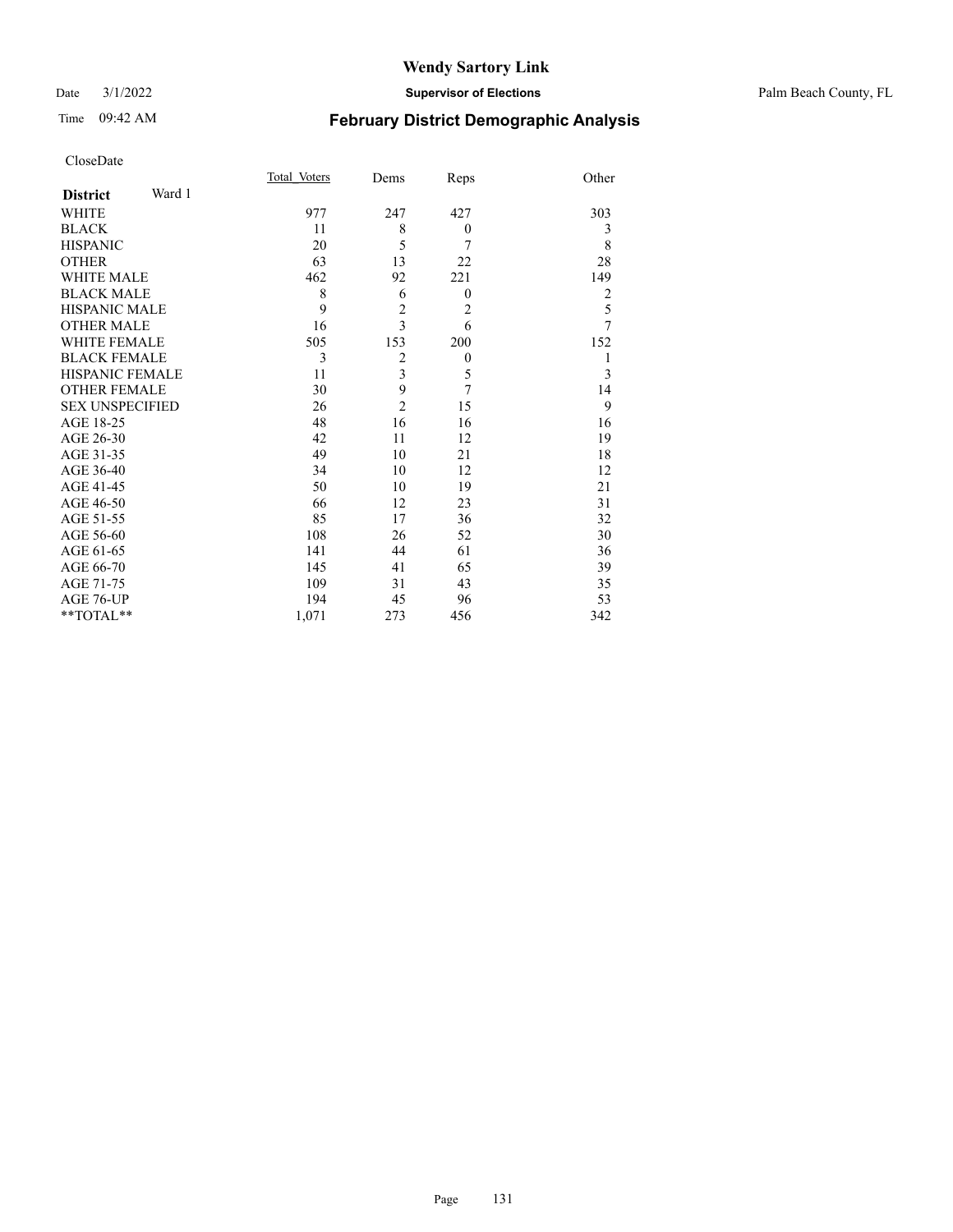#### Date 3/1/2022 **Supervisor of Elections** Palm Beach County, FL

# Time 09:42 AM **February District Demographic Analysis**

|                           | Total Voters | Dems  | Reps  | Other |
|---------------------------|--------------|-------|-------|-------|
| Ward 1<br><b>District</b> |              |       |       |       |
| <b>WHITE</b>              | 4,124        | 1,537 | 1,332 | 1,255 |
| <b>BLACK</b>              | 1,588        | 1,138 | 52    | 398   |
| <b>HISPANIC</b>           | 4,688        | 1,842 | 1,015 | 1,831 |
| <b>OTHER</b>              | 1,080        | 378   | 148   | 554   |
| <b>WHITE MALE</b>         | 1,894        | 601   | 675   | 618   |
| <b>BLACK MALE</b>         | 655          | 438   | 31    | 186   |
| <b>HISPANIC MALE</b>      | 2,037        | 754   | 507   | 776   |
| <b>OTHER MALE</b>         | 357          | 134   | 56    | 167   |
| WHITE FEMALE              | 2,166        | 917   | 637   | 612   |
| <b>BLACK FEMALE</b>       | 899          | 676   | 19    | 204   |
| <b>HISPANIC FEMALE</b>    | 2,531        | 1,050 | 485   | 996   |
| <b>OTHER FEMALE</b>       | 420          | 176   | 55    | 189   |
| <b>SEX UNSPECIFIED</b>    | 516          | 147   | 79    | 290   |
| AGE 18-25                 | 1,408        | 581   | 182   | 645   |
| AGE 26-30                 | 1,055        | 444   | 176   | 435   |
| AGE 31-35                 | 1,110        | 454   | 192   | 464   |
| AGE 36-40                 | 994          | 421   | 167   | 406   |
| AGE 41-45                 | 917          | 398   | 150   | 369   |
| AGE 46-50                 | 900          | 364   | 193   | 343   |
| AGE 51-55                 | 945          | 368   | 239   | 338   |
| AGE 56-60                 | 1,000        | 411   | 277   | 312   |
| AGE 61-65                 | 914          | 400   | 254   | 260   |
| AGE 66-70                 | 716          | 363   | 191   | 162   |
| AGE 71-75                 | 561          | 256   | 176   | 129   |
| AGE 76-UP                 | 959          | 434   | 350   | 175   |
| $*$ $TOTAL**$             | 11,480       | 4,895 | 2,547 | 4,038 |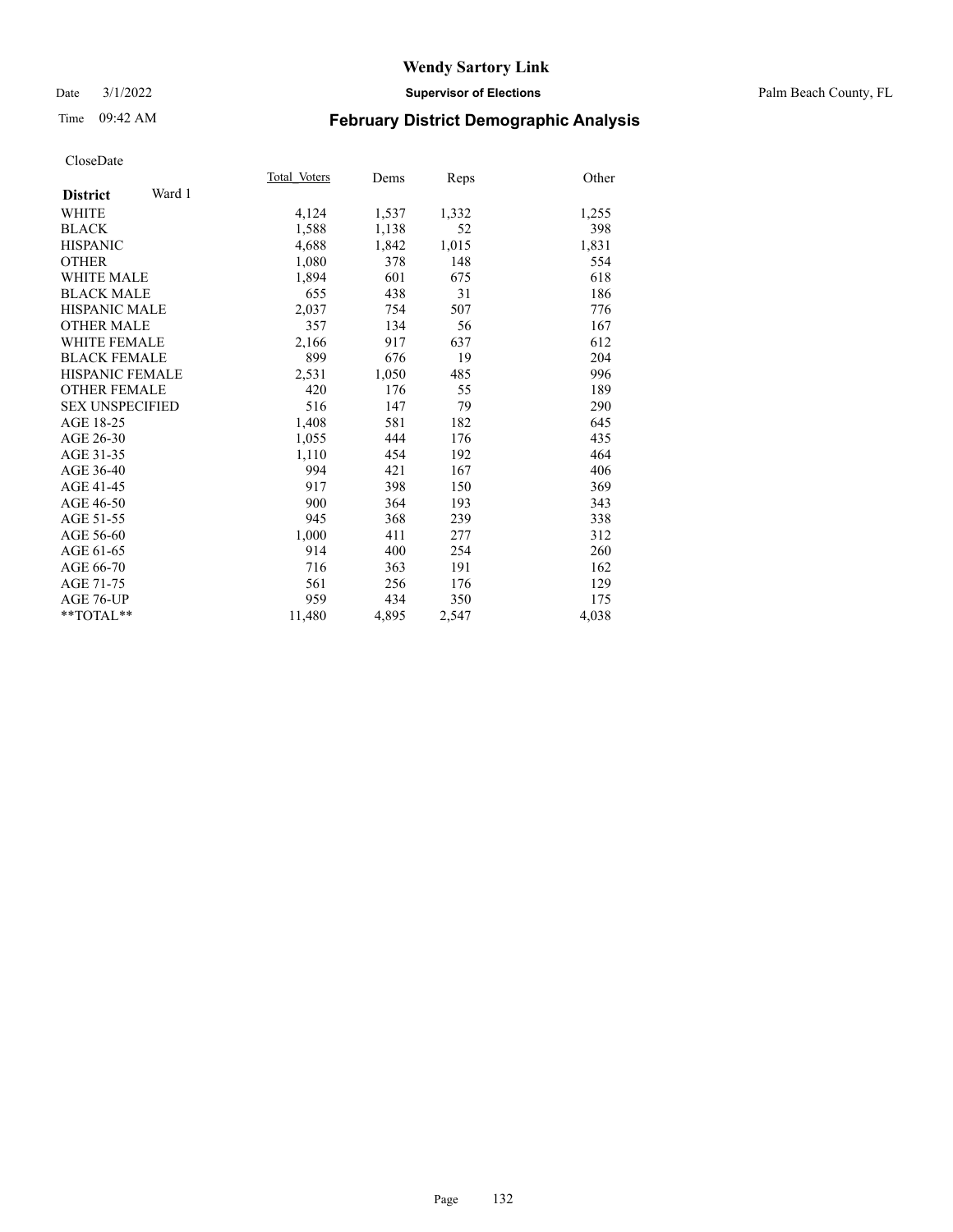#### Date 3/1/2022 **Supervisor of Elections** Palm Beach County, FL

# Time 09:42 AM **February District Demographic Analysis**

|                           | Total Voters | Dems   | Reps  | Other |
|---------------------------|--------------|--------|-------|-------|
| Ward 1<br><b>District</b> |              |        |       |       |
| WHITE                     | 6,567        | 1,815  | 2,780 | 1,972 |
| <b>BLACK</b>              | 14,583       | 11,941 | 344   | 2,298 |
| <b>HISPANIC</b>           | 1,350        | 567    | 246   | 537   |
| <b>OTHER</b>              | 2,278        | 943    | 249   | 1,086 |
| <b>WHITE MALE</b>         | 3,232        | 730    | 1,441 | 1,061 |
| <b>BLACK MALE</b>         | 5,975        | 4,623  | 190   | 1,162 |
| <b>HISPANIC MALE</b>      | 579          | 213    | 129   | 237   |
| <b>OTHER MALE</b>         | 857          | 344    | 110   | 403   |
| <b>WHITE FEMALE</b>       | 3,263        | 1,069  | 1,312 | 882   |
| <b>BLACK FEMALE</b>       | 8,411        | 7,175  | 147   | 1,089 |
| <b>HISPANIC FEMALE</b>    | 748          | 341    | 117   | 290   |
| <b>OTHER FEMALE</b>       | 918          | 446    | 100   | 372   |
| <b>SEX UNSPECIFIED</b>    | 783          | 319    | 68    | 396   |
| AGE 18-25                 | 2,637        | 1,615  | 183   | 839   |
| AGE 26-30                 | 2,187        | 1,358  | 191   | 638   |
| AGE 31-35                 | 2,326        | 1,483  | 176   | 667   |
| AGE 36-40                 | 2,052        | 1,288  | 172   | 592   |
| AGE 41-45                 | 1,884        | 1,207  | 191   | 486   |
| AGE 46-50                 | 1,862        | 1,222  | 215   | 425   |
| AGE 51-55                 | 1,917        | 1,215  | 289   | 413   |
| AGE 56-60                 | 2,136        | 1,306  | 402   | 428   |
| AGE 61-65                 | 2,187        | 1,295  | 464   | 428   |
| AGE 66-70                 | 1,714        | 1,052  | 351   | 311   |
| AGE 71-75                 | 1,519        | 899    | 345   | 275   |
| AGE 76-UP                 | 2,355        | 1,325  | 640   | 390   |
| $*$ $TOTAL**$             | 24,778       | 15,266 | 3,619 | 5,893 |
|                           |              |        |       |       |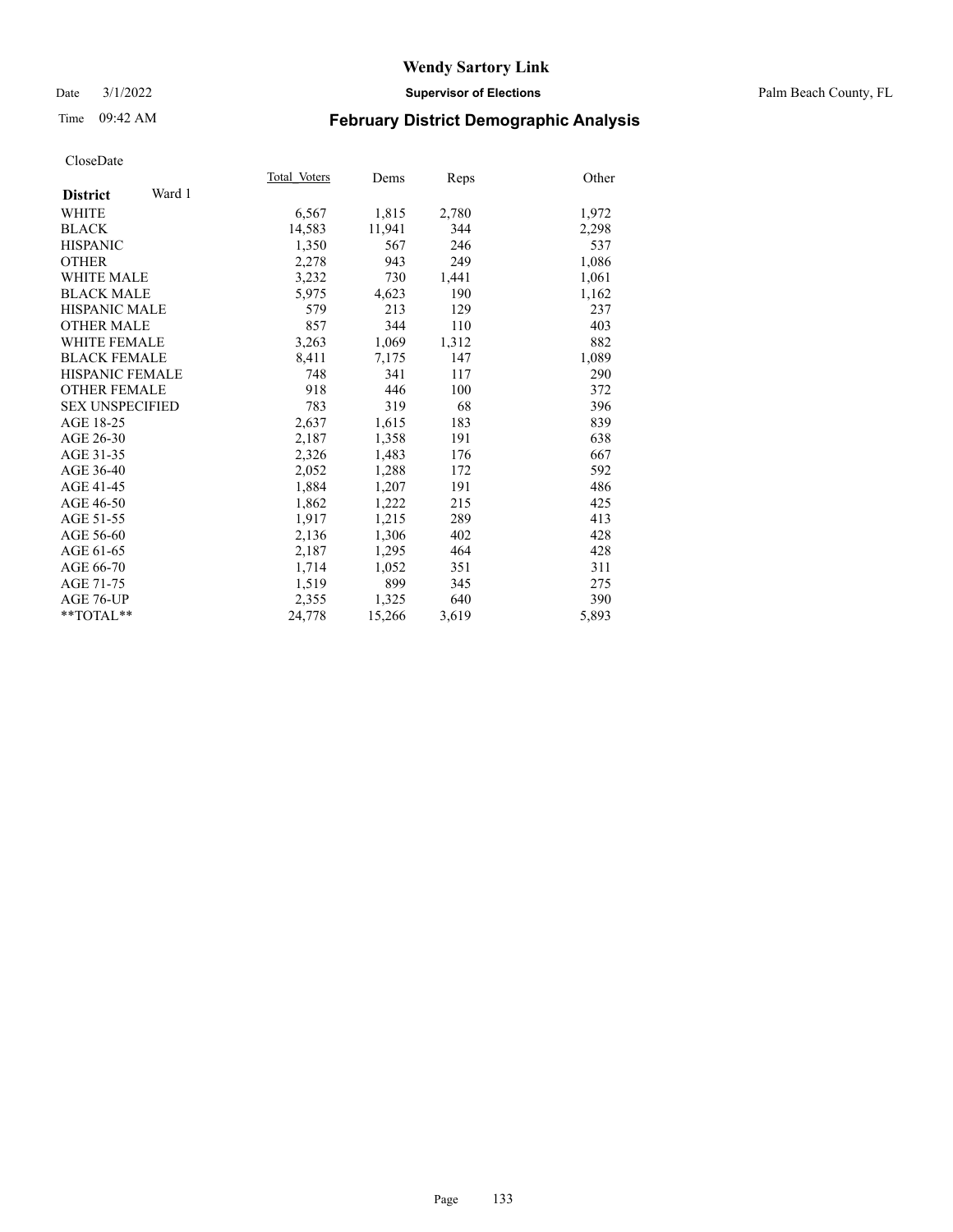#### Date 3/1/2022 **Supervisor of Elections** Palm Beach County, FL

# Time 09:42 AM **February District Demographic Analysis**

|                           | Total Voters | Dems   | Reps  | Other |
|---------------------------|--------------|--------|-------|-------|
| Ward 1<br><b>District</b> |              |        |       |       |
| <b>WHITE</b>              | 13,032       | 3,842  | 5,190 | 4,000 |
| <b>BLACK</b>              | 6,145        | 4,608  | 202   | 1,335 |
| <b>HISPANIC</b>           | 5,272        | 2,056  | 1,184 | 2,032 |
| <b>OTHER</b>              | 3,166        | 1,271  | 502   | 1,393 |
| <b>WHITE MALE</b>         | 6,066        | 1,519  | 2,618 | 1,929 |
| <b>BLACK MALE</b>         | 2,689        | 1,885  | 112   | 692   |
| <b>HISPANIC MALE</b>      | 2,291        | 774    | 601   | 916   |
| <b>OTHER MALE</b>         | 1.197        | 450    | 213   | 534   |
| <b>WHITE FEMALE</b>       | 6,825        | 2,285  | 2,520 | 2,020 |
| <b>BLACK FEMALE</b>       | 3,374        | 2,674  | 86    | 614   |
| <b>HISPANIC FEMALE</b>    | 2,854        | 1,225  | 566   | 1,063 |
| <b>OTHER FEMALE</b>       | 1,384        | 634    | 216   | 534   |
| <b>SEX UNSPECIFIED</b>    | 918          | 322    | 143   | 453   |
| AGE 18-25                 | 3,121        | 1,301  | 545   | 1,275 |
| AGE 26-30                 | 2,270        | 934    | 434   | 902   |
| AGE 31-35                 | 2,448        | 995    | 557   | 896   |
| AGE 36-40                 | 2.449        | 963    | 587   | 899   |
| AGE 41-45                 | 2,323        | 921    | 504   | 898   |
| AGE 46-50                 | 2,311        | 970    | 585   | 756   |
| AGE 51-55                 | 2,523        | 989    | 772   | 762   |
| AGE 56-60                 | 2,596        | 1,067  | 870   | 659   |
| AGE 61-65                 | 2,336        | 1,089  | 678   | 569   |
| AGE 66-70                 | 1,879        | 922    | 545   | 412   |
| AGE 71-75                 | 1,355        | 637    | 386   | 332   |
| AGE 76-UP                 | 2,002        | 989    | 614   | 399   |
| $*$ $TOTAL**$             | 27,615       | 11,777 | 7,078 | 8,760 |
|                           |              |        |       |       |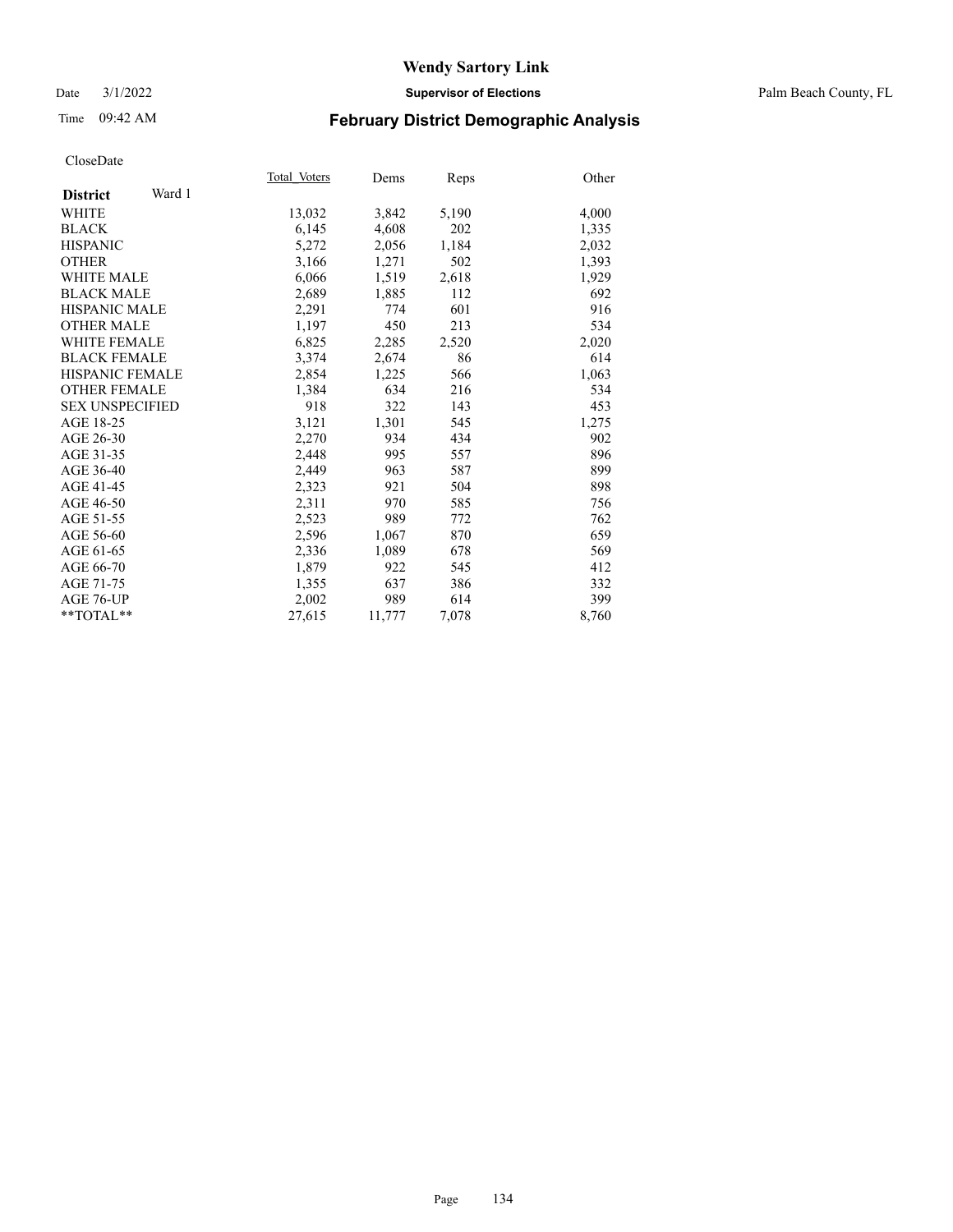#### Date 3/1/2022 **Supervisor of Elections** Palm Beach County, FL

# Time 09:42 AM **February District Demographic Analysis**

|                           | Total Voters | Dems  | Reps           | Other          |
|---------------------------|--------------|-------|----------------|----------------|
| Ward 1<br><b>District</b> |              |       |                |                |
| WHITE                     | 63           | 22    | 26             | 15             |
| <b>BLACK</b>              | 1,166        | 1,013 | 28             | 125            |
| <b>HISPANIC</b>           | 208          | 104   | 31             | 73             |
| <b>OTHER</b>              | 76           | 46    | 3              | 27             |
| <b>WHITE MALE</b>         | 29           | 9     | 12             | 8              |
| <b>BLACK MALE</b>         | 476          | 407   | 8              | 61             |
| <b>HISPANIC MALE</b>      | 114          | 53    | 21             | 40             |
| <b>OTHER MALE</b>         | 16           | 8     | $\theta$       | 8              |
| <b>WHITE FEMALE</b>       | 34           | 13    | 14             | 7              |
| <b>BLACK FEMALE</b>       | 676          | 593   | 20             | 63             |
| <b>HISPANIC FEMALE</b>    | 90           | 51    | 10             | 29             |
| <b>OTHER FEMALE</b>       | 39           | 27    | $\overline{c}$ | 10             |
| <b>SEX UNSPECIFIED</b>    | 39           | 24    | 1              | 14             |
| AGE 18-25                 | 182          | 135   | 8              | 39             |
| AGE 26-30                 | 172          | 124   | 11             | 37             |
| AGE 31-35                 | 170          | 125   | 11             | 34             |
| AGE 36-40                 | 129          | 96    | 4              | 29             |
| AGE 41-45                 | 107          | 77    | 3              | 27             |
| AGE 46-50                 | 98           | 75    | $\overline{7}$ | 16             |
| AGE 51-55                 | 111          | 91    | 5              | 15             |
| AGE 56-60                 | 139          | 111   | 14             | 14             |
| AGE 61-65                 | 112          | 95    | 6              | 11             |
| AGE 66-70                 | 96           | 88    | 6              | $\overline{2}$ |
| AGE 71-75                 | 75           | 61    | $\,$ $\,$      | 6              |
| AGE 76-UP                 | 122          | 107   | 5              | 10             |
| $*$ $TOTAL**$             | 1,513        | 1,185 | 88             | 240            |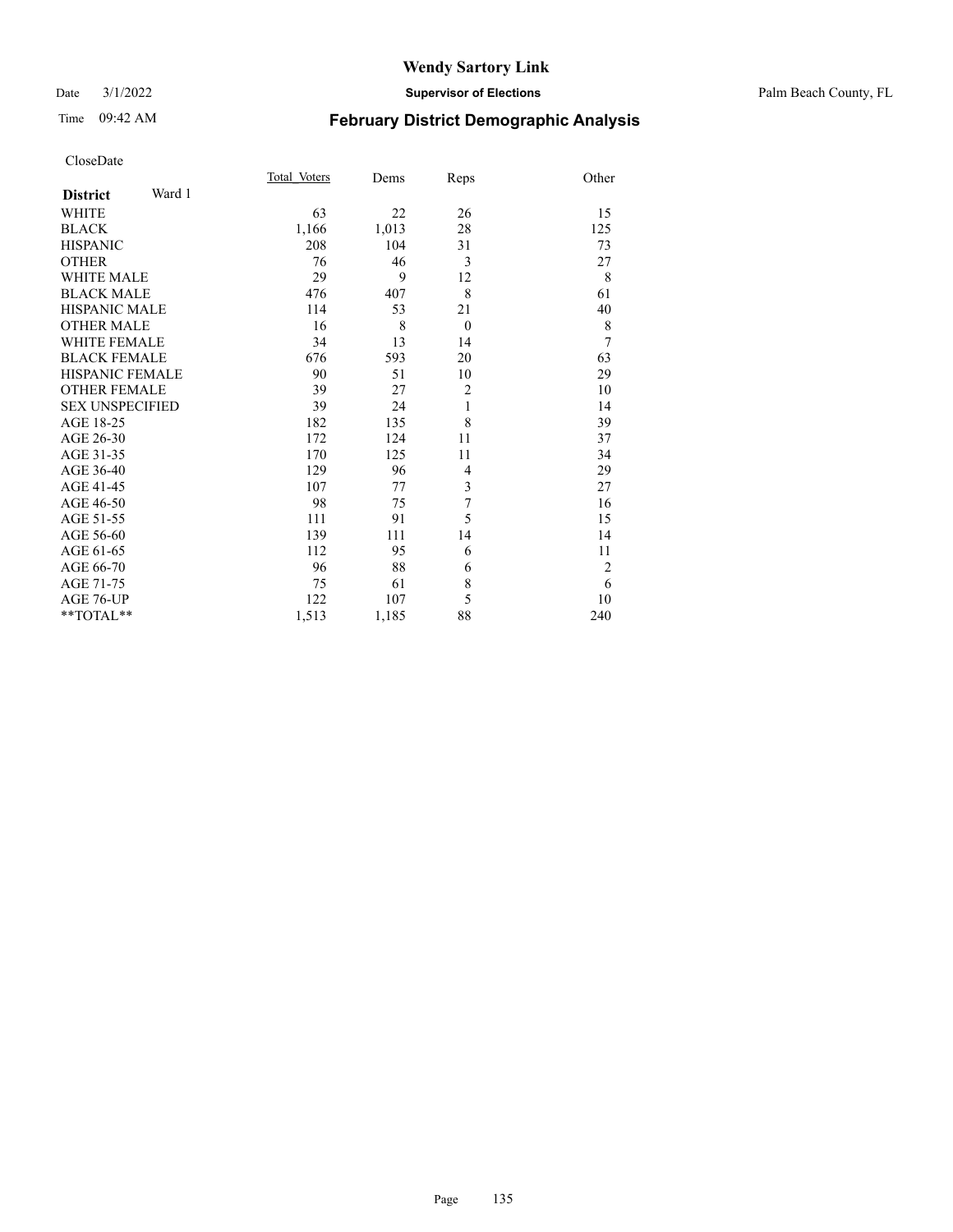| Page | 136 |
|------|-----|
|      |     |

Time 09:42 AM **February District Demographic Analysis** Total\_Voters Dems Reps Other CloseDate **District** Ward 1 WHITE 1,148 345 453 350  $BLACK$  21 15 2 4 HISPANIC 84 20 36 28 OTHER 54 94 23 25 46 WHITE MALE 517 131 217 169 BLACK MALE 8 4 1 3<br>HISPANIC MALE 38 9 16 13 HISPANIC MALE  $\begin{array}{ccccccc} & & & & 38 & & 9 & & 16 & & & 13 \\ \text{OTHER MALE} & & & & & 23 & & 6 & & 9 & & 8 \end{array}$ OTHER MALE 23 6 9 8<br>WHITE FEMALE 609 205 227 177 WHITE FEMALE BLACK FEMALE 13 11 1 1 HISPANIC FEMALE 44 11 19 14 OTHER FEMALE 47 10 12 25 SEX UNSPECIFIED 45 13 14 18 AGE 18-25 44 10 16 18 AGE 26-30 47 12 15 20 AGE 31-35 41 12 13 16 AGE 36-40 39 11 13 15<br>AGE 41-45 50 10 16 24 AGE 41-45 50 10 16 24<br>AGE 46-50 58 11 29 18 AGE 46-50 58 11 29 AGE 51-55 89 20 36 33<br>AGE 56-60 135 40 55 40

AGE 56-60 135 40 55 40<br>AGE 61-65 140 51 42 47

AGE 66-70 172 57 62 53 AGE 71-75 182 66 68 48 AGE 76-UP 350 103 151 96 \*\*TOTAL\*\* 1,347 403 516 428

AGE 61-65 140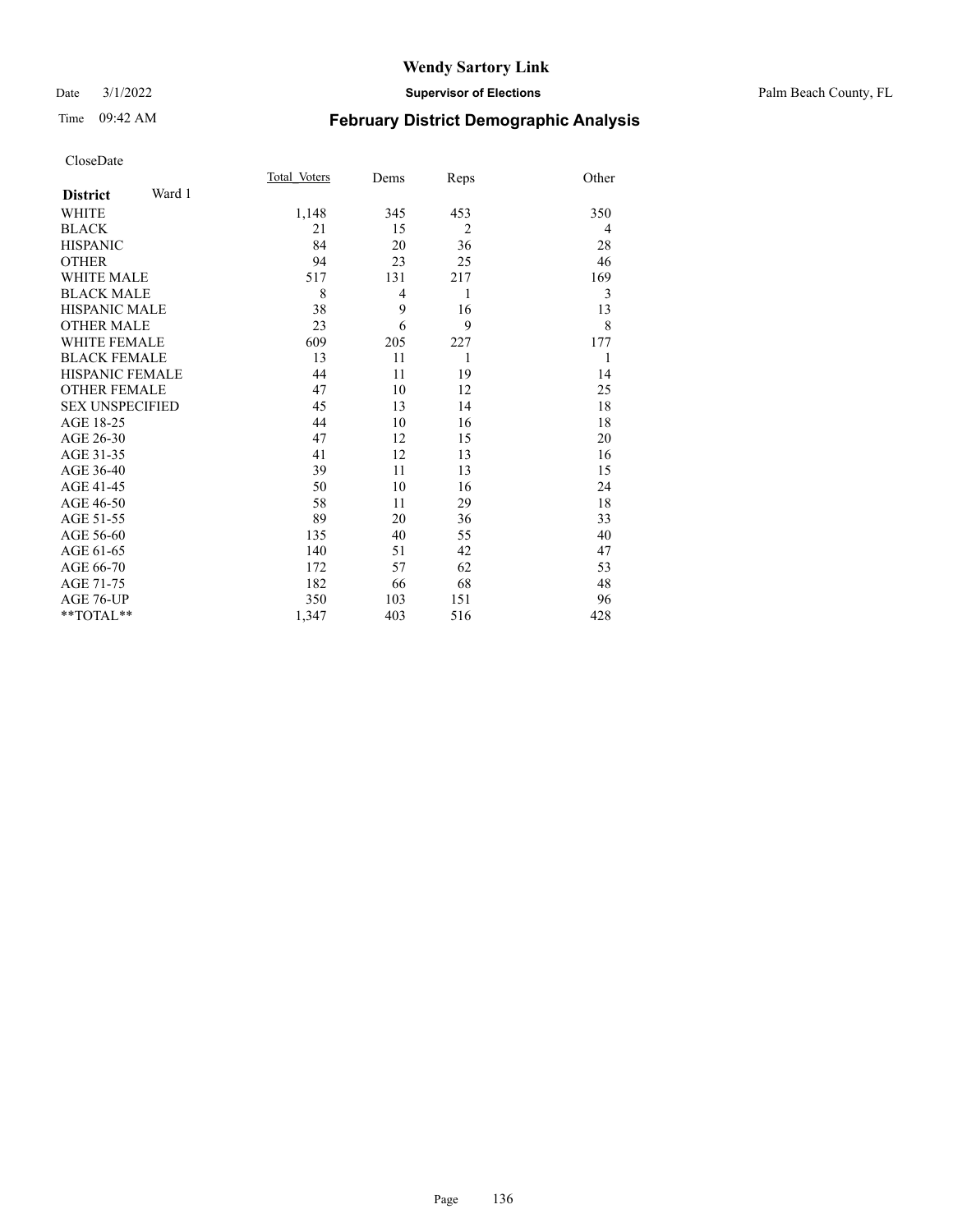#### Date 3/1/2022 **Supervisor of Elections** Palm Beach County, FL

# Time 09:42 AM **February District Demographic Analysis**

| Total Voters<br>Other<br>Dems<br>Reps                   |  |
|---------------------------------------------------------|--|
|                                                         |  |
| 4,503<br>1,043<br>2,223<br>1,237                        |  |
| 30<br>3<br>11<br>16                                     |  |
| 189<br>60<br>59<br>70                                   |  |
| 251<br>68<br>90<br>93                                   |  |
| 2,115<br>609<br>379<br>1,127                            |  |
| $\overline{2}$<br>8<br>$\overline{2}$<br>$\overline{4}$ |  |
| 75<br>23<br>27<br>25                                    |  |
| 77<br>21<br>33<br>23                                    |  |
| 611<br>2,349<br>657<br>1,081                            |  |
| 22<br>14<br>7<br>1                                      |  |
| 109<br>36<br>33<br>40                                   |  |
| 106<br>32<br>39<br>35                                   |  |
| 109<br>21<br>40<br>48                                   |  |
| 85<br>387<br>166<br>136                                 |  |
| 303<br>94<br>57<br>152                                  |  |
| 330<br>83<br>134<br>113                                 |  |
| 402<br>192<br>125<br>85                                 |  |
| 330<br>82<br>127<br>121                                 |  |
| 88<br>148<br>112<br>348                                 |  |
| 402<br>88<br>205<br>109                                 |  |
| 119<br>476<br>267<br>90                                 |  |
| 500<br>242<br>130<br>128                                |  |
| 437<br>209<br>108<br>120                                |  |
| 91<br>378<br>114<br>173                                 |  |
| 680<br>167<br>371<br>142                                |  |
| 4,973<br>1,187<br>2,386<br>1,400                        |  |
|                                                         |  |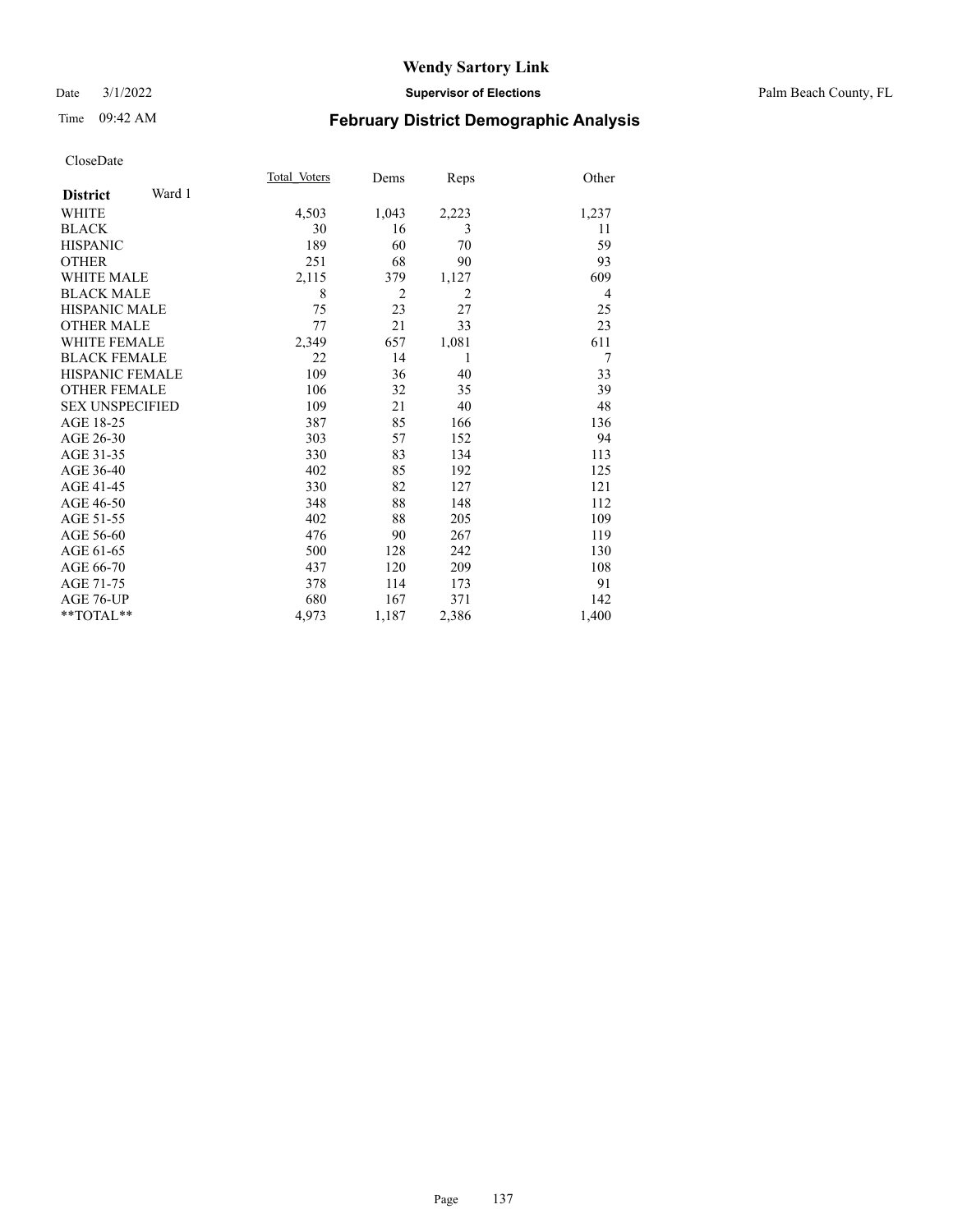#### Date 3/1/2022 **Supervisor of Elections** Palm Beach County, FL

# Time 09:42 AM **February District Demographic Analysis**

| Total Voters   | Dems     | Reps           | Other            |
|----------------|----------|----------------|------------------|
|                |          |                |                  |
| 268            | 36       | 178            | 54               |
| $\theta$       | $\theta$ | $\theta$       | $\theta$         |
| 1              | $\theta$ | 1              | $\theta$         |
| 5              | 1        | $\overline{c}$ | $\overline{2}$   |
| 128            | 12       | 93             | 23               |
| $\theta$       | $\theta$ | $\theta$       | $\overline{0}$   |
| $\theta$       | $\theta$ | $\theta$       | $\theta$         |
| $\overline{2}$ | $\theta$ | 2              | $\Omega$         |
| 140            | 24       | 85             | 31               |
| $\theta$       | $\theta$ | $\theta$       | $\theta$         |
|                | $\theta$ | L              | $\theta$         |
|                | 1        | $\theta$       | $\boldsymbol{0}$ |
| $\overline{c}$ | 0        | $\Omega$       | $\frac{2}{2}$    |
| 13             | 1        | 10             |                  |
| 13             | 3        | 5              | 5                |
| 4              | 1        | $\overline{c}$ | $\mathbf{1}$     |
| $\overline{2}$ | 0        | $\theta$       | $\overline{c}$   |
| 5              | $\theta$ | 4              | $\mathbf{1}$     |
| 6              |          | 4              | 1                |
| 17             | 3        | 10             | $\overline{4}$   |
| 18             |          | 12             | 4                |
| 42             | 6        | 24             | 12               |
| 22             | 4        | 14             | $\overline{4}$   |
| 44             | 6        | 28             | 10               |
| 88             | 10       | 68             | 10               |
| 274            | 37       | 181            | 56               |
|                |          | $\overline{c}$ |                  |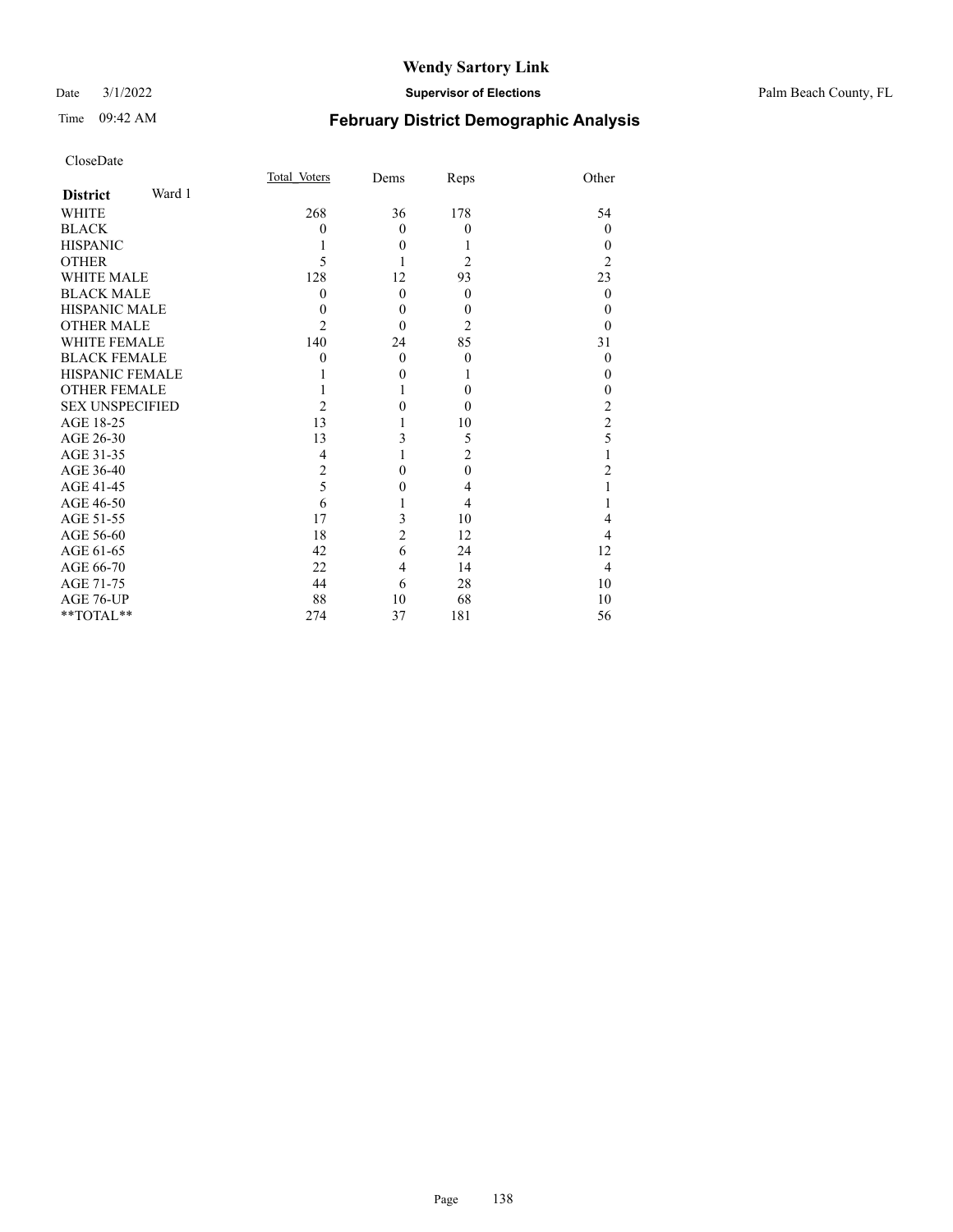#### Date 3/1/2022 **Supervisor of Elections** Palm Beach County, FL

# Time 09:42 AM **February District Demographic Analysis**

|                           | Total Voters | Dems   | Reps   | Other  |
|---------------------------|--------------|--------|--------|--------|
| Ward 1<br><b>District</b> |              |        |        |        |
| WHITE                     | 27,257       | 7,974  | 11,276 | 8,007  |
| <b>BLACK</b>              | 4,479        | 3,165  | 194    | 1,120  |
| <b>HISPANIC</b>           | 6,703        | 2,404  | 1,723  | 2,576  |
| <b>OTHER</b>              | 4,692        | 1,637  | 953    | 2,102  |
| <b>WHITE MALE</b>         | 12,736       | 3,168  | 5,651  | 3,917  |
| <b>BLACK MALE</b>         | 1,947        | 1,257  | 118    | 572    |
| HISPANIC MALE             | 2,957        | 956    | 825    | 1,176  |
| <b>OTHER MALE</b>         | 1,752        | 545    | 407    | 800    |
| <b>WHITE FEMALE</b>       | 14,179       | 4,721  | 5,492  | 3,966  |
| <b>BLACK FEMALE</b>       | 2,476        | 1,872  | 74     | 530    |
| <b>HISPANIC FEMALE</b>    | 3,595        | 1,400  | 853    | 1,342  |
| <b>OTHER FEMALE</b>       | 2,008        | 802    | 391    | 815    |
| <b>SEX UNSPECIFIED</b>    | 1,440        | 437    | 328    | 675    |
| AGE 18-25                 | 5,249        | 1,902  | 1,352  | 1,995  |
| AGE 26-30                 | 2,854        | 998    | 738    | 1,118  |
| AGE 31-35                 | 3,004        | 1,008  | 860    | 1,136  |
| AGE 36-40                 | 3,303        | 1,123  | 939    | 1,241  |
| AGE 41-45                 | 3,580        | 1,217  | 1,036  | 1,327  |
| AGE 46-50                 | 3,958        | 1,297  | 1,268  | 1,393  |
| AGE 51-55                 | 4,359        | 1,384  | 1,570  | 1,405  |
| AGE 56-60                 | 4,104        | 1,381  | 1,602  | 1,121  |
| AGE 61-65                 | 3,683        | 1,260  | 1,423  | 1,000  |
| AGE 66-70                 | 2,966        | 1,193  | 1,066  | 707    |
| AGE 71-75                 | 2,676        | 1,093  | 974    | 609    |
| AGE 76-UP                 | 3,391        | 1,323  | 1,316  | 752    |
| $*$ $TOTAL**$             | 43,131       | 15,180 | 14,146 | 13,805 |
|                           |              |        |        |        |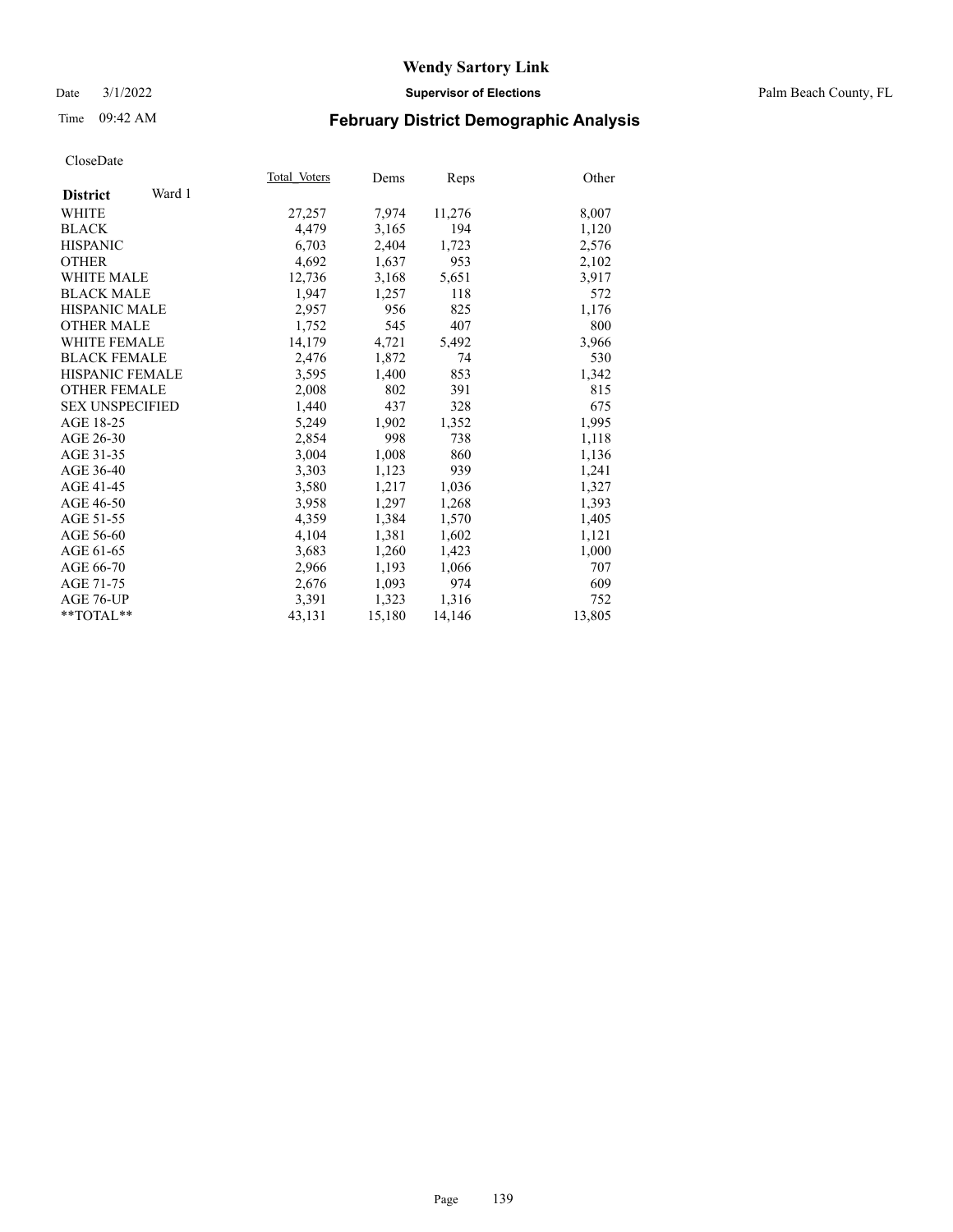#### Date 3/1/2022 **Supervisor of Elections** Palm Beach County, FL

# Time 09:42 AM **February District Demographic Analysis**

|                           | Total Voters | Dems | Reps | Other |
|---------------------------|--------------|------|------|-------|
| Ward 1<br><b>District</b> |              |      |      |       |
| <b>WHITE</b>              | 820          | 180  | 393  | 247   |
| <b>BLACK</b>              | 350          | 230  | 22   | 98    |
| <b>HISPANIC</b>           | 477          | 128  | 140  | 209   |
| <b>OTHER</b>              | 153          | 57   | 28   | 68    |
| <b>WHITE MALE</b>         | 398          | 70   | 205  | 123   |
| <b>BLACK MALE</b>         | 148          | 83   | 15   | 50    |
| <b>HISPANIC MALE</b>      | 231          | 52   | 82   | 97    |
| <b>OTHER MALE</b>         | 67           | 25   | 11   | 31    |
| <b>WHITE FEMALE</b>       | 418          | 109  | 187  | 122   |
| <b>BLACK FEMALE</b>       | 201          | 146  | 7    | 48    |
| <b>HISPANIC FEMALE</b>    | 244          | 74   | 58   | 112   |
| <b>OTHER FEMALE</b>       | 71           | 28   | 13   | 30    |
| <b>SEX UNSPECIFIED</b>    | 22           | 8    | 5    | 9     |
| AGE 18-25                 | 126          | 40   | 39   | 47    |
| AGE 26-30                 | 151          | 43   | 61   | 47    |
| AGE 31-35                 | 251          | 54   | 73   | 124   |
| AGE 36-40                 | 230          | 73   | 65   | 92    |
| AGE 41-45                 | 225          | 75   | 66   | 84    |
| AGE 46-50                 | 170          | 63   | 59   | 48    |
| AGE 51-55                 | 156          | 56   | 52   | 48    |
| AGE 56-60                 | 149          | 49   | 60   | 40    |
| AGE 61-65                 | 129          | 58   | 35   | 36    |
| AGE 66-70                 | 84           | 28   | 34   | 22    |
| AGE 71-75                 | 74           | 31   | 25   | 18    |
| AGE 76-UP                 | 55           | 25   | 14   | 16    |
| $**TOTAL**$               | 1,800        | 595  | 583  | 622   |